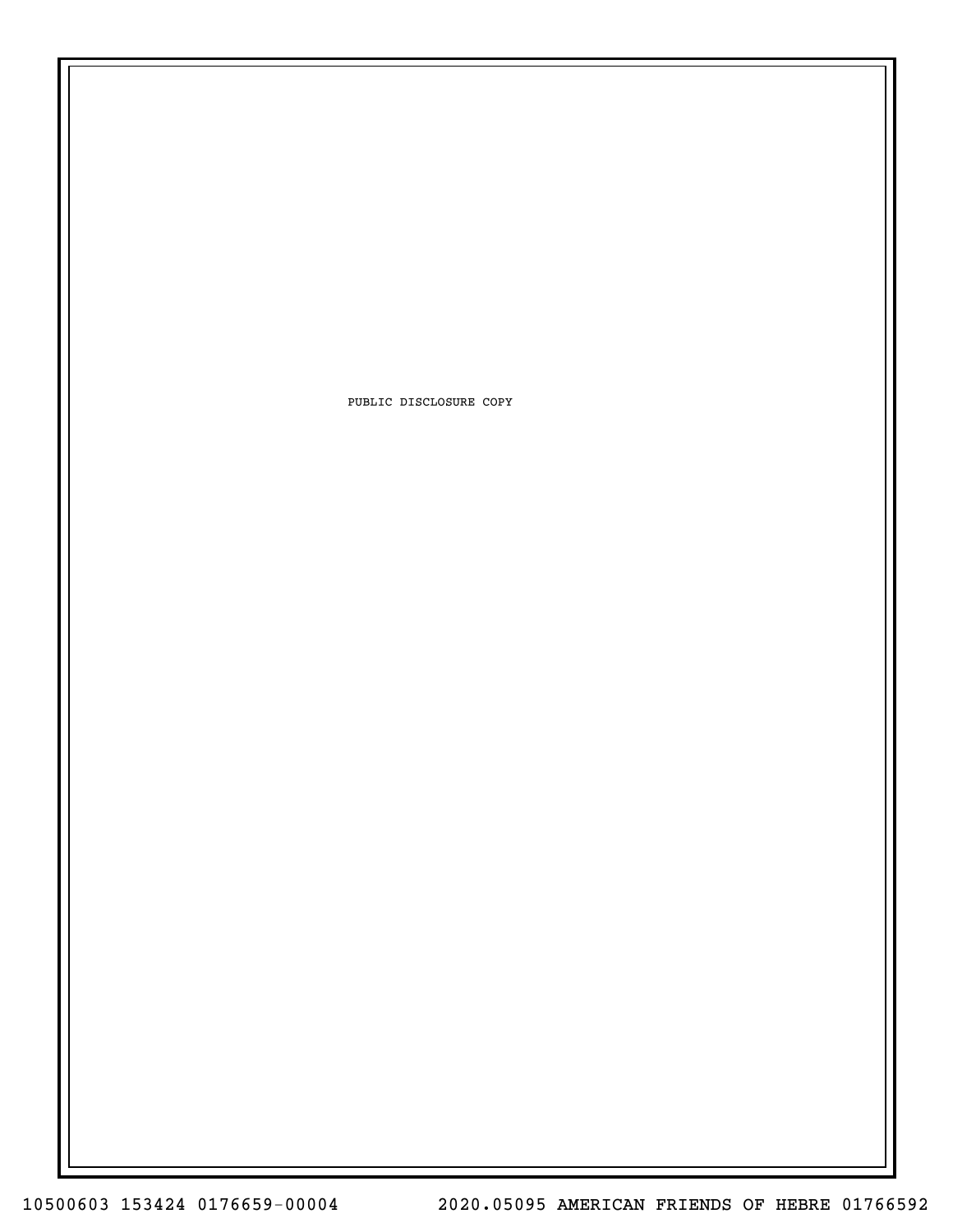| Form |  |
|------|--|

## **Return of Organization Exempt From Income Tax** \*\* PUBLIC DISCLOSURE COPY \*\*

**Under section 501(c), 527, or 4947(a)(1) of the Internal Revenue Code (except private foundations) 2020**

**| Do not enter social security numbers on this form as it may be made public.**

Department of the Treasury Internal Revenue Service

**| Go to www.irs.gov/Form990 for instructions and the latest information. Inspection**



|                                            |                         | A For the 2020 calendar year, or tax year beginning $OCT$ 1, 2020                                                                                   | and ending SEP 30, 2021 |                                                     |     |                                                                                                                                                                                                                              |
|--------------------------------------------|-------------------------|-----------------------------------------------------------------------------------------------------------------------------------------------------|-------------------------|-----------------------------------------------------|-----|------------------------------------------------------------------------------------------------------------------------------------------------------------------------------------------------------------------------------|
| В                                          | Check if<br>applicable: | <b>C</b> Name of organization<br>AMERICAN FRIENDS OF HEBREW                                                                                         |                         | D Employer identification number                    |     |                                                                                                                                                                                                                              |
|                                            | Address<br>change       | UNIVERSITY, INC.                                                                                                                                    |                         |                                                     |     |                                                                                                                                                                                                                              |
|                                            | Name<br>change          | Doing business as                                                                                                                                   |                         | 13-1568923                                          |     |                                                                                                                                                                                                                              |
|                                            | Initial<br>return       | Number and street (or P.O. box if mail is not delivered to street address)                                                                          | Room/suite              | <b>E</b> Telephone number                           |     |                                                                                                                                                                                                                              |
|                                            | Final<br>return/        | 199 WATER STREET, 11TH FLOOR                                                                                                                        |                         | $(212)$ 607-8500                                    |     |                                                                                                                                                                                                                              |
|                                            | termin-<br>ated         | City or town, state or province, country, and ZIP or foreign postal code                                                                            |                         | G Gross receipts \$                                 |     | 289,881,758.                                                                                                                                                                                                                 |
|                                            | Amended<br>return       | NEW YORK, NY 10038                                                                                                                                  |                         | $H(a)$ is this a group return                       |     |                                                                                                                                                                                                                              |
|                                            | Applica-<br>tion        | F Name and address of principal officer: JOSHUA REDNIK                                                                                              |                         |                                                     |     | for subordinates? $\Box$ Yes $X$ No                                                                                                                                                                                          |
|                                            | pending                 | SAME AS C ABOVE                                                                                                                                     |                         | $H(b)$ Are all subordinates included? $\Box$ Yes    |     | ∣No                                                                                                                                                                                                                          |
|                                            |                         | Tax-exempt status: $X \overline{3}$ 501(c)(3)<br>$\sqrt{\frac{1}{1}}$ (insert no.)<br>$4947(a)(1)$ or<br>$501(c)$ (                                 | 527                     |                                                     |     | If "No," attach a list. See instructions                                                                                                                                                                                     |
|                                            |                         | J Website: WWW.AFHU.ORG                                                                                                                             |                         | $H(c)$ Group exemption number $\blacktriangleright$ |     |                                                                                                                                                                                                                              |
|                                            |                         | <b>K</b> Form of organization: $\boxed{\textbf{x}}$ Corporation<br>Trust<br>Association<br>Other $\blacktriangleright$                              |                         | L Year of formation: 1931                           |     | $\vert$ M State of legal domicile: $N$ Y                                                                                                                                                                                     |
|                                            | Part I                  | Summary                                                                                                                                             |                         |                                                     |     |                                                                                                                                                                                                                              |
|                                            | 1.                      | Briefly describe the organization's mission or most significant activities: SUPPORT THE HEBREW UNIV. OF                                             |                         |                                                     |     |                                                                                                                                                                                                                              |
|                                            |                         | JERUSALEM ISRAEL'S FOREMOST CENTER OF HIGHER EDU. & RESEARCH.                                                                                       |                         |                                                     |     |                                                                                                                                                                                                                              |
|                                            | 2                       | Check this box $\blacktriangleright$ $\blacksquare$ if the organization discontinued its operations or disposed of more than 25% of its net assets. |                         |                                                     |     |                                                                                                                                                                                                                              |
|                                            | 3                       | Number of voting members of the governing body (Part VI, line 1a)                                                                                   |                         |                                                     | 3   | 61                                                                                                                                                                                                                           |
|                                            | 4                       |                                                                                                                                                     |                         |                                                     | 4   | 60                                                                                                                                                                                                                           |
|                                            | 5                       |                                                                                                                                                     |                         | 5                                                   | 63  |                                                                                                                                                                                                                              |
|                                            |                         |                                                                                                                                                     |                         | 6                                                   | 211 |                                                                                                                                                                                                                              |
|                                            |                         |                                                                                                                                                     |                         |                                                     | 7a  | $\mathbf{0}$ .                                                                                                                                                                                                               |
| Activities & Governance                    |                         |                                                                                                                                                     |                         |                                                     | 7b  | $\mathbf{0}$ .                                                                                                                                                                                                               |
|                                            |                         |                                                                                                                                                     |                         | <b>Prior Year</b>                                   |     | <b>Current Year</b>                                                                                                                                                                                                          |
|                                            | 8                       | Contributions and grants (Part VIII, line 1h)                                                                                                       |                         | 59,899,062.                                         |     |                                                                                                                                                                                                                              |
|                                            | 9                       | Program service revenue (Part VIII, line 2g)                                                                                                        |                         |                                                     |     |                                                                                                                                                                                                                              |
|                                            |                         |                                                                                                                                                     |                         | 188,295.                                            |     |                                                                                                                                                                                                                              |
|                                            | 10                      |                                                                                                                                                     |                         | 83,056,366.                                         |     |                                                                                                                                                                                                                              |
|                                            |                         | 11 Other revenue (Part VIII, column (A), lines 5, 6d, 8c, 9c, 10c, and 11e)                                                                         |                         | $-305, 242.$                                        |     |                                                                                                                                                                                                                              |
|                                            | 12                      | Total revenue - add lines 8 through 11 (must equal Part VIII, column (A), line 12)                                                                  |                         | 142,838,481.                                        |     |                                                                                                                                                                                                                              |
|                                            | 13                      | Grants and similar amounts paid (Part IX, column (A), lines 1-3)                                                                                    |                         | 66,202,869.                                         |     |                                                                                                                                                                                                                              |
|                                            | 14                      | Benefits paid to or for members (Part IX, column (A), line 4)                                                                                       |                         |                                                     | 0.  |                                                                                                                                                                                                                              |
|                                            | 15                      | Salaries, other compensation, employee benefits (Part IX, column (A), lines 5-10)                                                                   |                         | 8,592,853.                                          |     |                                                                                                                                                                                                                              |
|                                            |                         |                                                                                                                                                     |                         | 282,000.                                            |     |                                                                                                                                                                                                                              |
|                                            |                         | <b>b</b> Total fundraising expenses (Part IX, column (D), line 25) $\rightarrow$ ________ 6,431,039.                                                |                         |                                                     |     |                                                                                                                                                                                                                              |
|                                            |                         |                                                                                                                                                     |                         | 4,513,100.                                          |     |                                                                                                                                                                                                                              |
|                                            | 18                      | Total expenses. Add lines 13-17 (must equal Part IX, column (A), line 25) <i></i>                                                                   |                         | 79,590,822.                                         |     |                                                                                                                                                                                                                              |
|                                            | 19                      |                                                                                                                                                     |                         | 63, 247, 659.                                       |     |                                                                                                                                                                                                                              |
|                                            |                         |                                                                                                                                                     |                         | <b>Beginning of Current Year</b>                    |     | <b>End of Year</b>                                                                                                                                                                                                           |
|                                            |                         | <b>20</b> Total assets (Part X, line 16)                                                                                                            |                         | 772, 129, 551.                                      |     |                                                                                                                                                                                                                              |
| Revenue<br>Expenses<br>bg<br>sets<br>alanc |                         | 21 Total liabilities (Part X, line 26)                                                                                                              |                         | 43, 163, 416.                                       |     | 48,831,083.<br>6,000.<br>65, 517, 694.<br>$-240,706$ .<br>114, 114, 071.<br>61,719,504.<br>0.<br>8.396.561.<br>230,490.<br>5,045,740.<br>75, 392, 295.<br>38, 721, 776.<br>930, 706, 587.<br>43, 391, 238.<br>887, 315, 349. |

Under penalties of perjury, I declare that I have examined this return, including accompanying schedules and statements, and to the best of my knowledge and belief, it is true, correct, and complete. Declaration of preparer (other than officer) is based on all information of which preparer has any knowledge.

| x<br>No<br>Yes<br>May the IRS discuss this return with the preparer shown above? See instructions<br>000 |  |  |  |  |  |  |  |  |  |
|----------------------------------------------------------------------------------------------------------|--|--|--|--|--|--|--|--|--|
|                                                                                                          |  |  |  |  |  |  |  |  |  |

032001 12-23-20 LHA **For Paperwork Reduction Act Notice, see the separate instructions. Form 990 (2020)**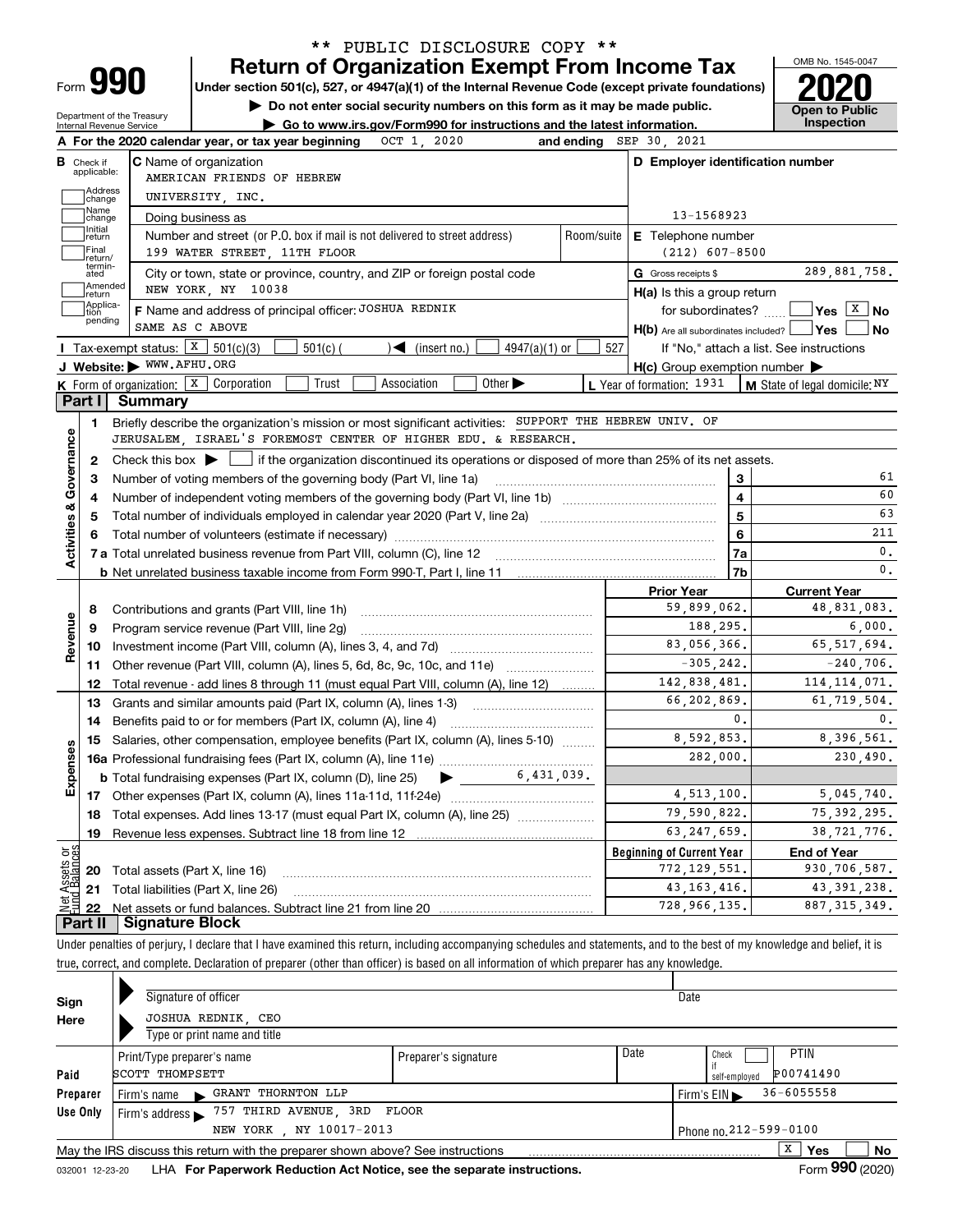|              | AMERICAN FRIENDS OF HEBREW<br>UNIVERSITY, INC.<br>Form 990 (2020)                                                                                                                                                                                                                    | 13-1568923 | Page 2                       |
|--------------|--------------------------------------------------------------------------------------------------------------------------------------------------------------------------------------------------------------------------------------------------------------------------------------|------------|------------------------------|
|              | <b>Part III   Statement of Program Service Accomplishments</b>                                                                                                                                                                                                                       |            |                              |
|              |                                                                                                                                                                                                                                                                                      |            | X                            |
| 1            | Briefly describe the organization's mission:<br>SEE SCHEDULE O                                                                                                                                                                                                                       |            |                              |
| $\mathbf{2}$ | Did the organization undertake any significant program services during the year which were not listed on the                                                                                                                                                                         |            |                              |
|              | prior Form 990 or 990-EZ?<br>If "Yes," describe these new services on Schedule O.                                                                                                                                                                                                    |            | $\sqrt{Y}$ es $\boxed{X}$ No |
| 3            | Did the organization cease conducting, or make significant changes in how it conducts, any program services?<br>If "Yes," describe these changes on Schedule O.                                                                                                                      |            | $\sqrt{}$ Yes $\sqrt{X}$ No  |
| 4            | Describe the organization's program service accomplishments for each of its three largest program services, as measured by expenses.<br>Section 501(c)(3) and 501(c)(4) organizations are required to report the amount of grants and allocations to others, the total expenses, and |            |                              |
|              | revenue, if any, for each program service reported.                                                                                                                                                                                                                                  |            |                              |
| 4a           | (Code: ) (Expenses \$64, 211, 913. including grants of \$61, 719, 504. ) (Revenue \$<br>THE AMERICAN FRIENDS OF THE HEBREW UNIVERSITY'S (AFHU) PRIMARY EXEMPT                                                                                                                        |            | 6,000.                       |
|              | PURPOSE IS TO PROMOTE, ENCOURAGE, AID AND ADVANCE HIGHER AND SECONDARY                                                                                                                                                                                                               |            |                              |
|              | EDUCATION, RESEARCH AND TRAINING IN ALL BRANCHES OF KNOWLEDGE IN ISRAEL<br>AND ELSEWHERE, AND TO AID IN THE MAINTENANCE AND DEVELOPMENT OF THE                                                                                                                                       |            |                              |
|              | HEBREW UNIVERSITY OF JERUSALEM IN THE STATE OF ISRAEL (THE "HEBREW                                                                                                                                                                                                                   |            |                              |
|              | UNIVERSITY"). GRANTS AWARDED TO HEBREW UNIVERSITY INCLUDE, BUT ARE NOT                                                                                                                                                                                                               |            |                              |
|              | LIMITED TO, THOSE FOR SCHOLARSHIPS AND FELLOWSHIPS, RESEARCH, CAPITAL                                                                                                                                                                                                                |            |                              |
|              | PROJECTS, FACULTY RECRUITMENT, AND EQUIPMENT.                                                                                                                                                                                                                                        |            |                              |
|              |                                                                                                                                                                                                                                                                                      |            |                              |
|              |                                                                                                                                                                                                                                                                                      |            |                              |
|              |                                                                                                                                                                                                                                                                                      |            |                              |
|              |                                                                                                                                                                                                                                                                                      |            |                              |
| 4b           |                                                                                                                                                                                                                                                                                      |            |                              |
|              |                                                                                                                                                                                                                                                                                      |            |                              |
|              |                                                                                                                                                                                                                                                                                      |            |                              |
|              |                                                                                                                                                                                                                                                                                      |            |                              |
|              |                                                                                                                                                                                                                                                                                      |            |                              |
|              |                                                                                                                                                                                                                                                                                      |            |                              |
|              |                                                                                                                                                                                                                                                                                      |            |                              |
|              |                                                                                                                                                                                                                                                                                      |            |                              |
|              |                                                                                                                                                                                                                                                                                      |            |                              |
|              |                                                                                                                                                                                                                                                                                      |            |                              |
|              |                                                                                                                                                                                                                                                                                      |            |                              |
|              |                                                                                                                                                                                                                                                                                      |            |                              |
| 4c           | (Code: ) (Expenses \$                                                                                                                                                                                                                                                                |            |                              |
|              |                                                                                                                                                                                                                                                                                      |            |                              |
|              |                                                                                                                                                                                                                                                                                      |            |                              |
|              |                                                                                                                                                                                                                                                                                      |            |                              |
|              |                                                                                                                                                                                                                                                                                      |            |                              |
|              |                                                                                                                                                                                                                                                                                      |            |                              |
|              |                                                                                                                                                                                                                                                                                      |            |                              |
|              |                                                                                                                                                                                                                                                                                      |            |                              |
|              |                                                                                                                                                                                                                                                                                      |            |                              |
|              |                                                                                                                                                                                                                                                                                      |            |                              |
|              |                                                                                                                                                                                                                                                                                      |            |                              |
|              |                                                                                                                                                                                                                                                                                      |            |                              |
| 4d           | Other program services (Describe on Schedule O.)                                                                                                                                                                                                                                     |            |                              |
|              | (Expenses \$<br>including grants of \$<br>(Revenue \$                                                                                                                                                                                                                                |            |                              |
| 4е           | 64, 211, 913.<br>Total program service expenses $\blacktriangleright$                                                                                                                                                                                                                |            | Form 990 (2020)              |
|              | 032002 12-23-20                                                                                                                                                                                                                                                                      |            |                              |

2 10500603 153424 0176659-00004 2020.05095 AMERICAN FRIENDS OF HEBRE 01766592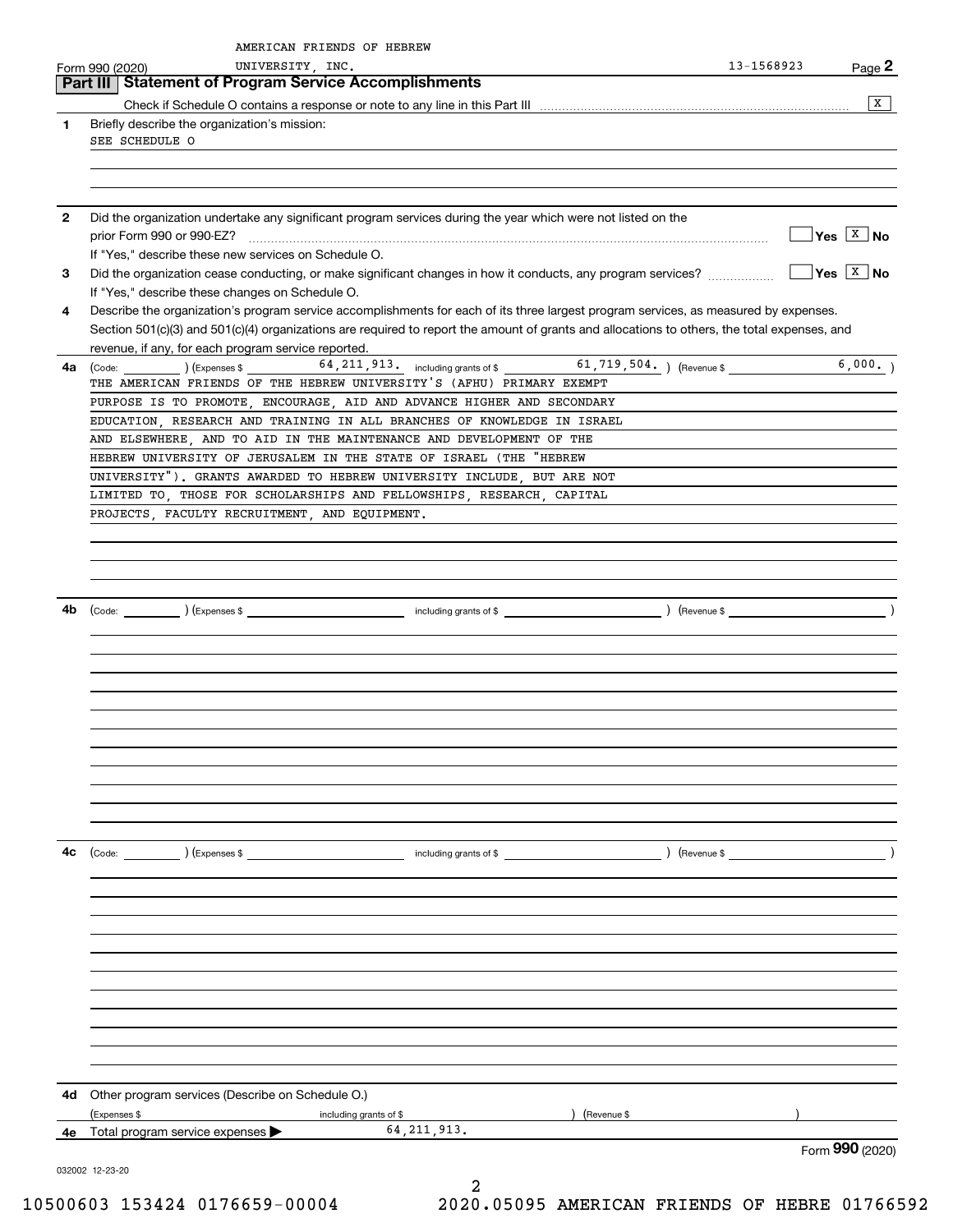|     | 13-1568923<br>UNIVERSITY, INC.<br>Form 990 (2020)                                                                                               |                   |     | Page $3$        |
|-----|-------------------------------------------------------------------------------------------------------------------------------------------------|-------------------|-----|-----------------|
|     | Part IV   Checklist of Required Schedules                                                                                                       |                   |     |                 |
|     |                                                                                                                                                 |                   | Yes | No              |
| 1   | Is the organization described in section 501(c)(3) or 4947(a)(1) (other than a private foundation)?                                             |                   | X   |                 |
| 2   |                                                                                                                                                 | 1<br>$\mathbf{2}$ | X   |                 |
| 3   | Did the organization engage in direct or indirect political campaign activities on behalf of or in opposition to candidates for                 |                   |     |                 |
|     |                                                                                                                                                 | 3                 |     | х               |
| 4   | Section 501(c)(3) organizations. Did the organization engage in lobbying activities, or have a section 501(h) election in effect                |                   |     |                 |
|     |                                                                                                                                                 | 4                 |     | х               |
| 5   | Is the organization a section 501(c)(4), 501(c)(5), or 501(c)(6) organization that receives membership dues, assessments, or                    |                   |     |                 |
|     |                                                                                                                                                 | 5                 |     | х               |
| 6   | Did the organization maintain any donor advised funds or any similar funds or accounts for which donors have the right to                       |                   |     |                 |
|     | provide advice on the distribution or investment of amounts in such funds or accounts? If "Yes," complete Schedule D, Part I                    | 6                 | x   |                 |
| 7   | Did the organization receive or hold a conservation easement, including easements to preserve open space,                                       |                   |     |                 |
|     |                                                                                                                                                 | $\overline{7}$    |     | х               |
| 8   | Did the organization maintain collections of works of art, historical treasures, or other similar assets? If "Yes," complete                    |                   |     |                 |
|     |                                                                                                                                                 | 8                 |     | х               |
| 9   | Did the organization report an amount in Part X, line 21, for escrow or custodial account liability, serve as a custodian for                   |                   |     |                 |
|     | amounts not listed in Part X; or provide credit counseling, debt management, credit repair, or debt negotiation services?                       |                   |     |                 |
|     |                                                                                                                                                 | 9                 |     | х               |
| 10  | Did the organization, directly or through a related organization, hold assets in donor-restricted endowments                                    |                   |     |                 |
|     |                                                                                                                                                 | 10                | х   |                 |
| 11  | If the organization's answer to any of the following questions is "Yes," then complete Schedule D, Parts VI, VII, VIII, IX, or X                |                   |     |                 |
|     | as applicable.<br>a Did the organization report an amount for land, buildings, and equipment in Part X, line 10? If "Yes," complete Schedule D, |                   |     |                 |
|     |                                                                                                                                                 | 11a               | x   |                 |
|     | <b>b</b> Did the organization report an amount for investments - other securities in Part X, line 12, that is 5% or more of its total           |                   |     |                 |
|     |                                                                                                                                                 | 11 <sub>b</sub>   | х   |                 |
|     | c Did the organization report an amount for investments - program related in Part X, line 13, that is 5% or more of its total                   |                   |     |                 |
|     |                                                                                                                                                 | 11c               |     | х               |
|     | d Did the organization report an amount for other assets in Part X, line 15, that is 5% or more of its total assets reported in                 |                   |     |                 |
|     |                                                                                                                                                 | 11d               | x   |                 |
|     | e Did the organization report an amount for other liabilities in Part X, line 25? If "Yes," complete Schedule D, Part X                         | 11e               | x   |                 |
|     | f Did the organization's separate or consolidated financial statements for the tax year include a footnote that addresses                       |                   |     |                 |
|     | the organization's liability for uncertain tax positions under FIN 48 (ASC 740)? If "Yes," complete Schedule D, Part X                          | 11f               | х   |                 |
|     | 12a Did the organization obtain separate, independent audited financial statements for the tax year? If "Yes," complete                         |                   |     |                 |
|     |                                                                                                                                                 | 12a               |     | Х               |
|     | <b>b</b> Was the organization included in consolidated, independent audited financial statements for the tax year?                              |                   |     |                 |
|     | If "Yes," and if the organization answered "No" to line 12a, then completing Schedule D, Parts XI and XII is optional                           | 12b               | Х   |                 |
| 13  |                                                                                                                                                 | 13                |     | Х               |
| 14a | Did the organization maintain an office, employees, or agents outside of the United States?                                                     | 14a               |     | х               |
| b   | Did the organization have aggregate revenues or expenses of more than \$10,000 from grantmaking, fundraising, business,                         |                   |     |                 |
|     | investment, and program service activities outside the United States, or aggregate foreign investments valued at \$100,000                      |                   |     |                 |
| 15  | Did the organization report on Part IX, column (A), line 3, more than \$5,000 of grants or other assistance to or for any                       | 14b               | x   |                 |
|     |                                                                                                                                                 | 15                | x   |                 |
| 16  | Did the organization report on Part IX, column (A), line 3, more than \$5,000 of aggregate grants or other assistance to                        |                   |     |                 |
|     |                                                                                                                                                 | 16                |     | х               |
| 17  | Did the organization report a total of more than \$15,000 of expenses for professional fundraising services on Part IX,                         |                   |     |                 |
|     |                                                                                                                                                 | 17                | x   |                 |
| 18  | Did the organization report more than \$15,000 total of fundraising event gross income and contributions on Part VIII, lines                    |                   |     |                 |
|     |                                                                                                                                                 | 18                | x   |                 |
| 19  | Did the organization report more than \$15,000 of gross income from gaming activities on Part VIII, line 9a? If "Yes."                          |                   |     |                 |
|     |                                                                                                                                                 | 19                |     | х               |
|     |                                                                                                                                                 | <b>20a</b>        |     | х               |
| b   | If "Yes" to line 20a, did the organization attach a copy of its audited financial statements to this return?                                    | 20 <sub>b</sub>   |     |                 |
| 21  | Did the organization report more than \$5,000 of grants or other assistance to any domestic organization or                                     |                   |     |                 |
|     |                                                                                                                                                 | 21                | x   |                 |
|     | 032003 12-23-20                                                                                                                                 |                   |     | Form 990 (2020) |

032003 12-23-20

3 10500603 153424 0176659-00004 2020.05095 AMERICAN FRIENDS OF HEBRE 01766592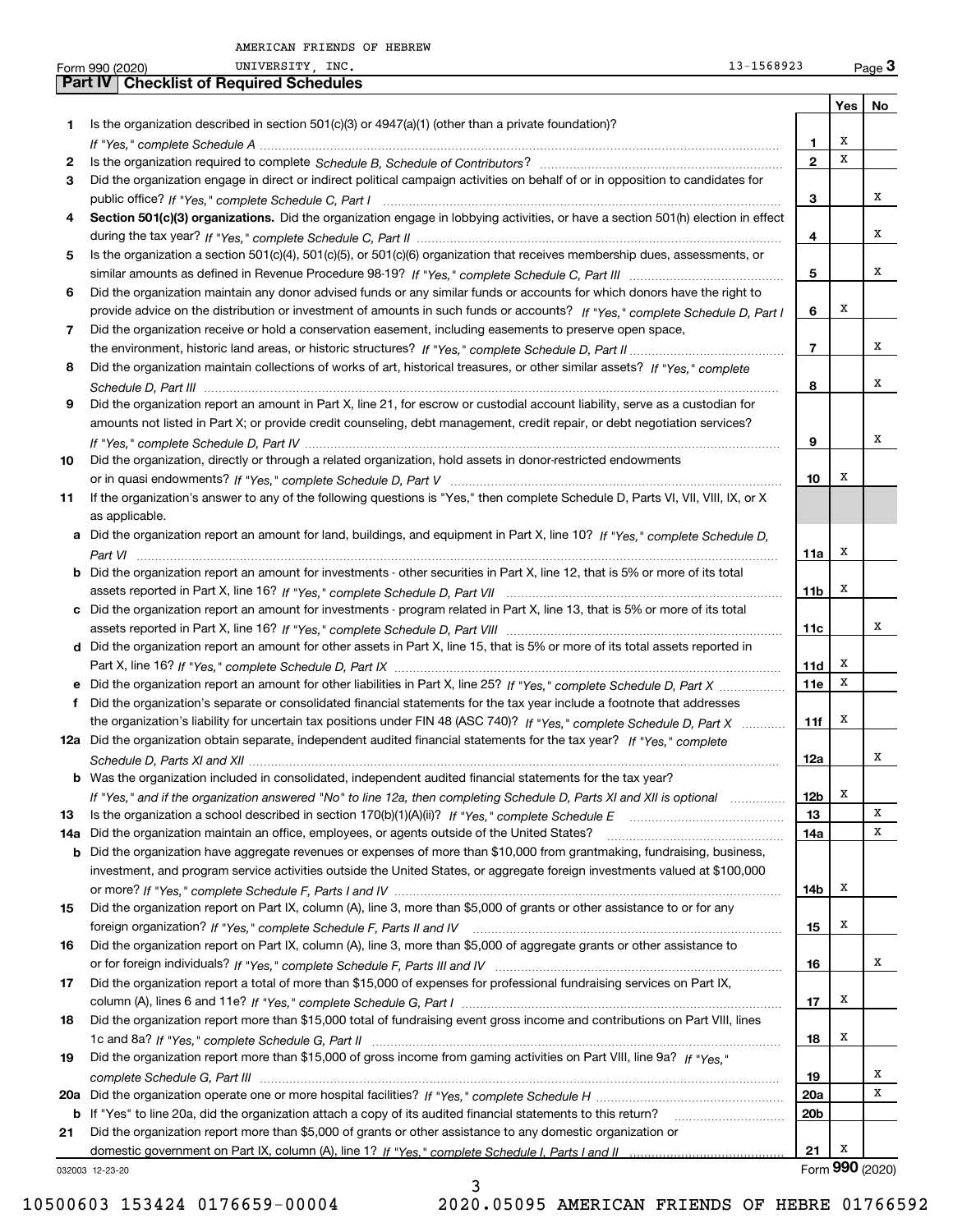| Part IV I<br>No<br>Yes  <br>22<br>Did the organization report more than \$5,000 of grants or other assistance to or for domestic individuals on<br>х<br>22<br>Did the organization answer "Yes" to Part VII, Section A, line 3, 4, or 5 about compensation of the organization's current<br>23<br>and former officers, directors, trustees, key employees, and highest compensated employees? If "Yes," complete<br>х<br>23<br>24a Did the organization have a tax-exempt bond issue with an outstanding principal amount of more than \$100,000 as of the<br>last day of the year, that was issued after December 31, 2002? If "Yes," answer lines 24b through 24d and complete<br>х<br>24a<br><b>b</b> Did the organization invest any proceeds of tax-exempt bonds beyond a temporary period exception?<br>24b<br>c Did the organization maintain an escrow account other than a refunding escrow at any time during the year to defease<br>24c<br>24d<br>25a Section 501(c)(3), 501(c)(4), and 501(c)(29) organizations. Did the organization engage in an excess benefit<br>Χ<br>25a<br>b Is the organization aware that it engaged in an excess benefit transaction with a disqualified person in a prior year, and<br>that the transaction has not been reported on any of the organization's prior Forms 990 or 990-EZ? If "Yes," complete<br>Х<br>25b<br>Schedule L, Part I<br>Did the organization report any amount on Part X, line 5 or 22, for receivables from or payables to any current<br>26<br>or former officer, director, trustee, key employee, creator or founder, substantial contributor, or 35%<br>Χ<br>26<br>27<br>Did the organization provide a grant or other assistance to any current or former officer, director, trustee, key employee,<br>creator or founder, substantial contributor or employee thereof, a grant selection committee member, or to a 35% controlled<br>х<br>entity (including an employee thereof) or family member of any of these persons? If "Yes," complete Schedule L, Part III<br>27<br>Was the organization a party to a business transaction with one of the following parties (see Schedule L, Part IV<br>28<br>instructions, for applicable filing thresholds, conditions, and exceptions):<br>a A current or former officer, director, trustee, key employee, creator or founder, or substantial contributor? If<br>х<br>28a<br>х<br>28b<br>c A 35% controlled entity of one or more individuals and/or organizations described in lines 28a or 28b? If<br>Χ<br>28c<br>х<br>29<br>29<br>Did the organization receive contributions of art, historical treasures, or other similar assets, or qualified conservation<br>30<br>х<br>30<br>X<br>Did the organization liquidate, terminate, or dissolve and cease operations? If "Yes," complete Schedule N, Part I<br>31<br>31<br>Did the organization sell, exchange, dispose of, or transfer more than 25% of its net assets? If "Yes," complete<br>32<br>Х<br>32<br>Did the organization own 100% of an entity disregarded as separate from the organization under Regulations<br>33<br>х<br>33<br>Was the organization related to any tax-exempt or taxable entity? If "Yes," complete Schedule R, Part II, III, or IV, and<br>34<br>Х<br>34<br>х<br>35a Did the organization have a controlled entity within the meaning of section 512(b)(13)?<br>35a<br><b>b</b> If "Yes" to line 35a, did the organization receive any payment from or engage in any transaction with a controlled entity<br>х<br>35b<br>Section 501(c)(3) organizations. Did the organization make any transfers to an exempt non-charitable related organization?<br>36<br>х<br>36<br>Did the organization conduct more than 5% of its activities through an entity that is not a related organization<br>37<br>х<br>37<br>Did the organization complete Schedule O and provide explanations in Schedule O for Part VI, lines 11b and 19?<br>38<br>Х<br>38<br><b>Part V</b><br>Check if Schedule O contains a response or note to any line in this Part V<br>Yes  <br>No<br>1a<br>$\Omega$<br><b>b</b> Enter the number of Forms W-2G included in line 1a. Enter -0- if not applicable<br>1b<br>c Did the organization comply with backup withholding rules for reportable payments to vendors and reportable gaming<br>(gambling) winnings to prize winners? www.communications.communications.communications.communications.com<br>х<br>1c<br>Form 990 (2020)<br>032004 12-23-20<br>4 | 13-1568923<br>UNIVERSITY, INC.<br>Form 990 (2020) |  | Page 4 |
|-------------------------------------------------------------------------------------------------------------------------------------------------------------------------------------------------------------------------------------------------------------------------------------------------------------------------------------------------------------------------------------------------------------------------------------------------------------------------------------------------------------------------------------------------------------------------------------------------------------------------------------------------------------------------------------------------------------------------------------------------------------------------------------------------------------------------------------------------------------------------------------------------------------------------------------------------------------------------------------------------------------------------------------------------------------------------------------------------------------------------------------------------------------------------------------------------------------------------------------------------------------------------------------------------------------------------------------------------------------------------------------------------------------------------------------------------------------------------------------------------------------------------------------------------------------------------------------------------------------------------------------------------------------------------------------------------------------------------------------------------------------------------------------------------------------------------------------------------------------------------------------------------------------------------------------------------------------------------------------------------------------------------------------------------------------------------------------------------------------------------------------------------------------------------------------------------------------------------------------------------------------------------------------------------------------------------------------------------------------------------------------------------------------------------------------------------------------------------------------------------------------------------------------------------------------------------------------------------------------------------------------------------------------------------------------------------------------------------------------------------------------------------------------------------------------------------------------------------------------------------------------------------------------------------------------------------------------------------------------------------------------------------------------------------------------------------------------------------------------------------------------------------------------------------------------------------------------------------------------------------------------------------------------------------------------------------------------------------------------------------------------------------------------------------------------------------------------------------------------------------------------------------------------------------------------------------------------------------------------------------------------------------------------------------------------------------------------------------------------------------------------------------------------------------------------------------------------------------------------------------------------------------------------------------------------------------------------------------------------------------------------------------------------------------------------------------------------------------------------------------------------------------------------------------------------------------------------------------------------------------------------------------------------------------------------------------------------------------------------------------------------------------------------------------------------------------------------------------------|---------------------------------------------------|--|--------|
|                                                                                                                                                                                                                                                                                                                                                                                                                                                                                                                                                                                                                                                                                                                                                                                                                                                                                                                                                                                                                                                                                                                                                                                                                                                                                                                                                                                                                                                                                                                                                                                                                                                                                                                                                                                                                                                                                                                                                                                                                                                                                                                                                                                                                                                                                                                                                                                                                                                                                                                                                                                                                                                                                                                                                                                                                                                                                                                                                                                                                                                                                                                                                                                                                                                                                                                                                                                                                                                                                                                                                                                                                                                                                                                                                                                                                                                                                                                                                                                                                                                                                                                                                                                                                                                                                                                                                                                                                                                                               | <b>Checklist of Required Schedules (CONTINGO)</b> |  |        |
|                                                                                                                                                                                                                                                                                                                                                                                                                                                                                                                                                                                                                                                                                                                                                                                                                                                                                                                                                                                                                                                                                                                                                                                                                                                                                                                                                                                                                                                                                                                                                                                                                                                                                                                                                                                                                                                                                                                                                                                                                                                                                                                                                                                                                                                                                                                                                                                                                                                                                                                                                                                                                                                                                                                                                                                                                                                                                                                                                                                                                                                                                                                                                                                                                                                                                                                                                                                                                                                                                                                                                                                                                                                                                                                                                                                                                                                                                                                                                                                                                                                                                                                                                                                                                                                                                                                                                                                                                                                                               |                                                   |  |        |
|                                                                                                                                                                                                                                                                                                                                                                                                                                                                                                                                                                                                                                                                                                                                                                                                                                                                                                                                                                                                                                                                                                                                                                                                                                                                                                                                                                                                                                                                                                                                                                                                                                                                                                                                                                                                                                                                                                                                                                                                                                                                                                                                                                                                                                                                                                                                                                                                                                                                                                                                                                                                                                                                                                                                                                                                                                                                                                                                                                                                                                                                                                                                                                                                                                                                                                                                                                                                                                                                                                                                                                                                                                                                                                                                                                                                                                                                                                                                                                                                                                                                                                                                                                                                                                                                                                                                                                                                                                                                               |                                                   |  |        |
|                                                                                                                                                                                                                                                                                                                                                                                                                                                                                                                                                                                                                                                                                                                                                                                                                                                                                                                                                                                                                                                                                                                                                                                                                                                                                                                                                                                                                                                                                                                                                                                                                                                                                                                                                                                                                                                                                                                                                                                                                                                                                                                                                                                                                                                                                                                                                                                                                                                                                                                                                                                                                                                                                                                                                                                                                                                                                                                                                                                                                                                                                                                                                                                                                                                                                                                                                                                                                                                                                                                                                                                                                                                                                                                                                                                                                                                                                                                                                                                                                                                                                                                                                                                                                                                                                                                                                                                                                                                                               |                                                   |  |        |
|                                                                                                                                                                                                                                                                                                                                                                                                                                                                                                                                                                                                                                                                                                                                                                                                                                                                                                                                                                                                                                                                                                                                                                                                                                                                                                                                                                                                                                                                                                                                                                                                                                                                                                                                                                                                                                                                                                                                                                                                                                                                                                                                                                                                                                                                                                                                                                                                                                                                                                                                                                                                                                                                                                                                                                                                                                                                                                                                                                                                                                                                                                                                                                                                                                                                                                                                                                                                                                                                                                                                                                                                                                                                                                                                                                                                                                                                                                                                                                                                                                                                                                                                                                                                                                                                                                                                                                                                                                                                               |                                                   |  |        |
|                                                                                                                                                                                                                                                                                                                                                                                                                                                                                                                                                                                                                                                                                                                                                                                                                                                                                                                                                                                                                                                                                                                                                                                                                                                                                                                                                                                                                                                                                                                                                                                                                                                                                                                                                                                                                                                                                                                                                                                                                                                                                                                                                                                                                                                                                                                                                                                                                                                                                                                                                                                                                                                                                                                                                                                                                                                                                                                                                                                                                                                                                                                                                                                                                                                                                                                                                                                                                                                                                                                                                                                                                                                                                                                                                                                                                                                                                                                                                                                                                                                                                                                                                                                                                                                                                                                                                                                                                                                                               |                                                   |  |        |
|                                                                                                                                                                                                                                                                                                                                                                                                                                                                                                                                                                                                                                                                                                                                                                                                                                                                                                                                                                                                                                                                                                                                                                                                                                                                                                                                                                                                                                                                                                                                                                                                                                                                                                                                                                                                                                                                                                                                                                                                                                                                                                                                                                                                                                                                                                                                                                                                                                                                                                                                                                                                                                                                                                                                                                                                                                                                                                                                                                                                                                                                                                                                                                                                                                                                                                                                                                                                                                                                                                                                                                                                                                                                                                                                                                                                                                                                                                                                                                                                                                                                                                                                                                                                                                                                                                                                                                                                                                                                               |                                                   |  |        |
|                                                                                                                                                                                                                                                                                                                                                                                                                                                                                                                                                                                                                                                                                                                                                                                                                                                                                                                                                                                                                                                                                                                                                                                                                                                                                                                                                                                                                                                                                                                                                                                                                                                                                                                                                                                                                                                                                                                                                                                                                                                                                                                                                                                                                                                                                                                                                                                                                                                                                                                                                                                                                                                                                                                                                                                                                                                                                                                                                                                                                                                                                                                                                                                                                                                                                                                                                                                                                                                                                                                                                                                                                                                                                                                                                                                                                                                                                                                                                                                                                                                                                                                                                                                                                                                                                                                                                                                                                                                                               |                                                   |  |        |
|                                                                                                                                                                                                                                                                                                                                                                                                                                                                                                                                                                                                                                                                                                                                                                                                                                                                                                                                                                                                                                                                                                                                                                                                                                                                                                                                                                                                                                                                                                                                                                                                                                                                                                                                                                                                                                                                                                                                                                                                                                                                                                                                                                                                                                                                                                                                                                                                                                                                                                                                                                                                                                                                                                                                                                                                                                                                                                                                                                                                                                                                                                                                                                                                                                                                                                                                                                                                                                                                                                                                                                                                                                                                                                                                                                                                                                                                                                                                                                                                                                                                                                                                                                                                                                                                                                                                                                                                                                                                               |                                                   |  |        |
|                                                                                                                                                                                                                                                                                                                                                                                                                                                                                                                                                                                                                                                                                                                                                                                                                                                                                                                                                                                                                                                                                                                                                                                                                                                                                                                                                                                                                                                                                                                                                                                                                                                                                                                                                                                                                                                                                                                                                                                                                                                                                                                                                                                                                                                                                                                                                                                                                                                                                                                                                                                                                                                                                                                                                                                                                                                                                                                                                                                                                                                                                                                                                                                                                                                                                                                                                                                                                                                                                                                                                                                                                                                                                                                                                                                                                                                                                                                                                                                                                                                                                                                                                                                                                                                                                                                                                                                                                                                                               |                                                   |  |        |
|                                                                                                                                                                                                                                                                                                                                                                                                                                                                                                                                                                                                                                                                                                                                                                                                                                                                                                                                                                                                                                                                                                                                                                                                                                                                                                                                                                                                                                                                                                                                                                                                                                                                                                                                                                                                                                                                                                                                                                                                                                                                                                                                                                                                                                                                                                                                                                                                                                                                                                                                                                                                                                                                                                                                                                                                                                                                                                                                                                                                                                                                                                                                                                                                                                                                                                                                                                                                                                                                                                                                                                                                                                                                                                                                                                                                                                                                                                                                                                                                                                                                                                                                                                                                                                                                                                                                                                                                                                                                               |                                                   |  |        |
|                                                                                                                                                                                                                                                                                                                                                                                                                                                                                                                                                                                                                                                                                                                                                                                                                                                                                                                                                                                                                                                                                                                                                                                                                                                                                                                                                                                                                                                                                                                                                                                                                                                                                                                                                                                                                                                                                                                                                                                                                                                                                                                                                                                                                                                                                                                                                                                                                                                                                                                                                                                                                                                                                                                                                                                                                                                                                                                                                                                                                                                                                                                                                                                                                                                                                                                                                                                                                                                                                                                                                                                                                                                                                                                                                                                                                                                                                                                                                                                                                                                                                                                                                                                                                                                                                                                                                                                                                                                                               |                                                   |  |        |
|                                                                                                                                                                                                                                                                                                                                                                                                                                                                                                                                                                                                                                                                                                                                                                                                                                                                                                                                                                                                                                                                                                                                                                                                                                                                                                                                                                                                                                                                                                                                                                                                                                                                                                                                                                                                                                                                                                                                                                                                                                                                                                                                                                                                                                                                                                                                                                                                                                                                                                                                                                                                                                                                                                                                                                                                                                                                                                                                                                                                                                                                                                                                                                                                                                                                                                                                                                                                                                                                                                                                                                                                                                                                                                                                                                                                                                                                                                                                                                                                                                                                                                                                                                                                                                                                                                                                                                                                                                                                               |                                                   |  |        |
|                                                                                                                                                                                                                                                                                                                                                                                                                                                                                                                                                                                                                                                                                                                                                                                                                                                                                                                                                                                                                                                                                                                                                                                                                                                                                                                                                                                                                                                                                                                                                                                                                                                                                                                                                                                                                                                                                                                                                                                                                                                                                                                                                                                                                                                                                                                                                                                                                                                                                                                                                                                                                                                                                                                                                                                                                                                                                                                                                                                                                                                                                                                                                                                                                                                                                                                                                                                                                                                                                                                                                                                                                                                                                                                                                                                                                                                                                                                                                                                                                                                                                                                                                                                                                                                                                                                                                                                                                                                                               |                                                   |  |        |
|                                                                                                                                                                                                                                                                                                                                                                                                                                                                                                                                                                                                                                                                                                                                                                                                                                                                                                                                                                                                                                                                                                                                                                                                                                                                                                                                                                                                                                                                                                                                                                                                                                                                                                                                                                                                                                                                                                                                                                                                                                                                                                                                                                                                                                                                                                                                                                                                                                                                                                                                                                                                                                                                                                                                                                                                                                                                                                                                                                                                                                                                                                                                                                                                                                                                                                                                                                                                                                                                                                                                                                                                                                                                                                                                                                                                                                                                                                                                                                                                                                                                                                                                                                                                                                                                                                                                                                                                                                                                               |                                                   |  |        |
|                                                                                                                                                                                                                                                                                                                                                                                                                                                                                                                                                                                                                                                                                                                                                                                                                                                                                                                                                                                                                                                                                                                                                                                                                                                                                                                                                                                                                                                                                                                                                                                                                                                                                                                                                                                                                                                                                                                                                                                                                                                                                                                                                                                                                                                                                                                                                                                                                                                                                                                                                                                                                                                                                                                                                                                                                                                                                                                                                                                                                                                                                                                                                                                                                                                                                                                                                                                                                                                                                                                                                                                                                                                                                                                                                                                                                                                                                                                                                                                                                                                                                                                                                                                                                                                                                                                                                                                                                                                                               |                                                   |  |        |
|                                                                                                                                                                                                                                                                                                                                                                                                                                                                                                                                                                                                                                                                                                                                                                                                                                                                                                                                                                                                                                                                                                                                                                                                                                                                                                                                                                                                                                                                                                                                                                                                                                                                                                                                                                                                                                                                                                                                                                                                                                                                                                                                                                                                                                                                                                                                                                                                                                                                                                                                                                                                                                                                                                                                                                                                                                                                                                                                                                                                                                                                                                                                                                                                                                                                                                                                                                                                                                                                                                                                                                                                                                                                                                                                                                                                                                                                                                                                                                                                                                                                                                                                                                                                                                                                                                                                                                                                                                                                               |                                                   |  |        |
|                                                                                                                                                                                                                                                                                                                                                                                                                                                                                                                                                                                                                                                                                                                                                                                                                                                                                                                                                                                                                                                                                                                                                                                                                                                                                                                                                                                                                                                                                                                                                                                                                                                                                                                                                                                                                                                                                                                                                                                                                                                                                                                                                                                                                                                                                                                                                                                                                                                                                                                                                                                                                                                                                                                                                                                                                                                                                                                                                                                                                                                                                                                                                                                                                                                                                                                                                                                                                                                                                                                                                                                                                                                                                                                                                                                                                                                                                                                                                                                                                                                                                                                                                                                                                                                                                                                                                                                                                                                                               |                                                   |  |        |
|                                                                                                                                                                                                                                                                                                                                                                                                                                                                                                                                                                                                                                                                                                                                                                                                                                                                                                                                                                                                                                                                                                                                                                                                                                                                                                                                                                                                                                                                                                                                                                                                                                                                                                                                                                                                                                                                                                                                                                                                                                                                                                                                                                                                                                                                                                                                                                                                                                                                                                                                                                                                                                                                                                                                                                                                                                                                                                                                                                                                                                                                                                                                                                                                                                                                                                                                                                                                                                                                                                                                                                                                                                                                                                                                                                                                                                                                                                                                                                                                                                                                                                                                                                                                                                                                                                                                                                                                                                                                               |                                                   |  |        |
|                                                                                                                                                                                                                                                                                                                                                                                                                                                                                                                                                                                                                                                                                                                                                                                                                                                                                                                                                                                                                                                                                                                                                                                                                                                                                                                                                                                                                                                                                                                                                                                                                                                                                                                                                                                                                                                                                                                                                                                                                                                                                                                                                                                                                                                                                                                                                                                                                                                                                                                                                                                                                                                                                                                                                                                                                                                                                                                                                                                                                                                                                                                                                                                                                                                                                                                                                                                                                                                                                                                                                                                                                                                                                                                                                                                                                                                                                                                                                                                                                                                                                                                                                                                                                                                                                                                                                                                                                                                                               |                                                   |  |        |
|                                                                                                                                                                                                                                                                                                                                                                                                                                                                                                                                                                                                                                                                                                                                                                                                                                                                                                                                                                                                                                                                                                                                                                                                                                                                                                                                                                                                                                                                                                                                                                                                                                                                                                                                                                                                                                                                                                                                                                                                                                                                                                                                                                                                                                                                                                                                                                                                                                                                                                                                                                                                                                                                                                                                                                                                                                                                                                                                                                                                                                                                                                                                                                                                                                                                                                                                                                                                                                                                                                                                                                                                                                                                                                                                                                                                                                                                                                                                                                                                                                                                                                                                                                                                                                                                                                                                                                                                                                                                               |                                                   |  |        |
|                                                                                                                                                                                                                                                                                                                                                                                                                                                                                                                                                                                                                                                                                                                                                                                                                                                                                                                                                                                                                                                                                                                                                                                                                                                                                                                                                                                                                                                                                                                                                                                                                                                                                                                                                                                                                                                                                                                                                                                                                                                                                                                                                                                                                                                                                                                                                                                                                                                                                                                                                                                                                                                                                                                                                                                                                                                                                                                                                                                                                                                                                                                                                                                                                                                                                                                                                                                                                                                                                                                                                                                                                                                                                                                                                                                                                                                                                                                                                                                                                                                                                                                                                                                                                                                                                                                                                                                                                                                                               |                                                   |  |        |
|                                                                                                                                                                                                                                                                                                                                                                                                                                                                                                                                                                                                                                                                                                                                                                                                                                                                                                                                                                                                                                                                                                                                                                                                                                                                                                                                                                                                                                                                                                                                                                                                                                                                                                                                                                                                                                                                                                                                                                                                                                                                                                                                                                                                                                                                                                                                                                                                                                                                                                                                                                                                                                                                                                                                                                                                                                                                                                                                                                                                                                                                                                                                                                                                                                                                                                                                                                                                                                                                                                                                                                                                                                                                                                                                                                                                                                                                                                                                                                                                                                                                                                                                                                                                                                                                                                                                                                                                                                                                               |                                                   |  |        |
|                                                                                                                                                                                                                                                                                                                                                                                                                                                                                                                                                                                                                                                                                                                                                                                                                                                                                                                                                                                                                                                                                                                                                                                                                                                                                                                                                                                                                                                                                                                                                                                                                                                                                                                                                                                                                                                                                                                                                                                                                                                                                                                                                                                                                                                                                                                                                                                                                                                                                                                                                                                                                                                                                                                                                                                                                                                                                                                                                                                                                                                                                                                                                                                                                                                                                                                                                                                                                                                                                                                                                                                                                                                                                                                                                                                                                                                                                                                                                                                                                                                                                                                                                                                                                                                                                                                                                                                                                                                                               |                                                   |  |        |
|                                                                                                                                                                                                                                                                                                                                                                                                                                                                                                                                                                                                                                                                                                                                                                                                                                                                                                                                                                                                                                                                                                                                                                                                                                                                                                                                                                                                                                                                                                                                                                                                                                                                                                                                                                                                                                                                                                                                                                                                                                                                                                                                                                                                                                                                                                                                                                                                                                                                                                                                                                                                                                                                                                                                                                                                                                                                                                                                                                                                                                                                                                                                                                                                                                                                                                                                                                                                                                                                                                                                                                                                                                                                                                                                                                                                                                                                                                                                                                                                                                                                                                                                                                                                                                                                                                                                                                                                                                                                               |                                                   |  |        |
|                                                                                                                                                                                                                                                                                                                                                                                                                                                                                                                                                                                                                                                                                                                                                                                                                                                                                                                                                                                                                                                                                                                                                                                                                                                                                                                                                                                                                                                                                                                                                                                                                                                                                                                                                                                                                                                                                                                                                                                                                                                                                                                                                                                                                                                                                                                                                                                                                                                                                                                                                                                                                                                                                                                                                                                                                                                                                                                                                                                                                                                                                                                                                                                                                                                                                                                                                                                                                                                                                                                                                                                                                                                                                                                                                                                                                                                                                                                                                                                                                                                                                                                                                                                                                                                                                                                                                                                                                                                                               |                                                   |  |        |
|                                                                                                                                                                                                                                                                                                                                                                                                                                                                                                                                                                                                                                                                                                                                                                                                                                                                                                                                                                                                                                                                                                                                                                                                                                                                                                                                                                                                                                                                                                                                                                                                                                                                                                                                                                                                                                                                                                                                                                                                                                                                                                                                                                                                                                                                                                                                                                                                                                                                                                                                                                                                                                                                                                                                                                                                                                                                                                                                                                                                                                                                                                                                                                                                                                                                                                                                                                                                                                                                                                                                                                                                                                                                                                                                                                                                                                                                                                                                                                                                                                                                                                                                                                                                                                                                                                                                                                                                                                                                               |                                                   |  |        |
|                                                                                                                                                                                                                                                                                                                                                                                                                                                                                                                                                                                                                                                                                                                                                                                                                                                                                                                                                                                                                                                                                                                                                                                                                                                                                                                                                                                                                                                                                                                                                                                                                                                                                                                                                                                                                                                                                                                                                                                                                                                                                                                                                                                                                                                                                                                                                                                                                                                                                                                                                                                                                                                                                                                                                                                                                                                                                                                                                                                                                                                                                                                                                                                                                                                                                                                                                                                                                                                                                                                                                                                                                                                                                                                                                                                                                                                                                                                                                                                                                                                                                                                                                                                                                                                                                                                                                                                                                                                                               |                                                   |  |        |
|                                                                                                                                                                                                                                                                                                                                                                                                                                                                                                                                                                                                                                                                                                                                                                                                                                                                                                                                                                                                                                                                                                                                                                                                                                                                                                                                                                                                                                                                                                                                                                                                                                                                                                                                                                                                                                                                                                                                                                                                                                                                                                                                                                                                                                                                                                                                                                                                                                                                                                                                                                                                                                                                                                                                                                                                                                                                                                                                                                                                                                                                                                                                                                                                                                                                                                                                                                                                                                                                                                                                                                                                                                                                                                                                                                                                                                                                                                                                                                                                                                                                                                                                                                                                                                                                                                                                                                                                                                                                               |                                                   |  |        |
|                                                                                                                                                                                                                                                                                                                                                                                                                                                                                                                                                                                                                                                                                                                                                                                                                                                                                                                                                                                                                                                                                                                                                                                                                                                                                                                                                                                                                                                                                                                                                                                                                                                                                                                                                                                                                                                                                                                                                                                                                                                                                                                                                                                                                                                                                                                                                                                                                                                                                                                                                                                                                                                                                                                                                                                                                                                                                                                                                                                                                                                                                                                                                                                                                                                                                                                                                                                                                                                                                                                                                                                                                                                                                                                                                                                                                                                                                                                                                                                                                                                                                                                                                                                                                                                                                                                                                                                                                                                                               |                                                   |  |        |
|                                                                                                                                                                                                                                                                                                                                                                                                                                                                                                                                                                                                                                                                                                                                                                                                                                                                                                                                                                                                                                                                                                                                                                                                                                                                                                                                                                                                                                                                                                                                                                                                                                                                                                                                                                                                                                                                                                                                                                                                                                                                                                                                                                                                                                                                                                                                                                                                                                                                                                                                                                                                                                                                                                                                                                                                                                                                                                                                                                                                                                                                                                                                                                                                                                                                                                                                                                                                                                                                                                                                                                                                                                                                                                                                                                                                                                                                                                                                                                                                                                                                                                                                                                                                                                                                                                                                                                                                                                                                               |                                                   |  |        |
|                                                                                                                                                                                                                                                                                                                                                                                                                                                                                                                                                                                                                                                                                                                                                                                                                                                                                                                                                                                                                                                                                                                                                                                                                                                                                                                                                                                                                                                                                                                                                                                                                                                                                                                                                                                                                                                                                                                                                                                                                                                                                                                                                                                                                                                                                                                                                                                                                                                                                                                                                                                                                                                                                                                                                                                                                                                                                                                                                                                                                                                                                                                                                                                                                                                                                                                                                                                                                                                                                                                                                                                                                                                                                                                                                                                                                                                                                                                                                                                                                                                                                                                                                                                                                                                                                                                                                                                                                                                                               |                                                   |  |        |
|                                                                                                                                                                                                                                                                                                                                                                                                                                                                                                                                                                                                                                                                                                                                                                                                                                                                                                                                                                                                                                                                                                                                                                                                                                                                                                                                                                                                                                                                                                                                                                                                                                                                                                                                                                                                                                                                                                                                                                                                                                                                                                                                                                                                                                                                                                                                                                                                                                                                                                                                                                                                                                                                                                                                                                                                                                                                                                                                                                                                                                                                                                                                                                                                                                                                                                                                                                                                                                                                                                                                                                                                                                                                                                                                                                                                                                                                                                                                                                                                                                                                                                                                                                                                                                                                                                                                                                                                                                                                               |                                                   |  |        |
|                                                                                                                                                                                                                                                                                                                                                                                                                                                                                                                                                                                                                                                                                                                                                                                                                                                                                                                                                                                                                                                                                                                                                                                                                                                                                                                                                                                                                                                                                                                                                                                                                                                                                                                                                                                                                                                                                                                                                                                                                                                                                                                                                                                                                                                                                                                                                                                                                                                                                                                                                                                                                                                                                                                                                                                                                                                                                                                                                                                                                                                                                                                                                                                                                                                                                                                                                                                                                                                                                                                                                                                                                                                                                                                                                                                                                                                                                                                                                                                                                                                                                                                                                                                                                                                                                                                                                                                                                                                                               |                                                   |  |        |
|                                                                                                                                                                                                                                                                                                                                                                                                                                                                                                                                                                                                                                                                                                                                                                                                                                                                                                                                                                                                                                                                                                                                                                                                                                                                                                                                                                                                                                                                                                                                                                                                                                                                                                                                                                                                                                                                                                                                                                                                                                                                                                                                                                                                                                                                                                                                                                                                                                                                                                                                                                                                                                                                                                                                                                                                                                                                                                                                                                                                                                                                                                                                                                                                                                                                                                                                                                                                                                                                                                                                                                                                                                                                                                                                                                                                                                                                                                                                                                                                                                                                                                                                                                                                                                                                                                                                                                                                                                                                               |                                                   |  |        |
|                                                                                                                                                                                                                                                                                                                                                                                                                                                                                                                                                                                                                                                                                                                                                                                                                                                                                                                                                                                                                                                                                                                                                                                                                                                                                                                                                                                                                                                                                                                                                                                                                                                                                                                                                                                                                                                                                                                                                                                                                                                                                                                                                                                                                                                                                                                                                                                                                                                                                                                                                                                                                                                                                                                                                                                                                                                                                                                                                                                                                                                                                                                                                                                                                                                                                                                                                                                                                                                                                                                                                                                                                                                                                                                                                                                                                                                                                                                                                                                                                                                                                                                                                                                                                                                                                                                                                                                                                                                                               |                                                   |  |        |
|                                                                                                                                                                                                                                                                                                                                                                                                                                                                                                                                                                                                                                                                                                                                                                                                                                                                                                                                                                                                                                                                                                                                                                                                                                                                                                                                                                                                                                                                                                                                                                                                                                                                                                                                                                                                                                                                                                                                                                                                                                                                                                                                                                                                                                                                                                                                                                                                                                                                                                                                                                                                                                                                                                                                                                                                                                                                                                                                                                                                                                                                                                                                                                                                                                                                                                                                                                                                                                                                                                                                                                                                                                                                                                                                                                                                                                                                                                                                                                                                                                                                                                                                                                                                                                                                                                                                                                                                                                                                               |                                                   |  |        |
|                                                                                                                                                                                                                                                                                                                                                                                                                                                                                                                                                                                                                                                                                                                                                                                                                                                                                                                                                                                                                                                                                                                                                                                                                                                                                                                                                                                                                                                                                                                                                                                                                                                                                                                                                                                                                                                                                                                                                                                                                                                                                                                                                                                                                                                                                                                                                                                                                                                                                                                                                                                                                                                                                                                                                                                                                                                                                                                                                                                                                                                                                                                                                                                                                                                                                                                                                                                                                                                                                                                                                                                                                                                                                                                                                                                                                                                                                                                                                                                                                                                                                                                                                                                                                                                                                                                                                                                                                                                                               |                                                   |  |        |
|                                                                                                                                                                                                                                                                                                                                                                                                                                                                                                                                                                                                                                                                                                                                                                                                                                                                                                                                                                                                                                                                                                                                                                                                                                                                                                                                                                                                                                                                                                                                                                                                                                                                                                                                                                                                                                                                                                                                                                                                                                                                                                                                                                                                                                                                                                                                                                                                                                                                                                                                                                                                                                                                                                                                                                                                                                                                                                                                                                                                                                                                                                                                                                                                                                                                                                                                                                                                                                                                                                                                                                                                                                                                                                                                                                                                                                                                                                                                                                                                                                                                                                                                                                                                                                                                                                                                                                                                                                                                               |                                                   |  |        |
|                                                                                                                                                                                                                                                                                                                                                                                                                                                                                                                                                                                                                                                                                                                                                                                                                                                                                                                                                                                                                                                                                                                                                                                                                                                                                                                                                                                                                                                                                                                                                                                                                                                                                                                                                                                                                                                                                                                                                                                                                                                                                                                                                                                                                                                                                                                                                                                                                                                                                                                                                                                                                                                                                                                                                                                                                                                                                                                                                                                                                                                                                                                                                                                                                                                                                                                                                                                                                                                                                                                                                                                                                                                                                                                                                                                                                                                                                                                                                                                                                                                                                                                                                                                                                                                                                                                                                                                                                                                                               |                                                   |  |        |
|                                                                                                                                                                                                                                                                                                                                                                                                                                                                                                                                                                                                                                                                                                                                                                                                                                                                                                                                                                                                                                                                                                                                                                                                                                                                                                                                                                                                                                                                                                                                                                                                                                                                                                                                                                                                                                                                                                                                                                                                                                                                                                                                                                                                                                                                                                                                                                                                                                                                                                                                                                                                                                                                                                                                                                                                                                                                                                                                                                                                                                                                                                                                                                                                                                                                                                                                                                                                                                                                                                                                                                                                                                                                                                                                                                                                                                                                                                                                                                                                                                                                                                                                                                                                                                                                                                                                                                                                                                                                               |                                                   |  |        |
|                                                                                                                                                                                                                                                                                                                                                                                                                                                                                                                                                                                                                                                                                                                                                                                                                                                                                                                                                                                                                                                                                                                                                                                                                                                                                                                                                                                                                                                                                                                                                                                                                                                                                                                                                                                                                                                                                                                                                                                                                                                                                                                                                                                                                                                                                                                                                                                                                                                                                                                                                                                                                                                                                                                                                                                                                                                                                                                                                                                                                                                                                                                                                                                                                                                                                                                                                                                                                                                                                                                                                                                                                                                                                                                                                                                                                                                                                                                                                                                                                                                                                                                                                                                                                                                                                                                                                                                                                                                                               |                                                   |  |        |
|                                                                                                                                                                                                                                                                                                                                                                                                                                                                                                                                                                                                                                                                                                                                                                                                                                                                                                                                                                                                                                                                                                                                                                                                                                                                                                                                                                                                                                                                                                                                                                                                                                                                                                                                                                                                                                                                                                                                                                                                                                                                                                                                                                                                                                                                                                                                                                                                                                                                                                                                                                                                                                                                                                                                                                                                                                                                                                                                                                                                                                                                                                                                                                                                                                                                                                                                                                                                                                                                                                                                                                                                                                                                                                                                                                                                                                                                                                                                                                                                                                                                                                                                                                                                                                                                                                                                                                                                                                                                               |                                                   |  |        |
|                                                                                                                                                                                                                                                                                                                                                                                                                                                                                                                                                                                                                                                                                                                                                                                                                                                                                                                                                                                                                                                                                                                                                                                                                                                                                                                                                                                                                                                                                                                                                                                                                                                                                                                                                                                                                                                                                                                                                                                                                                                                                                                                                                                                                                                                                                                                                                                                                                                                                                                                                                                                                                                                                                                                                                                                                                                                                                                                                                                                                                                                                                                                                                                                                                                                                                                                                                                                                                                                                                                                                                                                                                                                                                                                                                                                                                                                                                                                                                                                                                                                                                                                                                                                                                                                                                                                                                                                                                                                               |                                                   |  |        |
|                                                                                                                                                                                                                                                                                                                                                                                                                                                                                                                                                                                                                                                                                                                                                                                                                                                                                                                                                                                                                                                                                                                                                                                                                                                                                                                                                                                                                                                                                                                                                                                                                                                                                                                                                                                                                                                                                                                                                                                                                                                                                                                                                                                                                                                                                                                                                                                                                                                                                                                                                                                                                                                                                                                                                                                                                                                                                                                                                                                                                                                                                                                                                                                                                                                                                                                                                                                                                                                                                                                                                                                                                                                                                                                                                                                                                                                                                                                                                                                                                                                                                                                                                                                                                                                                                                                                                                                                                                                                               |                                                   |  |        |
|                                                                                                                                                                                                                                                                                                                                                                                                                                                                                                                                                                                                                                                                                                                                                                                                                                                                                                                                                                                                                                                                                                                                                                                                                                                                                                                                                                                                                                                                                                                                                                                                                                                                                                                                                                                                                                                                                                                                                                                                                                                                                                                                                                                                                                                                                                                                                                                                                                                                                                                                                                                                                                                                                                                                                                                                                                                                                                                                                                                                                                                                                                                                                                                                                                                                                                                                                                                                                                                                                                                                                                                                                                                                                                                                                                                                                                                                                                                                                                                                                                                                                                                                                                                                                                                                                                                                                                                                                                                                               |                                                   |  |        |
|                                                                                                                                                                                                                                                                                                                                                                                                                                                                                                                                                                                                                                                                                                                                                                                                                                                                                                                                                                                                                                                                                                                                                                                                                                                                                                                                                                                                                                                                                                                                                                                                                                                                                                                                                                                                                                                                                                                                                                                                                                                                                                                                                                                                                                                                                                                                                                                                                                                                                                                                                                                                                                                                                                                                                                                                                                                                                                                                                                                                                                                                                                                                                                                                                                                                                                                                                                                                                                                                                                                                                                                                                                                                                                                                                                                                                                                                                                                                                                                                                                                                                                                                                                                                                                                                                                                                                                                                                                                                               |                                                   |  |        |
|                                                                                                                                                                                                                                                                                                                                                                                                                                                                                                                                                                                                                                                                                                                                                                                                                                                                                                                                                                                                                                                                                                                                                                                                                                                                                                                                                                                                                                                                                                                                                                                                                                                                                                                                                                                                                                                                                                                                                                                                                                                                                                                                                                                                                                                                                                                                                                                                                                                                                                                                                                                                                                                                                                                                                                                                                                                                                                                                                                                                                                                                                                                                                                                                                                                                                                                                                                                                                                                                                                                                                                                                                                                                                                                                                                                                                                                                                                                                                                                                                                                                                                                                                                                                                                                                                                                                                                                                                                                                               |                                                   |  |        |
|                                                                                                                                                                                                                                                                                                                                                                                                                                                                                                                                                                                                                                                                                                                                                                                                                                                                                                                                                                                                                                                                                                                                                                                                                                                                                                                                                                                                                                                                                                                                                                                                                                                                                                                                                                                                                                                                                                                                                                                                                                                                                                                                                                                                                                                                                                                                                                                                                                                                                                                                                                                                                                                                                                                                                                                                                                                                                                                                                                                                                                                                                                                                                                                                                                                                                                                                                                                                                                                                                                                                                                                                                                                                                                                                                                                                                                                                                                                                                                                                                                                                                                                                                                                                                                                                                                                                                                                                                                                                               |                                                   |  |        |
|                                                                                                                                                                                                                                                                                                                                                                                                                                                                                                                                                                                                                                                                                                                                                                                                                                                                                                                                                                                                                                                                                                                                                                                                                                                                                                                                                                                                                                                                                                                                                                                                                                                                                                                                                                                                                                                                                                                                                                                                                                                                                                                                                                                                                                                                                                                                                                                                                                                                                                                                                                                                                                                                                                                                                                                                                                                                                                                                                                                                                                                                                                                                                                                                                                                                                                                                                                                                                                                                                                                                                                                                                                                                                                                                                                                                                                                                                                                                                                                                                                                                                                                                                                                                                                                                                                                                                                                                                                                                               |                                                   |  |        |
|                                                                                                                                                                                                                                                                                                                                                                                                                                                                                                                                                                                                                                                                                                                                                                                                                                                                                                                                                                                                                                                                                                                                                                                                                                                                                                                                                                                                                                                                                                                                                                                                                                                                                                                                                                                                                                                                                                                                                                                                                                                                                                                                                                                                                                                                                                                                                                                                                                                                                                                                                                                                                                                                                                                                                                                                                                                                                                                                                                                                                                                                                                                                                                                                                                                                                                                                                                                                                                                                                                                                                                                                                                                                                                                                                                                                                                                                                                                                                                                                                                                                                                                                                                                                                                                                                                                                                                                                                                                                               |                                                   |  |        |
|                                                                                                                                                                                                                                                                                                                                                                                                                                                                                                                                                                                                                                                                                                                                                                                                                                                                                                                                                                                                                                                                                                                                                                                                                                                                                                                                                                                                                                                                                                                                                                                                                                                                                                                                                                                                                                                                                                                                                                                                                                                                                                                                                                                                                                                                                                                                                                                                                                                                                                                                                                                                                                                                                                                                                                                                                                                                                                                                                                                                                                                                                                                                                                                                                                                                                                                                                                                                                                                                                                                                                                                                                                                                                                                                                                                                                                                                                                                                                                                                                                                                                                                                                                                                                                                                                                                                                                                                                                                                               |                                                   |  |        |
|                                                                                                                                                                                                                                                                                                                                                                                                                                                                                                                                                                                                                                                                                                                                                                                                                                                                                                                                                                                                                                                                                                                                                                                                                                                                                                                                                                                                                                                                                                                                                                                                                                                                                                                                                                                                                                                                                                                                                                                                                                                                                                                                                                                                                                                                                                                                                                                                                                                                                                                                                                                                                                                                                                                                                                                                                                                                                                                                                                                                                                                                                                                                                                                                                                                                                                                                                                                                                                                                                                                                                                                                                                                                                                                                                                                                                                                                                                                                                                                                                                                                                                                                                                                                                                                                                                                                                                                                                                                                               |                                                   |  |        |
|                                                                                                                                                                                                                                                                                                                                                                                                                                                                                                                                                                                                                                                                                                                                                                                                                                                                                                                                                                                                                                                                                                                                                                                                                                                                                                                                                                                                                                                                                                                                                                                                                                                                                                                                                                                                                                                                                                                                                                                                                                                                                                                                                                                                                                                                                                                                                                                                                                                                                                                                                                                                                                                                                                                                                                                                                                                                                                                                                                                                                                                                                                                                                                                                                                                                                                                                                                                                                                                                                                                                                                                                                                                                                                                                                                                                                                                                                                                                                                                                                                                                                                                                                                                                                                                                                                                                                                                                                                                                               |                                                   |  |        |
|                                                                                                                                                                                                                                                                                                                                                                                                                                                                                                                                                                                                                                                                                                                                                                                                                                                                                                                                                                                                                                                                                                                                                                                                                                                                                                                                                                                                                                                                                                                                                                                                                                                                                                                                                                                                                                                                                                                                                                                                                                                                                                                                                                                                                                                                                                                                                                                                                                                                                                                                                                                                                                                                                                                                                                                                                                                                                                                                                                                                                                                                                                                                                                                                                                                                                                                                                                                                                                                                                                                                                                                                                                                                                                                                                                                                                                                                                                                                                                                                                                                                                                                                                                                                                                                                                                                                                                                                                                                                               |                                                   |  |        |

10500603 153424 0176659-00004 2020.05095 AMERICAN FRIENDS OF HEBRE 01766592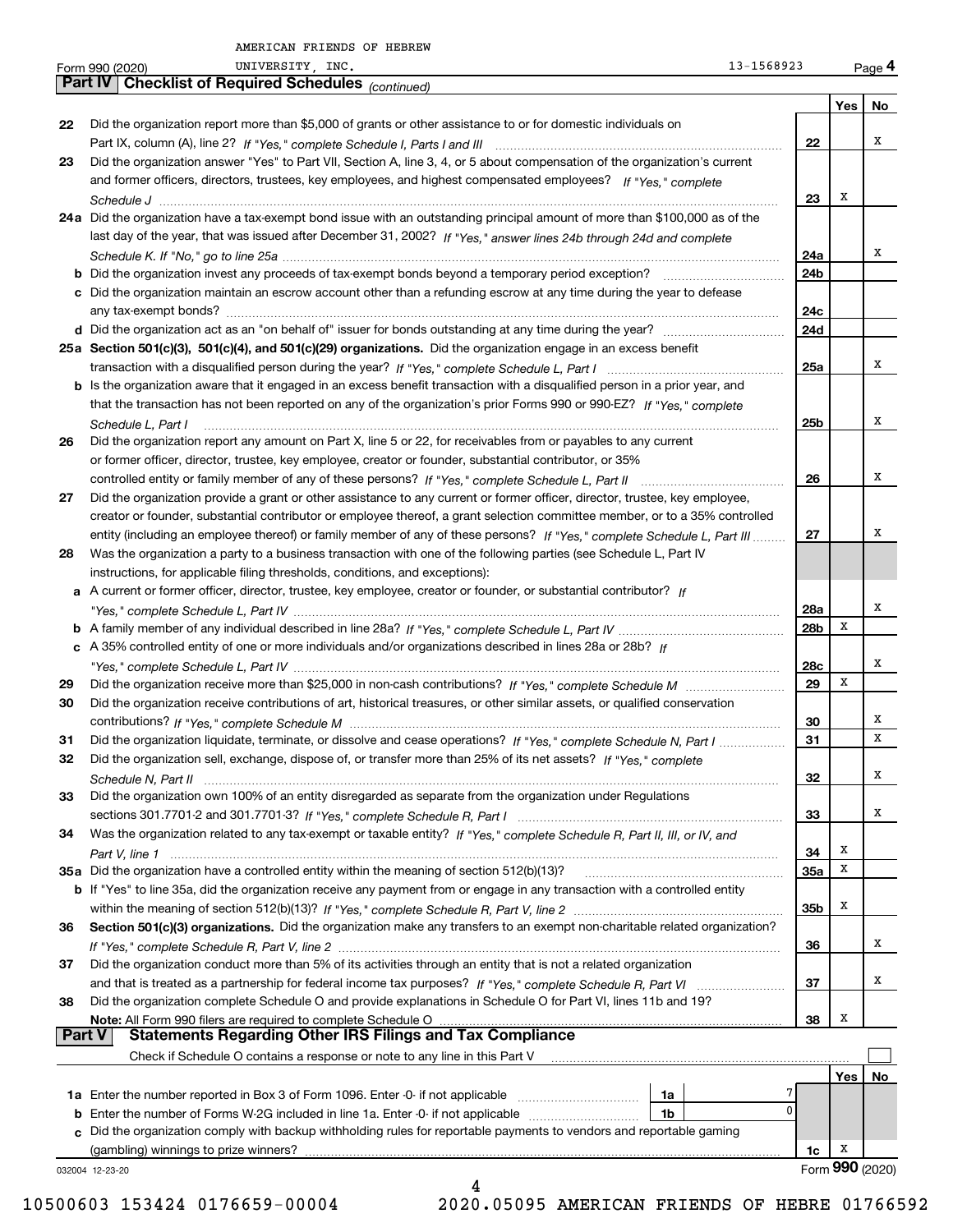|               | UNIVERSITY, INC.<br>Form 990 (2020)                                                                                                             | 13-1568923      |                |     | Page 5        |
|---------------|-------------------------------------------------------------------------------------------------------------------------------------------------|-----------------|----------------|-----|---------------|
| <b>Part V</b> | Statements Regarding Other IRS Filings and Tax Compliance (continued)                                                                           |                 |                |     |               |
|               |                                                                                                                                                 |                 |                | Yes | No            |
|               | 2a Enter the number of employees reported on Form W-3, Transmittal of Wage and Tax Statements,                                                  |                 |                |     |               |
|               | filed for the calendar year ending with or within the year covered by this return                                                               | 63<br>2a        |                |     |               |
|               |                                                                                                                                                 |                 | 2 <sub>b</sub> | х   |               |
|               |                                                                                                                                                 |                 |                |     |               |
|               | 3a Did the organization have unrelated business gross income of \$1,000 or more during the year?                                                |                 | 3a             | х   |               |
|               |                                                                                                                                                 |                 | 3 <sub>b</sub> | х   |               |
|               | 4a At any time during the calendar year, did the organization have an interest in, or a signature or other authority over, a                    |                 |                |     |               |
|               | financial account in a foreign country (such as a bank account, securities account, or other financial account)?                                |                 | 4a             | х   |               |
|               | <b>b</b> If "Yes," enter the name of the foreign country $\triangleright$ ISRAEL                                                                |                 |                |     |               |
|               | See instructions for filing requirements for FinCEN Form 114, Report of Foreign Bank and Financial Accounts (FBAR).                             |                 |                |     |               |
|               | 5a Was the organization a party to a prohibited tax shelter transaction at any time during the tax year?                                        |                 | 5a             |     | х             |
| b             |                                                                                                                                                 |                 | 5b             |     | х             |
| c             |                                                                                                                                                 |                 | 5с             |     |               |
|               | 6a Does the organization have annual gross receipts that are normally greater than \$100,000, and did the organization solicit                  |                 |                |     |               |
|               | any contributions that were not tax deductible as charitable contributions?                                                                     |                 | 6a             |     | х             |
|               | <b>b</b> If "Yes," did the organization include with every solicitation an express statement that such contributions or gifts                   |                 |                |     |               |
|               | were not tax deductible?                                                                                                                        |                 | 6b             |     |               |
| 7             | Organizations that may receive deductible contributions under section 170(c).                                                                   |                 |                |     |               |
| a             | Did the organization receive a payment in excess of \$75 made partly as a contribution and partly for goods and services provided to the payor? |                 | 7a             | x   |               |
|               | <b>b</b> If "Yes," did the organization notify the donor of the value of the goods or services provided?                                        |                 | 7b             | X   |               |
|               | c Did the organization sell, exchange, or otherwise dispose of tangible personal property for which it was required                             |                 |                |     |               |
|               | to file Form 8282?                                                                                                                              |                 | 7c             |     | х             |
|               |                                                                                                                                                 | 7d              |                |     |               |
| е             | Did the organization receive any funds, directly or indirectly, to pay premiums on a personal benefit contract?                                 |                 | 7e             |     | х             |
| f             | Did the organization, during the year, pay premiums, directly or indirectly, on a personal benefit contract?                                    |                 | 7f             |     | х             |
| g             | If the organization received a contribution of qualified intellectual property, did the organization file Form 8899 as required?                |                 | 7g             |     |               |
| h.            | If the organization received a contribution of cars, boats, airplanes, or other vehicles, did the organization file a Form 1098-C?              |                 | 7h             |     |               |
| 8             | Sponsoring organizations maintaining donor advised funds. Did a donor advised fund maintained by the                                            |                 |                |     |               |
|               | sponsoring organization have excess business holdings at any time during the year?                                                              |                 | 8              |     | x             |
| 9             | Sponsoring organizations maintaining donor advised funds.                                                                                       |                 |                |     |               |
| a             | Did the sponsoring organization make any taxable distributions under section 4966?                                                              |                 | 9a             |     | Х             |
| b             | Did the sponsoring organization make a distribution to a donor, donor advisor, or related person?                                               |                 | 9b             |     | Х             |
| 10            | Section 501(c)(7) organizations. Enter:                                                                                                         |                 |                |     |               |
|               |                                                                                                                                                 | 10a             |                |     |               |
|               | Gross receipts, included on Form 990, Part VIII, line 12, for public use of club facilities                                                     | 10 <sub>b</sub> |                |     |               |
| 11            | Section 501(c)(12) organizations. Enter:                                                                                                        |                 |                |     |               |
| a             | Gross income from members or shareholders                                                                                                       | 11a             |                |     |               |
| b             | Gross income from other sources (Do not net amounts due or paid to other sources against                                                        |                 |                |     |               |
|               | amounts due or received from them.)                                                                                                             | 11b             |                |     |               |
|               | 12a Section 4947(a)(1) non-exempt charitable trusts. Is the organization filing Form 990 in lieu of Form 1041?                                  |                 | 12a            |     |               |
|               | <b>b</b> If "Yes," enter the amount of tax-exempt interest received or accrued during the year                                                  | 12b             |                |     |               |
| 13            | Section 501(c)(29) qualified nonprofit health insurance issuers.                                                                                |                 |                |     |               |
| a             | Is the organization licensed to issue qualified health plans in more than one state?                                                            |                 | 13а            |     |               |
|               | Note: See the instructions for additional information the organization must report on Schedule O.                                               |                 |                |     |               |
|               | <b>b</b> Enter the amount of reserves the organization is required to maintain by the states in which the                                       |                 |                |     |               |
|               |                                                                                                                                                 | 13b             |                |     |               |
|               |                                                                                                                                                 | 13c             |                |     | x             |
| 14a           | Did the organization receive any payments for indoor tanning services during the tax year?                                                      |                 | 14a            |     |               |
|               | <b>b</b> If "Yes," has it filed a Form 720 to report these payments? If "No," provide an explanation on Schedule O                              |                 | 14b            |     |               |
| 15            | Is the organization subject to the section 4960 tax on payment(s) of more than \$1,000,000 in remuneration or                                   |                 |                |     | x             |
|               |                                                                                                                                                 |                 | 15             |     |               |
|               | If "Yes," see instructions and file Form 4720, Schedule N.                                                                                      |                 |                |     | Х             |
| 16            | Is the organization an educational institution subject to the section 4968 excise tax on net investment income?                                 |                 | 16             |     |               |
|               | If "Yes," complete Form 4720, Schedule O.                                                                                                       |                 |                |     | $\mathbf{QQ}$ |

5

Form (2020) **990**

032005 12-23-20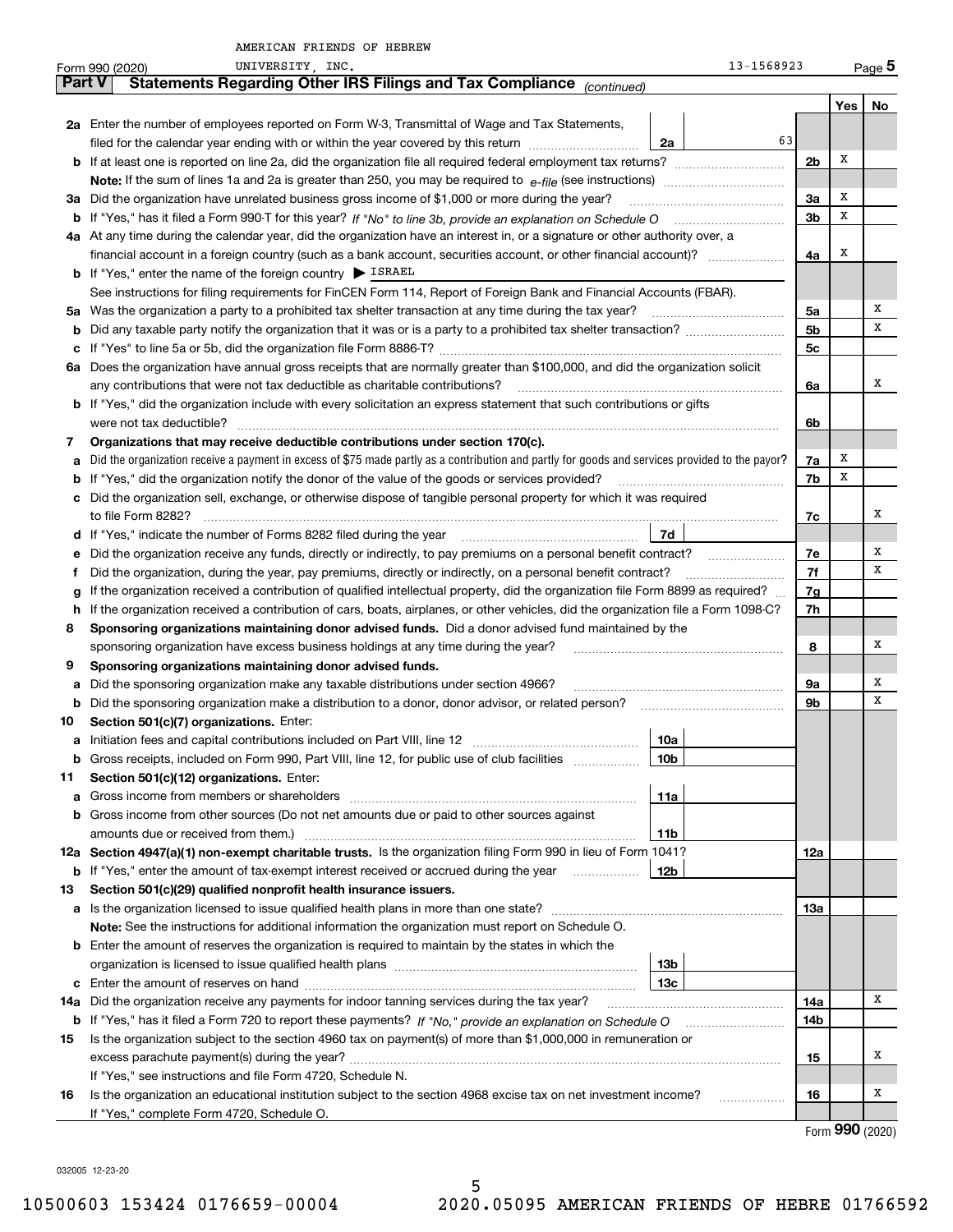|          | 13-1568923<br>UNIVERSITY, INC.<br>Form 990 (2020)                                                                                                                                                                                                                                           |                 |                 | <u>Page</u> 6 |
|----------|---------------------------------------------------------------------------------------------------------------------------------------------------------------------------------------------------------------------------------------------------------------------------------------------|-----------------|-----------------|---------------|
|          | Governance, Management, and Disclosure For each "Yes" response to lines 2 through 7b below, and for a "No" response<br>Part VI I                                                                                                                                                            |                 |                 |               |
|          | to line 8a, 8b, or 10b below, describe the circumstances, processes, or changes on Schedule O. See instructions.                                                                                                                                                                            |                 |                 |               |
|          | Check if Schedule O contains a response or note to any line in this Part VI [11] [12] [12] [13] Check if Schedule O contains a response or note to any line in this Part VI                                                                                                                 |                 |                 | x             |
|          | <b>Section A. Governing Body and Management</b>                                                                                                                                                                                                                                             |                 |                 |               |
|          |                                                                                                                                                                                                                                                                                             |                 | Yes             | No            |
|          | 61<br>1a<br><b>1a</b> Enter the number of voting members of the governing body at the end of the tax year <i>manumum</i>                                                                                                                                                                    |                 |                 |               |
|          | If there are material differences in voting rights among members of the governing body, or if the governing                                                                                                                                                                                 |                 |                 |               |
|          | body delegated broad authority to an executive committee or similar committee, explain on Schedule O.                                                                                                                                                                                       |                 |                 |               |
|          | 60<br><b>b</b> Enter the number of voting members included on line 1a, above, who are independent<br>1b                                                                                                                                                                                     |                 |                 |               |
| 2        | Did any officer, director, trustee, or key employee have a family relationship or a business relationship with any other                                                                                                                                                                    |                 |                 |               |
|          | officer, director, trustee, or key employee?                                                                                                                                                                                                                                                | 2               | Х               |               |
| 3        | Did the organization delegate control over management duties customarily performed by or under the direct supervision                                                                                                                                                                       |                 |                 |               |
|          | of officers, directors, trustees, or key employees to a management company or other person?                                                                                                                                                                                                 | 3               |                 | х             |
| 4        | Did the organization make any significant changes to its governing documents since the prior Form 990 was filed?                                                                                                                                                                            | 4               |                 | x             |
| 5        |                                                                                                                                                                                                                                                                                             | 5               |                 | x             |
| 6        | Did the organization have members or stockholders?                                                                                                                                                                                                                                          | 6               |                 | х             |
|          | 7a Did the organization have members, stockholders, or other persons who had the power to elect or appoint one or                                                                                                                                                                           |                 |                 |               |
|          | more members of the governing body?                                                                                                                                                                                                                                                         | 7a              |                 | х             |
|          | b Are any governance decisions of the organization reserved to (or subject to approval by) members, stockholders, or                                                                                                                                                                        |                 |                 |               |
|          | persons other than the governing body?                                                                                                                                                                                                                                                      | 7b              |                 | х             |
| 8        | Did the organization contemporaneously document the meetings held or written actions undertaken during the year by the following:                                                                                                                                                           |                 |                 |               |
| a        |                                                                                                                                                                                                                                                                                             | 8а              | x               |               |
|          | <b>b</b> Each committee with authority to act on behalf of the governing body?                                                                                                                                                                                                              | 8b              | X               |               |
| 9        | Is there any officer, director, trustee, or key employee listed in Part VII, Section A, who cannot be reached at the                                                                                                                                                                        |                 |                 |               |
|          |                                                                                                                                                                                                                                                                                             | 9               |                 | х             |
|          | Section B. Policies (This Section B requests information about policies not required by the Internal Revenue Code.)                                                                                                                                                                         |                 |                 |               |
|          |                                                                                                                                                                                                                                                                                             |                 | Yes             | No            |
|          |                                                                                                                                                                                                                                                                                             | 10a             |                 | х             |
|          | b If "Yes," did the organization have written policies and procedures governing the activities of such chapters, affiliates,                                                                                                                                                                |                 |                 |               |
|          | and branches to ensure their operations are consistent with the organization's exempt purposes?                                                                                                                                                                                             | 10 <sub>b</sub> |                 |               |
|          | 11a Has the organization provided a complete copy of this Form 990 to all members of its governing body before filing the form?                                                                                                                                                             | 11a             | х               |               |
|          | <b>b</b> Describe in Schedule O the process, if any, used by the organization to review this Form 990.                                                                                                                                                                                      |                 | х               |               |
|          |                                                                                                                                                                                                                                                                                             | 12a             | х               |               |
|          | <b>b</b> Were officers, directors, or trustees, and key employees required to disclose annually interests that could give rise to conflicts?                                                                                                                                                | 12 <sub>b</sub> |                 |               |
|          | c Did the organization regularly and consistently monitor and enforce compliance with the policy? If "Yes," describe                                                                                                                                                                        |                 | Х               |               |
|          | in Schedule O how this was done manufactured and continuum control of the Schedule O how this was done manufactured and continuum and continuum and continuum and continuum and continuum and continuum and continuum and cont                                                              | 12c<br>13       | x               |               |
| 13<br>14 | Did the organization have a written whistleblower policy?<br>Did the organization have a written document retention and destruction policy? [11] manufacture in the organization have a written document retention and destruction policy? [11] manufacture in the organization have a writ | 14              | х               |               |
| 15       | Did the process for determining compensation of the following persons include a review and approval by independent                                                                                                                                                                          |                 |                 |               |
|          | persons, comparability data, and contemporaneous substantiation of the deliberation and decision?                                                                                                                                                                                           |                 |                 |               |
|          | a The organization's CEO, Executive Director, or top management official manufactured content content of the organization's CEO, Executive Director, or top management official manufactured content of the state of the state                                                              | 15a             | х               |               |
|          | b Other officers or key employees of the organization manufactured content to content of the organization manufactured content of the organization manufactured content of the organization manufactured content of the organi                                                              | 15b             | х               |               |
|          | If "Yes" to line 15a or 15b, describe the process in Schedule O (see instructions).                                                                                                                                                                                                         |                 |                 |               |
|          | 16a Did the organization invest in, contribute assets to, or participate in a joint venture or similar arrangement with a                                                                                                                                                                   |                 |                 |               |
|          | taxable entity during the year?                                                                                                                                                                                                                                                             | 16a             |                 | х             |
|          | b If "Yes," did the organization follow a written policy or procedure requiring the organization to evaluate its participation                                                                                                                                                              |                 |                 |               |
|          | in joint venture arrangements under applicable federal tax law, and take steps to safeguard the organization's                                                                                                                                                                              |                 |                 |               |
|          |                                                                                                                                                                                                                                                                                             | 16b             |                 |               |
|          | <b>Section C. Disclosure</b>                                                                                                                                                                                                                                                                |                 |                 |               |
| 17       | List the states with which a copy of this Form 990 is required to be filed SEE SCHEDULE O                                                                                                                                                                                                   |                 |                 |               |
| 18       | Section 6104 requires an organization to make its Forms 1023 (1024 or 1024-A, if applicable), 990, and 990-T (Section 501(c)(3)s only) available                                                                                                                                            |                 |                 |               |
|          | for public inspection. Indicate how you made these available. Check all that apply.                                                                                                                                                                                                         |                 |                 |               |
|          | $X$ Own website<br>Another's website<br>$X$ Upon request<br>Other (explain on Schedule O)                                                                                                                                                                                                   |                 |                 |               |
| 19       | Describe on Schedule O whether (and if so, how) the organization made its governing documents, conflict of interest policy, and financial                                                                                                                                                   |                 |                 |               |
|          | statements available to the public during the tax year.                                                                                                                                                                                                                                     |                 |                 |               |
| 20       | State the name, address, and telephone number of the person who possesses the organization's books and records                                                                                                                                                                              |                 |                 |               |
|          | ELISSA FISHMAN - 212-607-8569                                                                                                                                                                                                                                                               |                 |                 |               |
|          | 199 WATER STREET, 11TH FL, NEW YORK, NY<br>10038                                                                                                                                                                                                                                            |                 |                 |               |
|          | 032006 12-23-20                                                                                                                                                                                                                                                                             |                 | Form 990 (2020) |               |
|          | 6                                                                                                                                                                                                                                                                                           |                 |                 |               |

10500603 153424 0176659-00004 2020.05095 AMERICAN FRIENDS OF HEBRE 01766592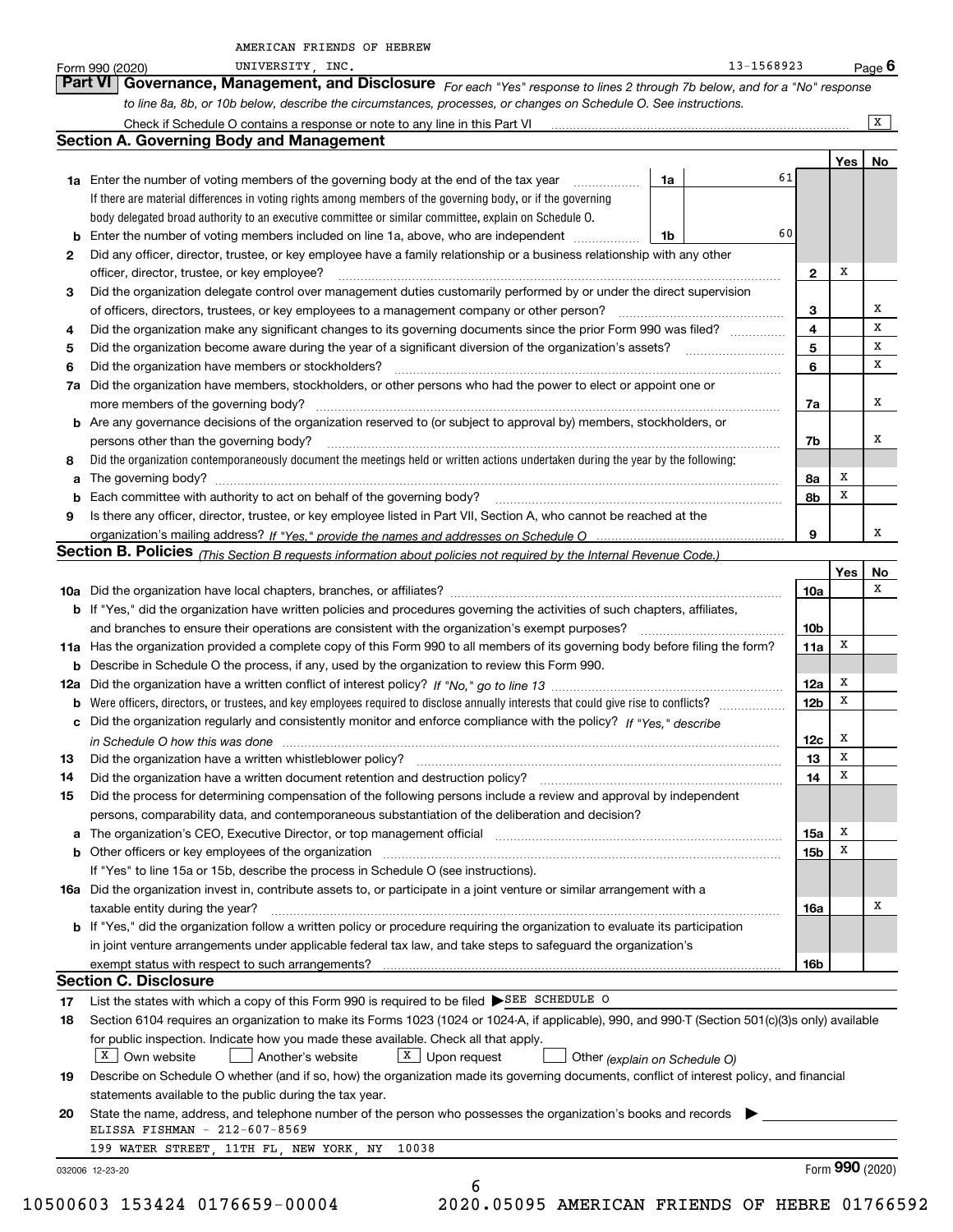| Form 990 (2020)                                                                                                                                            | UNIVERSITY INC.                                                              | $13 - 1568923$ | Page |  |  |  |  |  |  |
|------------------------------------------------------------------------------------------------------------------------------------------------------------|------------------------------------------------------------------------------|----------------|------|--|--|--|--|--|--|
| Part VII Compensation of Officers, Directors, Trustees, Key Employees, Highest Compensated                                                                 |                                                                              |                |      |  |  |  |  |  |  |
|                                                                                                                                                            | <b>Employees, and Independent Contractors</b>                                |                |      |  |  |  |  |  |  |
|                                                                                                                                                            | Check if Schedule O contains a response or note to any line in this Part VII |                |      |  |  |  |  |  |  |
| Officers, Directors, Trustees, Key Employees, and Highest Compensated Employees<br>Section A.                                                              |                                                                              |                |      |  |  |  |  |  |  |
| 1a Complete this table for all persons required to be listed. Report compensation for the calendar year ending with or within the organization's tax year. |                                                                              |                |      |  |  |  |  |  |  |

**•** List all of the organization's current officers, directors, trustees (whether individuals or organizations), regardless of amount of compensation. Enter -0- in columns (D), (E), and (F) if no compensation was paid.

 $\bullet$  List all of the organization's  $\,$ current key employees, if any. See instructions for definition of "key employee."

AMERICAN FRIENDS OF HEBREW

**•** List the organization's five current highest compensated employees (other than an officer, director, trustee, or key employee) who received reportable compensation (Box 5 of Form W-2 and/or Box 7 of Form 1099-MISC) of more than \$100,000 from the organization and any related organizations.

**•** List all of the organization's former officers, key employees, and highest compensated employees who received more than \$100,000 of reportable compensation from the organization and any related organizations.

**former directors or trustees**  ¥ List all of the organization's that received, in the capacity as a former director or trustee of the organization, more than \$10,000 of reportable compensation from the organization and any related organizations.

See instructions for the order in which to list the persons above.

Check this box if neither the organization nor any related organization compensated any current officer, director, or trustee.  $\mathcal{L}^{\text{max}}$ 

| (A)                            | (B)               |                                                                  |              |            | (C)          |                                   |                               | (D)                   | (E)             | (F)            |
|--------------------------------|-------------------|------------------------------------------------------------------|--------------|------------|--------------|-----------------------------------|-------------------------------|-----------------------|-----------------|----------------|
| Name and title                 | Average           | Position<br>(do not check more than one                          |              | Reportable | Reportable   | Estimated                         |                               |                       |                 |                |
|                                | hours per         | box, unless person is both an<br>officer and a director/trustee) |              |            |              |                                   | compensation                  | compensation          | amount of       |                |
|                                | week<br>(list any |                                                                  |              |            |              | from<br>the                       | from related<br>organizations | other<br>compensation |                 |                |
|                                | hours for         |                                                                  |              |            |              |                                   |                               | organization          | (W-2/1099-MISC) | from the       |
|                                | related           |                                                                  | trustee      |            |              |                                   |                               | (W-2/1099-MISC)       |                 | organization   |
|                                | organizations     |                                                                  |              |            |              |                                   |                               |                       |                 | and related    |
|                                | below             | ndividual trustee or director                                    | nstitutional |            | Key employee |                                   |                               |                       |                 | organizations  |
|                                | line)             |                                                                  |              | Officer    |              | Highest compensated<br>  employee | Former                        |                       |                 |                |
| BETH MCCOY<br>(1)              | 50.00             |                                                                  |              |            |              |                                   |                               |                       |                 |                |
| CHIEF EXECUTIVE OFFICER        | 0.00              |                                                                  |              | X          |              |                                   |                               | 598.730.              | 0.              | 75,773.        |
| (2)<br>SUZANNE PONSOT          | 40.00             |                                                                  |              |            |              |                                   |                               |                       |                 |                |
| EXECUTIVE DIRECTOR - NY REGION | 0.00              |                                                                  |              |            |              | x                                 |                               | 311,870.              | 0.              | 47,946.        |
| (3) ELISSA FISHMAN             | 50.00             |                                                                  |              |            |              |                                   |                               |                       |                 |                |
| CHIEF FINANCIAL OFFICER        | 0.00              |                                                                  |              | X          |              |                                   |                               | 298,746.              | 0.              | 43,500.        |
| MONICA LOEBL<br>(4)            | 50.00             |                                                                  |              |            |              |                                   |                               |                       |                 |                |
| NAT'L DIRECTOR OF DEVELOPMENT  | 0.00              |                                                                  |              |            | X            |                                   |                               | 299, 345,             | 0.              | 40,204.        |
| SHERI KAUFER<br>(5)            | 40.00             |                                                                  |              |            |              |                                   |                               |                       |                 |                |
| EXECUTIVE DIR - WESTERN REGION | 0.00              |                                                                  |              |            |              | X                                 |                               | 270, 353.             | 0.              | 47,228.        |
| EILEEN HUME<br>(6)             | 40.00             |                                                                  |              |            |              |                                   |                               |                       |                 |                |
| CHIEF MARKETING OFFICER        | 0.00              |                                                                  |              |            |              | X                                 |                               | 253,636.              | 0.              | 45,201.        |
| <b>GLENNYS HUHN</b><br>(7)     | 40.00             |                                                                  |              |            |              |                                   |                               |                       |                 |                |
| CHIEF HUMAN RESOURCES OFFICER  | 0.00              |                                                                  |              |            |              | X                                 |                               | 232,178.              | 0.              | 23,823.        |
| JUDITH SHENKMAN<br>(8)         | 40.00             |                                                                  |              |            |              |                                   |                               |                       |                 |                |
| EXECUTIVE DIR-MIDWEST REGION   | 0.00              |                                                                  |              |            |              | X                                 |                               | 205,953.              | 0.              | 48,416.        |
| (9) CLIVE KABATZNIK            | 10.00             |                                                                  |              |            |              |                                   |                               |                       |                 |                |
| PRESIDENT                      | 0.00              | x                                                                |              | х          |              |                                   |                               | 0.                    | 0.              | $\mathbf{0}$ . |
| (10) MARC O. MAYER             | 10.00             |                                                                  |              |            |              |                                   |                               |                       |                 |                |
| <b>CHAIRMAN</b>                | 0.00              | X                                                                |              | х          |              |                                   |                               | 0.                    | 0.              | $\mathbf{0}$ . |
| (11) JOSHUA OLSHIN             | 5,00              |                                                                  |              |            |              |                                   |                               |                       |                 |                |
| <b>TREASURER</b>               | 0.00              | X                                                                |              | х          |              |                                   |                               | $\mathbf{0}$ .        | 0.              | 0.             |
| (12) FRANCES KATZ              | 1.00              |                                                                  |              |            |              |                                   |                               |                       |                 |                |
| <b>ASSISTANT TREASURER</b>     | 0.00              | X                                                                |              | х          |              |                                   |                               | 0.                    | 0.              | 0.             |
| (13) PAMELA N. EMMERICH        | 1.00              |                                                                  |              |            |              |                                   |                               |                       |                 |                |
| <b>SECRETARY</b>               | 0.00              | х                                                                |              | X          |              |                                   |                               | $\mathbf{0}$ .        | 0.              | $\mathbf 0$ .  |
| (14) KENNETH L. STEIN, ESQ.    | 1.00              |                                                                  |              |            |              |                                   |                               |                       |                 |                |
| VICE PRESIDENT                 | 0.00              | X                                                                |              | х          |              |                                   |                               | 0.                    | 0.              | $\mathbf 0$ .  |
| (15) RONALD M. ZIMMERMAN       | 1.00              |                                                                  |              |            |              |                                   |                               |                       |                 |                |
| VICE PRESIDENT                 | 0.00              | х                                                                |              | X          |              |                                   |                               | $\mathbf{0}$ .        | 0.              | 0.             |
| (16) JOHN H. BAUMAN            | 1.00              |                                                                  |              |            |              |                                   |                               |                       |                 |                |
| <b>DIRECTOR</b>                | 0.00              | X                                                                |              |            |              |                                   |                               | 0.                    | 0.              | 0.             |
| (17) BARRY BERKETT             | 1,00              |                                                                  |              |            |              |                                   |                               |                       |                 |                |
| <b>DIRECTOR</b>                | 0.00              | X                                                                |              |            |              |                                   |                               | 0.                    | 0.              | 0.             |

032007 12-23-20

Form (2020) **990**

7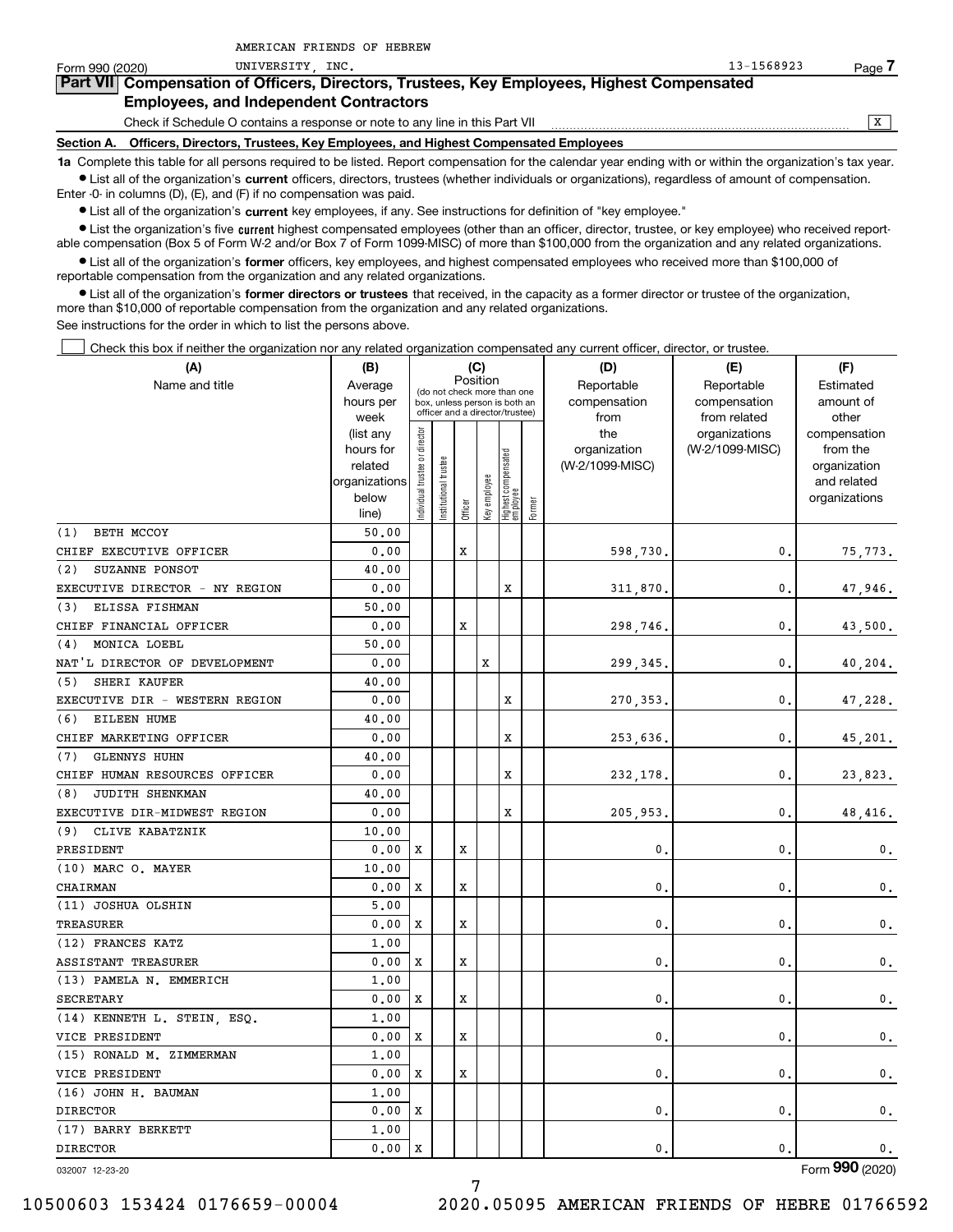| UNIVERSITY, INC.<br>Form 990 (2020)                                                                                                          |                   |                               |                      |                                         |              |                                                                  |        |                 | 13-1568923                    |   |                       | Page 8 |
|----------------------------------------------------------------------------------------------------------------------------------------------|-------------------|-------------------------------|----------------------|-----------------------------------------|--------------|------------------------------------------------------------------|--------|-----------------|-------------------------------|---|-----------------------|--------|
| <b>Part VII</b><br>Section A. Officers, Directors, Trustees, Key Employees, and Highest Compensated Employees (continued)                    |                   |                               |                      |                                         |              |                                                                  |        |                 |                               |   |                       |        |
| (A)                                                                                                                                          | (B)               |                               |                      | (C)                                     |              |                                                                  |        | (D)             | (E)                           |   | (F)                   |        |
| Name and title                                                                                                                               | Average           |                               |                      | Position<br>(do not check more than one |              |                                                                  |        | Reportable      | Reportable                    |   | Estimated             |        |
|                                                                                                                                              | hours per<br>week |                               |                      |                                         |              | box, unless person is both an<br>officer and a director/trustee) |        | compensation    | compensation                  |   | amount of             |        |
|                                                                                                                                              | (list any         |                               |                      |                                         |              |                                                                  |        | from<br>the     | from related<br>organizations |   | other<br>compensation |        |
|                                                                                                                                              | hours for         | ndividual trustee or director |                      |                                         |              |                                                                  |        | organization    | (W-2/1099-MISC)               |   | from the              |        |
|                                                                                                                                              | related           |                               |                      |                                         |              | Highest compensated<br>employee                                  |        | (W-2/1099-MISC) |                               |   | organization          |        |
|                                                                                                                                              | organizations     |                               | nstitutional trustee |                                         |              |                                                                  |        |                 |                               |   | and related           |        |
|                                                                                                                                              | below             |                               |                      | Officer                                 | key employee |                                                                  | Former |                 |                               |   | organizations         |        |
|                                                                                                                                              | line)             |                               |                      |                                         |              |                                                                  |        |                 |                               |   |                       |        |
| (18) ANNETTE BLUM                                                                                                                            | 1.00              |                               |                      |                                         |              |                                                                  |        |                 |                               |   |                       |        |
| <b>DIRECTOR</b>                                                                                                                              | 0.00              | X                             |                      |                                         |              |                                                                  |        | $\mathbf{0}$    | 0.                            |   |                       | 0.     |
| (19) JAMES BLUM                                                                                                                              | 1.00              |                               |                      |                                         |              |                                                                  |        |                 |                               |   |                       |        |
| <b>DIRECTOR</b>                                                                                                                              | 0.00              | X                             |                      |                                         |              |                                                                  |        | $\mathbf{0}$ .  | $\mathbf{0}$ .                |   |                       | 0.     |
| (20) ROBERTA BOGEN                                                                                                                           | 1.00              |                               |                      |                                         |              |                                                                  |        |                 |                               |   |                       |        |
| <b>DIRECTOR</b>                                                                                                                              | 0.00              | X                             |                      |                                         |              |                                                                  |        | 0               | 0                             |   |                       | 0.     |
| (21) STANLEY M. BOGEN                                                                                                                        | 1.00              |                               |                      |                                         |              |                                                                  |        |                 |                               |   |                       |        |
| <b>DIRECTOR</b>                                                                                                                              | 0.00              | X                             |                      |                                         |              |                                                                  |        | 0               | 0                             |   |                       | 0.     |
| (22) JOYCE BRANDMAN                                                                                                                          | 1.00              |                               |                      |                                         |              |                                                                  |        |                 |                               |   |                       |        |
| <b>DIRECTOR</b>                                                                                                                              | 0.00              | X                             |                      |                                         |              |                                                                  |        | $\mathbf{0}$ .  | 0.                            |   |                       | 0.     |
| (23) MICHAEL CYPERS                                                                                                                          | 1.00              |                               |                      |                                         |              |                                                                  |        |                 |                               |   |                       |        |
| <b>DIRECTOR</b>                                                                                                                              | 0.00              | X                             |                      |                                         |              |                                                                  |        | 0               | 0                             |   |                       | 0.     |
| (24) I. STEVEN EDELSON                                                                                                                       | 1,00              |                               |                      |                                         |              |                                                                  |        |                 |                               |   |                       |        |
| <b>DIRECTOR</b>                                                                                                                              | 0.00              | X                             |                      |                                         |              |                                                                  |        | $\mathbf 0$     | 0                             |   |                       | 0.     |
| (25) JANE FEINSTEIN                                                                                                                          | 1.00              |                               |                      |                                         |              |                                                                  |        |                 |                               |   |                       |        |
| DIRECTOR                                                                                                                                     | 0.00              | X                             |                      |                                         |              |                                                                  |        | 0               | 0                             |   |                       | 0.     |
| (26) PETER FEINSTEIN                                                                                                                         | 1.00              |                               |                      |                                         |              |                                                                  |        |                 |                               |   |                       |        |
| <b>DIRECTOR</b>                                                                                                                              | 0.00              | X                             |                      |                                         |              |                                                                  |        | 0               | 0.                            |   |                       | 0.     |
|                                                                                                                                              |                   |                               |                      |                                         |              |                                                                  |        | 2,470,811       | $\mathbf{0}$ .                |   | 372,091.              |        |
| c Total from continuation sheets to Part VII, Section A manufactured by                                                                      |                   |                               |                      |                                         |              |                                                                  |        | $\mathbf{0}$ .  | 0.                            |   |                       | 0.     |
|                                                                                                                                              |                   |                               |                      |                                         |              |                                                                  |        | 2,470,811.      | $\mathbf 0$ .                 |   | 372,091.              |        |
| Total number of individuals (including but not limited to those listed above) who received more than \$100,000 of reportable<br>$\mathbf{2}$ |                   |                               |                      |                                         |              |                                                                  |        |                 |                               |   |                       |        |
| compensation from the organization $\blacktriangleright$                                                                                     |                   |                               |                      |                                         |              |                                                                  |        |                 |                               |   |                       | 23     |
|                                                                                                                                              |                   |                               |                      |                                         |              |                                                                  |        |                 |                               |   | <b>Yes</b>            | No     |
| Did the organization list any former officer, director, trustee, key employee, or highest compensated employee on<br>з                       |                   |                               |                      |                                         |              |                                                                  |        |                 |                               |   |                       |        |
| line 1a? If "Yes," complete Schedule J for such individual material content content to the content of the schedu                             |                   |                               |                      |                                         |              |                                                                  |        |                 |                               | 3 |                       | х      |
| For any individual listed on line 1a, is the sum of reportable compensation and other compensation from the organization<br>4                |                   |                               |                      |                                         |              |                                                                  |        |                 |                               |   |                       |        |
|                                                                                                                                              |                   |                               |                      |                                         |              |                                                                  |        |                 |                               | 4 | X                     |        |
| Did any person listed on line 1a receive or accrue compensation from any unrelated organization or individual for services<br>5              |                   |                               |                      |                                         |              |                                                                  |        |                 |                               |   |                       |        |
|                                                                                                                                              |                   |                               |                      |                                         |              |                                                                  |        |                 |                               | 5 |                       | X      |
| <b>Section B. Independent Contractors</b>                                                                                                    |                   |                               |                      |                                         |              |                                                                  |        |                 |                               |   |                       |        |

**1**Complete this table for your five highest compensated independent contractors that received more than \$100,000 of compensation from the organization. Report compensation for the calendar year ending with or within the organization's tax year.

| (A)                                                                                                                   | (B)                     | (C)             |  |  |  |  |
|-----------------------------------------------------------------------------------------------------------------------|-------------------------|-----------------|--|--|--|--|
| Name and business address                                                                                             | Description of services | Compensation    |  |  |  |  |
| OBERLAND, INC., 254 CANAL STREET, SUITE                                                                               |                         |                 |  |  |  |  |
| 5000, NEW YORK, NY 10013                                                                                              | MARKETING & ADVERTISING | 269, 353.       |  |  |  |  |
| LANDMARK VENTURES INC, 505 NORTH VILLAGE                                                                              |                         |                 |  |  |  |  |
| AVENUE, ROCKVILLE CENTRE, NY 11570                                                                                    | EVENT CONSULTING        | 248,010.        |  |  |  |  |
| ONLINE COMPUTERS & COMMUNICATIONS, LLC.                                                                               |                         |                 |  |  |  |  |
| P.O. BOX 428, FLORHAM PARK, NJ 07932                                                                                  | <b>IT CONSULTING</b>    | 239,391.        |  |  |  |  |
| SECURITY CAPITAL RESEARCH & MGMT INC                                                                                  |                         |                 |  |  |  |  |
| 10 S. DEARBON ST. CHICAGO. IL 60603                                                                                   | <b>INVESTMENT MGMT</b>  | 231,690.        |  |  |  |  |
| ELECTRIC SYMPHONY MEDIA                                                                                               |                         |                 |  |  |  |  |
| P.O. BOX 21940, NEW YORK, NY 10087                                                                                    | DIGITAL MARKETING       | 179,149.        |  |  |  |  |
| Total number of independent contractors (including but not limited to those listed above) who received more than<br>2 |                         |                 |  |  |  |  |
| $$100,000$ of compensation from the organization $\triangleright$<br>5                                                |                         |                 |  |  |  |  |
| SEE PART VII, SECTION A CONTINUATION SHEETS                                                                           |                         | Form 990 (2020) |  |  |  |  |

032008 12-23-20

8 10500603 153424 0176659-00004 2020.05095 AMERICAN FRIENDS OF HEBRE 01766592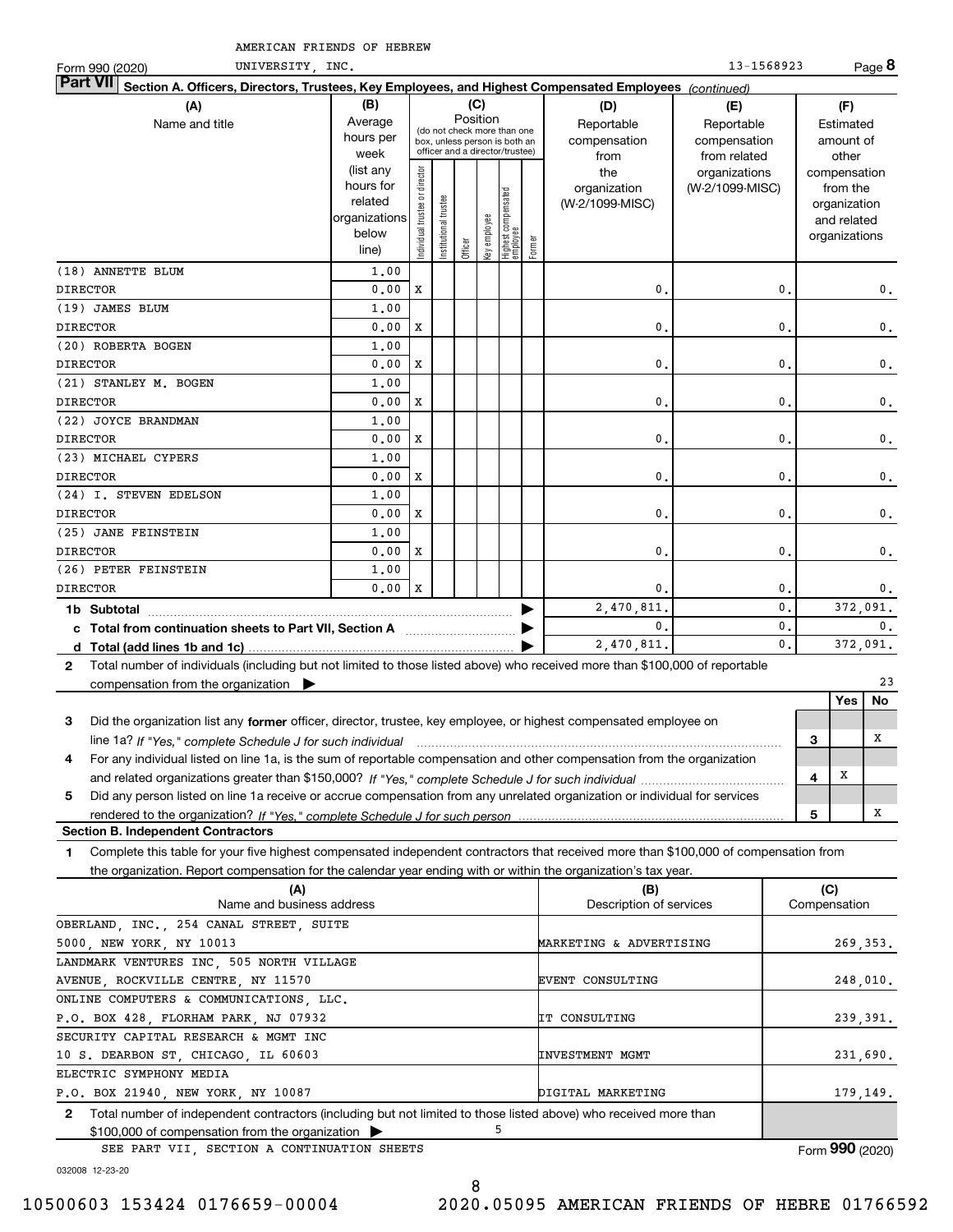| UNIVERSITY, INC.<br>Form 990                                                                                              |                      |                                |                       |         |                        |                              |        |                 | 13-1568923      |                             |
|---------------------------------------------------------------------------------------------------------------------------|----------------------|--------------------------------|-----------------------|---------|------------------------|------------------------------|--------|-----------------|-----------------|-----------------------------|
| <b>Part VII</b><br>Section A. Officers, Directors, Trustees, Key Employees, and Highest Compensated Employees (continued) |                      |                                |                       |         |                        |                              |        |                 |                 |                             |
| (A)                                                                                                                       | (B)                  |                                |                       |         | (C)                    |                              |        | (D)             | (E)             | (F)                         |
| Name and title                                                                                                            | Average              |                                |                       |         | Position               |                              |        | Reportable      | Reportable      | Estimated                   |
|                                                                                                                           | hours                |                                |                       |         | (check all that apply) |                              |        | compensation    | compensation    | amount of                   |
|                                                                                                                           | per                  |                                |                       |         |                        |                              |        | from            | from related    | other                       |
|                                                                                                                           | week                 |                                |                       |         |                        |                              |        | the             | organizations   | compensation                |
|                                                                                                                           | (list any            |                                |                       |         |                        |                              |        | organization    | (W-2/1099-MISC) | from the                    |
|                                                                                                                           | hours for<br>related |                                |                       |         |                        |                              |        | (W-2/1099-MISC) |                 | organization<br>and related |
|                                                                                                                           | organizations        | Individual trustee or director | Institutional trustee |         |                        | Highest compensated employee |        |                 |                 | organizations               |
|                                                                                                                           | below                |                                |                       |         | Key employee           |                              |        |                 |                 |                             |
|                                                                                                                           | line)                |                                |                       | Officer |                        |                              | Former |                 |                 |                             |
| (27) ALAN P. FISKE                                                                                                        | 1,00                 |                                |                       |         |                        |                              |        |                 |                 |                             |
| <b>DIRECTOR</b>                                                                                                           | 0.00                 | $\mathbf X$                    |                       |         |                        |                              |        | $\mathbf{0}$    | 0.              | $\mathbf 0$ .               |
| (28) RUTH FLINKMAN-MARANDY                                                                                                | 1,00                 |                                |                       |         |                        |                              |        |                 |                 |                             |
| <b>DIRECTOR</b>                                                                                                           | 0.00                 | X                              |                       |         |                        |                              |        | $\mathbf{0}$ .  | $\mathbf{0}$ .  | $\mathbf 0$ .               |
| (29) STEVE FRANKEL                                                                                                        | 1.00                 |                                |                       |         |                        |                              |        |                 |                 |                             |
| <b>DIRECTOR</b>                                                                                                           | 0.00                 | X                              |                       |         |                        |                              |        | $\mathbf{0}$ .  | $\mathbf{0}$ .  | $\mathbf 0$ .               |
| (30) MICHAEL J. FREED                                                                                                     | 1.00                 |                                |                       |         |                        |                              |        |                 |                 |                             |
| <b>DIRECTOR</b>                                                                                                           | 0.00                 | X                              |                       |         |                        |                              |        | $\mathbf{0}$ .  | $\mathbf{0}$ .  | $\mathbf 0$ .               |
| (31) JULIE GAL                                                                                                            | 1.00                 |                                |                       |         |                        |                              |        |                 |                 |                             |
| <b>DIRECTOR</b>                                                                                                           | 0.00                 | X                              |                       |         |                        |                              |        | 0.              | $\mathbf{0}$ .  | $\mathbf 0$ .               |
| (32) MARK GENENDER                                                                                                        | 1.00                 |                                |                       |         |                        |                              |        |                 |                 |                             |
| <b>DIRECTOR</b>                                                                                                           | 0.00                 | X                              |                       |         |                        |                              |        | 0.              | $\mathbf{0}$ .  | $\mathbf 0$ .               |
| (33) PATRICIA L. GLASER                                                                                                   | 1.00                 |                                |                       |         |                        |                              |        |                 |                 |                             |
| <b>DIRECTOR</b>                                                                                                           | 0.00                 | X                              |                       |         |                        |                              |        | 0.              | $\mathbf{0}$ .  | $\mathbf 0$ .               |
| (34) STEVEN GOOD                                                                                                          | 1.00                 |                                |                       |         |                        |                              |        |                 |                 |                             |
| <b>DIRECTOR</b>                                                                                                           | 0.00                 | X                              |                       |         |                        |                              |        | 0.              | $\mathbf{0}$ .  | $\mathbf 0$ .               |
| (35) RICHARD GOODMAN                                                                                                      | 1.00                 |                                |                       |         |                        |                              |        |                 |                 |                             |
| <b>DIRECTOR</b>                                                                                                           | 0.00                 | X                              |                       |         |                        |                              |        | 0.              | $\mathbf{0}$ .  | $\mathbf 0$ .               |
| (36) NEAL GROSSMAN                                                                                                        | 1.00                 |                                |                       |         |                        |                              |        |                 |                 |                             |
| <b>DIRECTOR</b>                                                                                                           | 0.00                 | X                              |                       |         |                        |                              |        | 0.              | $\mathbf{0}$ .  | $\mathbf 0$ .               |
| (37) ARTHUR GUTTERMAN                                                                                                     | 1.00                 |                                |                       |         |                        |                              |        |                 |                 |                             |
| <b>DIRECTOR</b>                                                                                                           | 0.00                 | X                              |                       |         |                        |                              |        | 0.              | $\mathbf{0}$ .  | $\mathbf 0$ .               |
| (38) NANCY HAMBURGER                                                                                                      | 1.00                 |                                |                       |         |                        |                              |        |                 |                 |                             |
| <b>DIRECTOR</b>                                                                                                           | 0.00                 | X                              |                       |         |                        |                              |        | 0.              | 0.              | $\mathbf 0$ .               |
| (39) WILLIAM H. ISACOFF                                                                                                   | 1.00                 |                                |                       |         |                        |                              |        |                 |                 |                             |
| <b>DIRECTOR</b>                                                                                                           | 0.00X                |                                |                       |         |                        |                              |        | $\mathbf 0$ .   | $\mathbf 0$ .   | 0.                          |
| (40) RENAE JACOBS-ANSON                                                                                                   | 1,00                 |                                |                       |         |                        |                              |        |                 |                 |                             |
| <b>DIRECTOR</b>                                                                                                           | 0.00X                |                                |                       |         |                        |                              |        | 0.              | $\mathbf{0}$ .  | $\mathbf{0}$ .              |
| (41) HELEN JACOBS-LEPOR                                                                                                   | 1,00                 |                                |                       |         |                        |                              |        |                 |                 |                             |
| <b>DIRECTOR</b>                                                                                                           | 0.00 X               |                                |                       |         |                        |                              |        | 0.              | $\mathbf{0}$ .  | $\mathbf 0$ .               |
| (42) EMMA JOELS                                                                                                           | 1,00                 |                                |                       |         |                        |                              |        |                 |                 |                             |
| <b>DIRECTOR</b>                                                                                                           | 0.00 X               |                                |                       |         |                        |                              |        | 0.              | 0.              | $\mathbf 0$ .               |
| (43) WILLIAM KILBERG                                                                                                      | 1,00                 |                                |                       |         |                        |                              |        |                 |                 |                             |
| <b>DIRECTOR</b>                                                                                                           | 0.00 X               |                                |                       |         |                        |                              |        | 0.              | 0.              | $\mathbf 0$ .               |
| (44) ELLEN KLERSFELD                                                                                                      | 1,00                 |                                |                       |         |                        |                              |        |                 |                 |                             |
| <b>DIRECTOR</b>                                                                                                           | 0.00 X               |                                |                       |         |                        |                              |        | 0.              | 0.              | $\mathbf 0$ .               |
| (45) MICHAEL S. KURTZ                                                                                                     | 1,00                 |                                |                       |         |                        |                              |        |                 |                 |                             |
| <b>DIRECTOR</b>                                                                                                           | 0.00 X               |                                |                       |         |                        |                              |        | 0.              | 0.              | $\mathbf 0$ .               |
| (46) MARLA LERNER TANENBAUM                                                                                               | 1,00                 |                                |                       |         |                        |                              |        |                 |                 |                             |
| <b>DIRECTOR</b>                                                                                                           | 0.00 X               |                                |                       |         |                        |                              |        | 0.              | $\mathbf{0}$ .  | 0.                          |
|                                                                                                                           |                      |                                |                       |         |                        |                              |        |                 |                 |                             |
|                                                                                                                           |                      |                                |                       |         |                        |                              |        |                 |                 |                             |

032201 04-01-20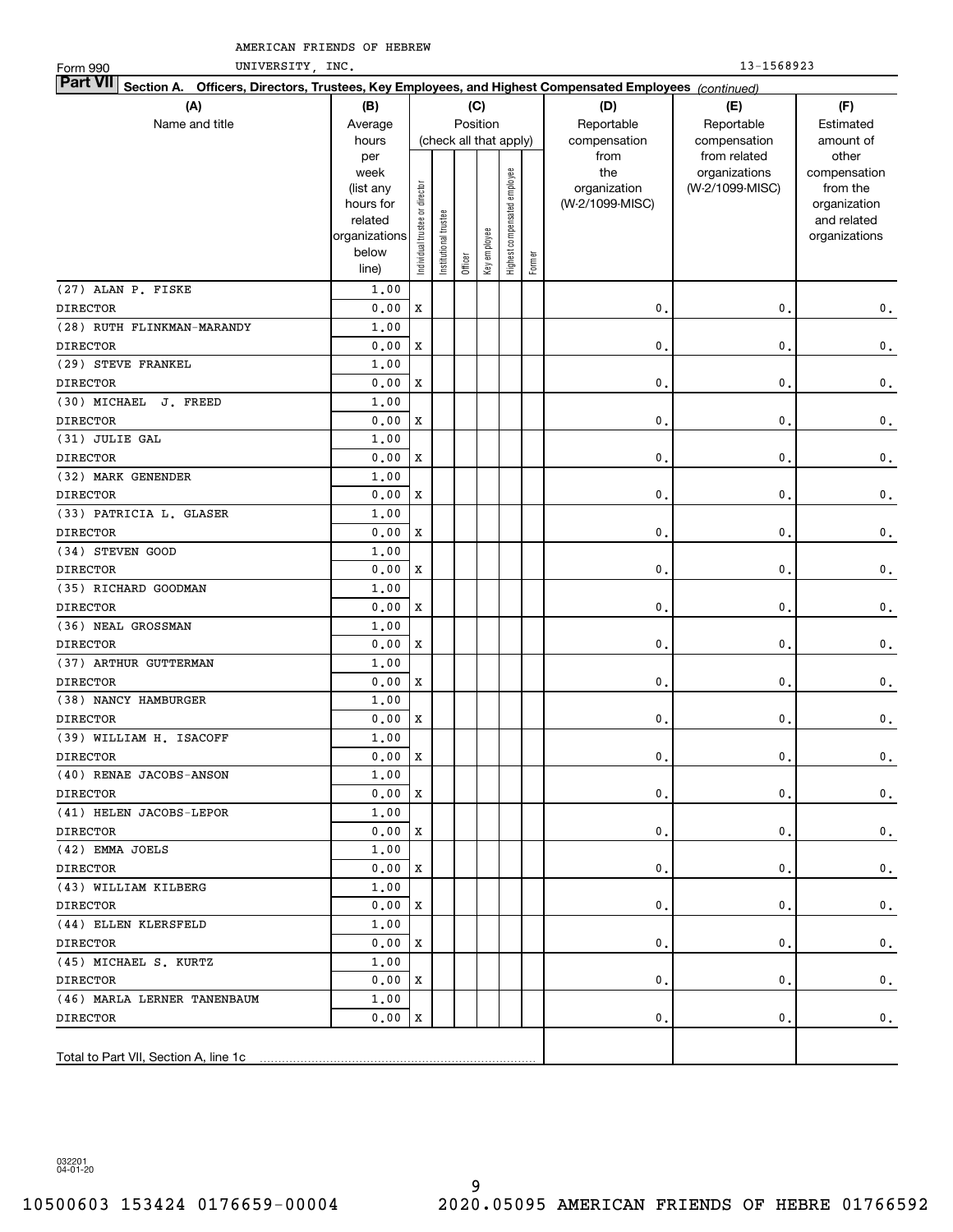| UNIVERSITY, INC.<br>Form 990                                                                                              |                      |                                |                        |         |              |                              |        |                 | 13-1568923      |                             |
|---------------------------------------------------------------------------------------------------------------------------|----------------------|--------------------------------|------------------------|---------|--------------|------------------------------|--------|-----------------|-----------------|-----------------------------|
| <b>Part VII</b><br>Section A. Officers, Directors, Trustees, Key Employees, and Highest Compensated Employees (continued) |                      |                                |                        |         |              |                              |        |                 |                 |                             |
| (A)                                                                                                                       | (B)                  |                                |                        |         | (C)          |                              |        | (D)             | (E)             | (F)                         |
| Name and title                                                                                                            | Average              |                                |                        |         | Position     |                              |        | Reportable      | Reportable      | Estimated                   |
|                                                                                                                           | hours                |                                | (check all that apply) |         |              |                              |        | compensation    | compensation    | amount of                   |
|                                                                                                                           | per                  |                                |                        |         |              |                              |        | from            | from related    | other                       |
|                                                                                                                           | week                 |                                |                        |         |              |                              |        | the             | organizations   | compensation                |
|                                                                                                                           | (list any            |                                |                        |         |              |                              |        | organization    | (W-2/1099-MISC) | from the                    |
|                                                                                                                           | hours for<br>related |                                |                        |         |              |                              |        | (W-2/1099-MISC) |                 | organization<br>and related |
|                                                                                                                           | organizations        | Individual trustee or director | nstitutional trustee   |         |              | Highest compensated employee |        |                 |                 | organizations               |
|                                                                                                                           | below                |                                |                        |         | Key employee |                              |        |                 |                 |                             |
|                                                                                                                           | line)                |                                |                        | Officer |              |                              | Former |                 |                 |                             |
| (47) BARRY H. LIPPMAN                                                                                                     | 1,00                 |                                |                        |         |              |                              |        |                 |                 |                             |
| <b>DIRECTOR</b>                                                                                                           | 0.00                 | X                              |                        |         |              |                              |        | 0               | 0.              | $\mathbf 0$ .               |
| (48) MICHAEL LOBEL                                                                                                        | 1.00                 |                                |                        |         |              |                              |        |                 |                 |                             |
| <b>DIRECTOR</b>                                                                                                           | 0.00                 | X                              |                        |         |              |                              |        | $\mathbf{0}$    | 0.              | $\mathbf 0$ .               |
| (49) MINDY MANN                                                                                                           | 1.00                 |                                |                        |         |              |                              |        |                 |                 |                             |
| <b>DIRECTOR</b>                                                                                                           | 0.00                 | X                              |                        |         |              |                              |        | $\mathbf{0}$    | 0.              | $\mathbf 0$ .               |
| (50) JAMES E. MATANKY                                                                                                     | 1.00                 |                                |                        |         |              |                              |        |                 |                 |                             |
| <b>DIRECTOR</b>                                                                                                           | 0.00                 | X                              |                        |         |              |                              |        | 0               | $\mathbf{0}$    | $\mathbf 0$ .               |
| (51) BENO MICHEL                                                                                                          | 1.00                 |                                |                        |         |              |                              |        |                 |                 |                             |
| <b>DIRECTOR</b>                                                                                                           | 0.00                 | X                              |                        |         |              |                              |        | 0               | $\mathbf{0}$    | $\mathbf 0$ .               |
| (52) ANNETTE PAKULA                                                                                                       | 1.00                 |                                |                        |         |              |                              |        |                 |                 |                             |
| <b>DIRECTOR</b>                                                                                                           | 0.00                 | X                              |                        |         |              |                              |        | $\mathbf{0}$    | $\mathbf{0}$    | $\mathbf 0$ .               |
| (53) RICHARD ROTHSCHILD                                                                                                   | 1.00                 |                                |                        |         |              |                              |        |                 |                 |                             |
| <b>DIRECTOR</b>                                                                                                           | 0.00                 | X                              |                        |         |              |                              |        | $\mathbf{0}$    | $\mathbf{0}$    | $\mathbf 0$ .               |
| (54) STEVEN C. RUBINOW                                                                                                    | 1.00                 |                                |                        |         |              |                              |        |                 |                 |                             |
| <b>DIRECTOR</b>                                                                                                           | 0.00                 | X                              |                        |         |              |                              |        | $\mathbf{0}$    | $\mathbf{0}$ .  | $\mathbf 0$ .               |
| (55) HERBERT L. SACHS                                                                                                     | 1.00                 |                                |                        |         |              |                              |        |                 |                 |                             |
| <b>DIRECTOR</b>                                                                                                           | 0.00                 | X                              |                        |         |              |                              |        | $\mathbf{0}$    | 0.              | $\mathbf 0$ .               |
| (56) SAM SANDLER                                                                                                          | 1.00                 |                                |                        |         |              |                              |        |                 |                 |                             |
| <b>DIRECTOR</b>                                                                                                           | 0.00                 | X                              |                        |         |              |                              |        | $\mathbf{0}$    | 0.              | $\mathbf 0$ .               |
| (57) GEORGE A. SCHIEREN                                                                                                   | 1.00                 |                                |                        |         |              |                              |        |                 |                 |                             |
| <b>DIRECTOR</b>                                                                                                           | 0.00                 | X                              |                        |         |              |                              |        | 0.              | 0.              | $\mathbf 0$ .               |
| (58) DANIEL I. SCHLESSINGER                                                                                               | 1.00                 |                                |                        |         |              |                              |        |                 |                 |                             |
| <b>DIRECTOR</b>                                                                                                           | 0.00                 | X                              |                        |         |              |                              |        | 0.              | $\mathbf{0}$ .  | $\mathbf 0$ .               |
| (59) SHERYL SCHWARTZ                                                                                                      | 1,00                 |                                |                        |         |              |                              |        |                 |                 |                             |
| <b>DIRECTOR</b>                                                                                                           | $0.00$ X             |                                |                        |         |              |                              |        | $\mathsf{0}$ .  | $\mathbf 0$ .   | 0.                          |
| (60) MARC SELTZER                                                                                                         | 1,00                 |                                |                        |         |              |                              |        |                 |                 |                             |
| DIRECTOR                                                                                                                  | 0.00                 | x                              |                        |         |              |                              |        | 0.              | 0.              | 0.                          |
| (61) LYNNE G. SILBERT                                                                                                     | 1,00                 |                                |                        |         |              |                              |        |                 |                 |                             |
| DIRECTOR                                                                                                                  | 0.00                 | x                              |                        |         |              |                              |        | 0.              | 0.              | $\mathbf 0$ .               |
| (62) BARRY SKOLNICK                                                                                                       | 1,00                 |                                |                        |         |              |                              |        |                 |                 |                             |
| DIRECTOR (AS OF 05/21)                                                                                                    | 0.00                 | x                              |                        |         |              |                              |        | 0.              | 0.              | $\mathbf{0}$ .              |
| (63) DAVID BRUCE SMITH                                                                                                    | 1,00                 |                                |                        |         |              |                              |        |                 |                 |                             |
| DIRECTOR                                                                                                                  | 0.00                 | x                              |                        |         |              |                              |        | 0.              | 0.              | $\mathbf 0$ .               |
| (64) ROBERT SNYDER                                                                                                        | 1,00                 |                                |                        |         |              |                              |        |                 |                 |                             |
| DIRECTOR                                                                                                                  | 0.00                 | x                              |                        |         |              |                              |        | 0.              | 0.              | $\mathbf 0$ .               |
| (65) IRA LEE SORKIN                                                                                                       | 1,00                 |                                |                        |         |              |                              |        |                 |                 |                             |
| DIRECTOR                                                                                                                  | 0.00                 | x                              |                        |         |              |                              |        | 0.              | 0.              | 0.                          |
| (66) ERIC C. STEIN                                                                                                        | 1.00                 |                                |                        |         |              |                              |        |                 |                 |                             |
| DIRECTOR                                                                                                                  | 0.00                 | Х                              |                        |         |              |                              |        | 0.              | 0.              | 0.                          |
|                                                                                                                           |                      |                                |                        |         |              |                              |        |                 |                 |                             |
|                                                                                                                           |                      |                                |                        |         |              |                              |        |                 |                 |                             |
|                                                                                                                           |                      |                                |                        |         |              |                              |        |                 |                 |                             |

032201 04-01-20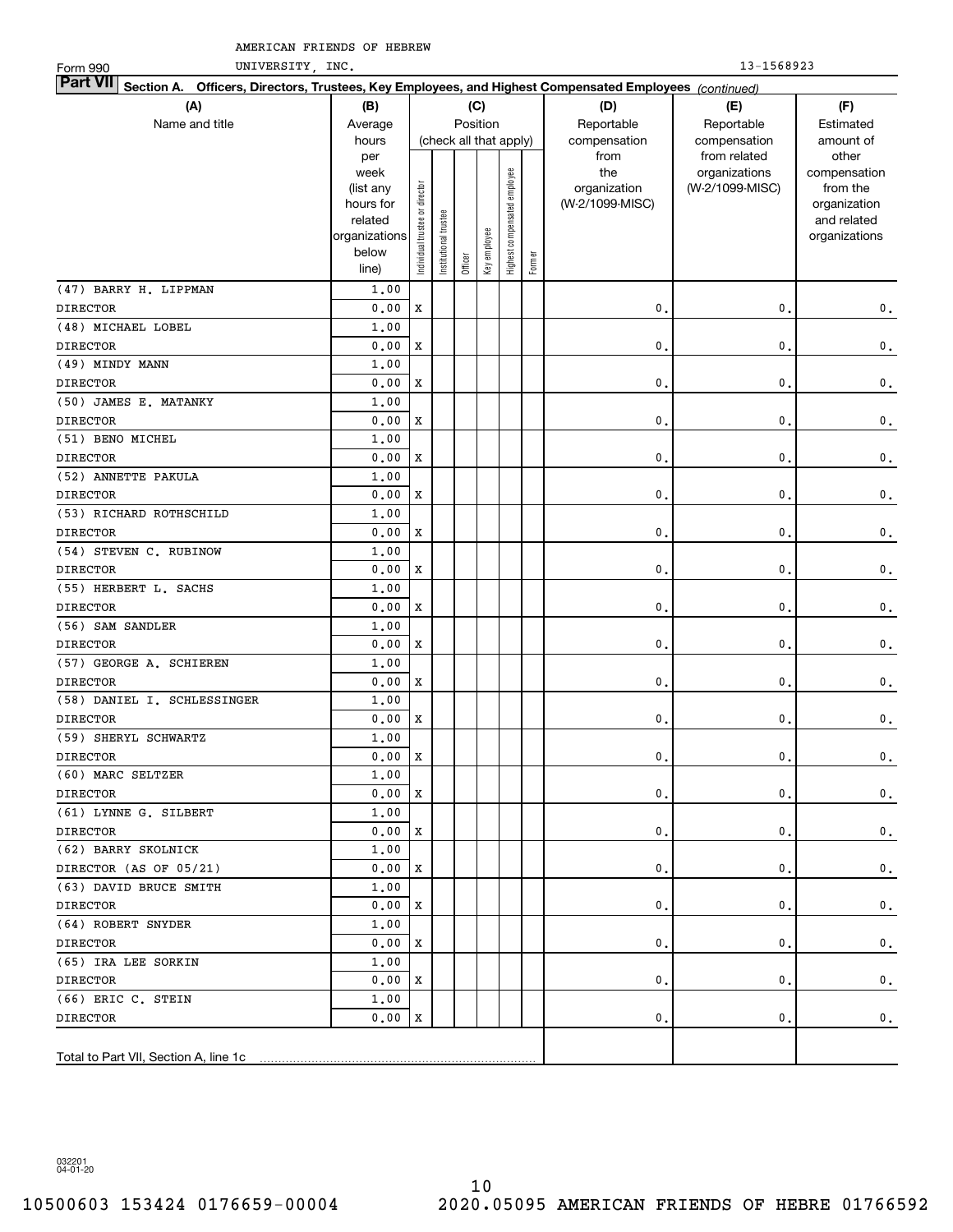| UNIVERSITY, INC.<br>Form 990                                                                                    |                                                                                     |                                |                       |         |                                        |                              |        |                                                                | 13-1568923                                                       |                                                                                                |
|-----------------------------------------------------------------------------------------------------------------|-------------------------------------------------------------------------------------|--------------------------------|-----------------------|---------|----------------------------------------|------------------------------|--------|----------------------------------------------------------------|------------------------------------------------------------------|------------------------------------------------------------------------------------------------|
| Part VII Section A. Officers, Directors, Trustees, Key Employees, and Highest Compensated Employees (continued) |                                                                                     |                                |                       |         |                                        |                              |        |                                                                |                                                                  |                                                                                                |
| (A)                                                                                                             | (B)                                                                                 |                                |                       |         | (C)                                    |                              |        | (D)                                                            | (E)                                                              | (F)                                                                                            |
| Name and title                                                                                                  | Average                                                                             |                                |                       |         | Position                               |                              |        | Reportable                                                     | Reportable                                                       | Estimated                                                                                      |
|                                                                                                                 | hours<br>per<br>week<br>(list any<br>hours for<br>related<br>organizations<br>below | Individual trustee or director | Institutional trustee | Officer | (check all that apply)<br>Key employee | Highest compensated employee | Former | compensation<br>from<br>the<br>organization<br>(W-2/1099-MISC) | compensation<br>from related<br>organizations<br>(W-2/1099-MISC) | amount of<br>other<br>compensation<br>from the<br>organization<br>and related<br>organizations |
| (67) MARY ANN TUFT                                                                                              | line)                                                                               |                                |                       |         |                                        |                              |        |                                                                |                                                                  |                                                                                                |
| <b>DIRECTOR</b>                                                                                                 | 1.00<br>0.00                                                                        | $\mathbf x$                    |                       |         |                                        |                              |        | $\mathbf 0$ .                                                  | $\mathfrak o$ .                                                  | $\mathbf 0$ .                                                                                  |
| (68) MARK VIDERGAUZ                                                                                             | 1.00                                                                                |                                |                       |         |                                        |                              |        |                                                                |                                                                  |                                                                                                |
| <b>DIRECTOR</b>                                                                                                 | 0.00                                                                                | $\mathbf X$                    |                       |         |                                        |                              |        | $\mathbf 0$ .                                                  | $\mathfrak o$ .                                                  | $\mathbf 0$ .                                                                                  |
| (69) RICHARD S. ZIMAN                                                                                           | 1.00                                                                                |                                |                       |         |                                        |                              |        |                                                                |                                                                  |                                                                                                |
| <b>DIRECTOR</b>                                                                                                 | $0.00$                                                                              | $\mathbf x$                    |                       |         |                                        |                              |        | $\mathbf 0$ .                                                  | $\mathfrak o$ .                                                  | $\mathbf 0$ .                                                                                  |
|                                                                                                                 |                                                                                     |                                |                       |         |                                        |                              |        |                                                                |                                                                  |                                                                                                |
|                                                                                                                 |                                                                                     |                                |                       |         |                                        |                              |        |                                                                |                                                                  |                                                                                                |
|                                                                                                                 |                                                                                     |                                |                       |         |                                        |                              |        |                                                                |                                                                  |                                                                                                |
|                                                                                                                 |                                                                                     |                                |                       |         |                                        |                              |        |                                                                |                                                                  |                                                                                                |
|                                                                                                                 |                                                                                     |                                |                       |         |                                        |                              |        |                                                                |                                                                  |                                                                                                |
|                                                                                                                 |                                                                                     |                                |                       |         |                                        |                              |        |                                                                |                                                                  |                                                                                                |
|                                                                                                                 |                                                                                     |                                |                       |         |                                        |                              |        |                                                                |                                                                  |                                                                                                |
|                                                                                                                 |                                                                                     |                                |                       |         |                                        |                              |        |                                                                |                                                                  |                                                                                                |
|                                                                                                                 |                                                                                     |                                |                       |         |                                        |                              |        |                                                                |                                                                  |                                                                                                |
|                                                                                                                 |                                                                                     |                                |                       |         |                                        |                              |        |                                                                |                                                                  |                                                                                                |
|                                                                                                                 |                                                                                     |                                |                       |         |                                        |                              |        |                                                                |                                                                  |                                                                                                |

032201 04-01-20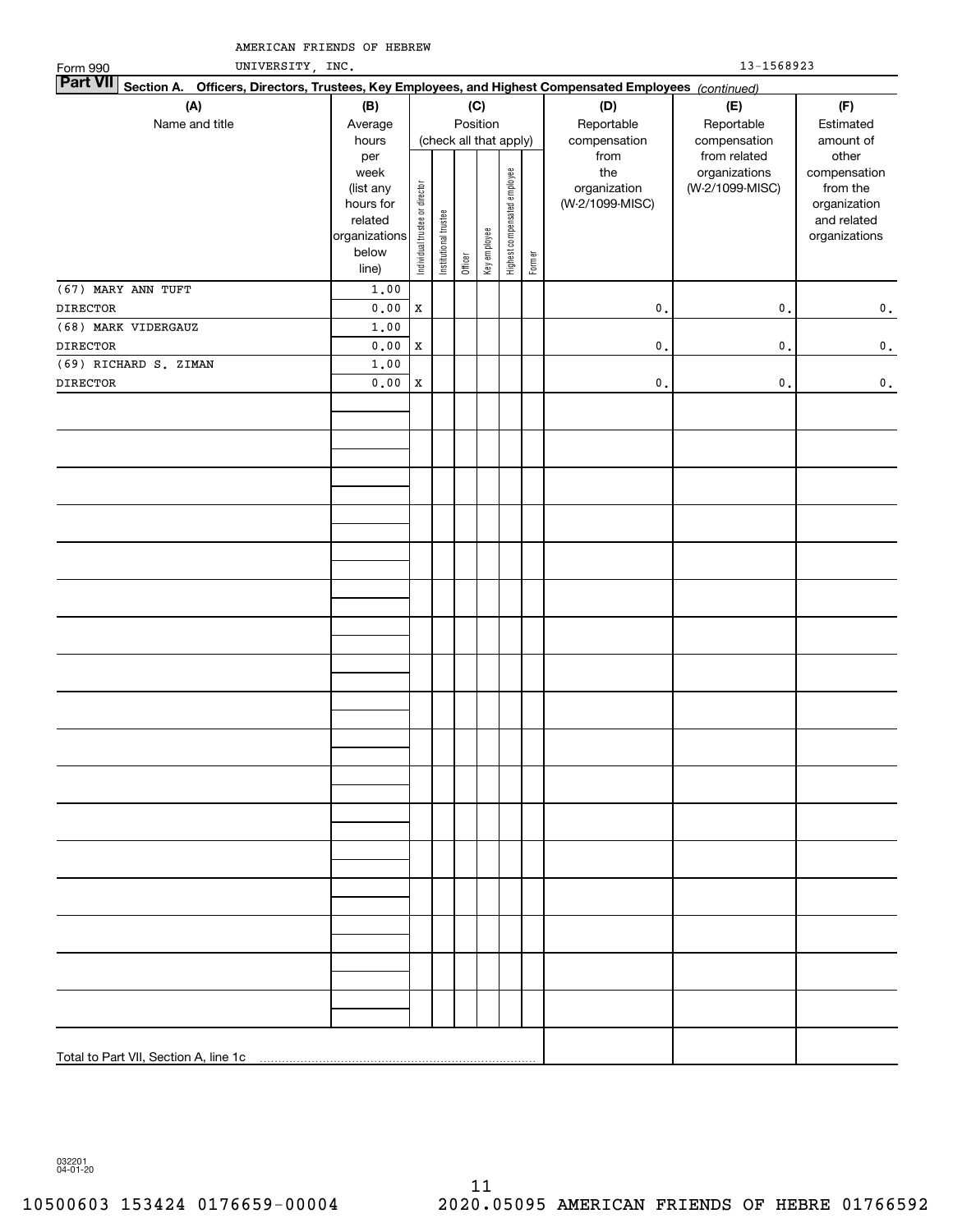|                                                           |                  |   | Form 990 (2020)                                                                                                                                                                                                                      |    | UNIVERSITY, INC.                |                      |                      |                                              | 13-1568923                                        | Page 9                                                          |
|-----------------------------------------------------------|------------------|---|--------------------------------------------------------------------------------------------------------------------------------------------------------------------------------------------------------------------------------------|----|---------------------------------|----------------------|----------------------|----------------------------------------------|---------------------------------------------------|-----------------------------------------------------------------|
|                                                           | <b>Part VIII</b> |   | <b>Statement of Revenue</b>                                                                                                                                                                                                          |    |                                 |                      |                      |                                              |                                                   |                                                                 |
|                                                           |                  |   | Check if Schedule O contains a response or note to any line in this Part VIII                                                                                                                                                        |    |                                 |                      |                      |                                              |                                                   |                                                                 |
|                                                           |                  |   |                                                                                                                                                                                                                                      |    |                                 |                      | (A)<br>Total revenue | (B)<br>Related or exempt<br>function revenue | $\overline{(C)}$<br>Unrelated<br>business revenue | (D)<br>Revenue excluded<br>from tax under<br>sections 512 - 514 |
|                                                           |                  |   |                                                                                                                                                                                                                                      |    |                                 |                      |                      |                                              |                                                   |                                                                 |
| Contributions, Gifts, Grants<br>and Other Similar Amounts |                  |   | <b>1 a</b> Federated campaigns                                                                                                                                                                                                       |    | 1a                              |                      |                      |                                              |                                                   |                                                                 |
|                                                           |                  |   | <b>b</b> Membership dues<br>$\overline{\phantom{a}}$                                                                                                                                                                                 |    | 1 <sub>b</sub>                  |                      |                      |                                              |                                                   |                                                                 |
|                                                           |                  |   | c Fundraising events                                                                                                                                                                                                                 |    | 1 <sub>c</sub>                  | 712,600.             |                      |                                              |                                                   |                                                                 |
|                                                           |                  |   | d Related organizations                                                                                                                                                                                                              | .  | 1d                              |                      |                      |                                              |                                                   |                                                                 |
|                                                           |                  |   | e Government grants (contributions)                                                                                                                                                                                                  |    | 1e                              | 1,035,000.           |                      |                                              |                                                   |                                                                 |
|                                                           |                  |   | f All other contributions, gifts, grants, and                                                                                                                                                                                        |    |                                 |                      |                      |                                              |                                                   |                                                                 |
|                                                           |                  |   | similar amounts not included above                                                                                                                                                                                                   |    | 1f                              | 47,083,483.          |                      |                                              |                                                   |                                                                 |
|                                                           |                  |   | Noncash contributions included in lines 1a-1f                                                                                                                                                                                        |    | $1g$ $\frac{1}{3}$              | 3, 134, 670.         |                      |                                              |                                                   |                                                                 |
|                                                           |                  |   | h Total. Add lines 1a-1f                                                                                                                                                                                                             |    |                                 |                      | 48,831,083.          |                                              |                                                   |                                                                 |
|                                                           |                  |   |                                                                                                                                                                                                                                      |    |                                 | <b>Business Code</b> |                      |                                              |                                                   |                                                                 |
|                                                           | 2a               |   | REGISTRATION FEES                                                                                                                                                                                                                    |    |                                 | 900099               | 6,000.               | 6,000.                                       |                                                   |                                                                 |
|                                                           |                  | b |                                                                                                                                                                                                                                      |    |                                 |                      |                      |                                              |                                                   |                                                                 |
|                                                           |                  | с | <u> 1980 - Johann Barbara, martxa alemaniar amerikan a</u>                                                                                                                                                                           |    |                                 |                      |                      |                                              |                                                   |                                                                 |
|                                                           |                  | d | the contract of the contract of the contract of the contract of the contract of                                                                                                                                                      |    |                                 |                      |                      |                                              |                                                   |                                                                 |
| Program Service<br>Revenue                                |                  | е |                                                                                                                                                                                                                                      |    |                                 |                      |                      |                                              |                                                   |                                                                 |
|                                                           |                  |   | f All other program service revenue                                                                                                                                                                                                  |    |                                 |                      |                      |                                              |                                                   |                                                                 |
|                                                           |                  |   |                                                                                                                                                                                                                                      |    |                                 | ь                    | 6,000.               |                                              |                                                   |                                                                 |
|                                                           | З                |   | Investment income (including dividends, interest, and                                                                                                                                                                                |    |                                 |                      |                      |                                              |                                                   |                                                                 |
|                                                           |                  |   |                                                                                                                                                                                                                                      |    |                                 | ▶                    | 9,930,875.           |                                              |                                                   | 9,930,875.                                                      |
|                                                           | 4                |   | Income from investment of tax-exempt bond proceeds                                                                                                                                                                                   |    |                                 |                      |                      |                                              |                                                   |                                                                 |
|                                                           | 5                |   |                                                                                                                                                                                                                                      |    |                                 |                      | 80,515.              |                                              |                                                   | 80,515.                                                         |
|                                                           |                  |   |                                                                                                                                                                                                                                      |    | (i) Real                        | (ii) Personal        |                      |                                              |                                                   |                                                                 |
|                                                           |                  |   | 6 a Gross rents<br>$\overline{\phantom{a}}$                                                                                                                                                                                          | 6a | 58,976.                         |                      |                      |                                              |                                                   |                                                                 |
|                                                           |                  |   | <b>b</b> Less: rental expenses                                                                                                                                                                                                       | 6b | $\mathbf{0}$ .                  |                      |                      |                                              |                                                   |                                                                 |
|                                                           |                  |   | c Rental income or (loss)                                                                                                                                                                                                            | 6c | 58,976.                         |                      |                      |                                              |                                                   |                                                                 |
|                                                           |                  |   | d Net rental income or (loss)                                                                                                                                                                                                        |    |                                 |                      | 58,976.              |                                              |                                                   | 58,976.                                                         |
|                                                           |                  |   | 7 a Gross amount from sales of                                                                                                                                                                                                       |    | (i) Securities                  | (ii) Other           |                      |                                              |                                                   |                                                                 |
|                                                           |                  |   | assets other than inventory                                                                                                                                                                                                          |    | $7a$ <sup>230</sup> , 837, 461. |                      |                      |                                              |                                                   |                                                                 |
|                                                           |                  |   | <b>b</b> Less: cost or other basis                                                                                                                                                                                                   |    |                                 |                      |                      |                                              |                                                   |                                                                 |
|                                                           |                  |   | and sales expenses                                                                                                                                                                                                                   |    | $7b$ <sup>175</sup> , 250, 642. |                      |                      |                                              |                                                   |                                                                 |
| evenue                                                    |                  |   | c Gain or (loss)                                                                                                                                                                                                                     |    | $7c$ 55, 586, 819.              |                      |                      |                                              |                                                   |                                                                 |
|                                                           |                  |   |                                                                                                                                                                                                                                      |    |                                 |                      | 55,586,819           |                                              |                                                   | 55,586,819,                                                     |
| Other F                                                   |                  |   | 8 a Gross income from fundraising events (not                                                                                                                                                                                        |    |                                 |                      |                      |                                              |                                                   |                                                                 |
|                                                           |                  |   | including \$ 712,600. of                                                                                                                                                                                                             |    |                                 |                      |                      |                                              |                                                   |                                                                 |
|                                                           |                  |   | contributions reported on line 1c). See                                                                                                                                                                                              |    |                                 |                      |                      |                                              |                                                   |                                                                 |
|                                                           |                  |   |                                                                                                                                                                                                                                      |    | 8a                              | 136,848.             |                      |                                              |                                                   |                                                                 |
|                                                           |                  |   | <b>b</b> Less: direct expenses <i>manually contained</i>                                                                                                                                                                             |    | 8b                              | 517,045.             |                      |                                              |                                                   |                                                                 |
|                                                           |                  |   | c Net income or (loss) from fundraising events                                                                                                                                                                                       |    |                                 | ▶<br>.               | $-380, 197.$         |                                              |                                                   | $-380, 197.$                                                    |
|                                                           |                  |   | 9 a Gross income from gaming activities. See                                                                                                                                                                                         |    |                                 |                      |                      |                                              |                                                   |                                                                 |
|                                                           |                  |   |                                                                                                                                                                                                                                      |    | 9a                              |                      |                      |                                              |                                                   |                                                                 |
|                                                           |                  |   | <b>b</b> Less: direct expenses <b>manually</b>                                                                                                                                                                                       |    | 9b                              |                      |                      |                                              |                                                   |                                                                 |
|                                                           |                  |   | c Net income or (loss) from gaming activities                                                                                                                                                                                        |    |                                 |                      |                      |                                              |                                                   |                                                                 |
|                                                           |                  |   | 10 a Gross sales of inventory, less returns                                                                                                                                                                                          |    |                                 |                      |                      |                                              |                                                   |                                                                 |
|                                                           |                  |   |                                                                                                                                                                                                                                      |    | 10a                             |                      |                      |                                              |                                                   |                                                                 |
|                                                           |                  |   | <b>b</b> Less: cost of goods sold                                                                                                                                                                                                    |    | 10b                             |                      |                      |                                              |                                                   |                                                                 |
|                                                           |                  |   | c Net income or (loss) from sales of inventory                                                                                                                                                                                       |    |                                 |                      |                      |                                              |                                                   |                                                                 |
|                                                           |                  |   |                                                                                                                                                                                                                                      |    |                                 | <b>Business Code</b> |                      |                                              |                                                   |                                                                 |
|                                                           | 11 a             |   | <u>and the state of the state of the state of the state of the state of the state of the state of the state of the state of the state of the state of the state of the state of the state of the state of the state of the state</u> |    |                                 |                      |                      |                                              |                                                   |                                                                 |
| evenue                                                    |                  | b | <u>and the state of the state of the state of the state of the state of the state of the state of the state of the state of the state of the state of the state of the state of the state of the state of the state of the state</u> |    |                                 |                      |                      |                                              |                                                   |                                                                 |
| Miscellaneous                                             |                  | с | <u> 1989 - Johann Barbara, martxa alemaniar arg</u>                                                                                                                                                                                  |    |                                 |                      |                      |                                              |                                                   |                                                                 |
|                                                           |                  |   |                                                                                                                                                                                                                                      |    |                                 |                      |                      |                                              |                                                   |                                                                 |
|                                                           |                  |   |                                                                                                                                                                                                                                      |    |                                 |                      |                      |                                              |                                                   |                                                                 |

032009 12-23-20 **12**

**Total revenue.**  See instructions

**eTotal.**  Add lines 11a-11d |

12

 $\blacktriangleright$ 

Form (2020) **990**

**9**

10500603 153424 0176659-00004 2020.05095 AMERICAN FRIENDS OF HEBRE 01766592

114,114,071. 6,000. 0. 65,276,988.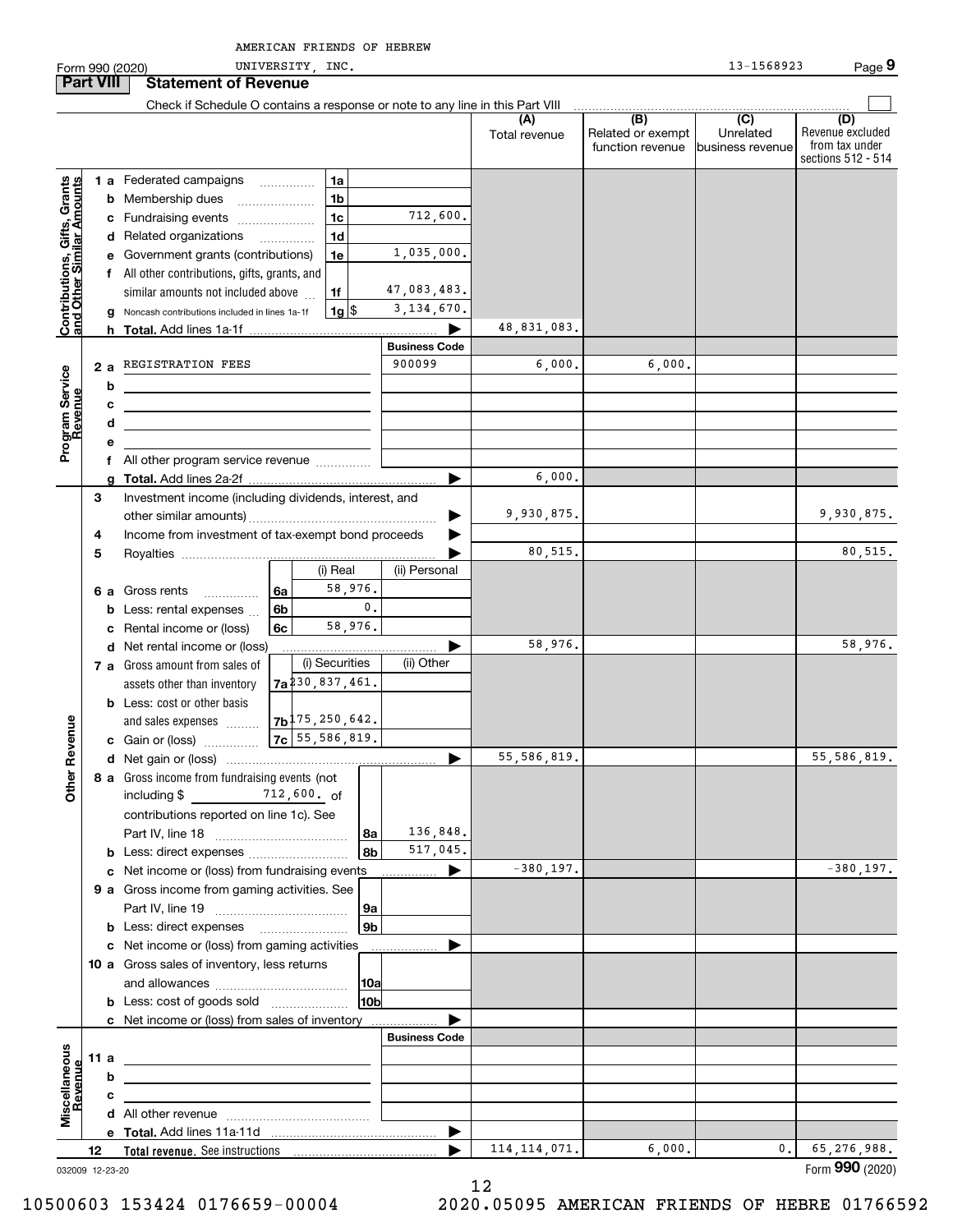**Part IX Statement of Functional Expenses**

**10**

Form 990 (2020) UNIVERSITY,INC. 13-1568923 Page

*Section 501(c)(3) and 501(c)(4) organizations must complete all columns. All other organizations must complete column (A).*

|              | Do not include amounts reported on lines 6b,<br>7b, 8b, 9b, and 10b of Part VIII.                                                                                                                          | (A)<br>Total expenses | (B)<br>Program service<br>expenses | (C)<br>Management and<br>general expenses | (D)<br>Fundraising<br>expenses |
|--------------|------------------------------------------------------------------------------------------------------------------------------------------------------------------------------------------------------------|-----------------------|------------------------------------|-------------------------------------------|--------------------------------|
| 1.           | Grants and other assistance to domestic organizations                                                                                                                                                      |                       |                                    |                                           |                                |
|              | and domestic governments. See Part IV, line 21                                                                                                                                                             | 85,043.               | 85,043.                            |                                           |                                |
| $\mathbf{2}$ | Grants and other assistance to domestic                                                                                                                                                                    |                       |                                    |                                           |                                |
|              | individuals. See Part IV, line 22                                                                                                                                                                          |                       |                                    |                                           |                                |
| 3            | Grants and other assistance to foreign                                                                                                                                                                     |                       |                                    |                                           |                                |
|              | organizations, foreign governments, and foreign                                                                                                                                                            |                       |                                    |                                           |                                |
|              | individuals. See Part IV, lines 15 and 16                                                                                                                                                                  | 61,634,461.           | 61,634,461.                        |                                           |                                |
| 4            | Benefits paid to or for members                                                                                                                                                                            |                       |                                    |                                           |                                |
| 5            | Compensation of current officers, directors,                                                                                                                                                               |                       |                                    |                                           |                                |
|              |                                                                                                                                                                                                            | 1,389,773.            | 233,628.                           | 547,801.                                  | 608,344.                       |
| 6            | Compensation not included above to disqualified                                                                                                                                                            |                       |                                    |                                           |                                |
|              | persons (as defined under section 4958(f)(1)) and                                                                                                                                                          |                       |                                    |                                           |                                |
|              | persons described in section 4958(c)(3)(B)                                                                                                                                                                 |                       |                                    |                                           |                                |
| 7            |                                                                                                                                                                                                            | 5,401,553.            | 1,016,385.                         | 1,216,014.                                | 3, 169, 154.                   |
| 8            | Pension plan accruals and contributions (include                                                                                                                                                           |                       |                                    |                                           |                                |
|              | section 401(k) and 403(b) employer contributions)                                                                                                                                                          | 336, 331.             | 66,306.                            | 83,410.                                   | 186,615.                       |
| 9            |                                                                                                                                                                                                            | 830,841.              | 149,061.                           | 280,708.                                  | 401,072.                       |
| 10           |                                                                                                                                                                                                            | 438.063.              | 79,696.                            | 115,025.                                  | 243, 342.                      |
| 11           | Fees for services (nonemployees):                                                                                                                                                                          |                       |                                    |                                           |                                |
| a            |                                                                                                                                                                                                            |                       |                                    |                                           |                                |
| b            |                                                                                                                                                                                                            | 50,344.               | 6,953.                             | 32,694.                                   | 10,697.                        |
| c            |                                                                                                                                                                                                            | 242,064.              | 1,803.                             | 236,656.                                  | 3,605.                         |
| d            |                                                                                                                                                                                                            | 230,490.              |                                    |                                           | 230,490.                       |
| е            | Professional fundraising services. See Part IV, line 17                                                                                                                                                    | 1, 142, 082.          |                                    | 1,142,082.                                |                                |
| f            | Investment management fees                                                                                                                                                                                 |                       |                                    |                                           |                                |
| $\mathbf{q}$ | Other. (If line 11g amount exceeds 10% of line 25,<br>column (A) amount, list line 11g expenses on Sch 0.)                                                                                                 | 536,819.              | 143,400.                           | 97, 172.                                  | 296,247.                       |
| 12           |                                                                                                                                                                                                            | 361,138.              | 83,392.                            | 2,375.                                    | 275, 371.                      |
| 13           |                                                                                                                                                                                                            | 289,723.              | 42,884.                            | 132,855.                                  | 113,984.                       |
| 14           |                                                                                                                                                                                                            | 443,496.              | 4,610.                             | 428,823.                                  | 10,063.                        |
| 15           |                                                                                                                                                                                                            |                       |                                    |                                           |                                |
| 16           |                                                                                                                                                                                                            | 870,231.              | 122,679.                           | 278,983.                                  | 468,569.                       |
| 17           | Travel                                                                                                                                                                                                     | 74,840.               | 18,423.                            | 24.151.                                   | 32,266.                        |
| 18           | Payments of travel or entertainment expenses                                                                                                                                                               |                       |                                    |                                           |                                |
|              | for any federal, state, or local public officials                                                                                                                                                          |                       |                                    |                                           |                                |
| 19           | Conferences, conventions, and meetings                                                                                                                                                                     |                       |                                    |                                           |                                |
| 20           | Interest                                                                                                                                                                                                   |                       |                                    |                                           |                                |
| 21           |                                                                                                                                                                                                            |                       |                                    |                                           |                                |
| 22           | Depreciation, depletion, and amortization                                                                                                                                                                  | 68,516.               | 10,301.                            | 26,864.                                   | 31, 351.                       |
| 23           | Insurance                                                                                                                                                                                                  | 101,046.              | 18,382.                            | 25, 261.                                  | 57,403.                        |
| 24           | Other expenses. Itemize expenses not covered<br>above (List miscellaneous expenses on line 24e. If<br>line 24e amount exceeds 10% of line 25, column (A)<br>amount. list line 24e expenses on Schedule O.) |                       |                                    |                                           |                                |
| a            | <b>EVENTS</b>                                                                                                                                                                                              | 449,733.              | 449,733.                           |                                           |                                |
| b            | DIRECT MAIL                                                                                                                                                                                                | 173,018.              | 256.                               |                                           | 172,762.                       |
| C            | PRINTING AND LETTERSHOP                                                                                                                                                                                    | 155,502.              | 42,015.                            | 1,352.                                    | 112, 135.                      |
| d            | MISCELLANEOUS EXPENSES                                                                                                                                                                                     | 87,188.               | 2,502.                             | 77,117.                                   | 7,569.                         |
| е            | All other expenses                                                                                                                                                                                         |                       |                                    |                                           |                                |
| 25           | Total functional expenses. Add lines 1 through 24e                                                                                                                                                         | 75, 392, 295.         | 64, 211, 913.                      | 4,749,343.                                | 6,431,039.                     |
| 26           | Joint costs. Complete this line only if the organization                                                                                                                                                   |                       |                                    |                                           |                                |
|              | reported in column (B) joint costs from a combined                                                                                                                                                         |                       |                                    |                                           |                                |
|              | educational campaign and fundraising solicitation.                                                                                                                                                         |                       |                                    |                                           |                                |
|              | Check here $\blacktriangleright$<br>if following SOP 98-2 (ASC 958-720)                                                                                                                                    |                       |                                    |                                           |                                |

032010 12-23-20

Form (2020) **990**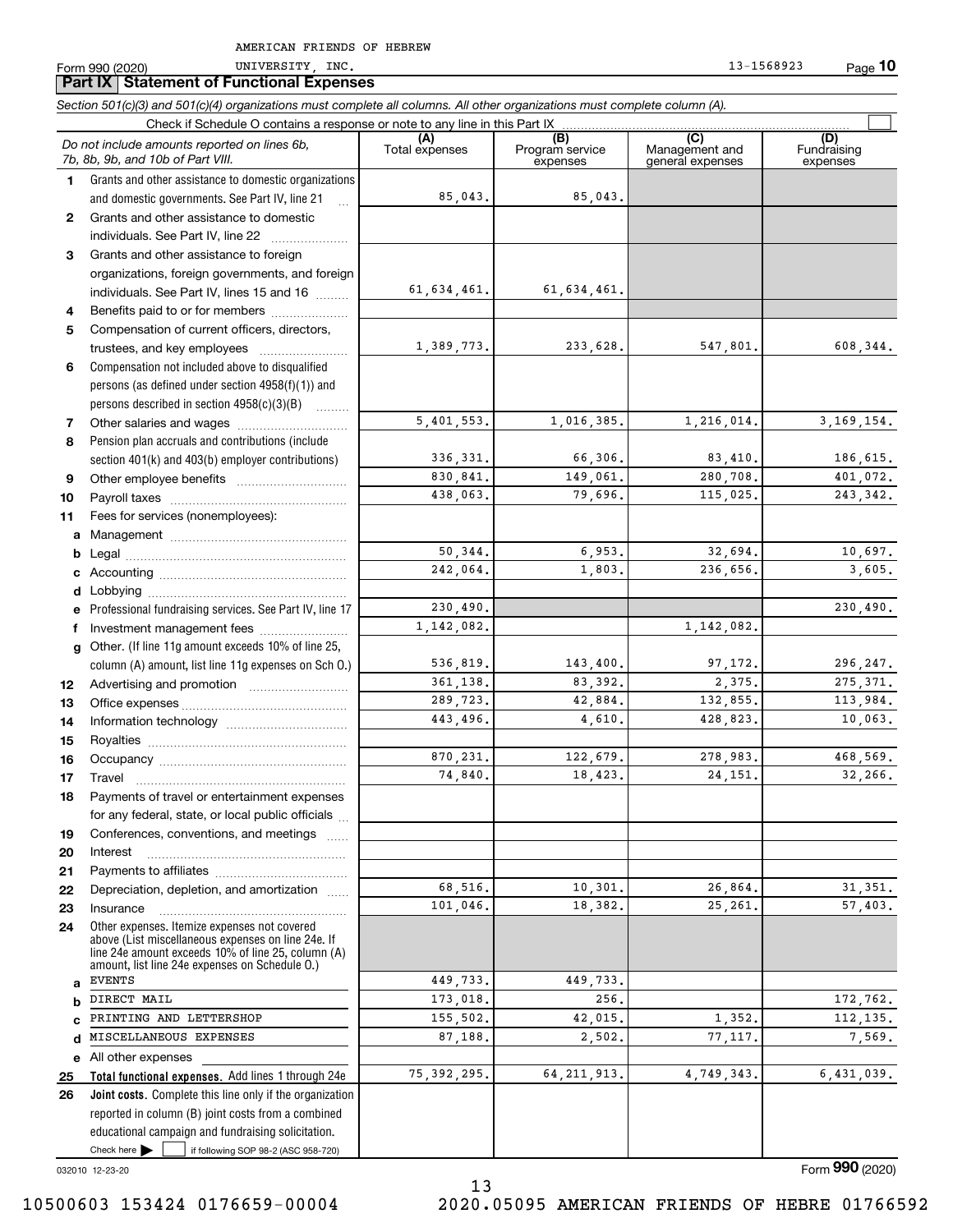**Part X Balance B**<br>**Part X Bala** 

|                             | <b>Part X</b> | <b>Balance Sheet</b>                                                                                                   |             |                     |                          |                 |                    |
|-----------------------------|---------------|------------------------------------------------------------------------------------------------------------------------|-------------|---------------------|--------------------------|-----------------|--------------------|
|                             |               |                                                                                                                        |             |                     |                          |                 |                    |
|                             |               |                                                                                                                        |             |                     | (A)<br>Beginning of year |                 | (B)<br>End of year |
|                             | 1.            |                                                                                                                        |             |                     | 4, 113, 157.             | 1               | 9,998,448.         |
|                             | 2             |                                                                                                                        |             |                     | 22, 248, 654.            | $\mathbf{2}$    | 17,785,020.        |
|                             | з             |                                                                                                                        |             |                     | 29, 264, 728.            | 3               | 26,599,993.        |
|                             | 4             |                                                                                                                        |             |                     |                          | 4               |                    |
|                             | 5             | Loans and other receivables from any current or former officer, director,                                              |             |                     |                          |                 |                    |
|                             |               | trustee, key employee, creator or founder, substantial contributor, or 35%                                             |             |                     |                          |                 |                    |
|                             |               | controlled entity or family member of any of these persons                                                             |             |                     |                          | 5               |                    |
|                             | 6             | Loans and other receivables from other disqualified persons (as defined                                                |             |                     |                          |                 |                    |
|                             |               | under section $4958(f)(1)$ , and persons described in section $4958(c)(3)(B)$                                          |             | 1.1.1.1             |                          | 6               |                    |
|                             | 7             |                                                                                                                        |             |                     |                          | 7               |                    |
| Assets                      | 8             |                                                                                                                        |             |                     |                          | 8               |                    |
|                             | 9             | Prepaid expenses and deferred charges                                                                                  |             |                     |                          | 9               |                    |
|                             |               | 10a Land, buildings, and equipment: cost or other                                                                      |             |                     |                          |                 |                    |
|                             |               | basis. Complete Part VI of Schedule D  10a                                                                             |             | 3,869,170.          |                          |                 |                    |
|                             |               | <b>b</b> Less: accumulated depreciation<br>. 1                                                                         | 10b         | 338,090.            | 3,567,367.               | 10 <sub>c</sub> | 3,531,080.         |
|                             | 11            |                                                                                                                        |             |                     | 555,669,771.             | 11              | 638, 115, 825.     |
|                             | 12            |                                                                                                                        | 95,599,972. | 12                  | 176,841,700.             |                 |                    |
|                             | 13            |                                                                                                                        |             |                     | 13                       |                 |                    |
|                             | 14            |                                                                                                                        |             |                     | 14                       |                 |                    |
|                             | 15            |                                                                                                                        |             |                     | 61,665,902.              | 15              | 57,834,521.        |
|                             | 16            |                                                                                                                        |             |                     | 772, 129, 551.           | 16              | 930,706,587.       |
|                             | 17            |                                                                                                                        |             |                     | 1,839,998.               | 17              | 2,209,630.         |
|                             | 18            |                                                                                                                        |             | 22, 249, 850.       | 18                       | 21,893,470.     |                    |
|                             | 19            |                                                                                                                        |             |                     |                          | 19              |                    |
|                             | 20            |                                                                                                                        |             |                     |                          | 20              |                    |
|                             | 21            | Escrow or custodial account liability. Complete Part IV of Schedule D                                                  |             | .                   |                          | 21              |                    |
|                             | 22            | Loans and other payables to any current or former officer, director,                                                   |             |                     |                          |                 |                    |
|                             |               | trustee, key employee, creator or founder, substantial contributor, or 35%                                             |             |                     |                          |                 |                    |
| Liabilities                 |               | controlled entity or family member of any of these persons                                                             |             |                     |                          | 22              |                    |
|                             | 23            | Secured mortgages and notes payable to unrelated third parties                                                         |             |                     |                          | 23              |                    |
|                             | 24            |                                                                                                                        |             |                     |                          | 24              |                    |
|                             | 25            | Other liabilities (including federal income tax, payables to related third                                             |             |                     |                          |                 |                    |
|                             |               | parties, and other liabilities not included on lines 17-24). Complete Part X                                           |             |                     |                          |                 |                    |
|                             |               | of Schedule D                                                                                                          |             |                     | 19,073,568.              | 25              | 19,288,138.        |
|                             | 26            | Total liabilities. Add lines 17 through 25                                                                             |             |                     | 43, 163, 416.            | 26              | 43, 391, 238.      |
|                             |               | Organizations that follow FASB ASC 958, check here $\blacktriangleright \begin{array}{c} \perp \mathbf{X} \end{array}$ |             |                     |                          |                 |                    |
|                             |               | and complete lines 27, 28, 32, and 33.                                                                                 |             |                     |                          |                 |                    |
|                             | 27            | Net assets without donor restrictions                                                                                  |             |                     | 16, 322, 663.            | 27              | 27, 319, 905.      |
|                             | 28            |                                                                                                                        |             |                     | 712, 643, 472.           | 28              | 859,995,444.       |
|                             |               | Organizations that do not follow FASB ASC 958, check here $\blacktriangleright$                                        |             |                     |                          |                 |                    |
|                             |               | and complete lines 29 through 33.                                                                                      |             |                     |                          |                 |                    |
|                             | 29            |                                                                                                                        |             |                     | 29                       |                 |                    |
|                             | 30            | Paid-in or capital surplus, or land, building, or equipment fund                                                       |             |                     |                          | 30              |                    |
| Net Assets or Fund Balances | 31            | Retained earnings, endowment, accumulated income, or other funds                                                       |             | 1.1.1.1.1.1.1.1.1.1 | 728,966,135.             | 31              | 887, 315, 349.     |
|                             | 32            |                                                                                                                        |             |                     | 772,129,551.             | 32              | 930,706,587.       |
|                             | 33            |                                                                                                                        |             |                     |                          | 33              |                    |

Form (2020) **990**

032011 12-23-20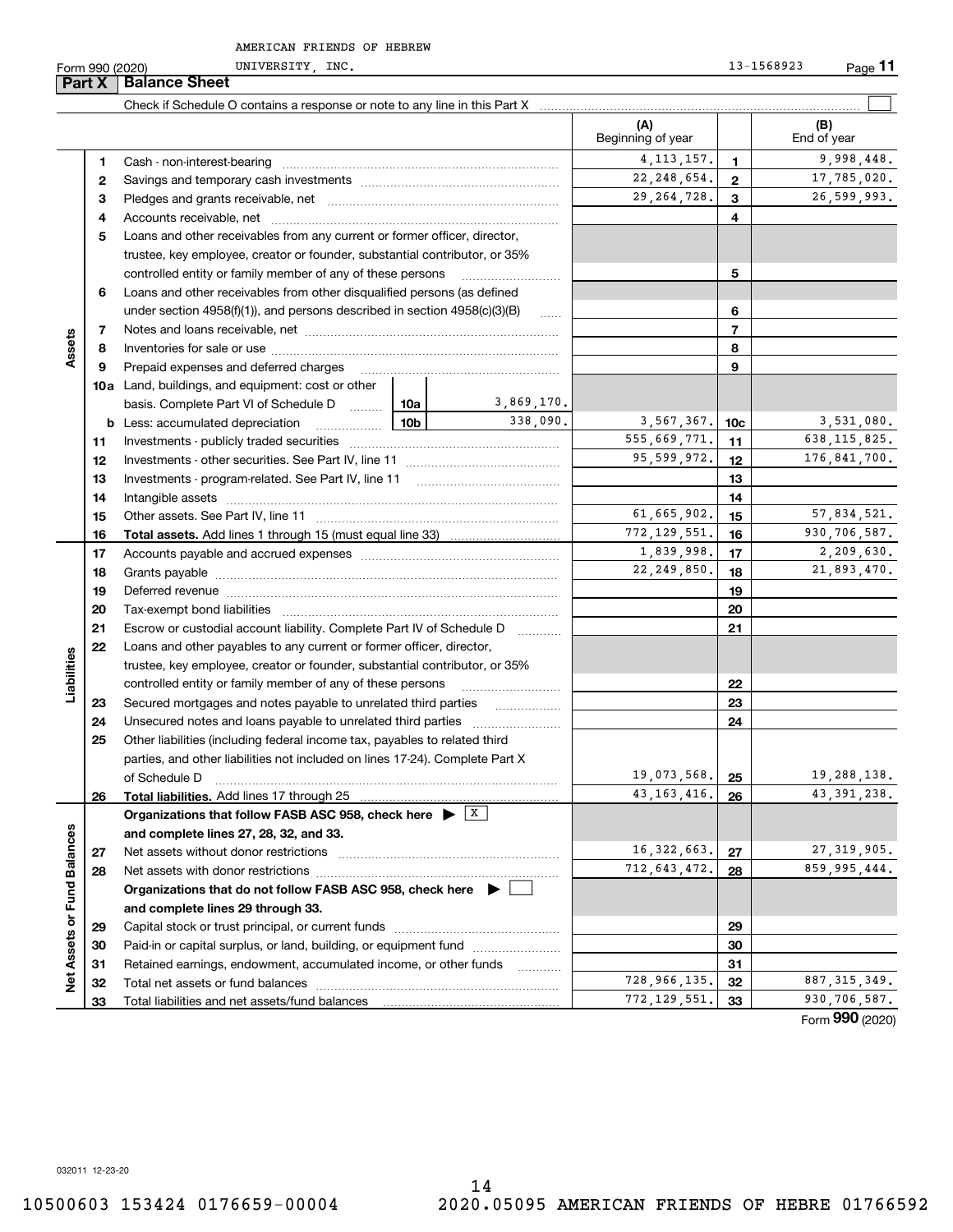|    | AMERICAN FRIENDS OF HEBREW                                                                                                      |                         |                |                |               |
|----|---------------------------------------------------------------------------------------------------------------------------------|-------------------------|----------------|----------------|---------------|
|    | UNIVERSITY INC.<br>Form 990 (2020)                                                                                              | 13-1568923              |                |                | Page $12$     |
|    | <b>Reconciliation of Net Assets</b><br>Part XI                                                                                  |                         |                |                |               |
|    |                                                                                                                                 |                         |                |                | X             |
|    |                                                                                                                                 |                         |                |                |               |
| 1  | Total revenue (must equal Part VIII, column (A), line 12)                                                                       | $\mathbf 1$             |                | 114, 114, 071. |               |
| 2  |                                                                                                                                 | $\mathbf{2}$            |                | 75, 392, 295.  |               |
| 3  | Revenue less expenses. Subtract line 2 from line 1                                                                              | $\mathbf{3}$            |                |                | 38, 721, 776. |
| 4  |                                                                                                                                 | $\overline{\mathbf{4}}$ |                |                | 728,966,135.  |
| 5  |                                                                                                                                 | 5                       |                |                | 114,758,356.  |
| 6  |                                                                                                                                 | 6                       |                |                |               |
| 7  | Investment expenses www.communication.com/www.communication.com/www.communication.com/www.com                                   | $\overline{7}$          |                |                |               |
| 8  | Prior period adjustments                                                                                                        | 8                       |                |                |               |
| 9  | Other changes in net assets or fund balances (explain on Schedule O)                                                            | $\mathbf{Q}$            |                |                | 4,869,082.    |
| 10 | Net assets or fund balances at end of year. Combine lines 3 through 9 (must equal Part X, line 32,                              |                         |                |                |               |
|    | column (B))                                                                                                                     | 10                      |                | 887, 315, 349. |               |
|    | <b>Part XII</b> Financial Statements and Reporting                                                                              |                         |                |                |               |
|    |                                                                                                                                 |                         |                |                |               |
|    |                                                                                                                                 |                         |                | <b>Yes</b>     | No            |
| 1  | $X \mid$ Accrual<br>Accounting method used to prepare the Form 990: <u>[16</u> ] Cash<br>Other                                  |                         |                |                |               |
|    | If the organization changed its method of accounting from a prior year or checked "Other," explain in Schedule O.               |                         |                |                |               |
|    | 2a Were the organization's financial statements compiled or reviewed by an independent accountant?                              |                         | 2a             |                | х             |
|    | If "Yes," check a box below to indicate whether the financial statements for the year were compiled or reviewed on a            |                         |                |                |               |
|    | separate basis, consolidated basis, or both:                                                                                    |                         |                |                |               |
|    | <b>Consolidated basis</b><br>Separate basis<br>Both consolidated and separate basis                                             |                         |                |                |               |
|    | b Were the organization's financial statements audited by an independent accountant?                                            |                         | 2 <sub>b</sub> | х              |               |
|    | If "Yes," check a box below to indicate whether the financial statements for the year were audited on a separate basis,         |                         |                |                |               |
|    | consolidated basis, or both:                                                                                                    |                         |                |                |               |
|    | $\boxed{\text{X}}$ Consolidated basis<br>Separate basis<br>Both consolidated and separate basis                                 |                         |                |                |               |
|    | c If "Yes" to line 2a or 2b, does the organization have a committee that assumes responsibility for oversight of the audit,     |                         |                |                |               |
|    |                                                                                                                                 |                         | 2c             | х              |               |
|    | If the organization changed either its oversight process or selection process during the tax year, explain on Schedule O.       |                         |                |                |               |
|    | 3a As a result of a federal award, was the organization required to undergo an audit or audits as set forth in the Single Audit |                         |                |                |               |
|    |                                                                                                                                 |                         | За             |                | х             |
|    | b If "Yes," did the organization undergo the required audit or audits? If the organization did not undergo the required audit   |                         |                |                |               |
|    |                                                                                                                                 |                         | 3b             |                |               |
|    |                                                                                                                                 |                         |                | $\Omega$       |               |

Form (2020) **990**

032012 12-23-20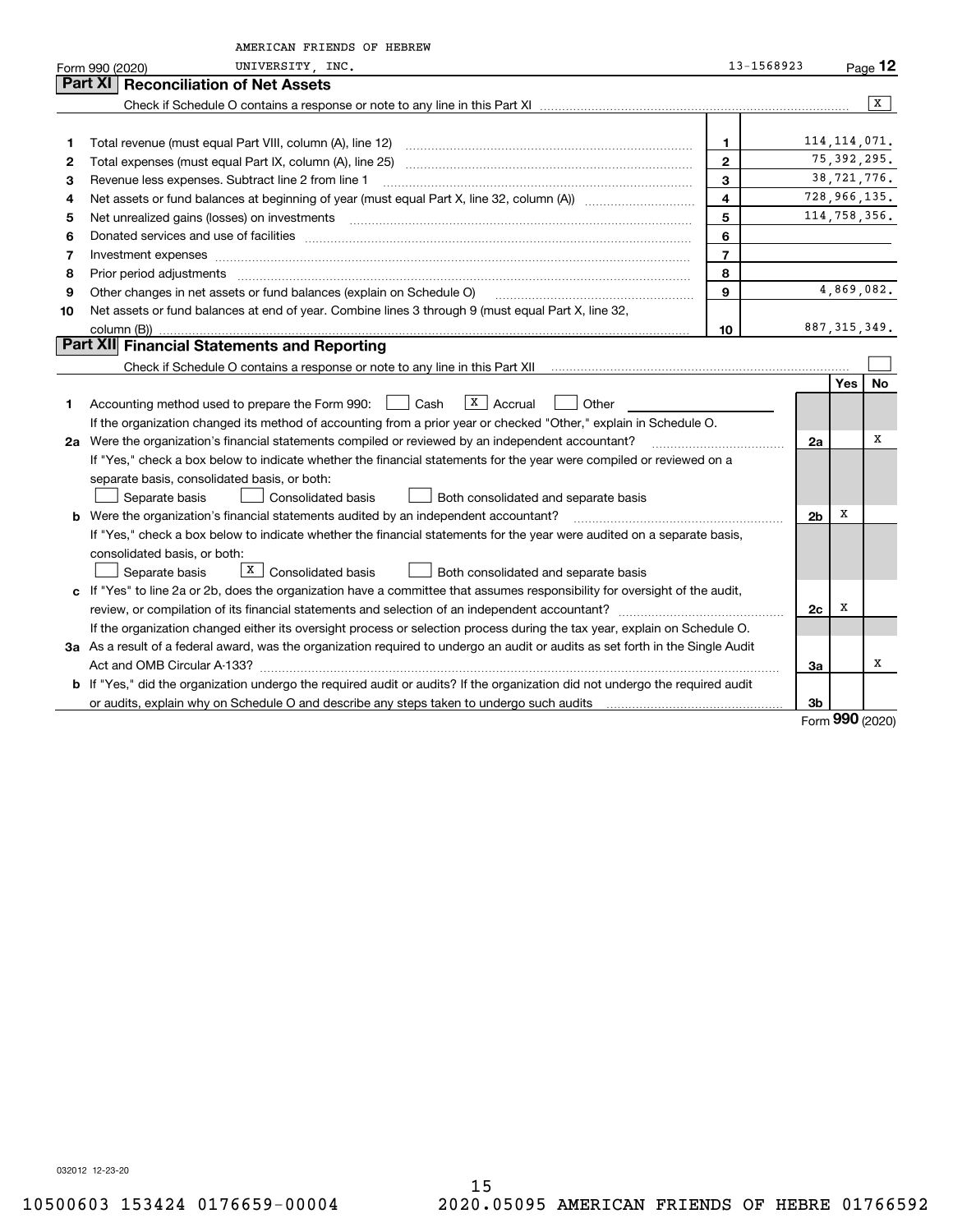|                                                                                                                                                                                            |                                                                                                                                    | <b>SCHEDULE A</b>                                      |  |                                                                        |                                                                                                                                                                                                                                                           |     |                                                      |  |                                                    | OMB No. 1545-0047                     |
|--------------------------------------------------------------------------------------------------------------------------------------------------------------------------------------------|------------------------------------------------------------------------------------------------------------------------------------|--------------------------------------------------------|--|------------------------------------------------------------------------|-----------------------------------------------------------------------------------------------------------------------------------------------------------------------------------------------------------------------------------------------------------|-----|------------------------------------------------------|--|----------------------------------------------------|---------------------------------------|
|                                                                                                                                                                                            |                                                                                                                                    | (Form 990 or 990-EZ)                                   |  |                                                                        | <b>Public Charity Status and Public Support</b><br>Complete if the organization is a section 501(c)(3) organization or a section                                                                                                                          |     |                                                      |  |                                                    |                                       |
|                                                                                                                                                                                            |                                                                                                                                    |                                                        |  |                                                                        | 4947(a)(1) nonexempt charitable trust.                                                                                                                                                                                                                    |     |                                                      |  |                                                    |                                       |
|                                                                                                                                                                                            |                                                                                                                                    | Department of the Treasury<br>Internal Revenue Service |  |                                                                        | Attach to Form 990 or Form 990-EZ.                                                                                                                                                                                                                        |     |                                                      |  |                                                    | Open to Public<br>Inspection          |
|                                                                                                                                                                                            |                                                                                                                                    | Name of the organization                               |  | AMERICAN FRIENDS OF HEBREW                                             | Go to www.irs.gov/Form990 for instructions and the latest information.                                                                                                                                                                                    |     |                                                      |  |                                                    | <b>Employer identification number</b> |
|                                                                                                                                                                                            |                                                                                                                                    |                                                        |  | UNIVERSITY, INC.                                                       |                                                                                                                                                                                                                                                           |     |                                                      |  |                                                    | 13-1568923                            |
|                                                                                                                                                                                            | Part I                                                                                                                             |                                                        |  |                                                                        | Reason for Public Charity Status. (All organizations must complete this part.) See instructions.                                                                                                                                                          |     |                                                      |  |                                                    |                                       |
|                                                                                                                                                                                            |                                                                                                                                    |                                                        |  |                                                                        | The organization is not a private foundation because it is: (For lines 1 through 12, check only one box.)                                                                                                                                                 |     |                                                      |  |                                                    |                                       |
| 1                                                                                                                                                                                          |                                                                                                                                    |                                                        |  |                                                                        | A church, convention of churches, or association of churches described in section 170(b)(1)(A)(i).                                                                                                                                                        |     |                                                      |  |                                                    |                                       |
| 2                                                                                                                                                                                          |                                                                                                                                    |                                                        |  |                                                                        | A school described in section 170(b)(1)(A)(ii). (Attach Schedule E (Form 990 or 990-EZ).)                                                                                                                                                                 |     |                                                      |  |                                                    |                                       |
| 3                                                                                                                                                                                          |                                                                                                                                    |                                                        |  |                                                                        | A hospital or a cooperative hospital service organization described in section 170(b)(1)(A)(iii).                                                                                                                                                         |     |                                                      |  |                                                    |                                       |
| 4                                                                                                                                                                                          |                                                                                                                                    |                                                        |  |                                                                        | A medical research organization operated in conjunction with a hospital described in section 170(b)(1)(A)(iii). Enter the hospital's name,                                                                                                                |     |                                                      |  |                                                    |                                       |
|                                                                                                                                                                                            |                                                                                                                                    | city, and state:                                       |  |                                                                        |                                                                                                                                                                                                                                                           |     |                                                      |  |                                                    |                                       |
| 5                                                                                                                                                                                          |                                                                                                                                    |                                                        |  |                                                                        | An organization operated for the benefit of a college or university owned or operated by a governmental unit described in                                                                                                                                 |     |                                                      |  |                                                    |                                       |
|                                                                                                                                                                                            |                                                                                                                                    |                                                        |  | section 170(b)(1)(A)(iv). (Complete Part II.)                          |                                                                                                                                                                                                                                                           |     |                                                      |  |                                                    |                                       |
| 6<br>$\overline{7}$                                                                                                                                                                        | x                                                                                                                                  |                                                        |  |                                                                        | A federal, state, or local government or governmental unit described in section 170(b)(1)(A)(v).                                                                                                                                                          |     |                                                      |  |                                                    |                                       |
| An organization that normally receives a substantial part of its support from a governmental unit or from the general public described in<br>section 170(b)(1)(A)(vi). (Complete Part II.) |                                                                                                                                    |                                                        |  |                                                                        |                                                                                                                                                                                                                                                           |     |                                                      |  |                                                    |                                       |
| 8                                                                                                                                                                                          | A community trust described in section 170(b)(1)(A)(vi). (Complete Part II.)                                                       |                                                        |  |                                                                        |                                                                                                                                                                                                                                                           |     |                                                      |  |                                                    |                                       |
|                                                                                                                                                                                            | 9<br>An agricultural research organization described in section 170(b)(1)(A)(ix) operated in conjunction with a land-grant college |                                                        |  |                                                                        |                                                                                                                                                                                                                                                           |     |                                                      |  |                                                    |                                       |
|                                                                                                                                                                                            | or university or a non-land-grant college of agriculture (see instructions). Enter the name, city, and state of the college or     |                                                        |  |                                                                        |                                                                                                                                                                                                                                                           |     |                                                      |  |                                                    |                                       |
| university:                                                                                                                                                                                |                                                                                                                                    |                                                        |  |                                                                        |                                                                                                                                                                                                                                                           |     |                                                      |  |                                                    |                                       |
| 10                                                                                                                                                                                         |                                                                                                                                    |                                                        |  |                                                                        | An organization that normally receives (1) more than 33 1/3% of its support from contributions, membership fees, and gross receipts from                                                                                                                  |     |                                                      |  |                                                    |                                       |
|                                                                                                                                                                                            |                                                                                                                                    |                                                        |  |                                                                        | activities related to its exempt functions, subject to certain exceptions; and (2) no more than 33 1/3% of its support from gross investment                                                                                                              |     |                                                      |  |                                                    |                                       |
|                                                                                                                                                                                            |                                                                                                                                    |                                                        |  |                                                                        | income and unrelated business taxable income (less section 511 tax) from businesses acquired by the organization after June 30, 1975.                                                                                                                     |     |                                                      |  |                                                    |                                       |
|                                                                                                                                                                                            |                                                                                                                                    |                                                        |  | See section 509(a)(2). (Complete Part III.)                            |                                                                                                                                                                                                                                                           |     |                                                      |  |                                                    |                                       |
| 11                                                                                                                                                                                         |                                                                                                                                    |                                                        |  |                                                                        | An organization organized and operated exclusively to test for public safety. See section 509(a)(4).                                                                                                                                                      |     |                                                      |  |                                                    |                                       |
| 12                                                                                                                                                                                         |                                                                                                                                    |                                                        |  |                                                                        | An organization organized and operated exclusively for the benefit of, to perform the functions of, or to carry out the purposes of one or                                                                                                                |     |                                                      |  |                                                    |                                       |
|                                                                                                                                                                                            |                                                                                                                                    |                                                        |  |                                                                        | more publicly supported organizations described in section 509(a)(1) or section 509(a)(2). See section 509(a)(3). Check the box in<br>lines 12a through 12d that describes the type of supporting organization and complete lines 12e, 12f, and 12g.      |     |                                                      |  |                                                    |                                       |
| a                                                                                                                                                                                          |                                                                                                                                    |                                                        |  |                                                                        | Type I. A supporting organization operated, supervised, or controlled by its supported organization(s), typically by giving                                                                                                                               |     |                                                      |  |                                                    |                                       |
|                                                                                                                                                                                            |                                                                                                                                    |                                                        |  |                                                                        | the supported organization(s) the power to regularly appoint or elect a majority of the directors or trustees of the supporting                                                                                                                           |     |                                                      |  |                                                    |                                       |
|                                                                                                                                                                                            |                                                                                                                                    |                                                        |  | organization. You must complete Part IV, Sections A and B.             |                                                                                                                                                                                                                                                           |     |                                                      |  |                                                    |                                       |
| b                                                                                                                                                                                          |                                                                                                                                    |                                                        |  |                                                                        | Type II. A supporting organization supervised or controlled in connection with its supported organization(s), by having                                                                                                                                   |     |                                                      |  |                                                    |                                       |
|                                                                                                                                                                                            |                                                                                                                                    |                                                        |  |                                                                        | control or management of the supporting organization vested in the same persons that control or manage the supported                                                                                                                                      |     |                                                      |  |                                                    |                                       |
|                                                                                                                                                                                            |                                                                                                                                    |                                                        |  | organization(s). You must complete Part IV, Sections A and C.          |                                                                                                                                                                                                                                                           |     |                                                      |  |                                                    |                                       |
| с                                                                                                                                                                                          |                                                                                                                                    |                                                        |  |                                                                        | Type III functionally integrated. A supporting organization operated in connection with, and functionally integrated with,                                                                                                                                |     |                                                      |  |                                                    |                                       |
|                                                                                                                                                                                            |                                                                                                                                    |                                                        |  |                                                                        | its supported organization(s) (see instructions). You must complete Part IV, Sections A, D, and E.                                                                                                                                                        |     |                                                      |  |                                                    |                                       |
| d                                                                                                                                                                                          |                                                                                                                                    |                                                        |  |                                                                        | Type III non-functionally integrated. A supporting organization operated in connection with its supported organization(s)<br>that is not functionally integrated. The organization generally must satisfy a distribution requirement and an attentiveness |     |                                                      |  |                                                    |                                       |
|                                                                                                                                                                                            |                                                                                                                                    |                                                        |  |                                                                        | requirement (see instructions). You must complete Part IV, Sections A and D, and Part V.                                                                                                                                                                  |     |                                                      |  |                                                    |                                       |
| е                                                                                                                                                                                          |                                                                                                                                    |                                                        |  |                                                                        | Check this box if the organization received a written determination from the IRS that it is a Type I, Type II, Type III                                                                                                                                   |     |                                                      |  |                                                    |                                       |
|                                                                                                                                                                                            |                                                                                                                                    |                                                        |  |                                                                        | functionally integrated, or Type III non-functionally integrated supporting organization.                                                                                                                                                                 |     |                                                      |  |                                                    |                                       |
|                                                                                                                                                                                            |                                                                                                                                    | f Enter the number of supported organizations          |  |                                                                        |                                                                                                                                                                                                                                                           |     |                                                      |  |                                                    |                                       |
|                                                                                                                                                                                            |                                                                                                                                    |                                                        |  | Provide the following information about the supported organization(s). |                                                                                                                                                                                                                                                           |     |                                                      |  |                                                    |                                       |
| (iv) Is the organization listed<br>(i) Name of supported<br>(iii) Type of organization<br>(ii) EIN<br>in your governing document?<br>(described on lines 1-10                              |                                                                                                                                    |                                                        |  |                                                                        |                                                                                                                                                                                                                                                           |     | (v) Amount of monetary<br>support (see instructions) |  | (vi) Amount of other<br>support (see instructions) |                                       |
|                                                                                                                                                                                            |                                                                                                                                    | organization                                           |  |                                                                        | above (see instructions))                                                                                                                                                                                                                                 | Yes | No                                                   |  |                                                    |                                       |
|                                                                                                                                                                                            |                                                                                                                                    |                                                        |  |                                                                        |                                                                                                                                                                                                                                                           |     |                                                      |  |                                                    |                                       |
|                                                                                                                                                                                            |                                                                                                                                    |                                                        |  |                                                                        |                                                                                                                                                                                                                                                           |     |                                                      |  |                                                    |                                       |
|                                                                                                                                                                                            |                                                                                                                                    |                                                        |  |                                                                        |                                                                                                                                                                                                                                                           |     |                                                      |  |                                                    |                                       |
|                                                                                                                                                                                            |                                                                                                                                    |                                                        |  |                                                                        |                                                                                                                                                                                                                                                           |     |                                                      |  |                                                    |                                       |
|                                                                                                                                                                                            |                                                                                                                                    |                                                        |  |                                                                        |                                                                                                                                                                                                                                                           |     |                                                      |  |                                                    |                                       |
|                                                                                                                                                                                            |                                                                                                                                    |                                                        |  |                                                                        |                                                                                                                                                                                                                                                           |     |                                                      |  |                                                    |                                       |
|                                                                                                                                                                                            |                                                                                                                                    |                                                        |  |                                                                        |                                                                                                                                                                                                                                                           |     |                                                      |  |                                                    |                                       |
|                                                                                                                                                                                            |                                                                                                                                    |                                                        |  |                                                                        |                                                                                                                                                                                                                                                           |     |                                                      |  |                                                    |                                       |
|                                                                                                                                                                                            |                                                                                                                                    |                                                        |  |                                                                        |                                                                                                                                                                                                                                                           |     |                                                      |  |                                                    |                                       |
| Total                                                                                                                                                                                      |                                                                                                                                    |                                                        |  |                                                                        |                                                                                                                                                                                                                                                           |     |                                                      |  |                                                    |                                       |

LHA For Paperwork Reduction Act Notice, see the Instructions for Form 990 or 990-EZ. <sub>032021</sub> o1-25-21 Schedule A (Form 990 or 990-EZ) 2020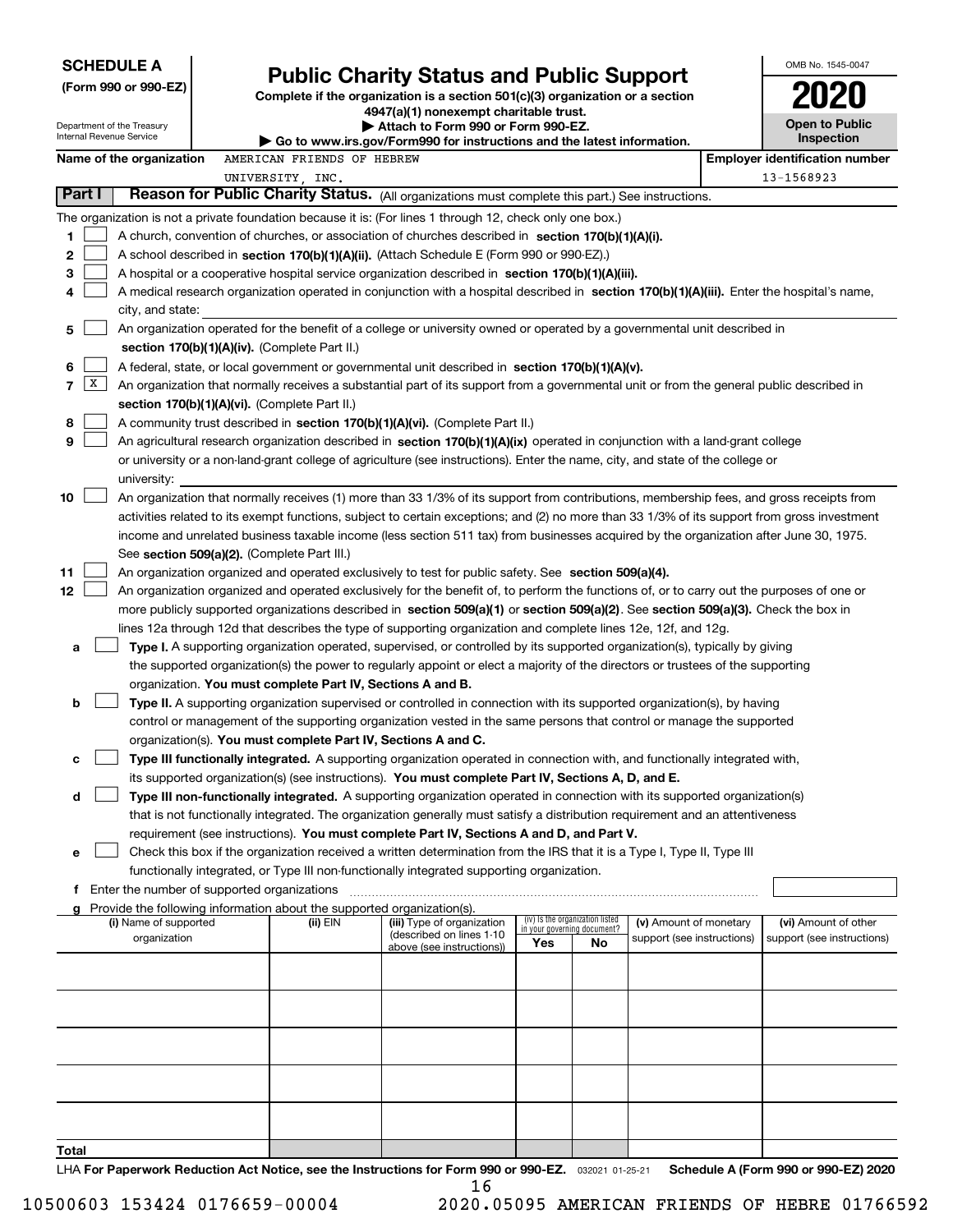| AMERICAN FRIENDS OF HEBREW |  |  |  |  |
|----------------------------|--|--|--|--|
|----------------------------|--|--|--|--|

### Schedule A (Form 990 or 990-EZ) 2020 UNIVERSITY, INC. 13-1568923 Page

**Part II Support Schedule for Organizations Described in Sections 170(b)(1)(A)(iv) and 170(b)(1)(A)(vi)**

(Complete only if you checked the box on line 5, 7, or 8 of Part I or if the organization failed to qualify under Part III. If the organization fails to qualify under the tests listed below, please complete Part III.)

|    | <b>Section A. Public Support</b>                                                                                                               |             |               |               |               |             |                                       |  |  |  |  |
|----|------------------------------------------------------------------------------------------------------------------------------------------------|-------------|---------------|---------------|---------------|-------------|---------------------------------------|--|--|--|--|
|    | Calendar year (or fiscal year beginning in) $\blacktriangleright$                                                                              | (a) 2016    | (b) 2017      | $(c)$ 2018    | $(d)$ 2019    | (e) 2020    | (f) Total                             |  |  |  |  |
|    | 1 Gifts, grants, contributions, and                                                                                                            |             |               |               |               |             |                                       |  |  |  |  |
|    | membership fees received. (Do not                                                                                                              |             |               |               |               |             |                                       |  |  |  |  |
|    | include any "unusual grants.")                                                                                                                 | 47,972,620. | 45, 114, 274. | 59, 310, 975. | 59, 244, 634. | 48,831,083. | 260, 473, 586.                        |  |  |  |  |
|    | 2 Tax revenues levied for the organ-                                                                                                           |             |               |               |               |             |                                       |  |  |  |  |
|    | ization's benefit and either paid to                                                                                                           |             |               |               |               |             |                                       |  |  |  |  |
|    | or expended on its behalf                                                                                                                      |             |               |               |               |             |                                       |  |  |  |  |
|    | 3 The value of services or facilities                                                                                                          |             |               |               |               |             |                                       |  |  |  |  |
|    | furnished by a governmental unit to                                                                                                            |             |               |               |               |             |                                       |  |  |  |  |
|    | the organization without charge                                                                                                                |             |               |               |               |             |                                       |  |  |  |  |
|    | 4 Total. Add lines 1 through 3                                                                                                                 | 47,972,620. | 45, 114, 274. | 59, 310, 975. | 59, 244, 634. | 48,831,083. | 260, 473, 586.                        |  |  |  |  |
|    | 5 The portion of total contributions                                                                                                           |             |               |               |               |             |                                       |  |  |  |  |
|    | by each person (other than a                                                                                                                   |             |               |               |               |             |                                       |  |  |  |  |
|    | governmental unit or publicly                                                                                                                  |             |               |               |               |             |                                       |  |  |  |  |
|    | supported organization) included                                                                                                               |             |               |               |               |             |                                       |  |  |  |  |
|    | on line 1 that exceeds 2% of the                                                                                                               |             |               |               |               |             |                                       |  |  |  |  |
|    | amount shown on line 11,                                                                                                                       |             |               |               |               |             |                                       |  |  |  |  |
|    | column (f)                                                                                                                                     |             |               |               |               |             | 67, 190, 635.                         |  |  |  |  |
|    | 6 Public support. Subtract line 5 from line 4.                                                                                                 |             |               |               |               |             | 193, 282, 951.                        |  |  |  |  |
|    | <b>Section B. Total Support</b>                                                                                                                |             |               |               |               |             |                                       |  |  |  |  |
|    | Calendar year (or fiscal year beginning in)                                                                                                    | (a) 2016    | (b) 2017      | $(c)$ 2018    | $(d)$ 2019    | (e) 2020    | (f) Total                             |  |  |  |  |
|    | <b>7</b> Amounts from line 4                                                                                                                   | 47,972,620. | 45.114.274.   | 59, 310, 975, | 59, 244, 634, | 48,831,083. | 260, 473, 586.                        |  |  |  |  |
|    | 8 Gross income from interest,                                                                                                                  |             |               |               |               |             |                                       |  |  |  |  |
|    | dividends, payments received on                                                                                                                |             |               |               |               |             |                                       |  |  |  |  |
|    | securities loans, rents, royalties,                                                                                                            |             |               |               |               |             |                                       |  |  |  |  |
|    | and income from similar sources                                                                                                                | 11,476,186. | 12,124,500.   | 12,664,471.   | 11, 223, 227. | 10,070,366. | 57, 558, 750.                         |  |  |  |  |
|    | 9 Net income from unrelated business                                                                                                           |             |               |               |               |             |                                       |  |  |  |  |
|    | activities, whether or not the                                                                                                                 |             |               |               |               |             |                                       |  |  |  |  |
|    | business is regularly carried on                                                                                                               | 0.          | 11,442.       | 0.            | 0.            | 0.          | 11,442.                               |  |  |  |  |
|    | 10 Other income. Do not include gain                                                                                                           |             |               |               |               |             |                                       |  |  |  |  |
|    | or loss from the sale of capital                                                                                                               |             |               |               |               |             |                                       |  |  |  |  |
|    | assets (Explain in Part VI.)                                                                                                                   | 295, 240.   | 289,017.      | 280,369.      | 65,256.       | 136,848.    | 1,066,730.                            |  |  |  |  |
|    | <b>11 Total support.</b> Add lines 7 through 10                                                                                                |             |               |               |               |             | 319, 110, 508.                        |  |  |  |  |
|    | <b>12</b> Gross receipts from related activities, etc. (see instructions)                                                                      |             |               |               |               | 12          | 1, 133, 145.                          |  |  |  |  |
|    | 13 First 5 years. If the Form 990 is for the organization's first, second, third, fourth, or fifth tax year as a section 501(c)(3)             |             |               |               |               |             |                                       |  |  |  |  |
|    | organization, check this box and stop here                                                                                                     |             |               |               |               |             |                                       |  |  |  |  |
|    | <b>Section C. Computation of Public Support Percentage</b>                                                                                     |             |               |               |               |             |                                       |  |  |  |  |
|    | 14 Public support percentage for 2020 (line 6, column (f), divided by line 11, column (f) <i>marroummaname</i>                                 |             |               |               |               | 14          | 60.57<br>%                            |  |  |  |  |
|    |                                                                                                                                                |             |               |               |               | 15          | 61.22<br>%                            |  |  |  |  |
|    | 16a 33 1/3% support test - 2020. If the organization did not check the box on line 13, and line 14 is 33 1/3% or more, check this box and      |             |               |               |               |             |                                       |  |  |  |  |
|    | stop here. The organization qualifies as a publicly supported organization                                                                     |             |               |               |               |             | $\blacktriangleright$ $\mid$ X $\mid$ |  |  |  |  |
|    | b 33 1/3% support test - 2019. If the organization did not check a box on line 13 or 16a, and line 15 is 33 1/3% or more, check this box       |             |               |               |               |             |                                       |  |  |  |  |
|    | and stop here. The organization qualifies as a publicly supported organization                                                                 |             |               |               |               |             |                                       |  |  |  |  |
|    | 17a 10% -facts-and-circumstances test - 2020. If the organization did not check a box on line 13, 16a, or 16b, and line 14 is 10% or more,     |             |               |               |               |             |                                       |  |  |  |  |
|    | and if the organization meets the facts-and-circumstances test, check this box and stop here. Explain in Part VI how the organization          |             |               |               |               |             |                                       |  |  |  |  |
|    | meets the facts-and-circumstances test. The organization qualifies as a publicly supported organization                                        |             |               |               |               |             |                                       |  |  |  |  |
|    | <b>b 10% -facts-and-circumstances test - 2019.</b> If the organization did not check a box on line 13, 16a, 16b, or 17a, and line 15 is 10% or |             |               |               |               |             |                                       |  |  |  |  |
|    | more, and if the organization meets the facts-and-circumstances test, check this box and stop here. Explain in Part VI how the                 |             |               |               |               |             |                                       |  |  |  |  |
|    | organization meets the facts-and-circumstances test. The organization qualifies as a publicly supported organization                           |             |               |               |               |             |                                       |  |  |  |  |
| 18 | Private foundation. If the organization did not check a box on line 13, 16a, 16b, 17a, or 17b, check this box and see instructions             |             |               |               |               |             |                                       |  |  |  |  |
|    |                                                                                                                                                |             |               |               |               |             |                                       |  |  |  |  |

**Schedule A (Form 990 or 990-EZ) 2020**

032022 01-25-21

**2**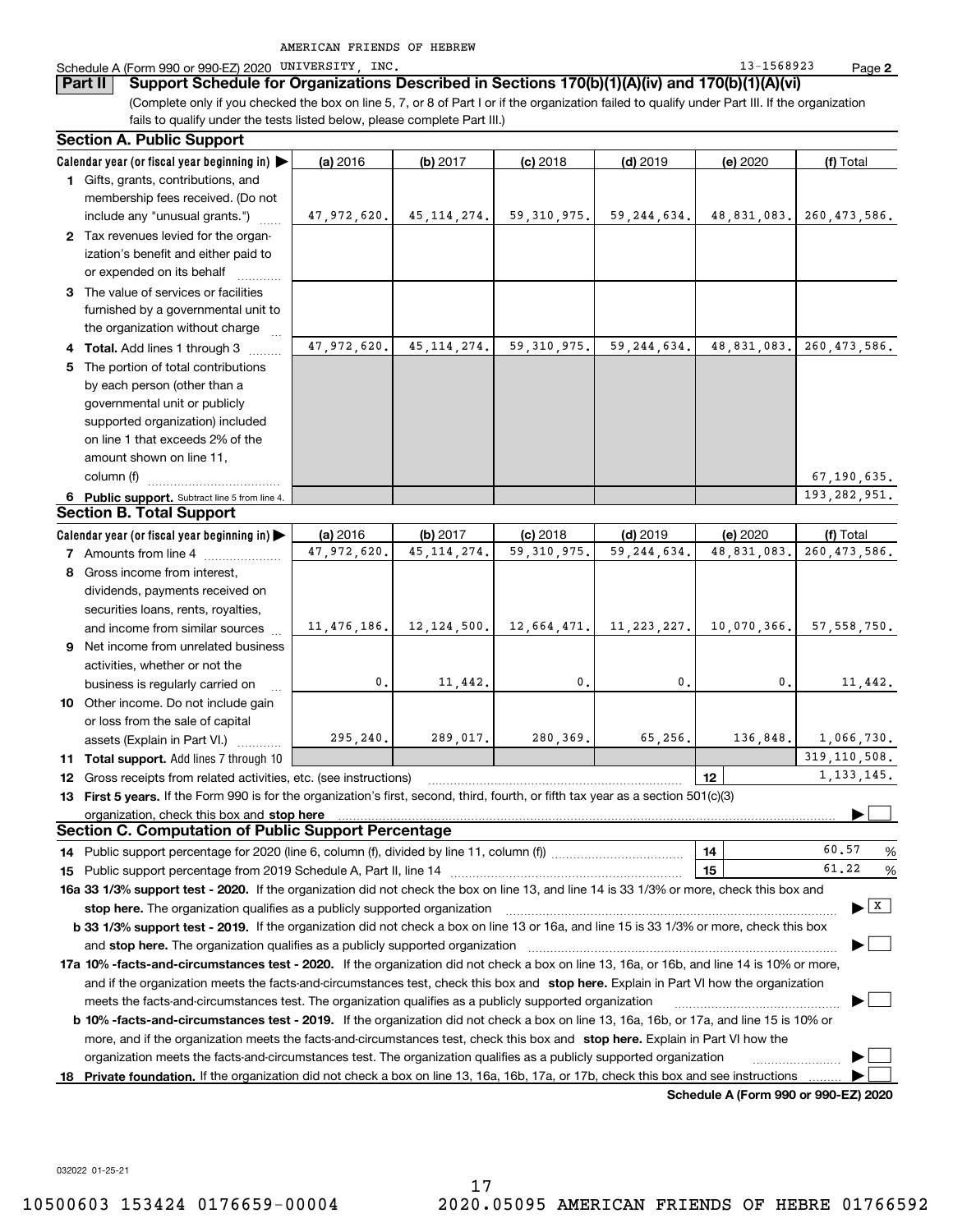| AMERICAN FRIENDS OF HEBREW |  |  |  |  |
|----------------------------|--|--|--|--|
|----------------------------|--|--|--|--|

(Complete only if you checked the box on line 10 of Part I or if the organization failed to qualify under Part II. If the organization fails to qualify under the tests listed below, please complete Part II.)

|    | <b>Section A. Public Support</b>                                                                                                                                                                                               |          |            |            |            |          |                                      |
|----|--------------------------------------------------------------------------------------------------------------------------------------------------------------------------------------------------------------------------------|----------|------------|------------|------------|----------|--------------------------------------|
|    | Calendar year (or fiscal year beginning in) $\blacktriangleright$                                                                                                                                                              | (a) 2016 | (b) 2017   | $(c)$ 2018 | $(d)$ 2019 | (e) 2020 | (f) Total                            |
|    | <b>1</b> Gifts, grants, contributions, and                                                                                                                                                                                     |          |            |            |            |          |                                      |
|    | membership fees received. (Do not                                                                                                                                                                                              |          |            |            |            |          |                                      |
|    | include any "unusual grants.")                                                                                                                                                                                                 |          |            |            |            |          |                                      |
|    | <b>2</b> Gross receipts from admissions,<br>merchandise sold or services per-<br>formed, or facilities furnished in<br>any activity that is related to the<br>organization's tax-exempt purpose                                |          |            |            |            |          |                                      |
|    | <b>3</b> Gross receipts from activities that<br>are not an unrelated trade or bus-                                                                                                                                             |          |            |            |            |          |                                      |
|    | iness under section 513                                                                                                                                                                                                        |          |            |            |            |          |                                      |
|    | 4 Tax revenues levied for the organ-<br>ization's benefit and either paid to                                                                                                                                                   |          |            |            |            |          |                                      |
|    | or expended on its behalf<br>.                                                                                                                                                                                                 |          |            |            |            |          |                                      |
|    | 5 The value of services or facilities<br>furnished by a governmental unit to<br>the organization without charge                                                                                                                |          |            |            |            |          |                                      |
|    | <b>6 Total.</b> Add lines 1 through 5                                                                                                                                                                                          |          |            |            |            |          |                                      |
|    | 7a Amounts included on lines 1, 2, and<br>3 received from disqualified persons                                                                                                                                                 |          |            |            |            |          |                                      |
|    | <b>b</b> Amounts included on lines 2 and 3 received<br>from other than disqualified persons that<br>exceed the greater of \$5,000 or 1% of the<br>amount on line 13 for the year                                               |          |            |            |            |          |                                      |
|    | c Add lines 7a and 7b                                                                                                                                                                                                          |          |            |            |            |          |                                      |
|    | 8 Public support. (Subtract line 7c from line 6.)<br><b>Section B. Total Support</b>                                                                                                                                           |          |            |            |            |          |                                      |
|    | Calendar year (or fiscal year beginning in)                                                                                                                                                                                    | (a) 2016 | (b) $2017$ | $(c)$ 2018 | $(d)$ 2019 | (e) 2020 | (f) Total                            |
|    | 9 Amounts from line 6                                                                                                                                                                                                          |          |            |            |            |          |                                      |
|    | 10a Gross income from interest,<br>dividends, payments received on<br>securities loans, rents, royalties,<br>and income from similar sources                                                                                   |          |            |            |            |          |                                      |
|    | <b>b</b> Unrelated business taxable income<br>(less section 511 taxes) from businesses                                                                                                                                         |          |            |            |            |          |                                      |
|    | acquired after June 30, 1975                                                                                                                                                                                                   |          |            |            |            |          |                                      |
|    | c Add lines 10a and 10b<br>11 Net income from unrelated business<br>activities not included in line 10b,<br>whether or not the business is<br>regularly carried on                                                             |          |            |            |            |          |                                      |
|    | 12 Other income. Do not include gain<br>or loss from the sale of capital<br>assets (Explain in Part VI.)                                                                                                                       |          |            |            |            |          |                                      |
|    | <b>13</b> Total support. (Add lines 9, 10c, 11, and 12.)                                                                                                                                                                       |          |            |            |            |          |                                      |
|    | 14 First 5 years. If the Form 990 is for the organization's first, second, third, fourth, or fifth tax year as a section 501(c)(3) organization,                                                                               |          |            |            |            |          |                                      |
|    | check this box and stop here manufactured and content to the state of the state of the state of the state of the state of the state of the state of the state of the state of the state of the state of the state of the state |          |            |            |            |          |                                      |
|    | <b>Section C. Computation of Public Support Percentage</b>                                                                                                                                                                     |          |            |            |            |          |                                      |
|    |                                                                                                                                                                                                                                |          |            |            |            | 15       | %                                    |
|    | 16 Public support percentage from 2019 Schedule A, Part III, line 15                                                                                                                                                           |          |            |            |            | 16       | %                                    |
|    | <b>Section D. Computation of Investment Income Percentage</b>                                                                                                                                                                  |          |            |            |            |          |                                      |
| 17 |                                                                                                                                                                                                                                |          |            |            |            | 17       | %                                    |
| 18 | Investment income percentage from 2019 Schedule A, Part III, line 17                                                                                                                                                           |          |            |            |            | 18       | %                                    |
|    | 19a 33 1/3% support tests - 2020. If the organization did not check the box on line 14, and line 15 is more than 33 1/3%, and line 17 is not                                                                                   |          |            |            |            |          |                                      |
|    | more than 33 1/3%, check this box and stop here. The organization qualifies as a publicly supported organization                                                                                                               |          |            |            |            |          | $\blacksquare$<br>▶                  |
|    | b 33 1/3% support tests - 2019. If the organization did not check a box on line 14 or line 19a, and line 16 is more than 33 1/3%, and                                                                                          |          |            |            |            |          |                                      |
|    | line 18 is not more than 33 1/3%, check this box and stop here. The organization qualifies as a publicly supported organization                                                                                                |          |            |            |            |          |                                      |
|    | 20 Private foundation. If the organization did not check a box on line 14, 19a, or 19b, check this box and see instructions                                                                                                    |          |            |            |            |          |                                      |
|    | 032023 01-25-21                                                                                                                                                                                                                |          | 18         |            |            |          | Schedule A (Form 990 or 990-EZ) 2020 |

10500603 153424 0176659-00004 2020.05095 AMERICAN FRIENDS OF HEBRE 01766592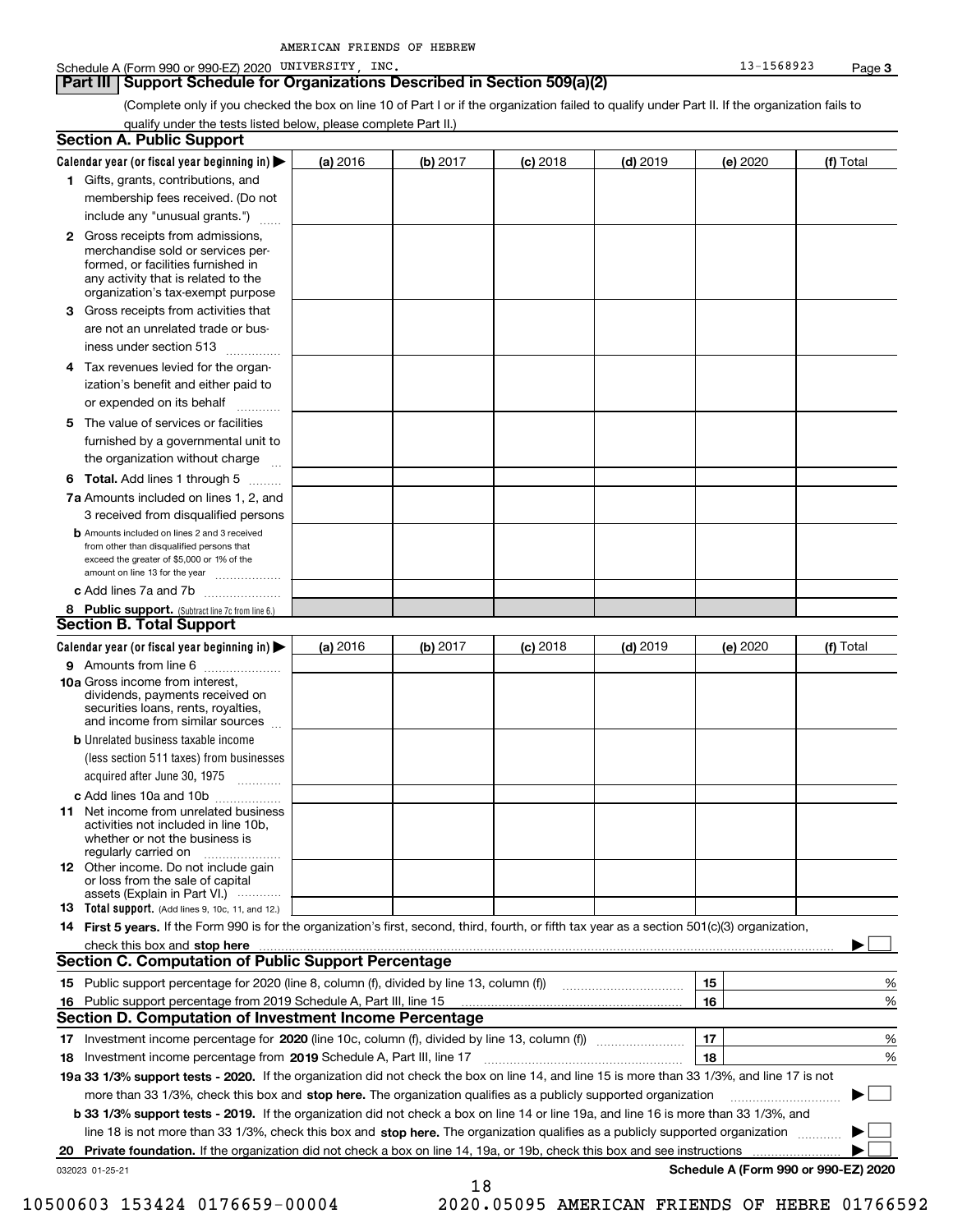### Schedule A (Form 990 or 990-EZ) 2020 UNIVERSITY, INC. 13-1568923 Page

## **Part IV Supporting Organizations**

(Complete only if you checked a box in line 12 on Part I. If you checked box 12a, Part I, complete Sections A and B. If you checked box 12b, Part I, complete Sections A and C. If you checked box 12c, Part I, complete Sections A, D, and E. If you checked box 12d, Part I, complete Sections A and D, and complete Part V.)

### **Section A. All Supporting Organizations**

- **1** Are all of the organization's supported organizations listed by name in the organization's governing documents? If "No," describe in **Part VI** how the supported organizations are designated. If designated by *class or purpose, describe the designation. If historic and continuing relationship, explain.*
- **2** Did the organization have any supported organization that does not have an IRS determination of status under section 509(a)(1) or (2)? If "Yes," explain in Part VI how the organization determined that the supported *organization was described in section 509(a)(1) or (2).*
- **3a** Did the organization have a supported organization described in section 501(c)(4), (5), or (6)? If "Yes," answer *lines 3b and 3c below.*
- **b** Did the organization confirm that each supported organization qualified under section 501(c)(4), (5), or (6) and satisfied the public support tests under section 509(a)(2)? If "Yes," describe in **Part VI** when and how the *organization made the determination.*
- **c**Did the organization ensure that all support to such organizations was used exclusively for section 170(c)(2)(B) purposes? If "Yes," explain in **Part VI** what controls the organization put in place to ensure such use.
- **4a***If* Was any supported organization not organized in the United States ("foreign supported organization")? *"Yes," and if you checked box 12a or 12b in Part I, answer lines 4b and 4c below.*
- **b** Did the organization have ultimate control and discretion in deciding whether to make grants to the foreign supported organization? If "Yes," describe in **Part VI** how the organization had such control and discretion *despite being controlled or supervised by or in connection with its supported organizations.*
- **c** Did the organization support any foreign supported organization that does not have an IRS determination under sections 501(c)(3) and 509(a)(1) or (2)? If "Yes," explain in **Part VI** what controls the organization used *to ensure that all support to the foreign supported organization was used exclusively for section 170(c)(2)(B) purposes.*
- **5a** Did the organization add, substitute, or remove any supported organizations during the tax year? If "Yes," answer lines 5b and 5c below (if applicable). Also, provide detail in **Part VI,** including (i) the names and EIN *numbers of the supported organizations added, substituted, or removed; (ii) the reasons for each such action; (iii) the authority under the organization's organizing document authorizing such action; and (iv) how the action was accomplished (such as by amendment to the organizing document).*
- **b** Type I or Type II only. Was any added or substituted supported organization part of a class already designated in the organization's organizing document?
- **cSubstitutions only.**  Was the substitution the result of an event beyond the organization's control?
- **6** Did the organization provide support (whether in the form of grants or the provision of services or facilities) to **Part VI.** *If "Yes," provide detail in* support or benefit one or more of the filing organization's supported organizations? anyone other than (i) its supported organizations, (ii) individuals that are part of the charitable class benefited by one or more of its supported organizations, or (iii) other supporting organizations that also
- **7**Did the organization provide a grant, loan, compensation, or other similar payment to a substantial contributor *If "Yes," complete Part I of Schedule L (Form 990 or 990-EZ).* regard to a substantial contributor? (as defined in section 4958(c)(3)(C)), a family member of a substantial contributor, or a 35% controlled entity with
- **8** Did the organization make a loan to a disqualified person (as defined in section 4958) not described in line 7? *If "Yes," complete Part I of Schedule L (Form 990 or 990-EZ).*
- **9a** Was the organization controlled directly or indirectly at any time during the tax year by one or more in section 509(a)(1) or (2))? If "Yes," *provide detail in* <code>Part VI.</code> disqualified persons, as defined in section 4946 (other than foundation managers and organizations described
- **b**the supporting organization had an interest? If "Yes," provide detail in P**art VI**. Did one or more disqualified persons (as defined in line 9a) hold a controlling interest in any entity in which
- **c**Did a disqualified person (as defined in line 9a) have an ownership interest in, or derive any personal benefit from, assets in which the supporting organization also had an interest? If "Yes," provide detail in P**art VI.**
- **10a** Was the organization subject to the excess business holdings rules of section 4943 because of section supporting organizations)? If "Yes," answer line 10b below. 4943(f) (regarding certain Type II supporting organizations, and all Type III non-functionally integrated
- **b** Did the organization have any excess business holdings in the tax year? (Use Schedule C, Form 4720, to *determine whether the organization had excess business holdings.)*

19

032024 01-25-21

**10a10b**

**4**

**YesNo**

**1**

**2**

**3a**

**3b**

**3c**

**4a**

**4b**

**4c**

**5a**

**5b5c**

**6**

**7**

**8**

**9a**

**9b**

**9c**

**Schedule A (Form 990 or 990-EZ) 2020**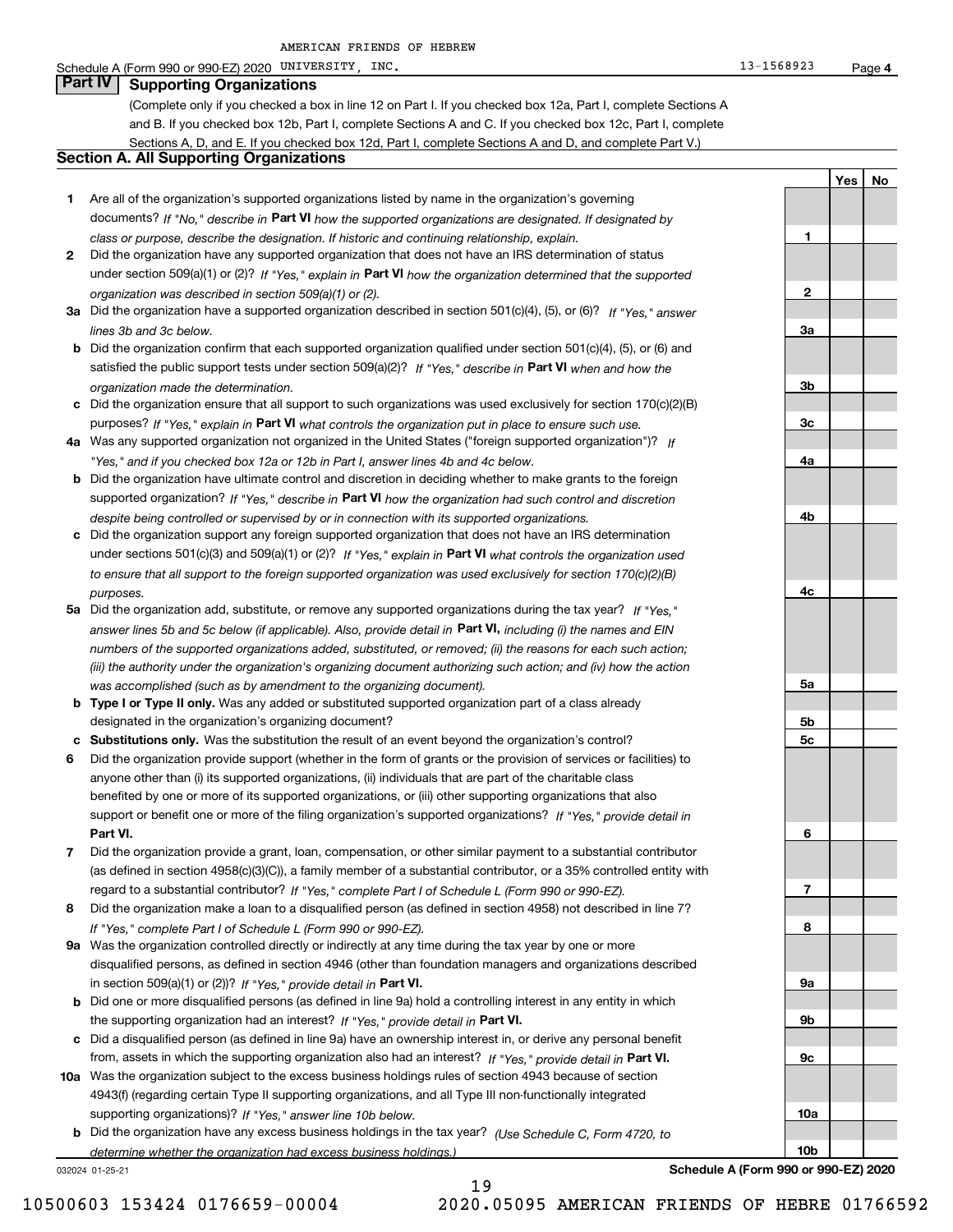|              |         | AMERICAN FRIENDS OF HEBREW                                                                                                                                                                                                                                                                                                                                                                                                                                                                                                                                                                                                                           |                 |            |        |
|--------------|---------|------------------------------------------------------------------------------------------------------------------------------------------------------------------------------------------------------------------------------------------------------------------------------------------------------------------------------------------------------------------------------------------------------------------------------------------------------------------------------------------------------------------------------------------------------------------------------------------------------------------------------------------------------|-----------------|------------|--------|
|              |         | Schedule A (Form 990 or 990-EZ) 2020 UNIVERSITY, INC.                                                                                                                                                                                                                                                                                                                                                                                                                                                                                                                                                                                                | 13-1568923      |            | Page 5 |
|              | Part IV | <b>Supporting Organizations (continued)</b>                                                                                                                                                                                                                                                                                                                                                                                                                                                                                                                                                                                                          |                 |            |        |
|              |         |                                                                                                                                                                                                                                                                                                                                                                                                                                                                                                                                                                                                                                                      |                 | Yes        | No     |
| 11           |         | Has the organization accepted a gift or contribution from any of the following persons?                                                                                                                                                                                                                                                                                                                                                                                                                                                                                                                                                              |                 |            |        |
|              |         | a A person who directly or indirectly controls, either alone or together with persons described in lines 11b and                                                                                                                                                                                                                                                                                                                                                                                                                                                                                                                                     |                 |            |        |
|              |         | 11c below, the governing body of a supported organization?                                                                                                                                                                                                                                                                                                                                                                                                                                                                                                                                                                                           | 11a             |            |        |
|              |         |                                                                                                                                                                                                                                                                                                                                                                                                                                                                                                                                                                                                                                                      |                 |            |        |
|              |         | <b>b</b> A family member of a person described in line 11a above?                                                                                                                                                                                                                                                                                                                                                                                                                                                                                                                                                                                    | 11 <sub>b</sub> |            |        |
|              |         | c A 35% controlled entity of a person described in line 11a or 11b above? If "Yes" to line 11a, 11b, or 11c, provide                                                                                                                                                                                                                                                                                                                                                                                                                                                                                                                                 |                 |            |        |
|              |         | detail in Part VI.<br><b>Section B. Type I Supporting Organizations</b>                                                                                                                                                                                                                                                                                                                                                                                                                                                                                                                                                                              | 11c             |            |        |
|              |         |                                                                                                                                                                                                                                                                                                                                                                                                                                                                                                                                                                                                                                                      |                 |            |        |
| 1            |         | Did the governing body, members of the governing body, officers acting in their official capacity, or membership of one or<br>more supported organizations have the power to regularly appoint or elect at least a majority of the organization's officers,<br>directors, or trustees at all times during the tax year? If "No," describe in Part VI how the supported organization(s)<br>effectively operated, supervised, or controlled the organization's activities. If the organization had more than one supported<br>organization, describe how the powers to appoint and/or remove officers, directors, or trustees were allocated among the |                 | Yes        | No     |
|              |         | supported organizations and what conditions or restrictions, if any, applied to such powers during the tax year.                                                                                                                                                                                                                                                                                                                                                                                                                                                                                                                                     | 1               |            |        |
| $\mathbf{2}$ |         | Did the organization operate for the benefit of any supported organization other than the supported                                                                                                                                                                                                                                                                                                                                                                                                                                                                                                                                                  |                 |            |        |
|              |         | organization(s) that operated, supervised, or controlled the supporting organization? If "Yes," explain in                                                                                                                                                                                                                                                                                                                                                                                                                                                                                                                                           |                 |            |        |
|              |         | Part VI how providing such benefit carried out the purposes of the supported organization(s) that operated,                                                                                                                                                                                                                                                                                                                                                                                                                                                                                                                                          |                 |            |        |
|              |         | supervised, or controlled the supporting organization.                                                                                                                                                                                                                                                                                                                                                                                                                                                                                                                                                                                               | 2               |            |        |
|              |         | Section C. Type II Supporting Organizations                                                                                                                                                                                                                                                                                                                                                                                                                                                                                                                                                                                                          |                 |            |        |
|              |         |                                                                                                                                                                                                                                                                                                                                                                                                                                                                                                                                                                                                                                                      |                 | <b>Yes</b> | No     |
| 1.           |         | Were a majority of the organization's directors or trustees during the tax year also a majority of the directors                                                                                                                                                                                                                                                                                                                                                                                                                                                                                                                                     |                 |            |        |
|              |         | or trustees of each of the organization's supported organization(s)? If "No," describe in Part VI how control                                                                                                                                                                                                                                                                                                                                                                                                                                                                                                                                        |                 |            |        |
|              |         | or management of the supporting organization was vested in the same persons that controlled or managed                                                                                                                                                                                                                                                                                                                                                                                                                                                                                                                                               |                 |            |        |
|              |         | the supported organization(s).                                                                                                                                                                                                                                                                                                                                                                                                                                                                                                                                                                                                                       | 1               |            |        |
|              |         | <b>Section D. All Type III Supporting Organizations</b>                                                                                                                                                                                                                                                                                                                                                                                                                                                                                                                                                                                              |                 |            |        |
|              |         |                                                                                                                                                                                                                                                                                                                                                                                                                                                                                                                                                                                                                                                      |                 | Yes        | No     |
| 1.           |         | Did the organization provide to each of its supported organizations, by the last day of the fifth month of the                                                                                                                                                                                                                                                                                                                                                                                                                                                                                                                                       |                 |            |        |
|              |         | organization's tax year, (i) a written notice describing the type and amount of support provided during the prior tax                                                                                                                                                                                                                                                                                                                                                                                                                                                                                                                                |                 |            |        |
|              |         |                                                                                                                                                                                                                                                                                                                                                                                                                                                                                                                                                                                                                                                      |                 |            |        |
|              |         | year, (ii) a copy of the Form 990 that was most recently filed as of the date of notification, and (iii) copies of the                                                                                                                                                                                                                                                                                                                                                                                                                                                                                                                               |                 |            |        |
|              |         | organization's governing documents in effect on the date of notification, to the extent not previously provided?                                                                                                                                                                                                                                                                                                                                                                                                                                                                                                                                     | 1               |            |        |
| 2            |         | Were any of the organization's officers, directors, or trustees either (i) appointed or elected by the supported                                                                                                                                                                                                                                                                                                                                                                                                                                                                                                                                     |                 |            |        |
|              |         | organization(s) or (ii) serving on the governing body of a supported organization? If "No," explain in Part VI how                                                                                                                                                                                                                                                                                                                                                                                                                                                                                                                                   |                 |            |        |
|              |         | the organization maintained a close and continuous working relationship with the supported organization(s).                                                                                                                                                                                                                                                                                                                                                                                                                                                                                                                                          | 2               |            |        |
| 3            |         | By reason of the relationship described in line 2, above, did the organization's supported organizations have a                                                                                                                                                                                                                                                                                                                                                                                                                                                                                                                                      |                 |            |        |
|              |         | significant voice in the organization's investment policies and in directing the use of the organization's                                                                                                                                                                                                                                                                                                                                                                                                                                                                                                                                           |                 |            |        |
|              |         | income or assets at all times during the tax year? If "Yes," describe in Part VI the role the organization's                                                                                                                                                                                                                                                                                                                                                                                                                                                                                                                                         |                 |            |        |
|              |         | supported organizations played in this regard.                                                                                                                                                                                                                                                                                                                                                                                                                                                                                                                                                                                                       | з               |            |        |
|              |         | Section E. Type III Functionally Integrated Supporting Organizations                                                                                                                                                                                                                                                                                                                                                                                                                                                                                                                                                                                 |                 |            |        |
| 1<br>a       |         | Check the box next to the method that the organization used to satisfy the Integral Part Test during the year (see instructions).<br>The organization satisfied the Activities Test. Complete line 2 below.                                                                                                                                                                                                                                                                                                                                                                                                                                          |                 |            |        |
| b            |         | The organization is the parent of each of its supported organizations. Complete line 3 below.                                                                                                                                                                                                                                                                                                                                                                                                                                                                                                                                                        |                 |            |        |
| c            |         | The organization supported a governmental entity. Describe in Part VI how you supported a governmental entity (see instructions).                                                                                                                                                                                                                                                                                                                                                                                                                                                                                                                    |                 |            |        |
| 2            |         | Activities Test. Answer lines 2a and 2b below.                                                                                                                                                                                                                                                                                                                                                                                                                                                                                                                                                                                                       |                 | Yes        | No     |
| a            |         | Did substantially all of the organization's activities during the tax year directly further the exempt purposes of                                                                                                                                                                                                                                                                                                                                                                                                                                                                                                                                   |                 |            |        |
|              |         |                                                                                                                                                                                                                                                                                                                                                                                                                                                                                                                                                                                                                                                      |                 |            |        |
|              |         | the supported organization(s) to which the organization was responsive? If "Yes," then in Part VI identify                                                                                                                                                                                                                                                                                                                                                                                                                                                                                                                                           |                 |            |        |
|              |         | those supported organizations and explain how these activities directly furthered their exempt purposes,                                                                                                                                                                                                                                                                                                                                                                                                                                                                                                                                             |                 |            |        |
|              |         | how the organization was responsive to those supported organizations, and how the organization determined<br>that these activities constituted substantially all of its activities.                                                                                                                                                                                                                                                                                                                                                                                                                                                                  | 2a              |            |        |

- **b** Did the activities described in line 2a, above, constitute activities that, but for the organization's involvement, **Part VI**  *the reasons for the organization's position that its supported organization(s) would have engaged in* one or more of the organization's supported organization(s) would have been engaged in? If "Yes," e*xplain in these activities but for the organization's involvement.*
- **3** Parent of Supported Organizations. Answer lines 3a and 3b below.

**a** Did the organization have the power to regularly appoint or elect a majority of the officers, directors, or trustees of each of the supported organizations? If "Yes" or "No" provide details in **Part VI.** 

**b** Did the organization exercise a substantial degree of direction over the policies, programs, and activities of each of its supported organizations? If "Yes," describe in Part VI the role played by the organization in this regard.

20

032025 01-25-21

**Schedule A (Form 990 or 990-EZ) 2020**

**2b**

**3a**

**3b**

10500603 153424 0176659-00004 2020.05095 AMERICAN FRIENDS OF HEBRE 01766592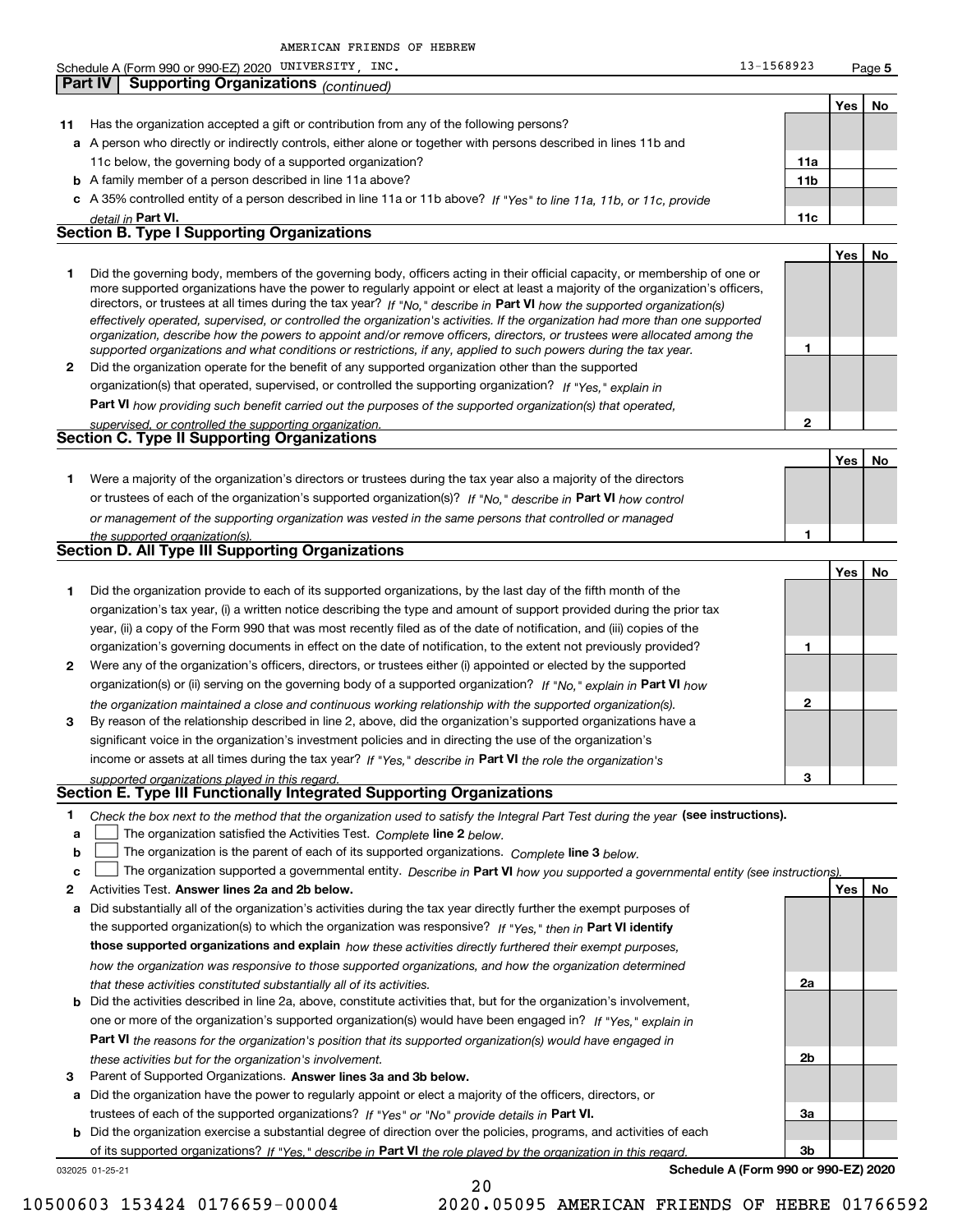### **1Part VI** Check here if the organization satisfied the Integral Part Test as a qualifying trust on Nov. 20, 1970 ( explain in Part **VI**). See instructions. **Section A - Adjusted Net Income 123** Other gross income (see instructions) **456** Portion of operating expenses paid or incurred for production or **7** Other expenses (see instructions) **8** Adjusted Net Income (subtract lines 5, 6, and 7 from line 4) **8 8 1234567Section B - Minimum Asset Amount 1**Aggregate fair market value of all non-exempt-use assets (see **2**Acquisition indebtedness applicable to non-exempt-use assets **3** Subtract line 2 from line 1d. **4**Cash deemed held for exempt use. Enter 0.015 of line 3 (for greater amount, **5** Net value of non-exempt-use assets (subtract line 4 from line 3) **678a** Average monthly value of securities **b** Average monthly cash balances **c**Fair market value of other non-exempt-use assets **dTotal**  (add lines 1a, 1b, and 1c) **eDiscount** claimed for blockage or other factors **1a1b1c1d2345678**(explain in detail in Part VI): **Minimum Asset Amount**  (add line 7 to line 6) **Section C - Distributable Amount 123456123456Distributable Amount.** Subtract line 5 from line 4, unless subject to All other Type III non-functionally integrated supporting organizations must complete Sections A through E. (B) Current Year (optional)(A) Prior Year Net short-term capital gain Recoveries of prior-year distributions Add lines 1 through 3. Depreciation and depletion collection of gross income or for management, conservation, or maintenance of property held for production of income (see instructions) (B) Current Year (optional)(A) Prior Year instructions for short tax year or assets held for part of year): see instructions). Multiply line 5 by 0.035. Recoveries of prior-year distributions Current Year Adjusted net income for prior year (from Section A, line 8, column A) Enter 0.85 of line 1. Minimum asset amount for prior year (from Section B, line 8, column A) Enter greater of line 2 or line 3. Income tax imposed in prior year emergency temporary reduction (see instructions). **Part V Type III Non-Functionally Integrated 509(a)(3) Supporting Organizations**   $\mathcal{L}^{\text{max}}$

**7**Check here if the current year is the organization's first as a non-functionally integrated Type III supporting organization (see instructions). $\mathcal{L}^{\text{max}}$ 

**Schedule A (Form 990 or 990-EZ) 2020**

032026 01-25-21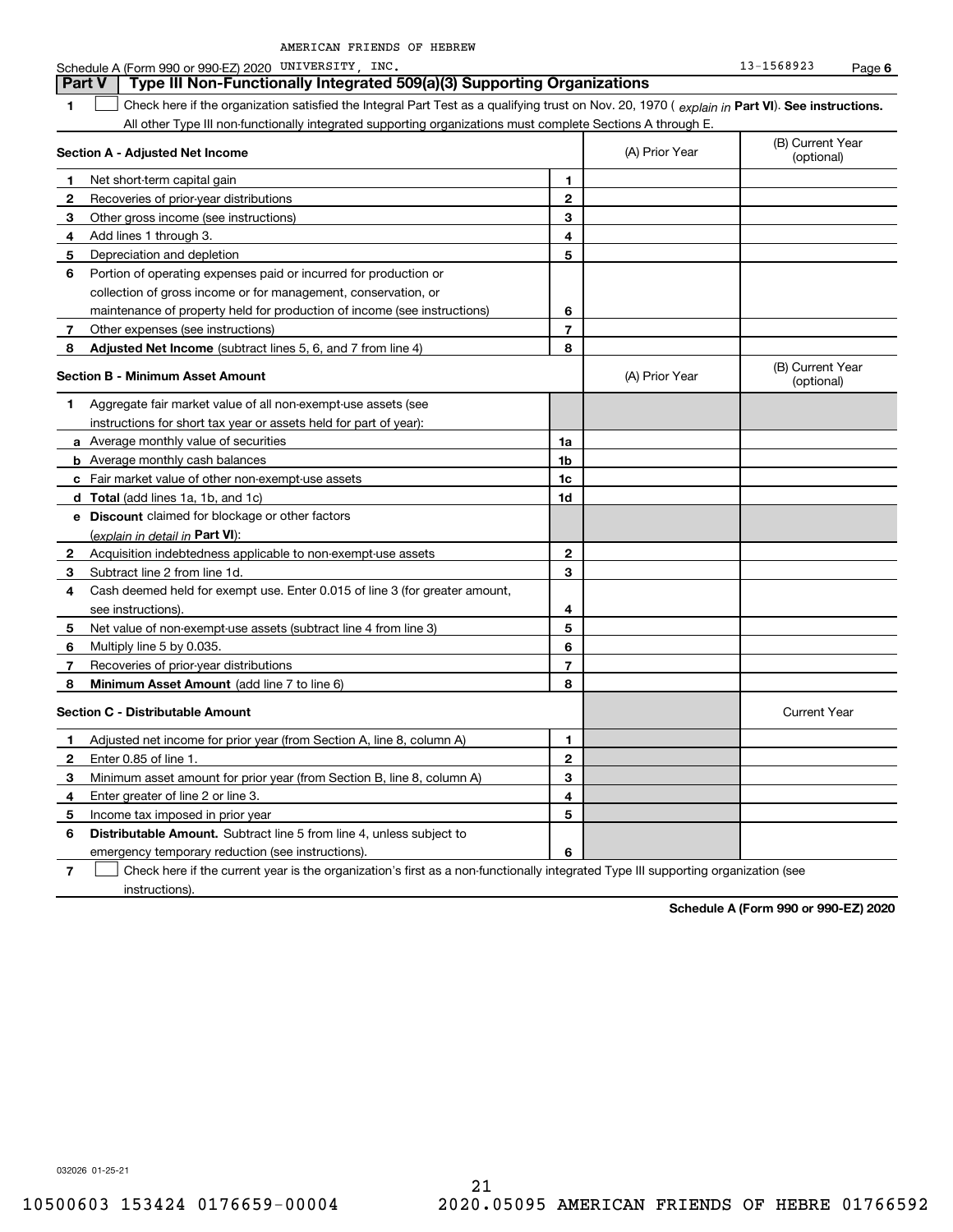|                | Schedule A (Form 990 or 990-EZ) 2020 UNIVERSITY, INC.                                      |                                    |                                               |    | 13-1568923                                       | Page 7 |
|----------------|--------------------------------------------------------------------------------------------|------------------------------------|-----------------------------------------------|----|--------------------------------------------------|--------|
|                | Type III Non-Functionally Integrated 509(a)(3) Supporting Organizations<br><b>Part V</b>   |                                    | (continued)                                   |    |                                                  |        |
|                | <b>Section D - Distributions</b>                                                           |                                    |                                               |    | <b>Current Year</b>                              |        |
| 1              | Amounts paid to supported organizations to accomplish exempt purposes                      |                                    |                                               | 1  |                                                  |        |
| 2              | Amounts paid to perform activity that directly furthers exempt purposes of supported       |                                    |                                               |    |                                                  |        |
|                | organizations, in excess of income from activity                                           |                                    | 2                                             |    |                                                  |        |
| 3              | Administrative expenses paid to accomplish exempt purposes of supported organizations      |                                    |                                               | 3  |                                                  |        |
| 4              | Amounts paid to acquire exempt-use assets                                                  |                                    |                                               | 4  |                                                  |        |
| 5              | Qualified set-aside amounts (prior IRS approval required - provide details in Part VI)     |                                    |                                               | 5  |                                                  |        |
| 6              | Other distributions ( <i>describe in</i> Part VI). See instructions.                       |                                    |                                               | 6  |                                                  |        |
| 7              | Total annual distributions. Add lines 1 through 6.                                         |                                    |                                               | 7  |                                                  |        |
| 8              | Distributions to attentive supported organizations to which the organization is responsive |                                    |                                               |    |                                                  |        |
|                | (provide details in Part VI). See instructions.                                            |                                    |                                               | 8  |                                                  |        |
| 9              | Distributable amount for 2020 from Section C, line 6                                       |                                    |                                               | 9  |                                                  |        |
| 10             | Line 8 amount divided by line 9 amount                                                     |                                    |                                               | 10 |                                                  |        |
|                | <b>Section E - Distribution Allocations</b> (see instructions)                             | (i)<br><b>Excess Distributions</b> | (ii)<br><b>Underdistributions</b><br>Pre-2020 |    | (iii)<br><b>Distributable</b><br>Amount for 2020 |        |
| 1              | Distributable amount for 2020 from Section C, line 6                                       |                                    |                                               |    |                                                  |        |
| 2              | Underdistributions, if any, for years prior to 2020 (reason-                               |                                    |                                               |    |                                                  |        |
|                | able cause required - explain in Part VI). See instructions.                               |                                    |                                               |    |                                                  |        |
| 3              | Excess distributions carryover, if any, to 2020                                            |                                    |                                               |    |                                                  |        |
|                | a From 2015                                                                                |                                    |                                               |    |                                                  |        |
|                | <b>b</b> From 2016                                                                         |                                    |                                               |    |                                                  |        |
|                | $c$ From 2017                                                                              |                                    |                                               |    |                                                  |        |
|                | d From 2018                                                                                |                                    |                                               |    |                                                  |        |
|                | e From 2019                                                                                |                                    |                                               |    |                                                  |        |
|                | f Total of lines 3a through 3e                                                             |                                    |                                               |    |                                                  |        |
|                | g Applied to underdistributions of prior years                                             |                                    |                                               |    |                                                  |        |
|                | <b>h</b> Applied to 2020 distributable amount                                              |                                    |                                               |    |                                                  |        |
| j.             | Carryover from 2015 not applied (see instructions)                                         |                                    |                                               |    |                                                  |        |
|                | Remainder. Subtract lines 3g, 3h, and 3i from line 3f.                                     |                                    |                                               |    |                                                  |        |
| 4              | Distributions for 2020 from Section D,                                                     |                                    |                                               |    |                                                  |        |
|                | \$<br>line $7:$                                                                            |                                    |                                               |    |                                                  |        |
|                | <b>a</b> Applied to underdistributions of prior years                                      |                                    |                                               |    |                                                  |        |
|                | <b>b</b> Applied to 2020 distributable amount                                              |                                    |                                               |    |                                                  |        |
|                | <b>c</b> Remainder. Subtract lines 4a and 4b from line 4.                                  |                                    |                                               |    |                                                  |        |
|                | Remaining underdistributions for years prior to 2020, if                                   |                                    |                                               |    |                                                  |        |
|                | any. Subtract lines 3g and 4a from line 2. For result greater                              |                                    |                                               |    |                                                  |        |
|                | than zero, explain in Part VI. See instructions.                                           |                                    |                                               |    |                                                  |        |
| 6              | Remaining underdistributions for 2020. Subtract lines 3h                                   |                                    |                                               |    |                                                  |        |
|                | and 4b from line 1. For result greater than zero, explain in                               |                                    |                                               |    |                                                  |        |
|                | Part VI. See instructions.                                                                 |                                    |                                               |    |                                                  |        |
|                | Excess distributions carryover to 2021. Add lines 3j                                       |                                    |                                               |    |                                                  |        |
| 7 <sup>1</sup> | and 4c.                                                                                    |                                    |                                               |    |                                                  |        |
| 8              | Breakdown of line 7:                                                                       |                                    |                                               |    |                                                  |        |
|                | a Excess from 2016                                                                         |                                    |                                               |    |                                                  |        |
|                |                                                                                            |                                    |                                               |    |                                                  |        |
|                | <b>b</b> Excess from 2017                                                                  |                                    |                                               |    |                                                  |        |
|                | c Excess from 2018                                                                         |                                    |                                               |    |                                                  |        |
|                | d Excess from 2019                                                                         |                                    |                                               |    |                                                  |        |
|                | e Excess from 2020                                                                         |                                    |                                               |    |                                                  |        |

**Schedule A (Form 990 or 990-EZ) 2020**

032027 01-25-21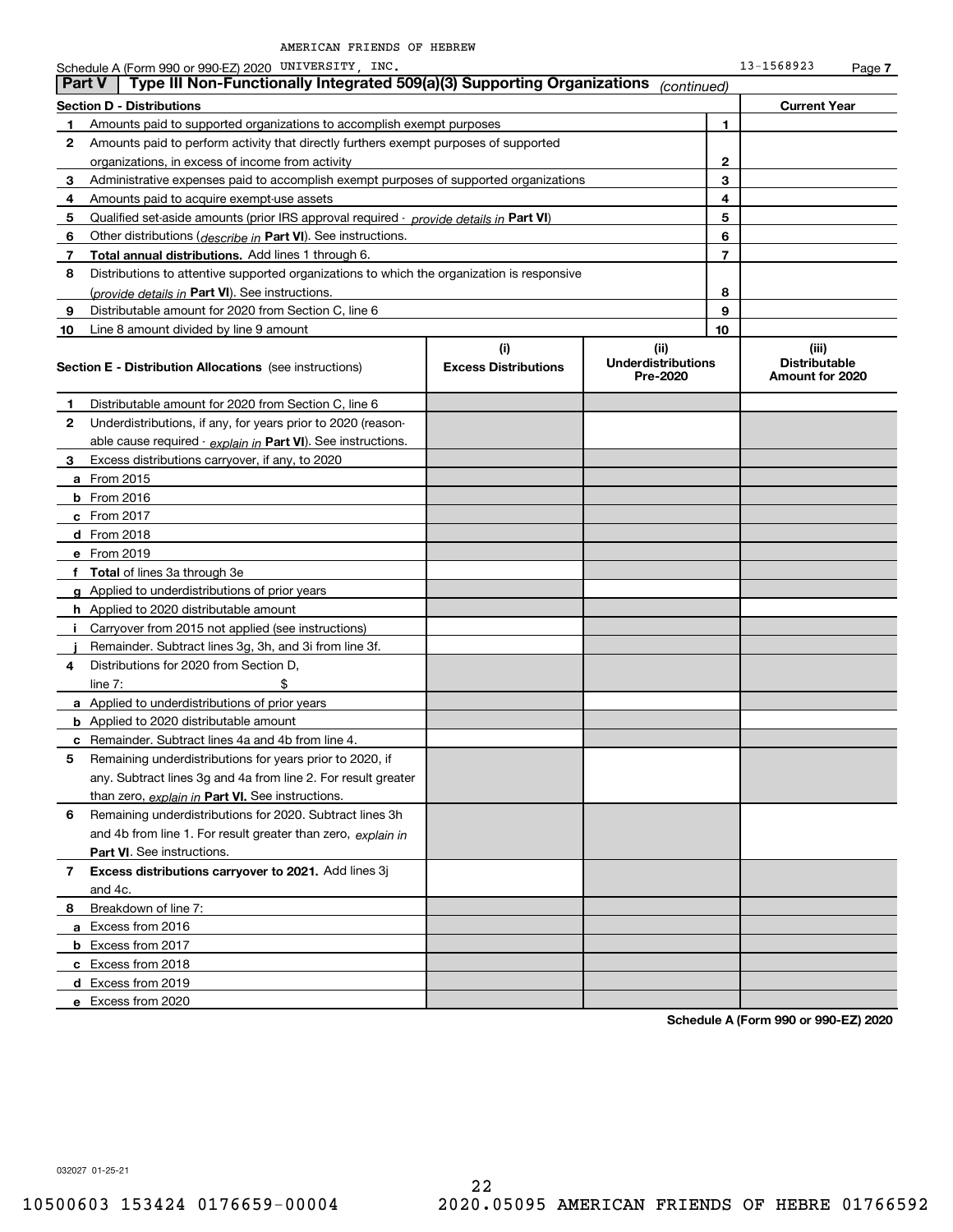Schedule A (Form 990 or 990-EZ) 2020 UNIVERSITY, INC. 13-1568923 Page

Part VI | Supplemental Information. Provide the explanations required by Part II, line 10; Part II, line 17a or 17b; Part III, line 12; Part IV, Section A, lines 1, 2, 3b, 3c, 4b, 4c, 5a, 6, 9a, 9b, 9c, 11a, 11b, and 11c; Part IV, Section B, lines 1 and 2; Part IV, Section C, line 1; Part IV, Section D, lines 2 and 3; Part IV, Section E, lines 1c, 2a, 2b, 3a, and 3b; Part V, line 1; Part V, Section B, line 1e; Part V, Section D, lines 5, 6, and 8; and Part V, Section E, lines 2, 5, and 6. Also complete this part for any additional information. (See instructions.)

SCHEDULE A, PART II, LINE 10, EXPLANATION FOR OTHER INCOME:

| 2016 AMOUNT: \$ | 295,240. |  |                                      |  |
|-----------------|----------|--|--------------------------------------|--|
| 2017 AMOUNT: \$ | 289,017. |  |                                      |  |
| 2018 AMOUNT: \$ | 280,369. |  |                                      |  |
| 2019 AMOUNT: \$ | 65,256.  |  |                                      |  |
| 2020 AMOUNT: \$ | 136,848. |  |                                      |  |
|                 |          |  |                                      |  |
|                 |          |  |                                      |  |
|                 |          |  |                                      |  |
|                 |          |  |                                      |  |
|                 |          |  |                                      |  |
|                 |          |  |                                      |  |
|                 |          |  |                                      |  |
|                 |          |  |                                      |  |
|                 |          |  |                                      |  |
|                 |          |  |                                      |  |
|                 |          |  |                                      |  |
|                 |          |  |                                      |  |
|                 |          |  |                                      |  |
|                 |          |  |                                      |  |
|                 |          |  |                                      |  |
|                 |          |  |                                      |  |
|                 |          |  |                                      |  |
|                 |          |  |                                      |  |
|                 |          |  |                                      |  |
|                 |          |  |                                      |  |
|                 |          |  |                                      |  |
| 032028 01-25-21 |          |  | Schedule A (Form 990 or 990-EZ) 2020 |  |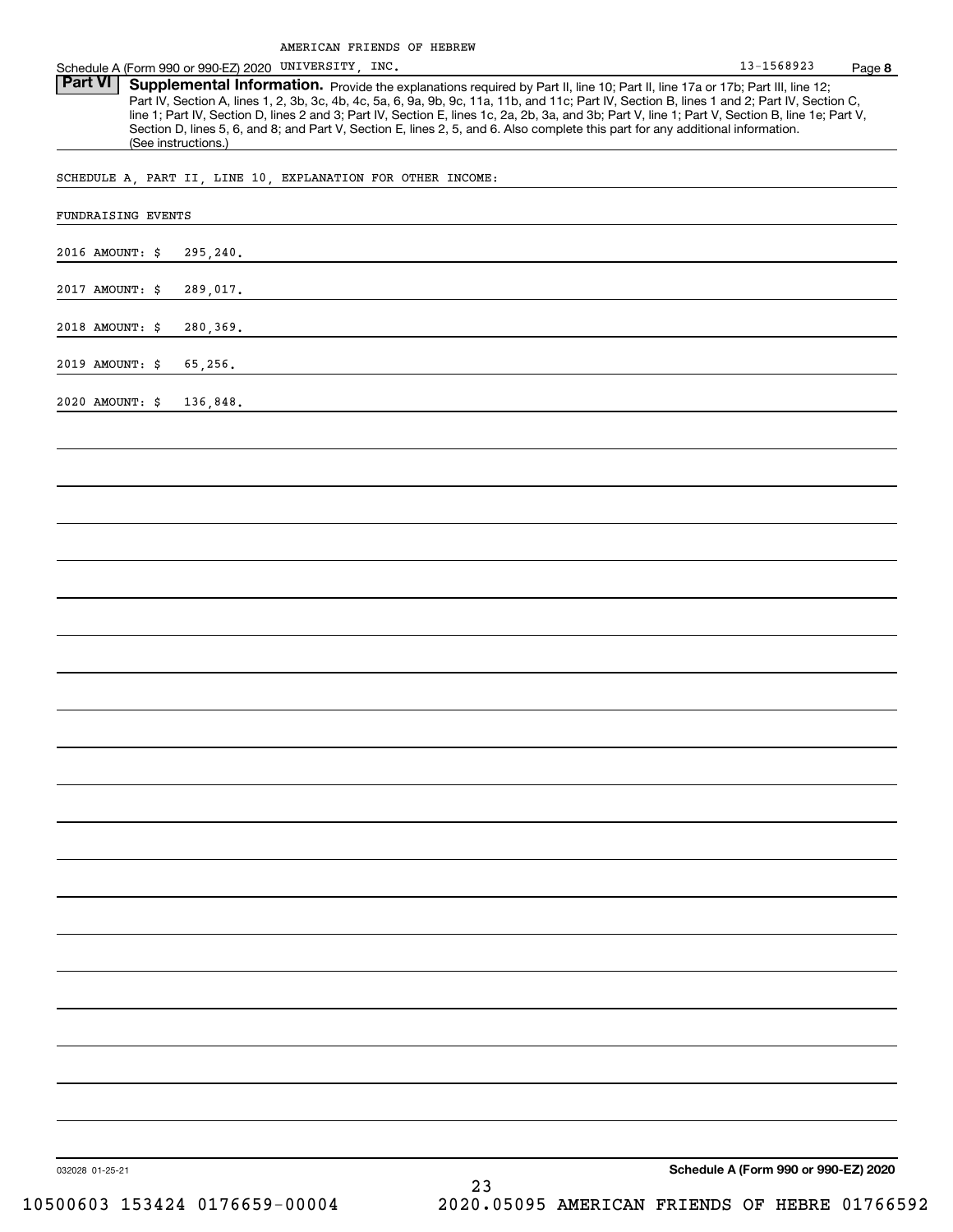Department of the Treasury **(Form 990, 990-EZ, or 990-PF)**

Internal Revenue Service Name of the organization \*\* PUBLIC DISCLOSURE COPY \*\*

# **Schedule B Schedule of Contributors**

**| Attach to Form 990, Form 990-EZ, or Form 990-PF. | Go to www.irs.gov/Form990 for the latest information.** OMB No. 1545-0047

**2020**

**Employer identification number**

| AMERICAN FRIENDS OF HEBREW | -------- | ___ |  |
|----------------------------|----------|-----|--|
|                            |          |     |  |

| UNIVERSITY<br>. | INC.<br>____ | $\cdots$<br>.<br><b>POOP</b><br>- 11 |
|-----------------|--------------|--------------------------------------|
|                 |              |                                      |

| <b>Organization type (check one):</b> |                                                                           |  |  |  |  |  |
|---------------------------------------|---------------------------------------------------------------------------|--|--|--|--|--|
| Filers of:                            | Section:                                                                  |  |  |  |  |  |
| Form 990 or 990-EZ                    | X  <br>$501(c)$ ( $3$ ) (enter number) organization                       |  |  |  |  |  |
|                                       | 4947(a)(1) nonexempt charitable trust not treated as a private foundation |  |  |  |  |  |
|                                       | 527 political organization                                                |  |  |  |  |  |
| Form 990-PF                           | 501(c)(3) exempt private foundation                                       |  |  |  |  |  |

4947(a)(1) nonexempt charitable trust treated as a private foundation  $\mathcal{L}^{\text{max}}$ 

501(c)(3) taxable private foundation  $\mathcal{L}^{\text{max}}$ 

Check if your organization is covered by the **General Rule** or a **Special Rule. Note:**  Only a section 501(c)(7), (8), or (10) organization can check boxes for both the General Rule and a Special Rule. See instructions.

### **General Rule**

 $\mathcal{L}^{\text{max}}$ 

For an organization filing Form 990, 990-EZ, or 990-PF that received, during the year, contributions totaling \$5,000 or more (in money or property) from any one contributor. Complete Parts I and II. See instructions for determining a contributor's total contributions.

### **Special Rules**

any one contributor, during the year, total contributions of the greater of  $\,$  (1) \$5,000; or **(2)** 2% of the amount on (i) Form 990, Part VIII, line 1h;  $\overline{X}$  For an organization described in section 501(c)(3) filing Form 990 or 990-EZ that met the 33 1/3% support test of the regulations under sections 509(a)(1) and 170(b)(1)(A)(vi), that checked Schedule A (Form 990 or 990-EZ), Part II, line 13, 16a, or 16b, and that received from or (ii) Form 990-EZ, line 1. Complete Parts I and II.

For an organization described in section 501(c)(7), (8), or (10) filing Form 990 or 990-EZ that received from any one contributor, during the year, total contributions of more than \$1,000 exclusively for religious, charitable, scientific, literary, or educational purposes, or for the prevention of cruelty to children or animals. Complete Parts I (entering "N/A" in column (b) instead of the contributor name and address), II, and III.  $\mathcal{L}^{\text{max}}$ 

purpose. Don't complete any of the parts unless the **General Rule** applies to this organization because it received *nonexclusively* year, contributions <sub>exclusively</sub> for religious, charitable, etc., purposes, but no such contributions totaled more than \$1,000. If this box is checked, enter here the total contributions that were received during the year for an  $\;$ exclusively religious, charitable, etc., For an organization described in section 501(c)(7), (8), or (10) filing Form 990 or 990-EZ that received from any one contributor, during the religious, charitable, etc., contributions totaling \$5,000 or more during the year  $\Box$ — $\Box$  =  $\Box$  $\mathcal{L}^{\text{max}}$ 

**Caution:**  An organization that isn't covered by the General Rule and/or the Special Rules doesn't file Schedule B (Form 990, 990-EZ, or 990-PF),  **must** but it answer "No" on Part IV, line 2, of its Form 990; or check the box on line H of its Form 990-EZ or on its Form 990-PF, Part I, line 2, to certify that it doesn't meet the filing requirements of Schedule B (Form 990, 990-EZ, or 990-PF).

**For Paperwork Reduction Act Notice, see the instructions for Form 990, 990-EZ, or 990-PF. Schedule B (Form 990, 990-EZ, or 990-PF) (2020)** LHA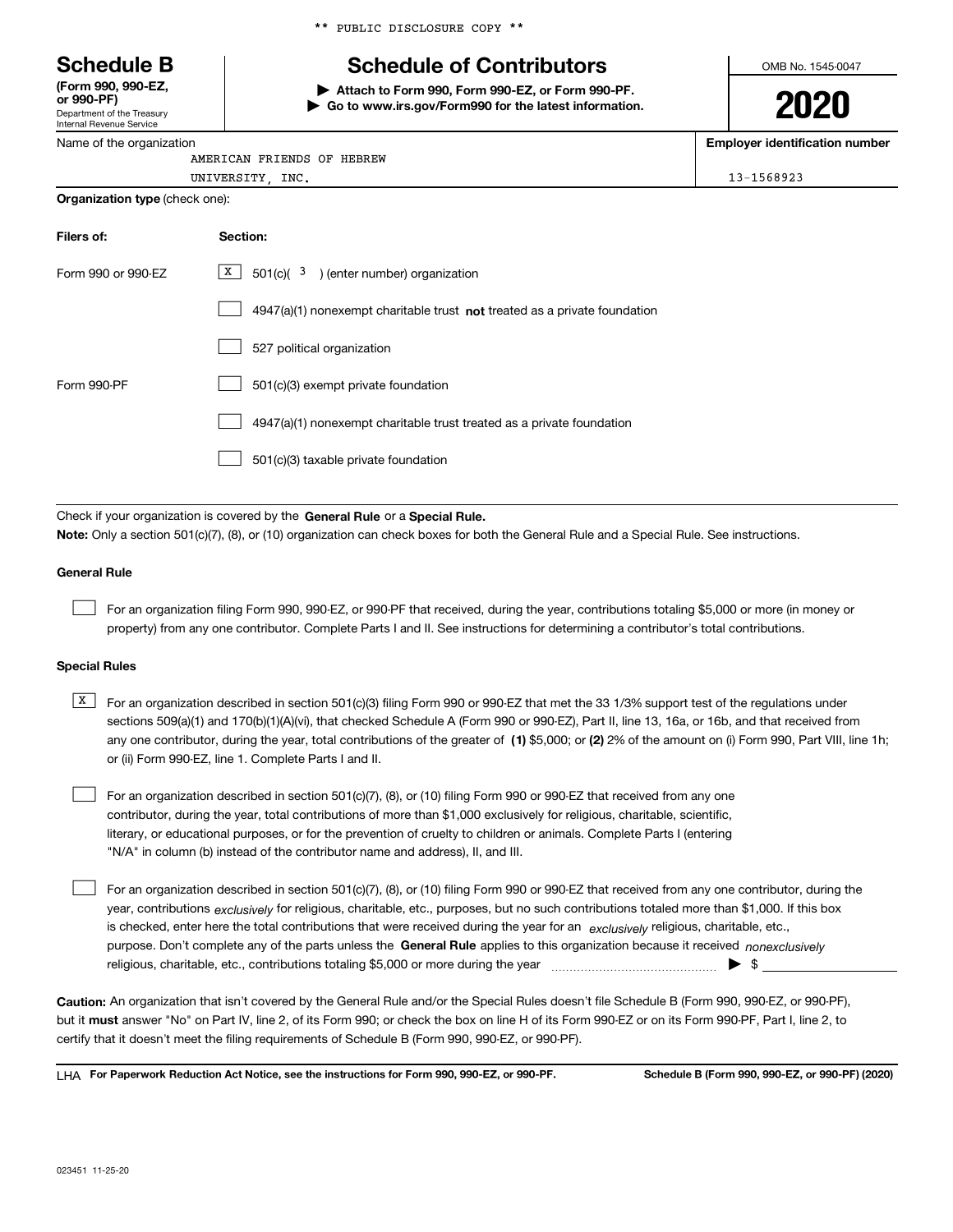|                 | Schedule B (Form 990, 990-EZ, or 990-PF) (2020)                                                |                                   | Page 2                                                                                                        |
|-----------------|------------------------------------------------------------------------------------------------|-----------------------------------|---------------------------------------------------------------------------------------------------------------|
|                 | Name of organization                                                                           |                                   | <b>Employer identification number</b>                                                                         |
|                 | AMERICAN FRIENDS OF HEBREW<br>UNIVERSITY, INC.                                                 |                                   | 13-1568923                                                                                                    |
| Part I          | Contributors (see instructions). Use duplicate copies of Part I if additional space is needed. |                                   |                                                                                                               |
| (a)             | (b)                                                                                            | (c)                               | (d)                                                                                                           |
| No.             | Name, address, and ZIP + 4                                                                     | <b>Total contributions</b>        | Type of contribution                                                                                          |
| 1               |                                                                                                | 9,500,000.<br>\$                  | x<br>Person<br>Payroll<br>Noncash<br>(Complete Part II for<br>noncash contributions.)                         |
| (a)             | (b)                                                                                            | (c)<br><b>Total contributions</b> | (d)                                                                                                           |
| No.<br>2        | Name, address, and ZIP + 4                                                                     | 3,283,644.<br>$\mathsf{\$}$       | Type of contribution<br>x<br>Person<br>Payroll<br>Noncash<br>(Complete Part II for<br>noncash contributions.) |
| (a)<br>No.      | (b)<br>Name, address, and ZIP + 4                                                              | (c)<br><b>Total contributions</b> | (d)<br>Type of contribution                                                                                   |
| 3               |                                                                                                | 1,725,100.<br>\$                  | X<br>Person<br>Payroll<br>Noncash<br>(Complete Part II for<br>noncash contributions.)                         |
| (a)<br>No.      | (b)<br>Name, address, and ZIP + 4                                                              | (c)<br><b>Total contributions</b> | (d)<br>Type of contribution                                                                                   |
| 4               |                                                                                                | 1,525,000.<br>$$\mathbb{S}$$      | X<br>Person<br>Payroll<br>Noncash<br>(Complete Part II for<br>noncash contributions.)                         |
| (a)<br>No.      | (b)<br>Name, address, and ZIP + 4                                                              | (c)<br><b>Total contributions</b> | (d)<br>Type of contribution                                                                                   |
| 5               |                                                                                                | 1,400,000.<br>\$                  | X<br>Person<br>Payroll<br>Noncash<br>(Complete Part II for<br>noncash contributions.)                         |
| (a)<br>No.      | (b)<br>Name, address, and ZIP + 4                                                              | (c)<br><b>Total contributions</b> | (d)<br>Type of contribution                                                                                   |
| 6               |                                                                                                | 1,000,000.<br>\$                  | x<br>Person<br>Payroll<br>Noncash<br>(Complete Part II for<br>noncash contributions.)                         |
| 023452 11-25-20 |                                                                                                |                                   | Schedule B (Form 990, 990-EZ, or 990-PF) (2020)                                                               |

25 10500603 153424 0176659-00004 2020.05095 AMERICAN FRIENDS OF HEBRE 01766592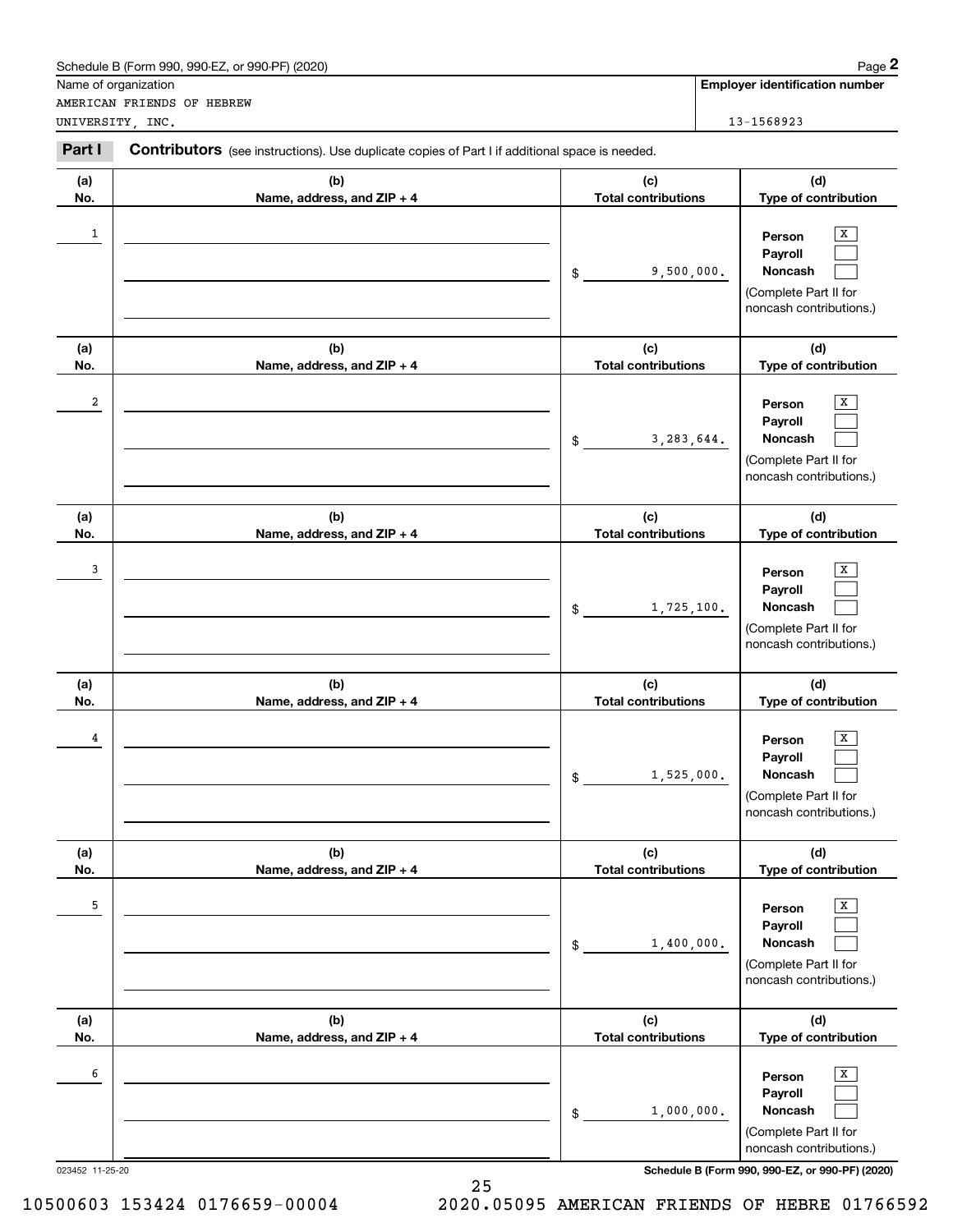|            | Schedule B (Form 990, 990-EZ, or 990-PF) (2020)                                                |                                   | Page 2                                                                                  |
|------------|------------------------------------------------------------------------------------------------|-----------------------------------|-----------------------------------------------------------------------------------------|
|            | Name of organization<br>AMERICAN FRIENDS OF HEBREW                                             |                                   | <b>Employer identification number</b>                                                   |
|            | UNIVERSITY, INC.                                                                               |                                   | 13-1568923                                                                              |
| Part I     | Contributors (see instructions). Use duplicate copies of Part I if additional space is needed. |                                   |                                                                                         |
| (a)        | (b)                                                                                            | (c)                               | (d)                                                                                     |
| No.        | Name, address, and ZIP + 4                                                                     | <b>Total contributions</b>        | Type of contribution                                                                    |
| 7          |                                                                                                | 1,000,000.<br>$\mathsf{\$}$       | x<br>Person<br>Payroll<br>Noncash<br>(Complete Part II for<br>noncash contributions.)   |
| (a)<br>No. | (b)<br>Name, address, and ZIP + 4                                                              | (c)<br><b>Total contributions</b> | (d)<br>Type of contribution                                                             |
| 8          |                                                                                                | 2,500,000.<br>\$                  | x<br>Person<br>Payroll<br>Noncash<br>(Complete Part II for<br>noncash contributions.)   |
| (a)<br>No. | (b)<br>Name, address, and ZIP + 4                                                              | (c)<br><b>Total contributions</b> | (d)<br>Type of contribution                                                             |
|            |                                                                                                | \$                                | Person<br>Payroll<br>Noncash<br>(Complete Part II for<br>noncash contributions.)        |
| (a)<br>No. | (b)<br>Name, address, and ZIP + 4                                                              | (c)<br><b>Total contributions</b> | (d)<br>Type of contribution                                                             |
|            |                                                                                                | \$                                | Person<br>Payroll<br>Noncash<br>(Complete Part II for<br>noncash contributions.)        |
| (a)<br>No. | (b)<br>Name, address, and ZIP + 4                                                              | (c)<br><b>Total contributions</b> | (d)<br>Type of contribution                                                             |
|            |                                                                                                | \$                                | Person<br>Payroll<br><b>Noncash</b><br>(Complete Part II for<br>noncash contributions.) |
| (a)<br>No. | (b)<br>Name, address, and ZIP + 4                                                              | (c)<br><b>Total contributions</b> | (d)<br>Type of contribution                                                             |
|            |                                                                                                | \$                                | Person<br>Payroll<br>Noncash<br>(Complete Part II for<br>noncash contributions.)        |

26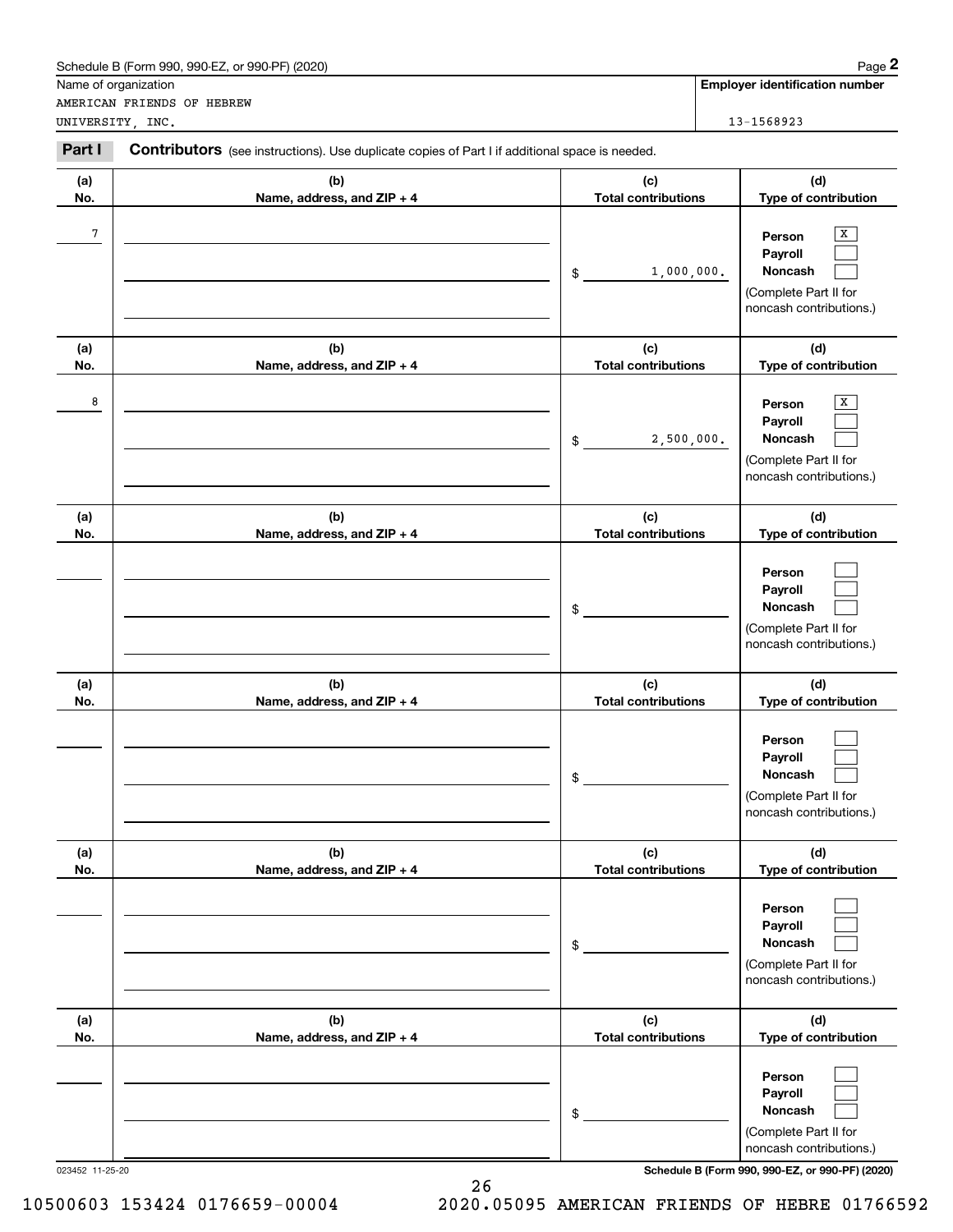|                              | Schedule B (Form 990, 990-EZ, or 990-PF) (2020)                                                     |                                                 | Page 3                                          |
|------------------------------|-----------------------------------------------------------------------------------------------------|-------------------------------------------------|-------------------------------------------------|
|                              | Name of organization<br>AMERICAN FRIENDS OF HEBREW                                                  |                                                 | <b>Employer identification number</b>           |
|                              | UNIVERSITY, INC.                                                                                    |                                                 | 13-1568923                                      |
| Part II                      | Noncash Property (see instructions). Use duplicate copies of Part II if additional space is needed. |                                                 |                                                 |
| (a)<br>No.<br>from<br>Part I | (c)<br>(b)<br>FMV (or estimate)<br>Description of noncash property given<br>(See instructions.)     |                                                 | (d)<br>Date received                            |
|                              |                                                                                                     | $\mathsf{\$}$                                   |                                                 |
| (a)<br>No.<br>from<br>Part I | (b)<br>Description of noncash property given                                                        | (c)<br>FMV (or estimate)<br>(See instructions.) | (d)<br>Date received                            |
|                              |                                                                                                     | $\mathsf{\$}$                                   |                                                 |
| (a)<br>No.<br>from<br>Part I | (b)<br>Description of noncash property given                                                        | (c)<br>FMV (or estimate)<br>(See instructions.) | (d)<br>Date received                            |
|                              |                                                                                                     | \$                                              |                                                 |
| (a)<br>No.<br>from<br>Part I | (b)<br>Description of noncash property given                                                        | (c)<br>FMV (or estimate)<br>(See instructions.) | (d)<br>Date received                            |
|                              |                                                                                                     | \$                                              |                                                 |
| (a)<br>No.<br>from<br>Part I | (b)<br>Description of noncash property given                                                        | (c)<br>FMV (or estimate)<br>(See instructions.) | (d)<br>Date received                            |
|                              |                                                                                                     | \$                                              |                                                 |
| (a)<br>No.<br>from<br>Part I | (b)<br>Description of noncash property given                                                        | (c)<br>FMV (or estimate)<br>(See instructions.) | (d)<br>Date received                            |
|                              |                                                                                                     | \$                                              |                                                 |
| 023453 11-25-20              | $\sim$ $\Box$                                                                                       |                                                 | Schedule B (Form 990, 990-EZ, or 990-PF) (2020) |

27

10500603 153424 0176659-00004 2020.05095 AMERICAN FRIENDS OF HEBRE 01766592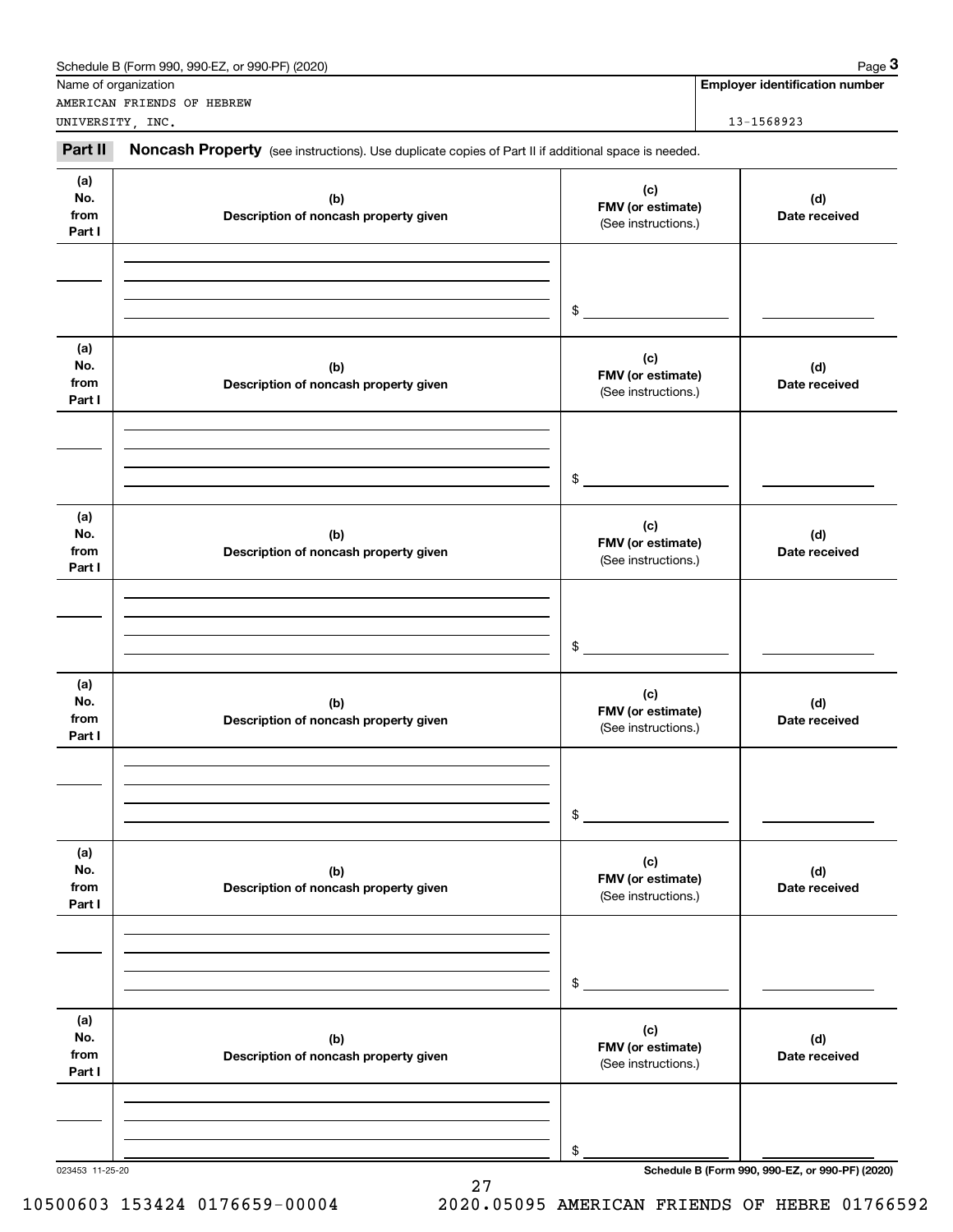|                           | Schedule B (Form 990, 990-EZ, or 990-PF) (2020)                                                                                                                                                                                                                                                                     |                      | Page 4                                                                                                                                                                       |  |  |  |  |  |  |
|---------------------------|---------------------------------------------------------------------------------------------------------------------------------------------------------------------------------------------------------------------------------------------------------------------------------------------------------------------|----------------------|------------------------------------------------------------------------------------------------------------------------------------------------------------------------------|--|--|--|--|--|--|
|                           | Name of organization                                                                                                                                                                                                                                                                                                |                      | <b>Employer identification number</b>                                                                                                                                        |  |  |  |  |  |  |
|                           | AMERICAN FRIENDS OF HEBREW                                                                                                                                                                                                                                                                                          |                      |                                                                                                                                                                              |  |  |  |  |  |  |
| Part III                  | UNIVERSITY, INC.<br>from any one contributor. Complete columns (a) through (e) and the following line entry. For organizations<br>completing Part III, enter the total of exclusively religious, charitable, etc., contributions of \$1,000 or less for the year. (Enter this info. once.) $\blacktriangleright$ \$ |                      | 13-1568923<br>Exclusively religious, charitable, etc., contributions to organizations described in section 501(c)(7), (8), or (10) that total more than \$1,000 for the year |  |  |  |  |  |  |
|                           | Use duplicate copies of Part III if additional space is needed.                                                                                                                                                                                                                                                     |                      |                                                                                                                                                                              |  |  |  |  |  |  |
| (a) No.<br>from<br>Part I | (b) Purpose of gift                                                                                                                                                                                                                                                                                                 | (c) Use of gift      | (d) Description of how gift is held                                                                                                                                          |  |  |  |  |  |  |
|                           |                                                                                                                                                                                                                                                                                                                     |                      |                                                                                                                                                                              |  |  |  |  |  |  |
|                           |                                                                                                                                                                                                                                                                                                                     | (e) Transfer of gift |                                                                                                                                                                              |  |  |  |  |  |  |
|                           | Transferee's name, address, and ZIP + 4                                                                                                                                                                                                                                                                             |                      | Relationship of transferor to transferee                                                                                                                                     |  |  |  |  |  |  |
|                           |                                                                                                                                                                                                                                                                                                                     |                      |                                                                                                                                                                              |  |  |  |  |  |  |
| (a) No.<br>from<br>Part I | (b) Purpose of gift                                                                                                                                                                                                                                                                                                 | (c) Use of gift      | (d) Description of how gift is held                                                                                                                                          |  |  |  |  |  |  |
|                           |                                                                                                                                                                                                                                                                                                                     |                      |                                                                                                                                                                              |  |  |  |  |  |  |
|                           | (e) Transfer of gift                                                                                                                                                                                                                                                                                                |                      |                                                                                                                                                                              |  |  |  |  |  |  |
|                           | Transferee's name, address, and ZIP + 4                                                                                                                                                                                                                                                                             |                      | Relationship of transferor to transferee                                                                                                                                     |  |  |  |  |  |  |
|                           |                                                                                                                                                                                                                                                                                                                     |                      |                                                                                                                                                                              |  |  |  |  |  |  |
| (a) No.<br>from<br>Part I | (b) Purpose of gift                                                                                                                                                                                                                                                                                                 | (c) Use of gift      | (d) Description of how gift is held                                                                                                                                          |  |  |  |  |  |  |
|                           |                                                                                                                                                                                                                                                                                                                     |                      |                                                                                                                                                                              |  |  |  |  |  |  |
|                           | Transferee's name, address, and ZIP + 4                                                                                                                                                                                                                                                                             | (e) Transfer of gift | Relationship of transferor to transferee                                                                                                                                     |  |  |  |  |  |  |
|                           |                                                                                                                                                                                                                                                                                                                     |                      |                                                                                                                                                                              |  |  |  |  |  |  |
| (a) No.<br>from           |                                                                                                                                                                                                                                                                                                                     |                      |                                                                                                                                                                              |  |  |  |  |  |  |
| Part I                    | (b) Purpose of gift                                                                                                                                                                                                                                                                                                 | (c) Use of gift      | (d) Description of how gift is held                                                                                                                                          |  |  |  |  |  |  |
|                           |                                                                                                                                                                                                                                                                                                                     |                      |                                                                                                                                                                              |  |  |  |  |  |  |
|                           |                                                                                                                                                                                                                                                                                                                     | (e) Transfer of gift |                                                                                                                                                                              |  |  |  |  |  |  |
|                           | Transferee's name, address, and ZIP + 4                                                                                                                                                                                                                                                                             |                      | Relationship of transferor to transferee                                                                                                                                     |  |  |  |  |  |  |
|                           |                                                                                                                                                                                                                                                                                                                     |                      |                                                                                                                                                                              |  |  |  |  |  |  |
| 023454 11-25-20           |                                                                                                                                                                                                                                                                                                                     |                      | Schedule B (Form 990, 990-EZ, or 990-PF) (2020)                                                                                                                              |  |  |  |  |  |  |

28 10500603 153424 0176659-00004 2020.05095 AMERICAN FRIENDS OF HEBRE 01766592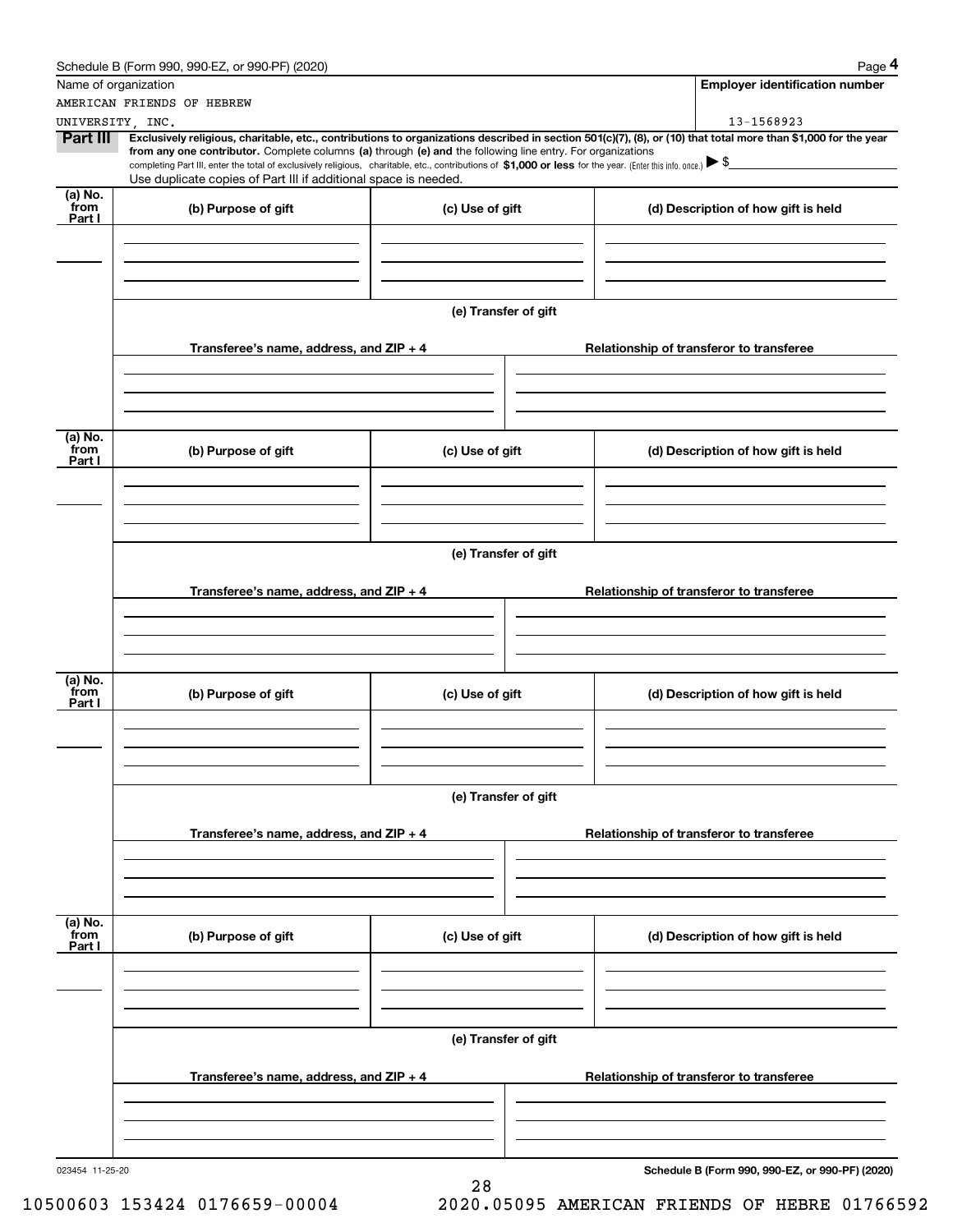|         | <b>SCHEDULE D</b>                        |                                                                                                                                                                                                                                                                      | <b>Supplemental Financial Statements</b>                                                        |                                                                                                      |                | OMB No. 1545-0047                                   |                                                                                                                                                                                                                                      |
|---------|------------------------------------------|----------------------------------------------------------------------------------------------------------------------------------------------------------------------------------------------------------------------------------------------------------------------|-------------------------------------------------------------------------------------------------|------------------------------------------------------------------------------------------------------|----------------|-----------------------------------------------------|--------------------------------------------------------------------------------------------------------------------------------------------------------------------------------------------------------------------------------------|
|         | (Form 990)                               |                                                                                                                                                                                                                                                                      | Complete if the organization answered "Yes" on Form 990,                                        |                                                                                                      |                |                                                     |                                                                                                                                                                                                                                      |
|         | Department of the Treasury               |                                                                                                                                                                                                                                                                      | Part IV, line 6, 7, 8, 9, 10, 11a, 11b, 11c, 11d, 11e, 11f, 12a, or 12b.<br>Attach to Form 990. |                                                                                                      |                | Open to                                             | Public                                                                                                                                                                                                                               |
|         | Internal Revenue Service                 |                                                                                                                                                                                                                                                                      | Go to www.irs.gov/Form990 for instructions and the latest information.                          |                                                                                                      |                | <b>Inspection</b>                                   |                                                                                                                                                                                                                                      |
|         | Name of the organization                 | AMERICAN FRIENDS OF HEBREW                                                                                                                                                                                                                                           |                                                                                                 |                                                                                                      |                | <b>Employer identification number</b><br>13-1568923 |                                                                                                                                                                                                                                      |
| Part I  |                                          | UNIVERSITY, INC.<br>Organizations Maintaining Donor Advised Funds or Other Similar Funds or Accounts. Complete if the                                                                                                                                                |                                                                                                 |                                                                                                      |                |                                                     |                                                                                                                                                                                                                                      |
|         |                                          | organization answered "Yes" on Form 990, Part IV, line 6.                                                                                                                                                                                                            |                                                                                                 |                                                                                                      |                |                                                     |                                                                                                                                                                                                                                      |
|         |                                          |                                                                                                                                                                                                                                                                      | (a) Donor advised funds                                                                         |                                                                                                      |                | (b) Funds and other accounts                        |                                                                                                                                                                                                                                      |
| 1       |                                          |                                                                                                                                                                                                                                                                      |                                                                                                 | $\overline{a}$                                                                                       |                |                                                     |                                                                                                                                                                                                                                      |
| 2       |                                          | Aggregate value of contributions to (during year)                                                                                                                                                                                                                    |                                                                                                 | 0.                                                                                                   |                |                                                     |                                                                                                                                                                                                                                      |
| 3       |                                          |                                                                                                                                                                                                                                                                      | the control of the control of the control of the                                                | 0.                                                                                                   |                |                                                     |                                                                                                                                                                                                                                      |
| 4       |                                          |                                                                                                                                                                                                                                                                      |                                                                                                 | 248,490.                                                                                             |                |                                                     |                                                                                                                                                                                                                                      |
| 5       |                                          | Did the organization inform all donors and donor advisors in writing that the assets held in donor advised funds                                                                                                                                                     |                                                                                                 |                                                                                                      |                |                                                     |                                                                                                                                                                                                                                      |
|         |                                          |                                                                                                                                                                                                                                                                      |                                                                                                 |                                                                                                      |                | $\sqrt{X}$ Yes                                      | No                                                                                                                                                                                                                                   |
| 6       |                                          | Did the organization inform all grantees, donors, and donor advisors in writing that grant funds can be used only                                                                                                                                                    |                                                                                                 |                                                                                                      |                |                                                     |                                                                                                                                                                                                                                      |
|         |                                          | for charitable purposes and not for the benefit of the donor or donor advisor, or for any other purpose conferring                                                                                                                                                   |                                                                                                 |                                                                                                      |                |                                                     |                                                                                                                                                                                                                                      |
| Part II | impermissible private benefit?           |                                                                                                                                                                                                                                                                      |                                                                                                 |                                                                                                      |                | X  <br>Yes                                          | No                                                                                                                                                                                                                                   |
|         |                                          | Conservation Easements. Complete if the organization answered "Yes" on Form 990, Part IV, line 7.                                                                                                                                                                    |                                                                                                 |                                                                                                      |                |                                                     |                                                                                                                                                                                                                                      |
| 1       |                                          | Purpose(s) of conservation easements held by the organization (check all that apply).<br>Preservation of land for public use (for example, recreation or education)                                                                                                  |                                                                                                 |                                                                                                      |                |                                                     |                                                                                                                                                                                                                                      |
|         | Protection of natural habitat            |                                                                                                                                                                                                                                                                      |                                                                                                 | Preservation of a historically important land area<br>Preservation of a certified historic structure |                |                                                     |                                                                                                                                                                                                                                      |
|         | Preservation of open space               |                                                                                                                                                                                                                                                                      |                                                                                                 |                                                                                                      |                |                                                     |                                                                                                                                                                                                                                      |
| 2       |                                          | Complete lines 2a through 2d if the organization held a qualified conservation contribution in the form of a conservation easement on the last                                                                                                                       |                                                                                                 |                                                                                                      |                |                                                     |                                                                                                                                                                                                                                      |
|         | day of the tax year.                     |                                                                                                                                                                                                                                                                      |                                                                                                 |                                                                                                      |                |                                                     | Held at the End of the Tax Year                                                                                                                                                                                                      |
| a       |                                          |                                                                                                                                                                                                                                                                      |                                                                                                 |                                                                                                      | 2a             |                                                     |                                                                                                                                                                                                                                      |
| b       |                                          | Total acreage restricted by conservation easements                                                                                                                                                                                                                   |                                                                                                 |                                                                                                      | 2 <sub>b</sub> |                                                     |                                                                                                                                                                                                                                      |
| с       |                                          |                                                                                                                                                                                                                                                                      |                                                                                                 |                                                                                                      | 2c             |                                                     |                                                                                                                                                                                                                                      |
| d       |                                          | Number of conservation easements included in (c) acquired after 7/25/06, and not on a historic structure                                                                                                                                                             |                                                                                                 |                                                                                                      |                |                                                     |                                                                                                                                                                                                                                      |
|         |                                          | listed in the National Register [11, 1200] [12] The National Register [11, 1200] [12] The National Register [11, 1200] [12] The National Register [11, 1200] [12] The National Register [11, 1200] [12] The National Register                                        |                                                                                                 |                                                                                                      | 2d             |                                                     |                                                                                                                                                                                                                                      |
| 3       |                                          | Number of conservation easements modified, transferred, released, extinguished, or terminated by the organization during the tax                                                                                                                                     |                                                                                                 |                                                                                                      |                |                                                     |                                                                                                                                                                                                                                      |
|         | $\mathsf{year}$                          |                                                                                                                                                                                                                                                                      |                                                                                                 |                                                                                                      |                |                                                     |                                                                                                                                                                                                                                      |
| 4       |                                          | Number of states where property subject to conservation easement is located $\blacktriangleright$                                                                                                                                                                    |                                                                                                 |                                                                                                      |                |                                                     |                                                                                                                                                                                                                                      |
| 5       |                                          | Does the organization have a written policy regarding the periodic monitoring, inspection, handling of<br>violations, and enforcement of the conservation easements it holds?                                                                                        |                                                                                                 |                                                                                                      |                | Yes                                                 | No                                                                                                                                                                                                                                   |
| 6       |                                          | Staff and volunteer hours devoted to monitoring, inspecting, handling of violations, and enforcing conservation easements during the year                                                                                                                            |                                                                                                 |                                                                                                      |                |                                                     |                                                                                                                                                                                                                                      |
|         |                                          |                                                                                                                                                                                                                                                                      |                                                                                                 |                                                                                                      |                |                                                     |                                                                                                                                                                                                                                      |
| 7       |                                          | Amount of expenses incurred in monitoring, inspecting, handling of violations, and enforcing conservation easements during the year                                                                                                                                  |                                                                                                 |                                                                                                      |                |                                                     |                                                                                                                                                                                                                                      |
|         | $\blacktriangleright$ \$                 |                                                                                                                                                                                                                                                                      |                                                                                                 |                                                                                                      |                |                                                     |                                                                                                                                                                                                                                      |
| 8       |                                          | Does each conservation easement reported on line 2(d) above satisfy the requirements of section 170(h)(4)(B)(i)                                                                                                                                                      |                                                                                                 |                                                                                                      |                |                                                     |                                                                                                                                                                                                                                      |
|         |                                          |                                                                                                                                                                                                                                                                      |                                                                                                 |                                                                                                      |                | Yes                                                 | No                                                                                                                                                                                                                                   |
| 9       |                                          | In Part XIII, describe how the organization reports conservation easements in its revenue and expense statement and                                                                                                                                                  |                                                                                                 |                                                                                                      |                |                                                     |                                                                                                                                                                                                                                      |
|         |                                          | balance sheet, and include, if applicable, the text of the footnote to the organization's financial statements that describes the                                                                                                                                    |                                                                                                 |                                                                                                      |                |                                                     |                                                                                                                                                                                                                                      |
|         | Part III                                 | organization's accounting for conservation easements.<br>Organizations Maintaining Collections of Art, Historical Treasures, or Other Similar Assets.                                                                                                                |                                                                                                 |                                                                                                      |                |                                                     |                                                                                                                                                                                                                                      |
|         |                                          | Complete if the organization answered "Yes" on Form 990, Part IV, line 8.                                                                                                                                                                                            |                                                                                                 |                                                                                                      |                |                                                     |                                                                                                                                                                                                                                      |
|         |                                          |                                                                                                                                                                                                                                                                      |                                                                                                 |                                                                                                      |                |                                                     |                                                                                                                                                                                                                                      |
|         |                                          | 1a If the organization elected, as permitted under FASB ASC 958, not to report in its revenue statement and balance sheet works<br>of art, historical treasures, or other similar assets held for public exhibition, education, or research in furtherance of public |                                                                                                 |                                                                                                      |                |                                                     |                                                                                                                                                                                                                                      |
|         |                                          | service, provide in Part XIII the text of the footnote to its financial statements that describes these items.                                                                                                                                                       |                                                                                                 |                                                                                                      |                |                                                     |                                                                                                                                                                                                                                      |
|         |                                          | <b>b</b> If the organization elected, as permitted under FASB ASC 958, to report in its revenue statement and balance sheet works of                                                                                                                                 |                                                                                                 |                                                                                                      |                |                                                     |                                                                                                                                                                                                                                      |
|         |                                          | art, historical treasures, or other similar assets held for public exhibition, education, or research in furtherance of public service,                                                                                                                              |                                                                                                 |                                                                                                      |                |                                                     |                                                                                                                                                                                                                                      |
|         |                                          | provide the following amounts relating to these items:                                                                                                                                                                                                               |                                                                                                 |                                                                                                      |                |                                                     |                                                                                                                                                                                                                                      |
|         |                                          |                                                                                                                                                                                                                                                                      |                                                                                                 |                                                                                                      |                | \$                                                  | <u>and the state of the state of the state of the state of the state of the state of the state of the state of the state of the state of the state of the state of the state of the state of the state of the state of the state</u> |
|         | (ii) Assets included in Form 990, Part X |                                                                                                                                                                                                                                                                      |                                                                                                 |                                                                                                      |                | $\triangleright$ \$                                 |                                                                                                                                                                                                                                      |
| 2       |                                          | If the organization received or held works of art, historical treasures, or other similar assets for financial gain, provide                                                                                                                                         |                                                                                                 |                                                                                                      |                |                                                     |                                                                                                                                                                                                                                      |
|         |                                          | the following amounts required to be reported under FASB ASC 958 relating to these items:                                                                                                                                                                            |                                                                                                 |                                                                                                      |                |                                                     |                                                                                                                                                                                                                                      |
| а       |                                          |                                                                                                                                                                                                                                                                      |                                                                                                 |                                                                                                      |                | \$                                                  |                                                                                                                                                                                                                                      |
|         |                                          |                                                                                                                                                                                                                                                                      |                                                                                                 |                                                                                                      | - \$           |                                                     |                                                                                                                                                                                                                                      |
|         |                                          | LHA For Paperwork Reduction Act Notice, see the Instructions for Form 990.                                                                                                                                                                                           |                                                                                                 |                                                                                                      |                |                                                     | Schedule D (Form 990) 2020                                                                                                                                                                                                           |

032051 12-01-20

| 29                    |  |  |
|-----------------------|--|--|
| 000 0500 <del>5</del> |  |  |

10500603 153424 0176659-00004 2020.05095 AMERICAN FRIENDS OF HEBRE 01766592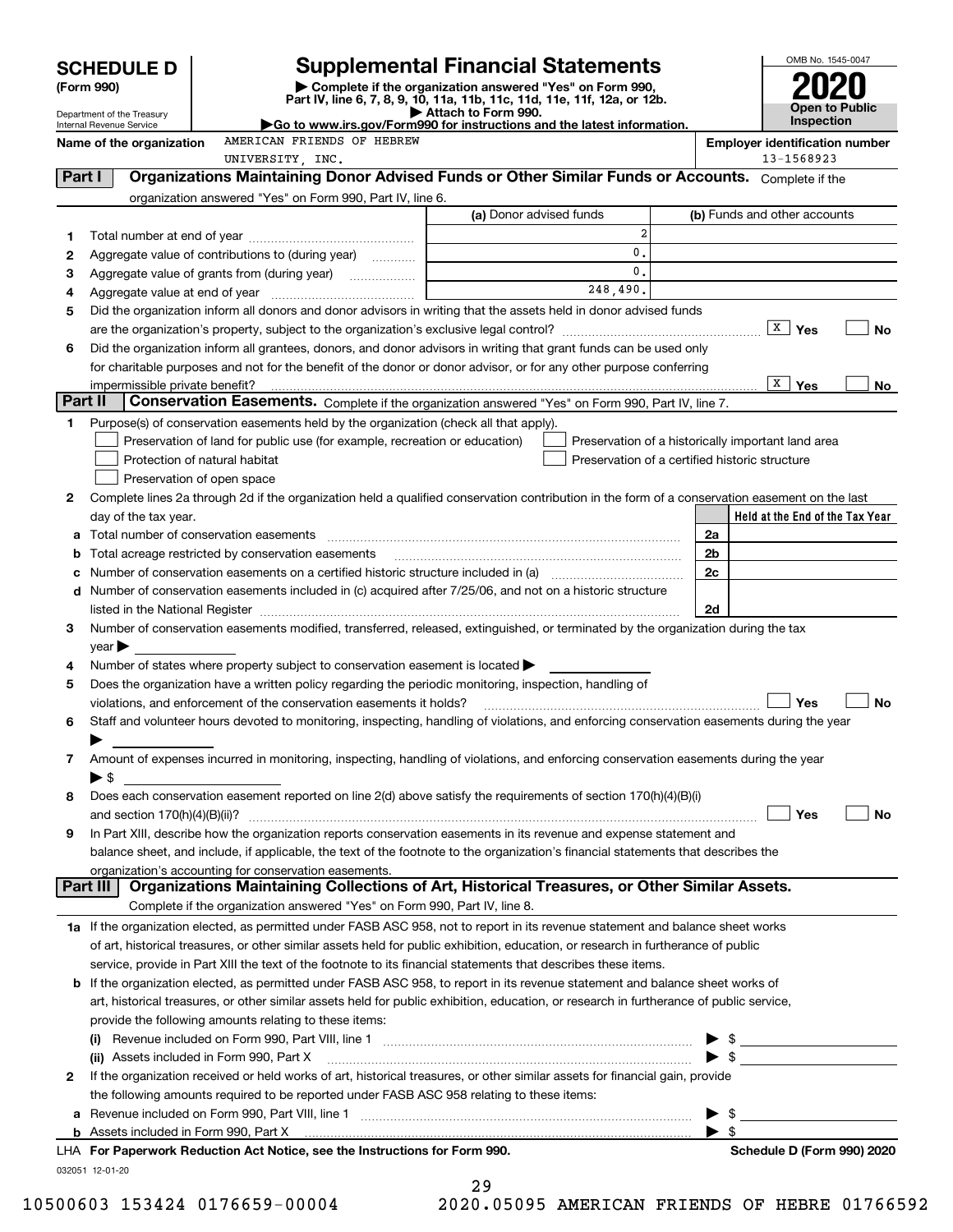|                                                                                                                                                                                                                                                                  |                                                                                                                                                                                                                                      | AMERICAN FRIENDS OF HEBREW                                          |          |                                                                                                                                                                                                                                    |                          |  |          |                      |                     |              |                |
|------------------------------------------------------------------------------------------------------------------------------------------------------------------------------------------------------------------------------------------------------------------|--------------------------------------------------------------------------------------------------------------------------------------------------------------------------------------------------------------------------------------|---------------------------------------------------------------------|----------|------------------------------------------------------------------------------------------------------------------------------------------------------------------------------------------------------------------------------------|--------------------------|--|----------|----------------------|---------------------|--------------|----------------|
|                                                                                                                                                                                                                                                                  | UNIVERSITY, INC.<br>Schedule D (Form 990) 2020                                                                                                                                                                                       |                                                                     |          |                                                                                                                                                                                                                                    |                          |  |          | 13-1568923           |                     |              | Page 2         |
|                                                                                                                                                                                                                                                                  | Part III<br>Organizations Maintaining Collections of Art, Historical Treasures, or Other Similar Assets                                                                                                                              |                                                                     |          |                                                                                                                                                                                                                                    |                          |  |          |                      | (continued)         |              |                |
| 3                                                                                                                                                                                                                                                                | Using the organization's acquisition, accession, and other records, check any of the following that make significant use of its                                                                                                      |                                                                     |          |                                                                                                                                                                                                                                    |                          |  |          |                      |                     |              |                |
|                                                                                                                                                                                                                                                                  | collection items (check all that apply):                                                                                                                                                                                             |                                                                     |          |                                                                                                                                                                                                                                    |                          |  |          |                      |                     |              |                |
| a                                                                                                                                                                                                                                                                | Public exhibition                                                                                                                                                                                                                    | d                                                                   |          |                                                                                                                                                                                                                                    | Loan or exchange program |  |          |                      |                     |              |                |
| b                                                                                                                                                                                                                                                                | Scholarly research                                                                                                                                                                                                                   | $\mathbf e$                                                         |          | <b>Other Contract Contract Contract Contract Contract Contract Contract Contract Contract Contract Contract Contract Contract Contract Contract Contract Contract Contract Contract Contract Contract Contract Contract Contra</b> |                          |  |          |                      |                     |              |                |
| c                                                                                                                                                                                                                                                                | Preservation for future generations                                                                                                                                                                                                  |                                                                     |          |                                                                                                                                                                                                                                    |                          |  |          |                      |                     |              |                |
| 4                                                                                                                                                                                                                                                                | Provide a description of the organization's collections and explain how they further the organization's exempt purpose in Part XIII.                                                                                                 |                                                                     |          |                                                                                                                                                                                                                                    |                          |  |          |                      |                     |              |                |
| 5                                                                                                                                                                                                                                                                | During the year, did the organization solicit or receive donations of art, historical treasures, or other similar assets                                                                                                             |                                                                     |          |                                                                                                                                                                                                                                    |                          |  |          |                      |                     |              |                |
|                                                                                                                                                                                                                                                                  |                                                                                                                                                                                                                                      |                                                                     |          |                                                                                                                                                                                                                                    |                          |  |          |                      | Yes                 |              | No             |
|                                                                                                                                                                                                                                                                  | Part IV<br>Escrow and Custodial Arrangements. Complete if the organization answered "Yes" on Form 990, Part IV, line 9, or                                                                                                           |                                                                     |          |                                                                                                                                                                                                                                    |                          |  |          |                      |                     |              |                |
|                                                                                                                                                                                                                                                                  | reported an amount on Form 990, Part X, line 21.                                                                                                                                                                                     |                                                                     |          |                                                                                                                                                                                                                                    |                          |  |          |                      |                     |              |                |
|                                                                                                                                                                                                                                                                  | 1a Is the organization an agent, trustee, custodian or other intermediary for contributions or other assets not included                                                                                                             |                                                                     |          |                                                                                                                                                                                                                                    |                          |  |          |                      |                     |              |                |
|                                                                                                                                                                                                                                                                  |                                                                                                                                                                                                                                      |                                                                     |          |                                                                                                                                                                                                                                    |                          |  |          |                      | Yes                 |              | No             |
|                                                                                                                                                                                                                                                                  | b If "Yes," explain the arrangement in Part XIII and complete the following table:                                                                                                                                                   |                                                                     |          |                                                                                                                                                                                                                                    |                          |  |          |                      |                     |              |                |
|                                                                                                                                                                                                                                                                  |                                                                                                                                                                                                                                      |                                                                     |          |                                                                                                                                                                                                                                    |                          |  |          |                      | Amount              |              |                |
|                                                                                                                                                                                                                                                                  |                                                                                                                                                                                                                                      |                                                                     |          |                                                                                                                                                                                                                                    |                          |  | 1c       |                      |                     |              |                |
|                                                                                                                                                                                                                                                                  | c Beginning balance measurements and the contract of the contract of the contract of the contract of the contract of the contract of the contract of the contract of the contract of the contract of the contract of the contr       |                                                                     |          |                                                                                                                                                                                                                                    |                          |  |          |                      |                     |              |                |
|                                                                                                                                                                                                                                                                  | Additions during the year manufactured and an according to the year manufactured and according the year manufactured and according the state of the state of the state of the state of the state of the state of the state of        |                                                                     |          |                                                                                                                                                                                                                                    |                          |  | 1d       |                      |                     |              |                |
| е                                                                                                                                                                                                                                                                | Distributions during the year manufactured and an account of the year manufactured and account of the year manufactured and account of the year manufactured and account of the year manufactured and account of the year manu<br>1e |                                                                     |          |                                                                                                                                                                                                                                    |                          |  |          |                      |                     |              |                |
| 1f<br>Ending balance <i>www.communicality.communicality.communicality.communicality.communicality.communicality.communicality.com</i><br>f<br>2a Did the organization include an amount on Form 990, Part X, line 21, for escrow or custodial account liability? |                                                                                                                                                                                                                                      |                                                                     |          |                                                                                                                                                                                                                                    |                          |  |          |                      |                     |              |                |
|                                                                                                                                                                                                                                                                  |                                                                                                                                                                                                                                      |                                                                     |          |                                                                                                                                                                                                                                    |                          |  |          |                      | Yes                 |              | No             |
| Part V                                                                                                                                                                                                                                                           | <b>b</b> If "Yes," explain the arrangement in Part XIII. Check here if the explanation has been provided on Part XIII                                                                                                                |                                                                     |          |                                                                                                                                                                                                                                    |                          |  |          |                      |                     |              |                |
|                                                                                                                                                                                                                                                                  | Endowment Funds. Complete if the organization answered "Yes" on Form 990, Part IV, line 10.                                                                                                                                          |                                                                     |          |                                                                                                                                                                                                                                    |                          |  |          |                      |                     |              |                |
|                                                                                                                                                                                                                                                                  |                                                                                                                                                                                                                                      | (a) Current year                                                    |          | (b) Prior year                                                                                                                                                                                                                     | (c) Two years back       |  |          | (d) Three years back | (e) Four years back |              |                |
|                                                                                                                                                                                                                                                                  | 1a Beginning of year balance                                                                                                                                                                                                         | 652,879,613.                                                        |          | 609, 777, 623.                                                                                                                                                                                                                     | 609,143,086.             |  |          | 578, 293, 415.       |                     | 520,684,239. |                |
| b                                                                                                                                                                                                                                                                |                                                                                                                                                                                                                                      | 8,818,935.                                                          |          | 7,032,304.                                                                                                                                                                                                                         | 13,055,324.              |  |          | 7,574,443.           |                     |              | 11,828,917.    |
|                                                                                                                                                                                                                                                                  | Net investment earnings, gains, and losses                                                                                                                                                                                           | 167, 655, 172.                                                      |          | 60,464,829.                                                                                                                                                                                                                        | 10,976,030.              |  |          | 45,499,604.          |                     | 65,505,803.  |                |
|                                                                                                                                                                                                                                                                  |                                                                                                                                                                                                                                      |                                                                     |          |                                                                                                                                                                                                                                    |                          |  |          |                      |                     |              |                |
|                                                                                                                                                                                                                                                                  | e Other expenditures for facilities                                                                                                                                                                                                  |                                                                     |          |                                                                                                                                                                                                                                    |                          |  |          |                      |                     |              |                |
|                                                                                                                                                                                                                                                                  | and programs                                                                                                                                                                                                                         | $26,012,900.$ 24,395,143. 23,396,817. 22,224,376. 19,725,544.       |          |                                                                                                                                                                                                                                    |                          |  |          |                      |                     |              |                |
|                                                                                                                                                                                                                                                                  |                                                                                                                                                                                                                                      |                                                                     |          |                                                                                                                                                                                                                                    |                          |  |          |                      |                     |              |                |
| g                                                                                                                                                                                                                                                                | End of year balance                                                                                                                                                                                                                  | $803, 340, 820.$ $652, 879, 613.$ $609, 777, 623.$ $609, 143, 086.$ |          |                                                                                                                                                                                                                                    |                          |  |          |                      |                     |              | 578, 293, 415. |
| 2                                                                                                                                                                                                                                                                | Provide the estimated percentage of the current year end balance (line 1g, column (a)) held as:                                                                                                                                      |                                                                     |          |                                                                                                                                                                                                                                    |                          |  |          |                      |                     |              |                |
| a                                                                                                                                                                                                                                                                | Board designated or quasi-endowment                                                                                                                                                                                                  |                                                                     | %        |                                                                                                                                                                                                                                    |                          |  |          |                      |                     |              |                |
|                                                                                                                                                                                                                                                                  | Permanent endowment > 87.9100                                                                                                                                                                                                        | %                                                                   |          |                                                                                                                                                                                                                                    |                          |  |          |                      |                     |              |                |
|                                                                                                                                                                                                                                                                  | 12.0900 %<br><b>c</b> Term endowment $\blacktriangleright$                                                                                                                                                                           |                                                                     |          |                                                                                                                                                                                                                                    |                          |  |          |                      |                     |              |                |
|                                                                                                                                                                                                                                                                  | The percentages on lines 2a, 2b, and 2c should equal 100%.                                                                                                                                                                           |                                                                     |          |                                                                                                                                                                                                                                    |                          |  |          |                      |                     |              |                |
|                                                                                                                                                                                                                                                                  | 3a Are there endowment funds not in the possession of the organization that are held and administered for the organization                                                                                                           |                                                                     |          |                                                                                                                                                                                                                                    |                          |  |          |                      |                     |              |                |
|                                                                                                                                                                                                                                                                  | by:                                                                                                                                                                                                                                  |                                                                     |          |                                                                                                                                                                                                                                    |                          |  |          |                      |                     | Yes          | No             |
|                                                                                                                                                                                                                                                                  |                                                                                                                                                                                                                                      |                                                                     |          |                                                                                                                                                                                                                                    |                          |  |          |                      | 3a(i)               | х            |                |
|                                                                                                                                                                                                                                                                  | 3a(ii)                                                                                                                                                                                                                               |                                                                     |          |                                                                                                                                                                                                                                    |                          |  |          | х                    |                     |              |                |
|                                                                                                                                                                                                                                                                  | 3b                                                                                                                                                                                                                                   |                                                                     |          |                                                                                                                                                                                                                                    |                          |  |          |                      |                     |              |                |
| 4                                                                                                                                                                                                                                                                | Describe in Part XIII the intended uses of the organization's endowment funds.                                                                                                                                                       |                                                                     |          |                                                                                                                                                                                                                                    |                          |  |          |                      |                     |              |                |
|                                                                                                                                                                                                                                                                  | <b>Part VI</b><br>Land, Buildings, and Equipment.                                                                                                                                                                                    |                                                                     |          |                                                                                                                                                                                                                                    |                          |  |          |                      |                     |              |                |
|                                                                                                                                                                                                                                                                  | Complete if the organization answered "Yes" on Form 990, Part IV, line 11a. See Form 990, Part X, line 10.                                                                                                                           |                                                                     |          |                                                                                                                                                                                                                                    |                          |  |          |                      |                     |              |                |
|                                                                                                                                                                                                                                                                  | (b) Cost or other<br>Description of property<br>(a) Cost or other<br>(c) Accumulated<br>(d) Book value                                                                                                                               |                                                                     |          |                                                                                                                                                                                                                                    |                          |  |          |                      |                     |              |                |
|                                                                                                                                                                                                                                                                  | basis (investment)<br>basis (other)<br>depreciation                                                                                                                                                                                  |                                                                     |          |                                                                                                                                                                                                                                    |                          |  |          |                      |                     |              |                |
|                                                                                                                                                                                                                                                                  |                                                                                                                                                                                                                                      | 2, 344, 799.                                                        |          |                                                                                                                                                                                                                                    |                          |  |          |                      |                     | 2,344,799.   |                |
|                                                                                                                                                                                                                                                                  |                                                                                                                                                                                                                                      |                                                                     | 520,216. |                                                                                                                                                                                                                                    |                          |  |          |                      |                     |              | 520, 216.      |
|                                                                                                                                                                                                                                                                  |                                                                                                                                                                                                                                      |                                                                     |          |                                                                                                                                                                                                                                    | 21,718.                  |  | 19,254.  |                      |                     |              | 2,464.         |
|                                                                                                                                                                                                                                                                  |                                                                                                                                                                                                                                      |                                                                     |          |                                                                                                                                                                                                                                    | 308,462.                 |  | 250,857. |                      |                     |              | 57,605.        |
|                                                                                                                                                                                                                                                                  |                                                                                                                                                                                                                                      |                                                                     |          |                                                                                                                                                                                                                                    | 673,975.                 |  |          | 67,979.              |                     |              | 605,996.       |
|                                                                                                                                                                                                                                                                  |                                                                                                                                                                                                                                      |                                                                     |          |                                                                                                                                                                                                                                    |                          |  |          |                      |                     |              |                |

**Total.** Add lines 1a through 1e. *(Column (d) must equal Form 990. Part X, column (B), line 10c.) …………………………………*  $\longrightarrow$  3,531,080.

**Schedule D (Form 990) 2020**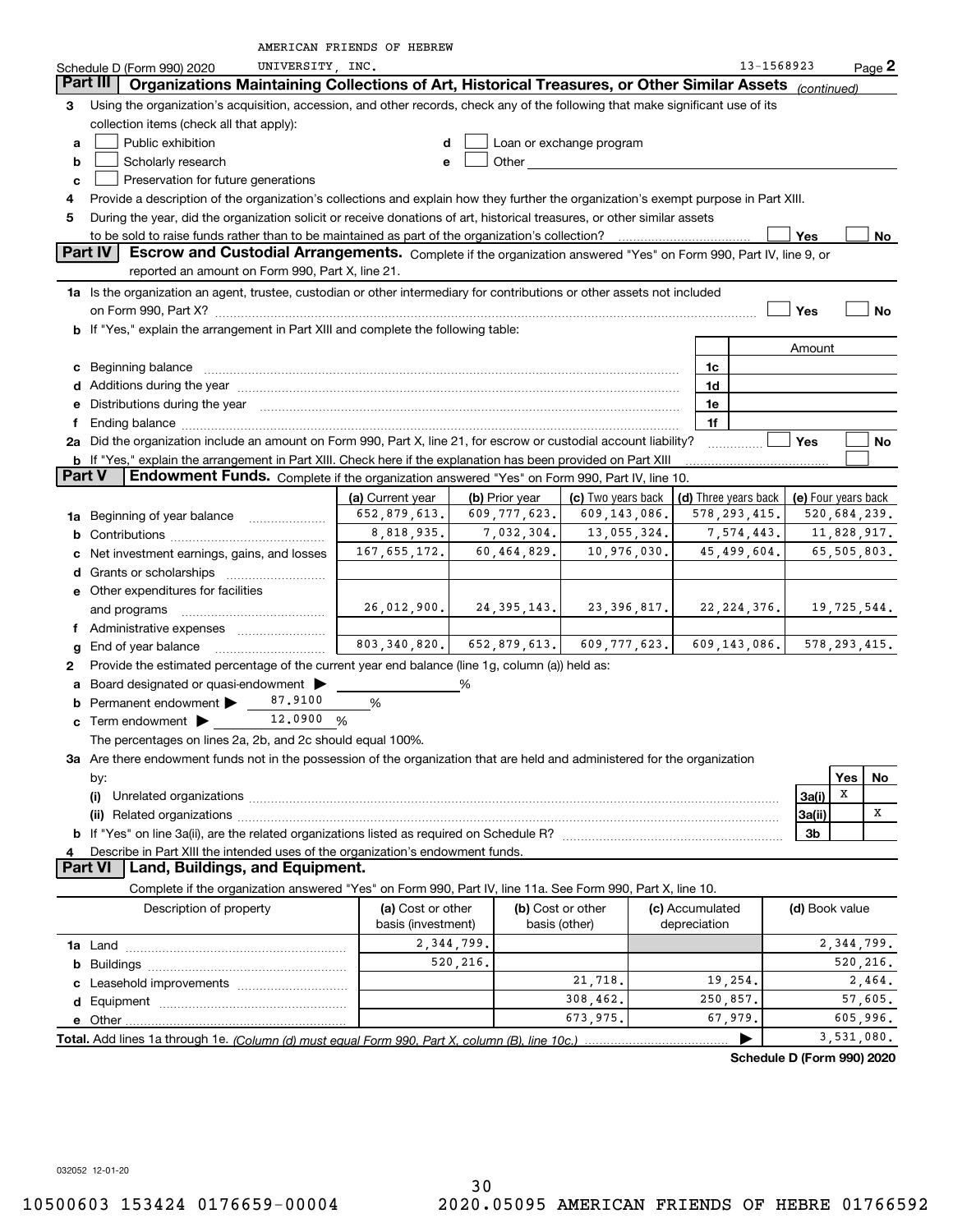Schedule D (Form 990) 2020 UNIVERSITY, INC. 2010 13-1568923 Page 3 13-1568923

### **Part VII Investments - Other Securities.**

UNIVERSITY,

Complete if the organization answered "Yes" on Form 990, Part IV, line 11b. See Form 990, Part X, line 12.

| (a) Description of security or category (including name of security)                   | (b) Book value | (c) Method of valuation: Cost or end-of-year market value |
|----------------------------------------------------------------------------------------|----------------|-----------------------------------------------------------|
| (1) Financial derivatives                                                              |                |                                                           |
|                                                                                        |                |                                                           |
| $(3)$ Other                                                                            |                |                                                           |
| STATE OF ISRAEL BONDS<br>(A)                                                           | 311,690.       | END-OF-YEAR MARKET VALUE                                  |
| PRIVATE EQUITY<br>(B)                                                                  | 15,032,575.    | END-OF-YEAR MARKET VALUE                                  |
| VENTURE CAPITAL<br>(C)                                                                 | 26, 126, 790.  | END-OF-YEAR MARKET VALUE                                  |
| HEDGE FUNDS<br>(D)                                                                     | 123, 270, 792. | END-OF-YEAR MARKET VALUE                                  |
| REAL ESTATE<br>(E)                                                                     | 12,099,853.    | END-OF-YEAR MARKET VALUE                                  |
| (F)                                                                                    |                |                                                           |
| (G)                                                                                    |                |                                                           |
| (H)                                                                                    |                |                                                           |
| Total. (Col. (b) must equal Form 990, Part X, col. (B) line 12.) $\blacktriangleright$ | 176,841,700.   |                                                           |

## **Part VIII Investments - Program Related.**

Complete if the organization answered "Yes" on Form 990, Part IV, line 11c. See Form 990, Part X, line 13.

| (a) Description of investment                                       | (b) Book value | (c) Method of valuation: Cost or end-of-year market value |
|---------------------------------------------------------------------|----------------|-----------------------------------------------------------|
| (1)                                                                 |                |                                                           |
| (2)                                                                 |                |                                                           |
| $\frac{1}{2}$                                                       |                |                                                           |
| (4)                                                                 |                |                                                           |
| $\left(5\right)$                                                    |                |                                                           |
| (6)                                                                 |                |                                                           |
| (7)                                                                 |                |                                                           |
| (8)                                                                 |                |                                                           |
| (9)                                                                 |                |                                                           |
| Total. (Col. (b) must equal Form 990, Part X, col. (B) line $13.$ ) |                |                                                           |

### **Part IX Other Assets.**

Complete if the organization answered "Yes" on Form 990, Part IV, line 11d. See Form 990, Part X, line 15.

| (a) Description                                                                                                                                                                                                                                                                                                                                                                                                                                                         | (b) Book value |
|-------------------------------------------------------------------------------------------------------------------------------------------------------------------------------------------------------------------------------------------------------------------------------------------------------------------------------------------------------------------------------------------------------------------------------------------------------------------------|----------------|
| TRUST & SPLIT INT AGREEMENTS<br>(1)                                                                                                                                                                                                                                                                                                                                                                                                                                     | 55,738,852.    |
| INT RECEIVABLE & OTHER ASSETS<br>(2)                                                                                                                                                                                                                                                                                                                                                                                                                                    | 1,436,102.     |
| OTHER LONG-TERM ASSETS<br>(3)                                                                                                                                                                                                                                                                                                                                                                                                                                           | 558,758.       |
| DUE FROM AFHU CH. COMMON FUND<br>(4)                                                                                                                                                                                                                                                                                                                                                                                                                                    | 100.809.       |
| (5)                                                                                                                                                                                                                                                                                                                                                                                                                                                                     |                |
| (6)                                                                                                                                                                                                                                                                                                                                                                                                                                                                     |                |
| (7)                                                                                                                                                                                                                                                                                                                                                                                                                                                                     |                |
| (8)                                                                                                                                                                                                                                                                                                                                                                                                                                                                     |                |
| (9)                                                                                                                                                                                                                                                                                                                                                                                                                                                                     |                |
|                                                                                                                                                                                                                                                                                                                                                                                                                                                                         | 57,834,521.    |
| $D$ art $Y$ $\overline{\phantom{a}}$ $\overline{\phantom{a}}$ $\overline{\phantom{a}}$ $\overline{\phantom{a}}$ $\overline{\phantom{a}}$ $\overline{\phantom{a}}$ $\overline{\phantom{a}}$ $\overline{\phantom{a}}$ $\overline{\phantom{a}}$ $\overline{\phantom{a}}$ $\overline{\phantom{a}}$ $\overline{\phantom{a}}$ $\overline{\phantom{a}}$ $\overline{\phantom{a}}$ $\overline{\phantom{a}}$ $\overline{\phantom{a}}$ $\overline{\phantom{a}}$ $\overline{\phant$ |                |

Complete if the organization answered "Yes" on Form 990, Part IV, line 11e or 11f. See Form 990, Part X, line 25. **Part X Other Liabilities.**

|     | (a) Description of liability             | (b) Book value |
|-----|------------------------------------------|----------------|
| (1) | Federal income taxes                     |                |
| (2) | LIABILITY UNDER SPLIT INTEREST AGREEMENT | 17, 110, 012.  |
| (3) | POST RETIREMENT BENEFIT OBLIGATIONS      | 978,126.       |
| (4) | PAYCHECK PROT PROG FORGIVABLE LOAN       | 1, 200, 000.   |
| (5) |                                          |                |
| (6) |                                          |                |
| (7) |                                          |                |
| (8) |                                          |                |
| (9) |                                          |                |
|     |                                          | 19, 288, 138.  |

**2.**Liability for uncertain tax positions. In Part XIII, provide the text of the footnote to the organization's financial statements that reports the organization's liability for uncertain tax positions under FASB ASC 740. Check here if the text of the footnote has been provided in Part XIII  $\boxed{\mathbf{X}}$ 

**Schedule D (Form 990) 2020**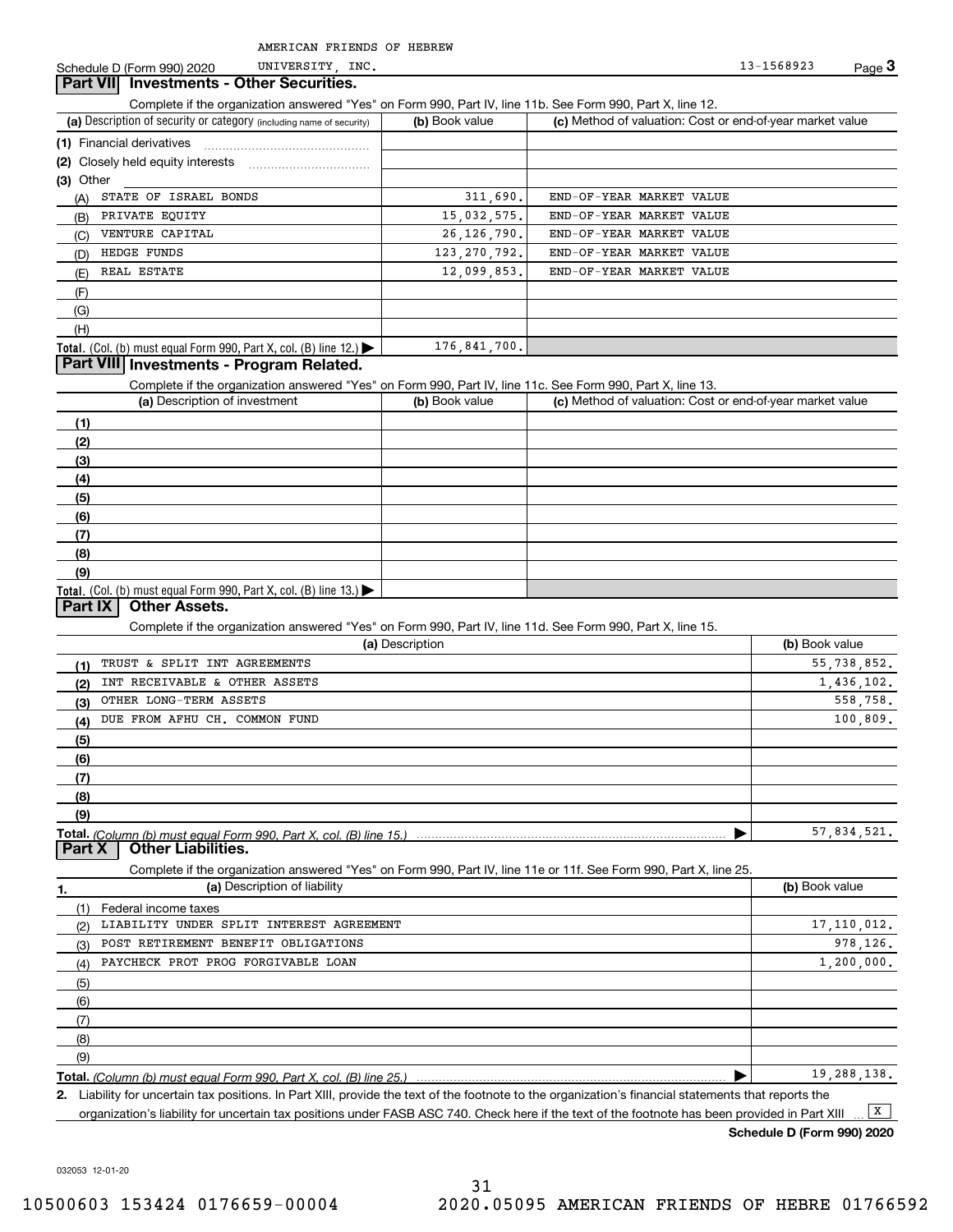|    | AMERICAN FRIENDS OF HEBREW                                                                                                                                     |                |              |                |                      |
|----|----------------------------------------------------------------------------------------------------------------------------------------------------------------|----------------|--------------|----------------|----------------------|
|    | UNIVERSITY INC.<br>Schedule D (Form 990) 2020                                                                                                                  |                |              |                | 13-1568923<br>Page 4 |
|    | Reconciliation of Revenue per Audited Financial Statements With Revenue per Return.<br><b>Part XI</b>                                                          |                |              |                |                      |
|    | Complete if the organization answered "Yes" on Form 990, Part IV, line 12a.                                                                                    |                |              |                |                      |
| 1  | Total revenue, gains, and other support per audited financial statements                                                                                       |                |              | $\blacksquare$ | 232, 149, 444.       |
| 2  | Amounts included on line 1 but not on Form 990, Part VIII, line 12:                                                                                            |                |              |                |                      |
| a  | Net unrealized gains (losses) on investments [11] matter contracts and the unrealized gains (losses) on investments                                            | 2a             | 114,758,356. |                |                      |
| b  |                                                                                                                                                                | 2 <sub>b</sub> |              |                |                      |
| с  |                                                                                                                                                                | 2c             |              |                |                      |
|    |                                                                                                                                                                | 2d             | 4,868,832.   |                |                      |
| е  | Add lines 2a through 2d                                                                                                                                        |                |              | 2е             | 119,627,188.         |
| 3  |                                                                                                                                                                |                |              | 3              | 112,522,256.         |
| 4  | Amounts included on Form 990, Part VIII, line 12, but not on line 1:                                                                                           |                |              |                |                      |
| a  |                                                                                                                                                                | 4a l           | 1,142,082.   |                |                      |
|    |                                                                                                                                                                | 4b             | 449,733.     |                |                      |
|    | c Add lines 4a and 4b                                                                                                                                          |                |              | 4с             | 1,591,815.           |
| 5. |                                                                                                                                                                |                |              | 5              | 114, 114, 071.       |
|    | Part XII   Reconciliation of Expenses per Audited Financial Statements With Expenses per Return.                                                               |                |              |                |                      |
|    | Complete if the organization answered "Yes" on Form 990, Part IV, line 12a.                                                                                    |                |              |                |                      |
| 1  |                                                                                                                                                                |                |              | $\blacksquare$ | 73,800,480.          |
| 2  | Amounts included on line 1 but not on Form 990, Part IX, line 25:                                                                                              |                |              |                |                      |
| a  |                                                                                                                                                                | 2a             |              |                |                      |
| b  | Prior year adjustments [1111] Prior year adjustments [111] Masseum Masseum Masseum Masseum Masseum Masseum Mas                                                 | 2 <sub>b</sub> |              |                |                      |
| c  |                                                                                                                                                                | 2 <sub>c</sub> |              |                |                      |
|    |                                                                                                                                                                | 2d             |              |                |                      |
| е  |                                                                                                                                                                |                |              | 2е             | 0.                   |
| 3  |                                                                                                                                                                |                |              | 3              | 73,800,480.          |
| 4  | Amounts included on Form 990, Part IX, line 25, but not on line 1:                                                                                             |                |              |                |                      |
|    |                                                                                                                                                                | 4a             | 1,142,082.   |                |                      |
|    |                                                                                                                                                                | 4 <sub>b</sub> | 449,733.     |                |                      |
|    | c Add lines 4a and 4b                                                                                                                                          |                |              | 4c             | 1,591,815.           |
| 5. |                                                                                                                                                                |                |              | 5              | 75, 392, 295.        |
|    | Part XIII Supplemental Information.                                                                                                                            |                |              |                |                      |
|    | Provide the descriptions required for Part II, lines 3, 5, and 9; Part III, lines 1a and 4; Part IV, lines 1b and 2b; Part V, line 4; Part X, line 2; Part XI, |                |              |                |                      |

lines 2d and 4b; and Part XII, lines 2d and 4b. Also complete this part to provide any additional information.

32

PART V, LINE 4:

ENDOWMENTS FUNDS

THE AMERICAN FRIENDS OF HEBREW UNIVERSITY HOLDS AN ENDOWMENT FOR THE

PURPOSE OF GENERATING INCOME THAT WILL ULTIMATELY BE USED TO SUPPORT THE

HEBREW UNIVERSITY'S EDUCATIONAL MISSION.

PART X, LINE 2:

INCOME TAXES

THE ORGANIZATION FOLLOWS GUIDANCE THAT CLARIFIES THE ACCOUNTING FOR

UNCERTAINTY IN TAX POSITIONS TAKEN OR EXPECTED TO BE TAKEN IN A TAX

RETURN, INCLUDING ISSUES RELATING TO FINANCIAL STATEMENT RECOGNITION AND

MEASUREMENT. THIS GUIDANCE PROVIDES THAT THE TAX EFFECTS FROM AN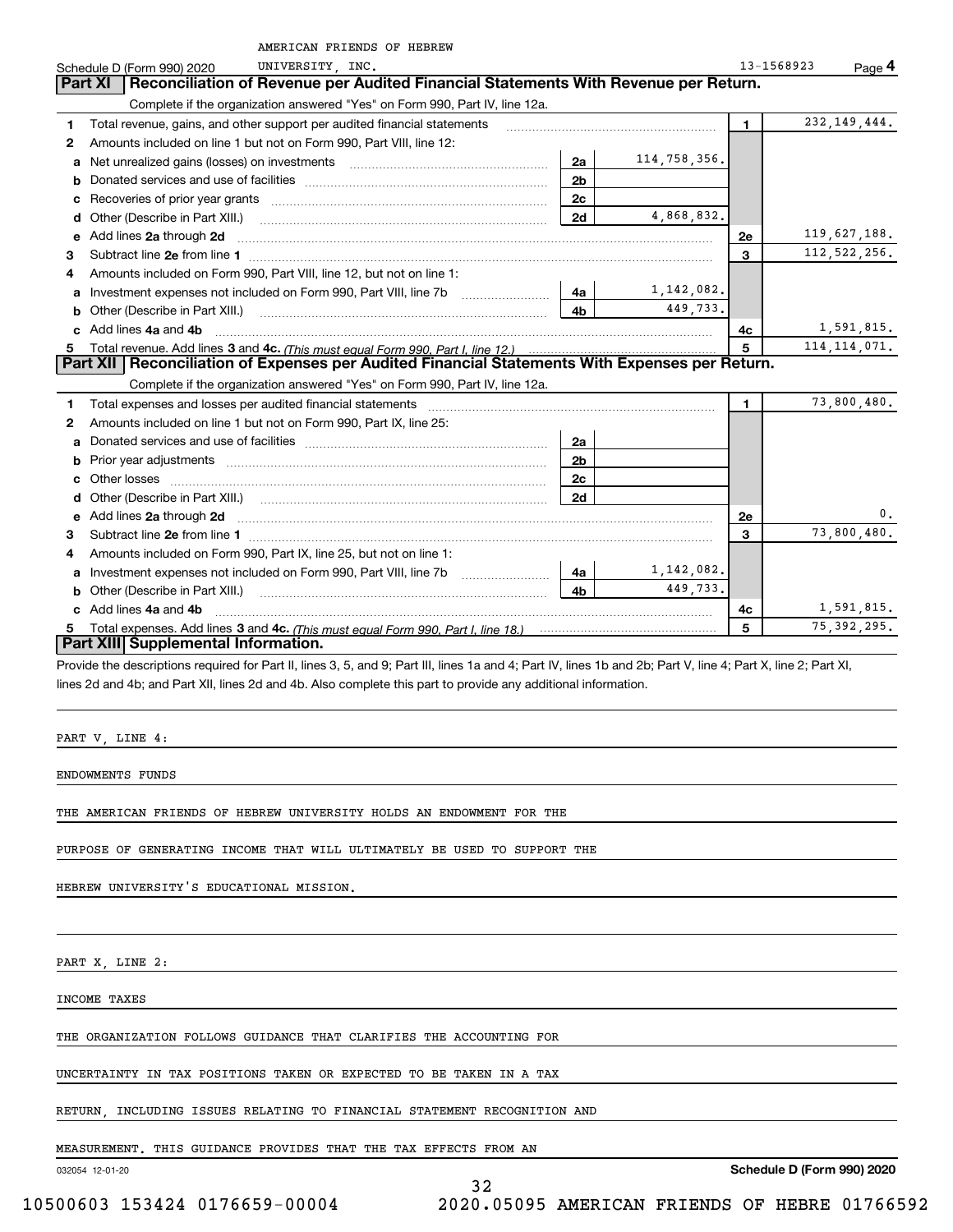# *(continued)* **Part XIII Supplemental Information**

UNCERTAIN TAX POSITION CAN BE RECOGNIZED IN THE CONSOLIDATED FINANCIAL

STATEMENTS ONLY IF THE POSITION IS "MORE-LIKELY-THAN-NOT" TO BE SUSTAINED

UNIVERSITY, INC.

IF THE POSITION WERE TO BE CHALLENGED BY A TAXING AUTHORITY. THE

ASSESSMENT OF THE TAX POSITION IS BASED SOLELY ON THE TECHNICAL MERITS OF

THE POSITION, WITHOUT THE REGARD TO THE LIKELIHOOD THAT THE TAX POSITION

MAY BE CHALLENGED.

THE ORGANIZATION IS EXEMPT FROM INCOME TAX UNDER INTERNAL REVENUE CODE

SECTION 501(C)(3), THOUGH IT IS SUBJECT TO TAX ON INCOME UNRELATED TO ITS

EXEMPT PURPOSE, UNLESS THAT INCOME IS OTHERWISE EXCLUDED BY THE CODE. THE

ORGANIZATION HAS PROCESSES PRESENTLY IN PLACE TO ENSURE THE MAINTENANCE OF

ITS TAX-EXEMPT STATUS; TO IDENTIFY AND REPORT UNRELATED INCOME; TO

DETERMINE ITS FILING AND TAX OBLIGATIONS IN JURISDICTIONS FOR WHICH IT HAS

NEXUS; AND TO IDENTIFY AND EVALUATE OTHER MATTERS THAT MAY BE CONSIDERED

TAX POSITIONS. THE ORGANIZATION HAS DETERMINED THAT THERE ARE NO MATERIAL

UNCERTAIN TAX POSITIONS THAT REQUIRE RECOGNITION OR DISCLOSURE IN THE

CONSOLIDATED FINANCIAL STATEMENTS.

| PART XI, LINE 2D - OTHER ADJUSTMENTS:                           |              |                            |
|-----------------------------------------------------------------|--------------|----------------------------|
| CHANGE IN VALUE OF SPLIT-INTEREST AGREEMENT                     | 3,061,053.   |                            |
| CHANGES IN ASSETS OF TRUSTS AND OTHER SPLIT-INTEREST AGREEMENTS |              |                            |
| HELD BY OTHERS                                                  | 1,997,098.   |                            |
| PENSION RELATED EXPENSES OTHER THAN NET PERIOD PENSION COST     | 44,119.      |                            |
| CHANGE IN VALUE OF BENEFICIAL INTEREST IN TRUST HELD BY         |              |                            |
| OTHERS                                                          | $-233, 438.$ |                            |
| TOTAL TO SCHEDULE D, PART XI, LINE 2D                           | 4,868,832.   |                            |
| PART XI, LINE 4B - OTHER ADJUSTMENTS:                           |              |                            |
|                                                                 |              | Schedule D (Form 990) 2020 |
| 032055 12-01-20<br>33                                           |              |                            |

10500603 153424 0176659-00004 2020.05095 AMERICAN FRIENDS OF HEBRE 01766592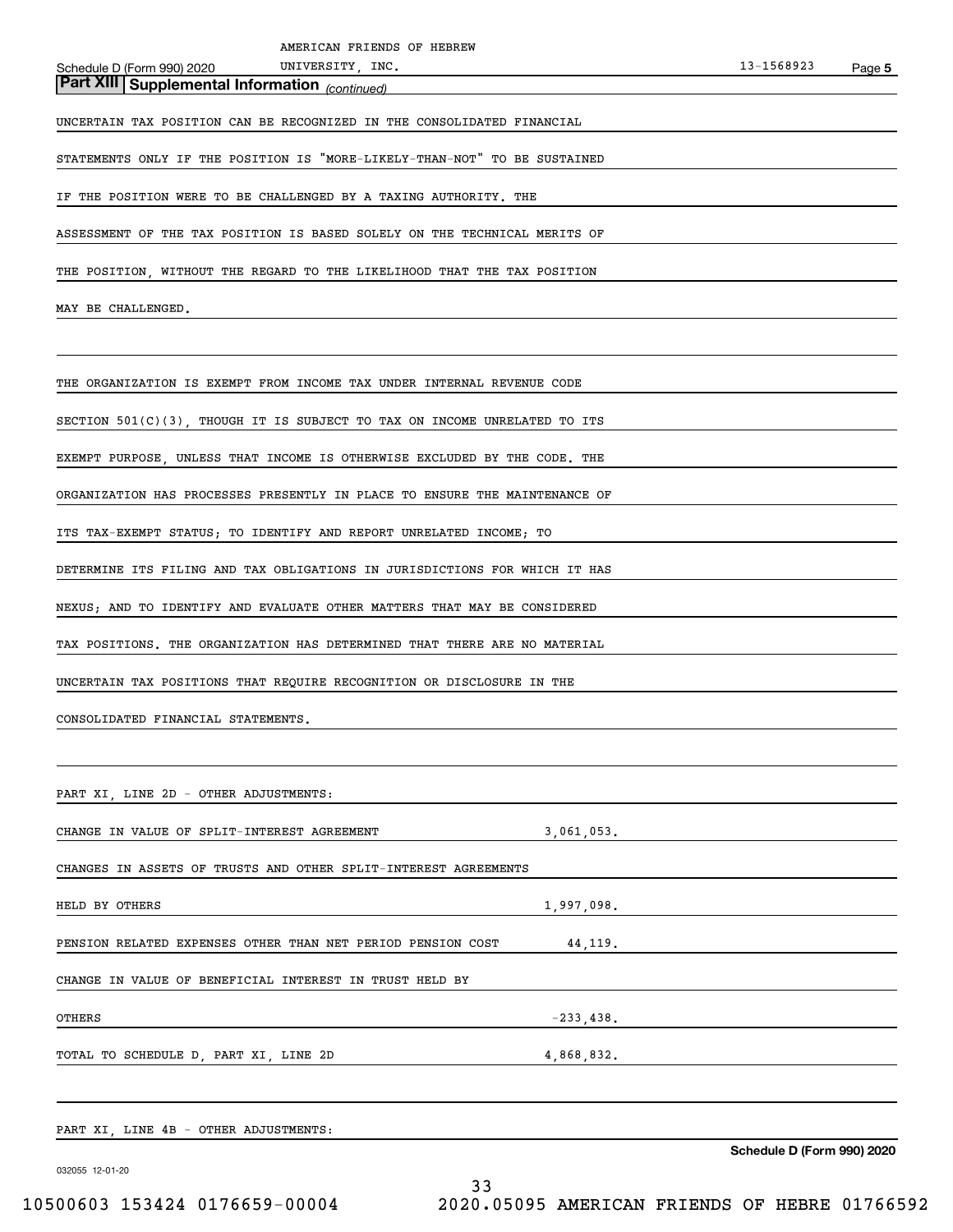|                                                                                                                   | AMERICAN FRIENDS OF HEBREW |                                                                                                                      |                            |        |
|-------------------------------------------------------------------------------------------------------------------|----------------------------|----------------------------------------------------------------------------------------------------------------------|----------------------------|--------|
| Schedule D (Form 990) 2020 UNIVERSITY, INC.<br><b>Part XIII   Supplemental Information</b> <sub>(continued)</sub> |                            | <u> Alexandria de la contrada de la contrada de la contrada de la contrada de la contrada de la contrada de la c</u> | 13-1568923                 | Page 5 |
|                                                                                                                   |                            | <u> 1980 - Andrea Andrew Maria (b. 1980)</u>                                                                         |                            |        |
| EXPENSES RECLASSED TO OFFSET PART IX                                                                              |                            |                                                                                                                      | 449,733.                   |        |
|                                                                                                                   |                            |                                                                                                                      |                            |        |
|                                                                                                                   |                            |                                                                                                                      |                            |        |
| PART XII, LINE 4B - OTHER ADJUSTMENTS:                                                                            |                            |                                                                                                                      |                            |        |
| EXPENSES RECLASSED TO OFFSET PART IX                                                                              |                            |                                                                                                                      | 449, 733.                  |        |
|                                                                                                                   |                            |                                                                                                                      |                            |        |
| SCHEDULE D, PART XI & XII                                                                                         |                            |                                                                                                                      |                            |        |
| CONSOLIDATED FINANCIAL STATEMENTS                                                                                 |                            |                                                                                                                      |                            |        |
| AMERICAN FRIENDS OF HEBREW UNIVERSITY RECEIVES CONSOLIDATED FINANCIAL                                             |                            |                                                                                                                      |                            |        |
|                                                                                                                   |                            |                                                                                                                      |                            |        |
| STATEMENTS THAT INCLUDE THE ACTIVITIES OF A RELATED ORGANIZATION, AMERICAN                                        |                            |                                                                                                                      |                            |        |
| FRIENDS OF HEBREW UNIVERSITY CHARITABLE COMMON FUND ("CCF"). CCF FILES ITS                                        |                            |                                                                                                                      |                            |        |
| OWN STANDALONE FORM 990-PF AND, ACCORDINGLY, ITS ACTIVITIES ARE NOT                                               |                            |                                                                                                                      |                            |        |
| INCLUDED IN THE SCHEDULE D RECONCILIATION. THE RECONCILIATIONS IN PART XI                                         |                            |                                                                                                                      |                            |        |
| & XII RECONCILE BACK TO AFHU'S STANDALONE ACTIVITY IN THE AUDITED                                                 |                            |                                                                                                                      |                            |        |
| FINANCIAL STATEMENTS.                                                                                             |                            |                                                                                                                      |                            |        |
|                                                                                                                   |                            |                                                                                                                      |                            |        |
| SCHEDULE D, PART I                                                                                                |                            |                                                                                                                      |                            |        |
| AFHU IS PROVIDING ADDITIONAL DETAIL ON ITS DONOR ADVISED FUNDS SINCE THE                                          |                            |                                                                                                                      |                            |        |
|                                                                                                                   |                            |                                                                                                                      |                            |        |
| IRS PROVIDED SCHEDULE DOES NOT ACCURATELY REFLECT THE TRANSACTIONS IN THE                                         |                            |                                                                                                                      |                            |        |
| CURRENT YEAR (WHICH ARE REPORTED ON LINE 3).                                                                      |                            |                                                                                                                      |                            |        |
|                                                                                                                   |                            |                                                                                                                      |                            |        |
| \$248,454<br>BEGINNING YEAR BALANCE                                                                               |                            |                                                                                                                      |                            |        |
| INCOME AND DIVIDENDS                                                                                              | \$36                       |                                                                                                                      |                            |        |
|                                                                                                                   |                            |                                                                                                                      |                            |        |
| END OF YEAR BALANCE                                                                                               | \$248,490                  |                                                                                                                      |                            |        |
|                                                                                                                   |                            |                                                                                                                      |                            |        |
|                                                                                                                   |                            |                                                                                                                      |                            |        |
|                                                                                                                   |                            |                                                                                                                      |                            |        |
|                                                                                                                   |                            |                                                                                                                      |                            |        |
|                                                                                                                   |                            |                                                                                                                      |                            |        |
|                                                                                                                   |                            |                                                                                                                      | Schedule D (Form 990) 2020 |        |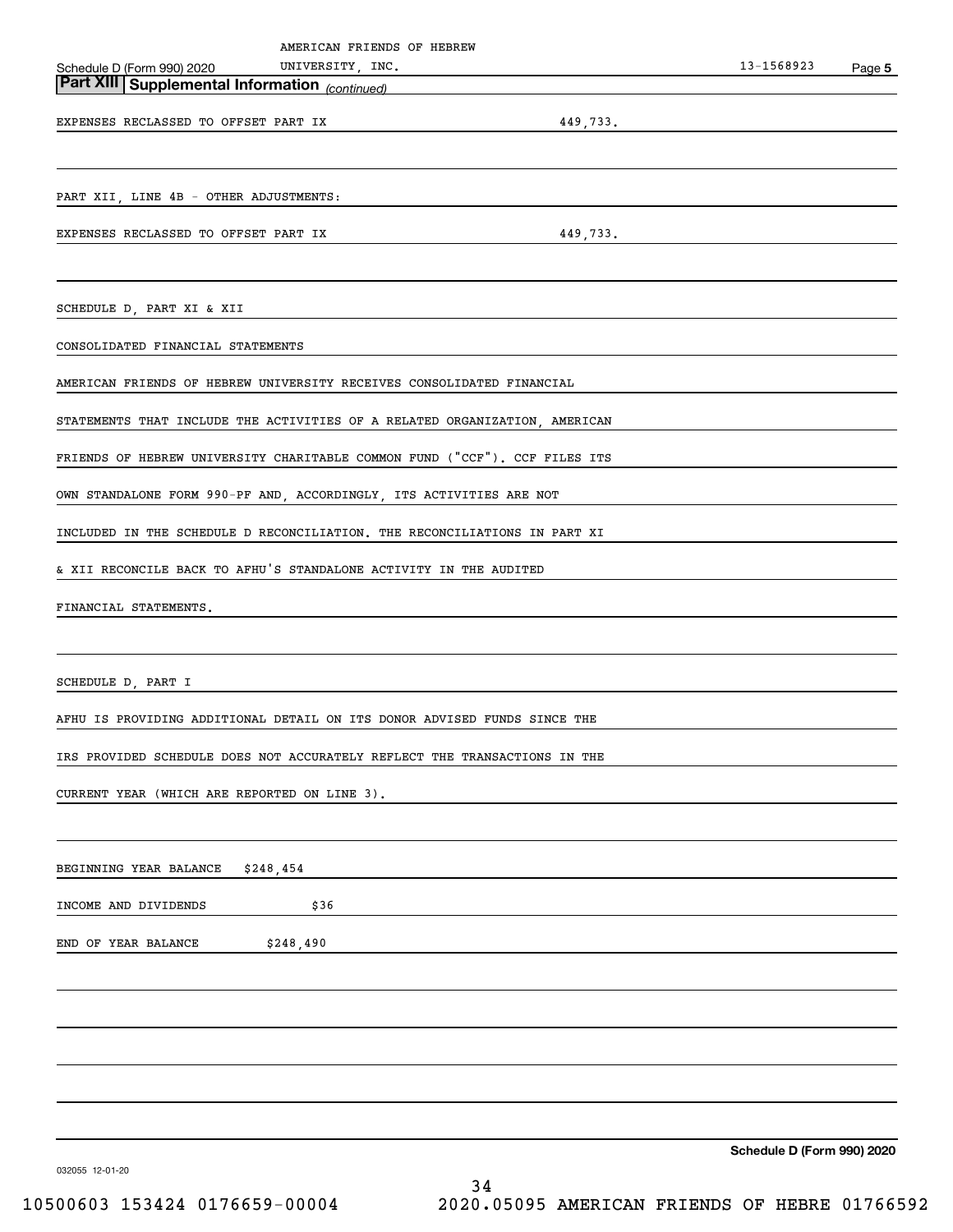| (Form 990)<br>Complete if the organization answered "Yes" on Form 990, Part IV, line 14b, 15, or 16.<br>Attach to Form 990.<br><b>Open to Public</b><br>Department of the Treasury<br>Inspection<br>Go to www.irs.gov/Form990 for instructions and the latest information.<br>Internal Revenue Service<br><b>Employer identification number</b><br>Name of the organization<br>AMERICAN FRIENDS OF HEBREW<br>13-1568923<br>UNIVERSITY, INC.<br>General Information on Activities Outside the United States. Complete if the organization answered "Yes" on<br>Part I<br>Form 990, Part IV, line 14b.<br>For grantmakers. Does the organization maintain records to substantiate the amount of its grants and other assistance,<br>1.<br>$\overline{X}$ Yes<br><b>No</b><br>the grantees' eligibility for the grants or assistance, and the selection criteria used to award the grants or assistance?<br>For grantmakers. Describe in Part V the organization's procedures for monitoring the use of its grants and other assistance outside the<br>2<br>United States.<br>Activities per Region. (The following Part I, line 3 table can be duplicated if additional space is needed.)<br>(b) Number of<br>(c) Number of<br>(d) Activities conducted in the region<br>(e) If activity listed in (d)<br>(f) Total<br>(a) Region<br>employees,<br>expenditures<br>offices<br>(by type) (such as, fundraising, pro-<br>is a program service,<br>agents, and<br>for and<br>gram services, investments, grants to<br>describe specific type<br>in the region<br>independent<br>investments<br>contractors<br>recipients located in the region)<br>of service(s) in the region<br>in the region<br>in the region<br>MIDDLE EAST AND<br>$\mathbf 0$<br>GRANTMAKING<br>NORTH AFRICA<br>0<br>61, 634, 461.<br>CENTRAL AMERICA AND<br>$\mathbf 0$<br>THE CARIBBEAN<br>0<br><b>INVESTMENTS</b><br>67, 121, 055.<br>MIDDLE EAST AND<br>$\mathbf 0$<br>INVESTMENTS<br>14,495,096.<br>NORTH AFRICA<br>0<br>43, 250, 612.<br>$\mathbf 0$<br>$\mathbf{0}$<br><b>3 a</b> Subtotal<br><b>b</b> Total from continuation | <b>SCHEDULE F</b> |  | <b>Statement of Activities Outside the United States</b> |  | OMB No. 1545-0047 |
|-------------------------------------------------------------------------------------------------------------------------------------------------------------------------------------------------------------------------------------------------------------------------------------------------------------------------------------------------------------------------------------------------------------------------------------------------------------------------------------------------------------------------------------------------------------------------------------------------------------------------------------------------------------------------------------------------------------------------------------------------------------------------------------------------------------------------------------------------------------------------------------------------------------------------------------------------------------------------------------------------------------------------------------------------------------------------------------------------------------------------------------------------------------------------------------------------------------------------------------------------------------------------------------------------------------------------------------------------------------------------------------------------------------------------------------------------------------------------------------------------------------------------------------------------------------------------------------------------------------------------------------------------------------------------------------------------------------------------------------------------------------------------------------------------------------------------------------------------------------------------------------------------------------------------------------------------------------------------------------------------------------------------------------------------------------------------------------------------------|-------------------|--|----------------------------------------------------------|--|-------------------|
|                                                                                                                                                                                                                                                                                                                                                                                                                                                                                                                                                                                                                                                                                                                                                                                                                                                                                                                                                                                                                                                                                                                                                                                                                                                                                                                                                                                                                                                                                                                                                                                                                                                                                                                                                                                                                                                                                                                                                                                                                                                                                                       |                   |  |                                                          |  |                   |
|                                                                                                                                                                                                                                                                                                                                                                                                                                                                                                                                                                                                                                                                                                                                                                                                                                                                                                                                                                                                                                                                                                                                                                                                                                                                                                                                                                                                                                                                                                                                                                                                                                                                                                                                                                                                                                                                                                                                                                                                                                                                                                       |                   |  |                                                          |  |                   |
|                                                                                                                                                                                                                                                                                                                                                                                                                                                                                                                                                                                                                                                                                                                                                                                                                                                                                                                                                                                                                                                                                                                                                                                                                                                                                                                                                                                                                                                                                                                                                                                                                                                                                                                                                                                                                                                                                                                                                                                                                                                                                                       |                   |  |                                                          |  |                   |
|                                                                                                                                                                                                                                                                                                                                                                                                                                                                                                                                                                                                                                                                                                                                                                                                                                                                                                                                                                                                                                                                                                                                                                                                                                                                                                                                                                                                                                                                                                                                                                                                                                                                                                                                                                                                                                                                                                                                                                                                                                                                                                       |                   |  |                                                          |  |                   |
|                                                                                                                                                                                                                                                                                                                                                                                                                                                                                                                                                                                                                                                                                                                                                                                                                                                                                                                                                                                                                                                                                                                                                                                                                                                                                                                                                                                                                                                                                                                                                                                                                                                                                                                                                                                                                                                                                                                                                                                                                                                                                                       |                   |  |                                                          |  |                   |
|                                                                                                                                                                                                                                                                                                                                                                                                                                                                                                                                                                                                                                                                                                                                                                                                                                                                                                                                                                                                                                                                                                                                                                                                                                                                                                                                                                                                                                                                                                                                                                                                                                                                                                                                                                                                                                                                                                                                                                                                                                                                                                       |                   |  |                                                          |  |                   |
|                                                                                                                                                                                                                                                                                                                                                                                                                                                                                                                                                                                                                                                                                                                                                                                                                                                                                                                                                                                                                                                                                                                                                                                                                                                                                                                                                                                                                                                                                                                                                                                                                                                                                                                                                                                                                                                                                                                                                                                                                                                                                                       |                   |  |                                                          |  |                   |
|                                                                                                                                                                                                                                                                                                                                                                                                                                                                                                                                                                                                                                                                                                                                                                                                                                                                                                                                                                                                                                                                                                                                                                                                                                                                                                                                                                                                                                                                                                                                                                                                                                                                                                                                                                                                                                                                                                                                                                                                                                                                                                       |                   |  |                                                          |  |                   |
|                                                                                                                                                                                                                                                                                                                                                                                                                                                                                                                                                                                                                                                                                                                                                                                                                                                                                                                                                                                                                                                                                                                                                                                                                                                                                                                                                                                                                                                                                                                                                                                                                                                                                                                                                                                                                                                                                                                                                                                                                                                                                                       |                   |  |                                                          |  |                   |
|                                                                                                                                                                                                                                                                                                                                                                                                                                                                                                                                                                                                                                                                                                                                                                                                                                                                                                                                                                                                                                                                                                                                                                                                                                                                                                                                                                                                                                                                                                                                                                                                                                                                                                                                                                                                                                                                                                                                                                                                                                                                                                       |                   |  |                                                          |  |                   |
|                                                                                                                                                                                                                                                                                                                                                                                                                                                                                                                                                                                                                                                                                                                                                                                                                                                                                                                                                                                                                                                                                                                                                                                                                                                                                                                                                                                                                                                                                                                                                                                                                                                                                                                                                                                                                                                                                                                                                                                                                                                                                                       |                   |  |                                                          |  |                   |
|                                                                                                                                                                                                                                                                                                                                                                                                                                                                                                                                                                                                                                                                                                                                                                                                                                                                                                                                                                                                                                                                                                                                                                                                                                                                                                                                                                                                                                                                                                                                                                                                                                                                                                                                                                                                                                                                                                                                                                                                                                                                                                       |                   |  |                                                          |  |                   |
|                                                                                                                                                                                                                                                                                                                                                                                                                                                                                                                                                                                                                                                                                                                                                                                                                                                                                                                                                                                                                                                                                                                                                                                                                                                                                                                                                                                                                                                                                                                                                                                                                                                                                                                                                                                                                                                                                                                                                                                                                                                                                                       |                   |  |                                                          |  |                   |
|                                                                                                                                                                                                                                                                                                                                                                                                                                                                                                                                                                                                                                                                                                                                                                                                                                                                                                                                                                                                                                                                                                                                                                                                                                                                                                                                                                                                                                                                                                                                                                                                                                                                                                                                                                                                                                                                                                                                                                                                                                                                                                       |                   |  |                                                          |  |                   |
|                                                                                                                                                                                                                                                                                                                                                                                                                                                                                                                                                                                                                                                                                                                                                                                                                                                                                                                                                                                                                                                                                                                                                                                                                                                                                                                                                                                                                                                                                                                                                                                                                                                                                                                                                                                                                                                                                                                                                                                                                                                                                                       |                   |  |                                                          |  |                   |
|                                                                                                                                                                                                                                                                                                                                                                                                                                                                                                                                                                                                                                                                                                                                                                                                                                                                                                                                                                                                                                                                                                                                                                                                                                                                                                                                                                                                                                                                                                                                                                                                                                                                                                                                                                                                                                                                                                                                                                                                                                                                                                       |                   |  |                                                          |  |                   |
|                                                                                                                                                                                                                                                                                                                                                                                                                                                                                                                                                                                                                                                                                                                                                                                                                                                                                                                                                                                                                                                                                                                                                                                                                                                                                                                                                                                                                                                                                                                                                                                                                                                                                                                                                                                                                                                                                                                                                                                                                                                                                                       |                   |  |                                                          |  |                   |
|                                                                                                                                                                                                                                                                                                                                                                                                                                                                                                                                                                                                                                                                                                                                                                                                                                                                                                                                                                                                                                                                                                                                                                                                                                                                                                                                                                                                                                                                                                                                                                                                                                                                                                                                                                                                                                                                                                                                                                                                                                                                                                       |                   |  |                                                          |  |                   |
|                                                                                                                                                                                                                                                                                                                                                                                                                                                                                                                                                                                                                                                                                                                                                                                                                                                                                                                                                                                                                                                                                                                                                                                                                                                                                                                                                                                                                                                                                                                                                                                                                                                                                                                                                                                                                                                                                                                                                                                                                                                                                                       |                   |  |                                                          |  |                   |
|                                                                                                                                                                                                                                                                                                                                                                                                                                                                                                                                                                                                                                                                                                                                                                                                                                                                                                                                                                                                                                                                                                                                                                                                                                                                                                                                                                                                                                                                                                                                                                                                                                                                                                                                                                                                                                                                                                                                                                                                                                                                                                       |                   |  |                                                          |  |                   |
|                                                                                                                                                                                                                                                                                                                                                                                                                                                                                                                                                                                                                                                                                                                                                                                                                                                                                                                                                                                                                                                                                                                                                                                                                                                                                                                                                                                                                                                                                                                                                                                                                                                                                                                                                                                                                                                                                                                                                                                                                                                                                                       |                   |  |                                                          |  |                   |
|                                                                                                                                                                                                                                                                                                                                                                                                                                                                                                                                                                                                                                                                                                                                                                                                                                                                                                                                                                                                                                                                                                                                                                                                                                                                                                                                                                                                                                                                                                                                                                                                                                                                                                                                                                                                                                                                                                                                                                                                                                                                                                       |                   |  |                                                          |  |                   |
|                                                                                                                                                                                                                                                                                                                                                                                                                                                                                                                                                                                                                                                                                                                                                                                                                                                                                                                                                                                                                                                                                                                                                                                                                                                                                                                                                                                                                                                                                                                                                                                                                                                                                                                                                                                                                                                                                                                                                                                                                                                                                                       |                   |  |                                                          |  |                   |
|                                                                                                                                                                                                                                                                                                                                                                                                                                                                                                                                                                                                                                                                                                                                                                                                                                                                                                                                                                                                                                                                                                                                                                                                                                                                                                                                                                                                                                                                                                                                                                                                                                                                                                                                                                                                                                                                                                                                                                                                                                                                                                       |                   |  |                                                          |  |                   |
|                                                                                                                                                                                                                                                                                                                                                                                                                                                                                                                                                                                                                                                                                                                                                                                                                                                                                                                                                                                                                                                                                                                                                                                                                                                                                                                                                                                                                                                                                                                                                                                                                                                                                                                                                                                                                                                                                                                                                                                                                                                                                                       |                   |  |                                                          |  |                   |
|                                                                                                                                                                                                                                                                                                                                                                                                                                                                                                                                                                                                                                                                                                                                                                                                                                                                                                                                                                                                                                                                                                                                                                                                                                                                                                                                                                                                                                                                                                                                                                                                                                                                                                                                                                                                                                                                                                                                                                                                                                                                                                       |                   |  |                                                          |  |                   |
|                                                                                                                                                                                                                                                                                                                                                                                                                                                                                                                                                                                                                                                                                                                                                                                                                                                                                                                                                                                                                                                                                                                                                                                                                                                                                                                                                                                                                                                                                                                                                                                                                                                                                                                                                                                                                                                                                                                                                                                                                                                                                                       |                   |  |                                                          |  |                   |
|                                                                                                                                                                                                                                                                                                                                                                                                                                                                                                                                                                                                                                                                                                                                                                                                                                                                                                                                                                                                                                                                                                                                                                                                                                                                                                                                                                                                                                                                                                                                                                                                                                                                                                                                                                                                                                                                                                                                                                                                                                                                                                       |                   |  |                                                          |  |                   |
|                                                                                                                                                                                                                                                                                                                                                                                                                                                                                                                                                                                                                                                                                                                                                                                                                                                                                                                                                                                                                                                                                                                                                                                                                                                                                                                                                                                                                                                                                                                                                                                                                                                                                                                                                                                                                                                                                                                                                                                                                                                                                                       |                   |  |                                                          |  |                   |
|                                                                                                                                                                                                                                                                                                                                                                                                                                                                                                                                                                                                                                                                                                                                                                                                                                                                                                                                                                                                                                                                                                                                                                                                                                                                                                                                                                                                                                                                                                                                                                                                                                                                                                                                                                                                                                                                                                                                                                                                                                                                                                       |                   |  |                                                          |  |                   |
|                                                                                                                                                                                                                                                                                                                                                                                                                                                                                                                                                                                                                                                                                                                                                                                                                                                                                                                                                                                                                                                                                                                                                                                                                                                                                                                                                                                                                                                                                                                                                                                                                                                                                                                                                                                                                                                                                                                                                                                                                                                                                                       |                   |  |                                                          |  |                   |
|                                                                                                                                                                                                                                                                                                                                                                                                                                                                                                                                                                                                                                                                                                                                                                                                                                                                                                                                                                                                                                                                                                                                                                                                                                                                                                                                                                                                                                                                                                                                                                                                                                                                                                                                                                                                                                                                                                                                                                                                                                                                                                       |                   |  |                                                          |  |                   |
|                                                                                                                                                                                                                                                                                                                                                                                                                                                                                                                                                                                                                                                                                                                                                                                                                                                                                                                                                                                                                                                                                                                                                                                                                                                                                                                                                                                                                                                                                                                                                                                                                                                                                                                                                                                                                                                                                                                                                                                                                                                                                                       |                   |  |                                                          |  |                   |
|                                                                                                                                                                                                                                                                                                                                                                                                                                                                                                                                                                                                                                                                                                                                                                                                                                                                                                                                                                                                                                                                                                                                                                                                                                                                                                                                                                                                                                                                                                                                                                                                                                                                                                                                                                                                                                                                                                                                                                                                                                                                                                       |                   |  |                                                          |  |                   |
|                                                                                                                                                                                                                                                                                                                                                                                                                                                                                                                                                                                                                                                                                                                                                                                                                                                                                                                                                                                                                                                                                                                                                                                                                                                                                                                                                                                                                                                                                                                                                                                                                                                                                                                                                                                                                                                                                                                                                                                                                                                                                                       |                   |  |                                                          |  |                   |
|                                                                                                                                                                                                                                                                                                                                                                                                                                                                                                                                                                                                                                                                                                                                                                                                                                                                                                                                                                                                                                                                                                                                                                                                                                                                                                                                                                                                                                                                                                                                                                                                                                                                                                                                                                                                                                                                                                                                                                                                                                                                                                       |                   |  |                                                          |  |                   |
|                                                                                                                                                                                                                                                                                                                                                                                                                                                                                                                                                                                                                                                                                                                                                                                                                                                                                                                                                                                                                                                                                                                                                                                                                                                                                                                                                                                                                                                                                                                                                                                                                                                                                                                                                                                                                                                                                                                                                                                                                                                                                                       |                   |  |                                                          |  |                   |
|                                                                                                                                                                                                                                                                                                                                                                                                                                                                                                                                                                                                                                                                                                                                                                                                                                                                                                                                                                                                                                                                                                                                                                                                                                                                                                                                                                                                                                                                                                                                                                                                                                                                                                                                                                                                                                                                                                                                                                                                                                                                                                       |                   |  |                                                          |  |                   |
|                                                                                                                                                                                                                                                                                                                                                                                                                                                                                                                                                                                                                                                                                                                                                                                                                                                                                                                                                                                                                                                                                                                                                                                                                                                                                                                                                                                                                                                                                                                                                                                                                                                                                                                                                                                                                                                                                                                                                                                                                                                                                                       |                   |  |                                                          |  |                   |
|                                                                                                                                                                                                                                                                                                                                                                                                                                                                                                                                                                                                                                                                                                                                                                                                                                                                                                                                                                                                                                                                                                                                                                                                                                                                                                                                                                                                                                                                                                                                                                                                                                                                                                                                                                                                                                                                                                                                                                                                                                                                                                       |                   |  |                                                          |  |                   |
|                                                                                                                                                                                                                                                                                                                                                                                                                                                                                                                                                                                                                                                                                                                                                                                                                                                                                                                                                                                                                                                                                                                                                                                                                                                                                                                                                                                                                                                                                                                                                                                                                                                                                                                                                                                                                                                                                                                                                                                                                                                                                                       |                   |  |                                                          |  |                   |
|                                                                                                                                                                                                                                                                                                                                                                                                                                                                                                                                                                                                                                                                                                                                                                                                                                                                                                                                                                                                                                                                                                                                                                                                                                                                                                                                                                                                                                                                                                                                                                                                                                                                                                                                                                                                                                                                                                                                                                                                                                                                                                       |                   |  |                                                          |  |                   |
|                                                                                                                                                                                                                                                                                                                                                                                                                                                                                                                                                                                                                                                                                                                                                                                                                                                                                                                                                                                                                                                                                                                                                                                                                                                                                                                                                                                                                                                                                                                                                                                                                                                                                                                                                                                                                                                                                                                                                                                                                                                                                                       |                   |  |                                                          |  |                   |
|                                                                                                                                                                                                                                                                                                                                                                                                                                                                                                                                                                                                                                                                                                                                                                                                                                                                                                                                                                                                                                                                                                                                                                                                                                                                                                                                                                                                                                                                                                                                                                                                                                                                                                                                                                                                                                                                                                                                                                                                                                                                                                       |                   |  |                                                          |  |                   |
|                                                                                                                                                                                                                                                                                                                                                                                                                                                                                                                                                                                                                                                                                                                                                                                                                                                                                                                                                                                                                                                                                                                                                                                                                                                                                                                                                                                                                                                                                                                                                                                                                                                                                                                                                                                                                                                                                                                                                                                                                                                                                                       |                   |  |                                                          |  |                   |
|                                                                                                                                                                                                                                                                                                                                                                                                                                                                                                                                                                                                                                                                                                                                                                                                                                                                                                                                                                                                                                                                                                                                                                                                                                                                                                                                                                                                                                                                                                                                                                                                                                                                                                                                                                                                                                                                                                                                                                                                                                                                                                       |                   |  |                                                          |  |                   |
|                                                                                                                                                                                                                                                                                                                                                                                                                                                                                                                                                                                                                                                                                                                                                                                                                                                                                                                                                                                                                                                                                                                                                                                                                                                                                                                                                                                                                                                                                                                                                                                                                                                                                                                                                                                                                                                                                                                                                                                                                                                                                                       |                   |  |                                                          |  |                   |
|                                                                                                                                                                                                                                                                                                                                                                                                                                                                                                                                                                                                                                                                                                                                                                                                                                                                                                                                                                                                                                                                                                                                                                                                                                                                                                                                                                                                                                                                                                                                                                                                                                                                                                                                                                                                                                                                                                                                                                                                                                                                                                       |                   |  |                                                          |  |                   |
|                                                                                                                                                                                                                                                                                                                                                                                                                                                                                                                                                                                                                                                                                                                                                                                                                                                                                                                                                                                                                                                                                                                                                                                                                                                                                                                                                                                                                                                                                                                                                                                                                                                                                                                                                                                                                                                                                                                                                                                                                                                                                                       |                   |  |                                                          |  |                   |
| 0<br>0<br>0.<br>sheets to Part I                                                                                                                                                                                                                                                                                                                                                                                                                                                                                                                                                                                                                                                                                                                                                                                                                                                                                                                                                                                                                                                                                                                                                                                                                                                                                                                                                                                                                                                                                                                                                                                                                                                                                                                                                                                                                                                                                                                                                                                                                                                                      |                   |  |                                                          |  |                   |
| c Totals (add lines 3a<br>0<br>0<br>.43,250,612.<br>and 3b)                                                                                                                                                                                                                                                                                                                                                                                                                                                                                                                                                                                                                                                                                                                                                                                                                                                                                                                                                                                                                                                                                                                                                                                                                                                                                                                                                                                                                                                                                                                                                                                                                                                                                                                                                                                                                                                                                                                                                                                                                                           |                   |  |                                                          |  |                   |

**For Paperwork Reduction Act Notice, see the Instructions for Form 990. Schedule F (Form 990) 2020** LHA

032071 12-03-20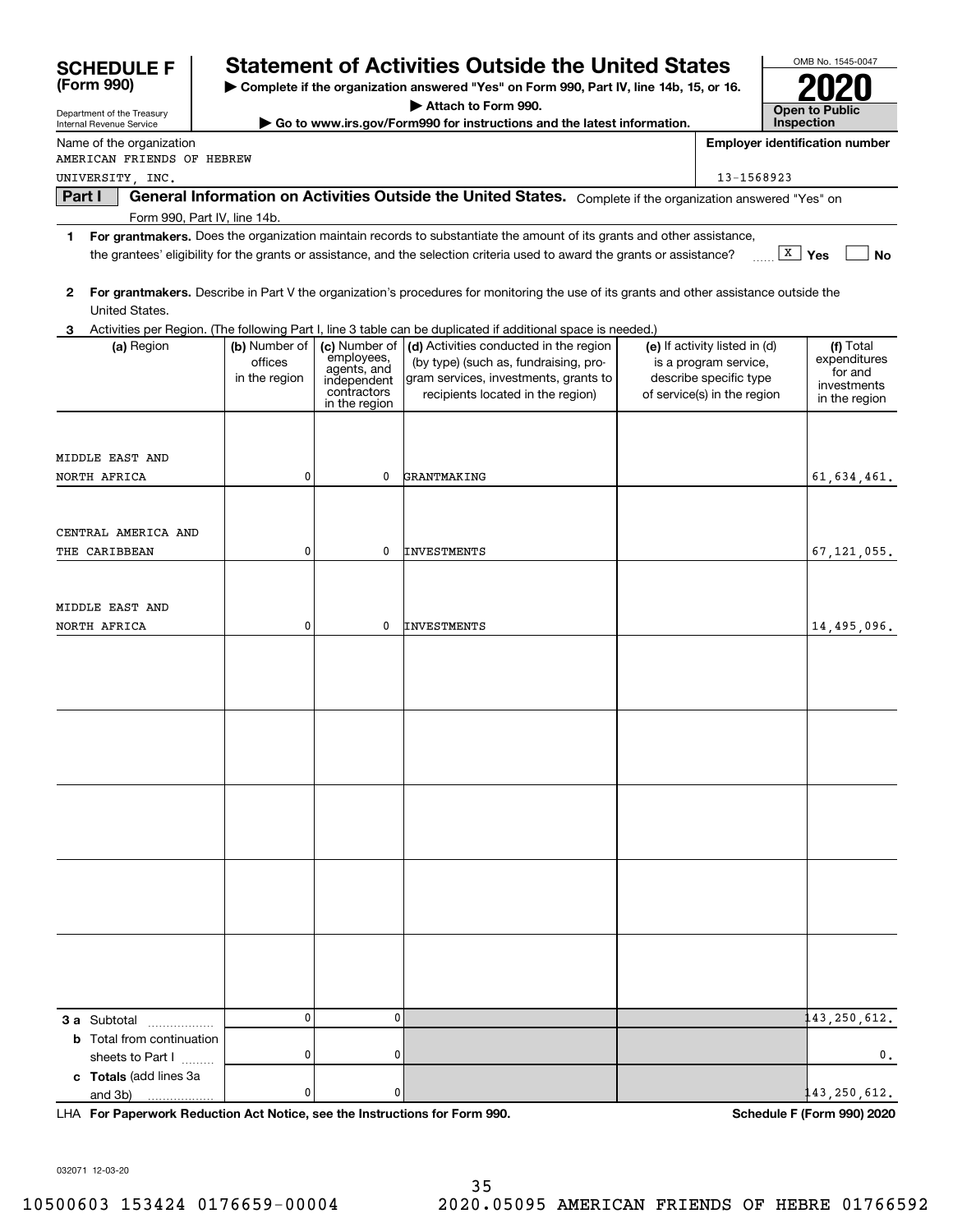Schedule F (Form 990) 2020 UNIVERSITY, INC. The contract of the contract of the contract of the contract of the contract of the contract of the contract of the contract of the contract of the contract of the contract of th

UNIVERSITY, INC.

Part II | Grants and Other Assistance to Organizations or Entities Outside the United States. Complete if the organization answered "Yes" on Form 990, Part IV, line 15, for any recipient who received more than \$5,000. Part II can be duplicated if additional space is needed.

| $\mathbf{1}$<br>(a) Name of organization | (b) IRS code section<br>and EIN (if applicable) | (c) Region                       | (d) Purpose of<br>grant                                                                                                                 | (e) Amount<br>of cash grant | (f) Manner of<br>cash disbursement | (g) Amount of<br>noncash<br>assistance | (h) Description<br>of noncash<br>assistance | (i) Method of<br>valuation (book, FMV,<br>appraisal, other) |
|------------------------------------------|-------------------------------------------------|----------------------------------|-----------------------------------------------------------------------------------------------------------------------------------------|-----------------------------|------------------------------------|----------------------------------------|---------------------------------------------|-------------------------------------------------------------|
|                                          |                                                 |                                  |                                                                                                                                         |                             |                                    |                                        |                                             |                                                             |
|                                          |                                                 | MIDDLE EAST/NORTH                |                                                                                                                                         |                             |                                    |                                        |                                             |                                                             |
|                                          |                                                 | AFRICA                           | <b>GENERAL</b>                                                                                                                          | 61,579,720. WIRE            |                                    | $\mathbf{0}$ .                         |                                             |                                                             |
|                                          |                                                 |                                  |                                                                                                                                         |                             |                                    |                                        |                                             |                                                             |
|                                          |                                                 |                                  | MIDDLE EAST/NORTH GENERAL PURPOSES OF                                                                                                   |                             |                                    |                                        |                                             |                                                             |
|                                          |                                                 | AFRICA                           | <b>SCHOOL</b>                                                                                                                           | 11,263. WIRE                |                                    | 0.                                     |                                             |                                                             |
|                                          |                                                 |                                  | RESEARCH IN                                                                                                                             |                             |                                    |                                        |                                             |                                                             |
|                                          |                                                 |                                  | EXPERIMENTAL SURGERY                                                                                                                    |                             |                                    |                                        |                                             |                                                             |
|                                          |                                                 | MIDDLE EAST/NORTH BY THE MEDICAL |                                                                                                                                         |                             |                                    |                                        |                                             |                                                             |
|                                          |                                                 | AFRICA                           | FACULTY AND FOR                                                                                                                         | 43,478. WIRE                |                                    | $\mathbf{0}$                           |                                             |                                                             |
|                                          |                                                 |                                  |                                                                                                                                         |                             |                                    |                                        |                                             |                                                             |
|                                          |                                                 |                                  |                                                                                                                                         |                             |                                    |                                        |                                             |                                                             |
|                                          |                                                 |                                  |                                                                                                                                         |                             |                                    |                                        |                                             |                                                             |
|                                          |                                                 |                                  |                                                                                                                                         |                             |                                    |                                        |                                             |                                                             |
|                                          |                                                 |                                  |                                                                                                                                         |                             |                                    |                                        |                                             |                                                             |
|                                          |                                                 |                                  |                                                                                                                                         |                             |                                    |                                        |                                             |                                                             |
|                                          |                                                 |                                  |                                                                                                                                         |                             |                                    |                                        |                                             |                                                             |
|                                          |                                                 |                                  |                                                                                                                                         |                             |                                    |                                        |                                             |                                                             |
|                                          |                                                 |                                  |                                                                                                                                         |                             |                                    |                                        |                                             |                                                             |
|                                          |                                                 |                                  |                                                                                                                                         |                             |                                    |                                        |                                             |                                                             |
|                                          |                                                 |                                  |                                                                                                                                         |                             |                                    |                                        |                                             |                                                             |
|                                          |                                                 |                                  |                                                                                                                                         |                             |                                    |                                        |                                             |                                                             |
|                                          |                                                 |                                  |                                                                                                                                         |                             |                                    |                                        |                                             |                                                             |
|                                          |                                                 |                                  |                                                                                                                                         |                             |                                    |                                        |                                             |                                                             |
|                                          |                                                 |                                  |                                                                                                                                         |                             |                                    |                                        |                                             |                                                             |
|                                          |                                                 |                                  |                                                                                                                                         |                             |                                    |                                        |                                             |                                                             |
| $\mathbf{2}$                             |                                                 |                                  | Enter total number of recipient organizations listed above that are recognized as charities by the foreign country, recognized as a tax |                             |                                    |                                        |                                             |                                                             |
|                                          |                                                 |                                  |                                                                                                                                         |                             |                                    |                                        |                                             | 3                                                           |
| 3                                        |                                                 |                                  |                                                                                                                                         |                             |                                    |                                        |                                             |                                                             |

SEE PART V FOR COLUMN (D) DESCRIPTIONS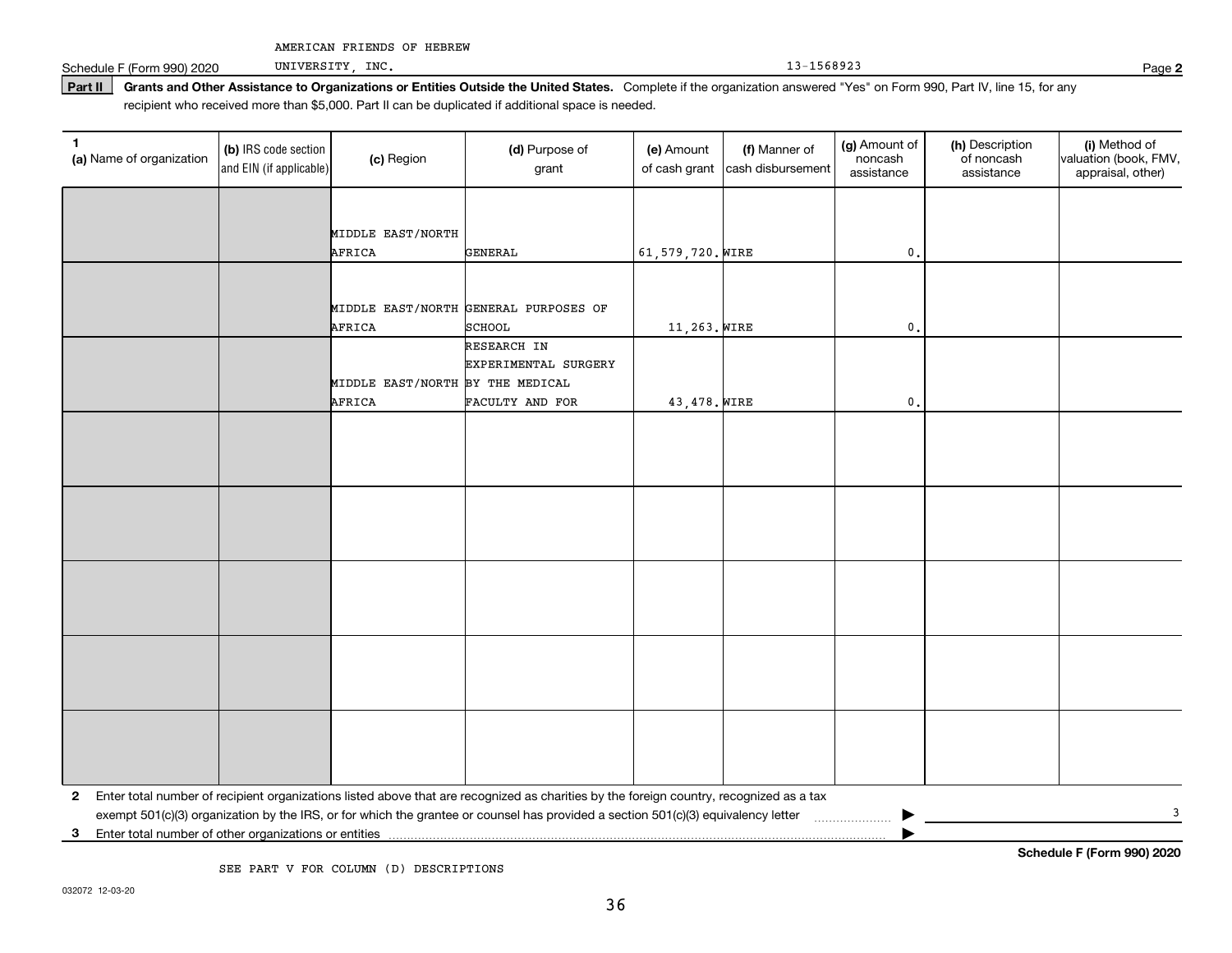| AMERICAN FRIENDS OF HEBREW |  |  |
|----------------------------|--|--|
|----------------------------|--|--|

Schedule F (Form 990) 2020 UNIVERSITY, INC.

UNIVERSITY, INC.

Part III Grants and Other Assistance to Individuals Outside the United States. Complete if the organization answered "Yes" on Form 990, Part IV, line 16. Part III can be duplicated if additional space is needed.

| r art in car be duplicated in additional space is riceded.<br>(a) Type of grant or assistance | (b) Region | (c) Number of<br>recipients | (d) Amount of<br>cash grant | (e) Manner of<br>cash disbursement | (f) Amount of<br>noncash<br>assistance | (g) Description of<br>noncash assistance | (h) Method of<br>valuation<br>(book, FMV,<br>appraisal, other) |
|-----------------------------------------------------------------------------------------------|------------|-----------------------------|-----------------------------|------------------------------------|----------------------------------------|------------------------------------------|----------------------------------------------------------------|
|                                                                                               |            |                             |                             |                                    |                                        |                                          |                                                                |
|                                                                                               |            |                             |                             |                                    |                                        |                                          |                                                                |
|                                                                                               |            |                             |                             |                                    |                                        |                                          |                                                                |
|                                                                                               |            |                             |                             |                                    |                                        |                                          |                                                                |
|                                                                                               |            |                             |                             |                                    |                                        |                                          |                                                                |
|                                                                                               |            |                             |                             |                                    |                                        |                                          |                                                                |
|                                                                                               |            |                             |                             |                                    |                                        |                                          |                                                                |
|                                                                                               |            |                             |                             |                                    |                                        |                                          |                                                                |
|                                                                                               |            |                             |                             |                                    |                                        |                                          |                                                                |
|                                                                                               |            |                             |                             |                                    |                                        |                                          |                                                                |
|                                                                                               |            |                             |                             |                                    |                                        |                                          |                                                                |

**Schedule F (Form 990) 2020**

**3**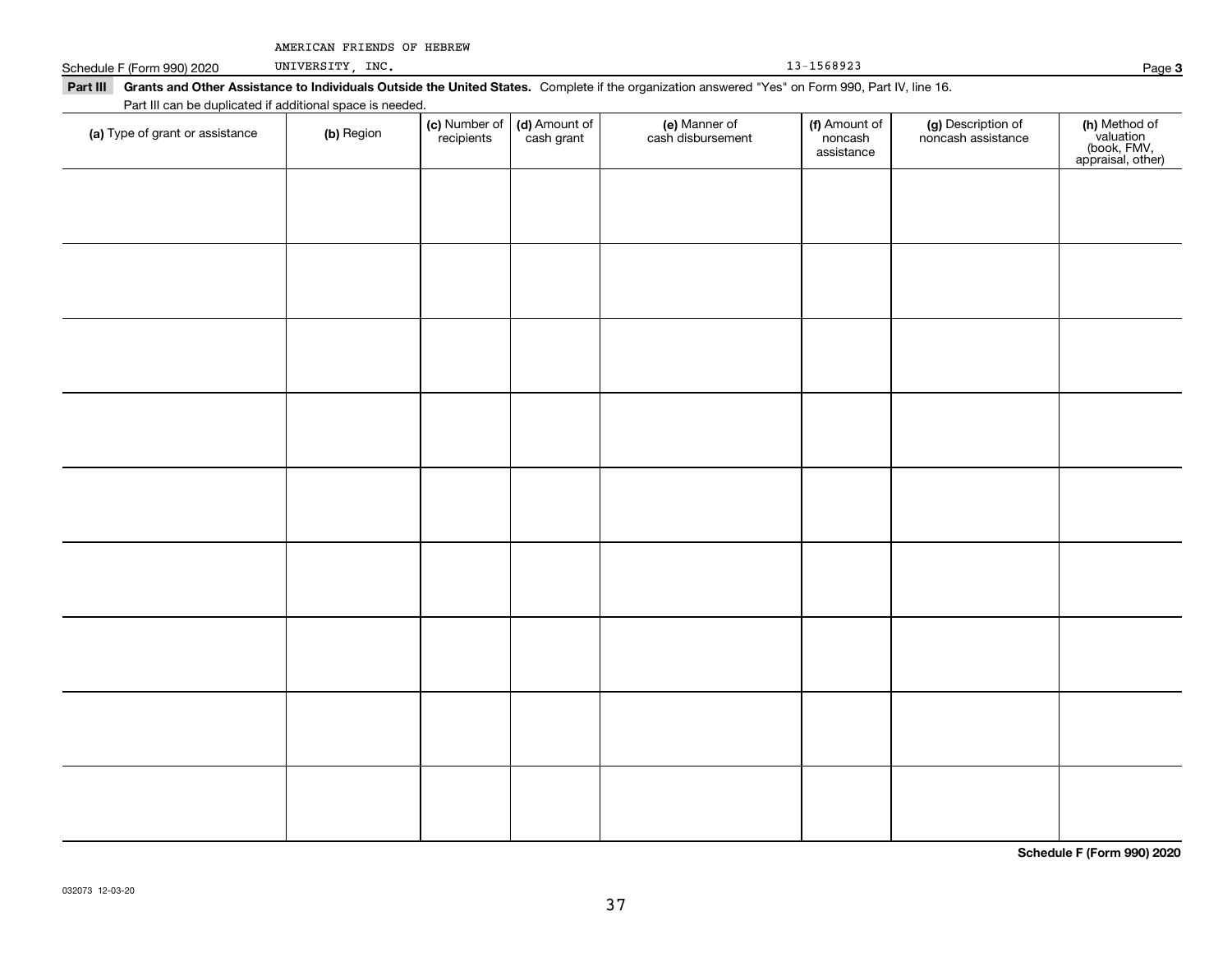| Part IV | AMERICAN FRIENDS OF HEBREW<br>UNIVERSITY, INC.<br>Schedule F (Form 990) 2020                                                                                                                                                                                                                                                                                                                                                                   | 13-1568923          | Page 4         |
|---------|------------------------------------------------------------------------------------------------------------------------------------------------------------------------------------------------------------------------------------------------------------------------------------------------------------------------------------------------------------------------------------------------------------------------------------------------|---------------------|----------------|
|         | <b>Foreign Forms</b>                                                                                                                                                                                                                                                                                                                                                                                                                           |                     |                |
| 1       | Was the organization a U.S. transferor of property to a foreign corporation during the tax year? If "Yes."<br>the organization may be required to file Form 926, Return by a U.S. Transferor of Property to a Foreign                                                                                                                                                                                                                          | X  <br>Yes          | No             |
| 2       | Did the organization have an interest in a foreign trust during the tax year? If "Yes," the organization may<br>be required to separately file Form 3520, Annual Return To Report Transactions With Foreign Trusts and<br>Receipt of Certain Foreign Gifts, and/or Form 3520-A, Annual Information Return of Foreign Trust With a                                                                                                              | Yes                 | x<br><b>No</b> |
| З       | Did the organization have an ownership interest in a foreign corporation during the tax year? If "Yes."<br>the organization may be required to file Form 5471, Information Return of U.S. Persons With Respect to                                                                                                                                                                                                                              | X <br>Yes           | <b>No</b>      |
| 4       | Was the organization a direct or indirect shareholder of a passive foreign investment company or a<br>qualified electing fund during the tax year? If "Yes," the organization may be required to file Form 8621,<br>Information Return by a Shareholder of a Passive Foreign Investment Company or Qualified Electing                                                                                                                          | $\mathbf{X}$<br>Yes | <b>No</b>      |
| 5       | Did the organization have an ownership interest in a foreign partnership during the tax year? If "Yes."<br>the organization may be required to file Form 8865, Return of U.S. Persons With Respect to Certain<br>Foreign Partnerships (see Instructions for Form 8865) manufactured contain the control of the control of the control of the control of the control of the control of the control of the control of the control of the control | X  <br>Yes          | <b>No</b>      |
| 6       | Did the organization have any operations in or related to any boycotting countries during the tax year? If<br>"Yes," the organization may be required to separately file Form 5713, International Boycott Report (see                                                                                                                                                                                                                          | Yes                 | x<br><b>No</b> |

**Schedule F (Form 990) 2020**

032074 12-03-20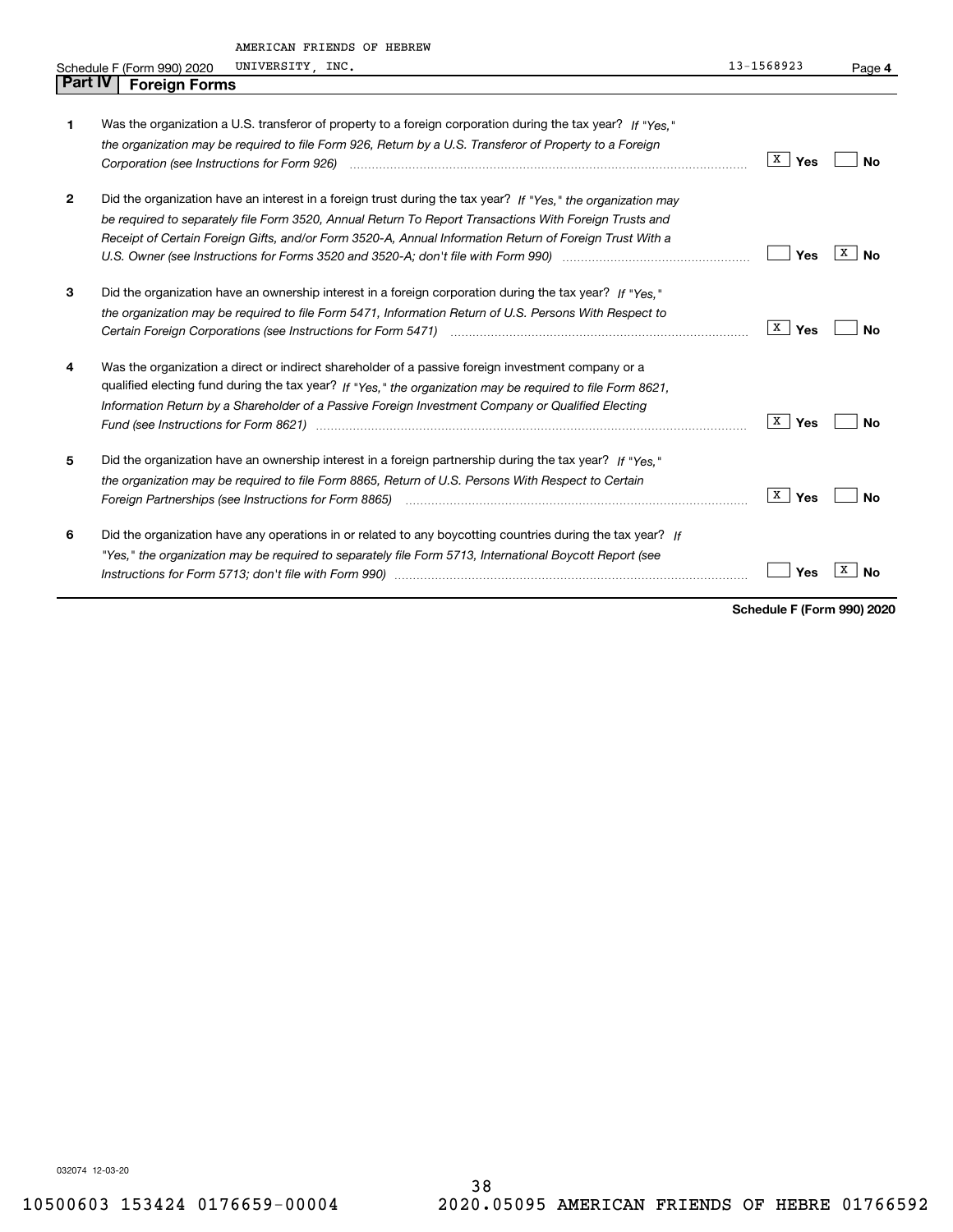**5** Schedule F (Form 990) 2020 UNIVERSITY, INC. Schedule F (Form 990) 2020 UNIVERSITY, INC. Provide the information required by Part I, line 2 (monitoring of funds); Part I, line 3, column (f) (accounting method; amounts of investments vs. expenditures per region); Part II, line 1 (accounting method); Part III (accounting method); and Part III, column (c) (estimated number of recipients), as applicable. Also complete this part to provide any additional information. See instructions. **Part V Supplemental Information** PART I, LINE 2: ACTIVITIES OUTSIDE THE UNITED STATES THE AMERICAN FRIENDS OF THE HEBREW UNIVERSITY EMPLOYS THE SERVICES OF A CPA FIRM TO VERIFY THAT GRANTS TO THE HEBREW UNIVERSITY ARE SPENT FOR THE PURPOSES FOR WHICH THE DONOR INTENDED. PART II, COLUMN (D): REGION: MIDDLE EAST/NORTH AFRICA (D) PURPOSE OF GRANT: RESEARCH IN EXPERIMENTAL SURGERY BY THE MEDICAL FACULTY AND FOR LECTURESHIP FORM 990, SCHEDULE F, PART IV THE AMERICAN FRIENDS OF HEBREW UNIVERSITY (AFHU) INVESTS DIRECTLY IN VARIOUS ALTERNATIVE INVESTMENTS THAT MAY BE ORGANIZED AS EITHER FOREIGN CORPORATIONS OR FOREIGN PARTNERSHIPS; IT, LIKEWISE, INVESTS IN DOMESTIC LIMITED PARTNERSHIPS THAT MAY, IN TURN, INVEST IN FOREIGN CORPORATIONS OR PARTNERSHIPS. NEVERTHELESS, AFHU'S INVESTMENT ACTIVITIES MAY NOT REACH THE THRESHOLDS REQUIRED FOR THE FILING OF FORMS 926, 5471, 8621, OR 8865. TO THE EXTENT THAT AFHU IS REQUIRED TO COMPLETE ONE (OR MORE) UNIVERSITY, AMERICAN FRIENDS OF HEBREW

OF THESE FOREIGN FORMS, IT IS FILED WITH AFHU'S FORM 990-T FILING.

032075 12-03-20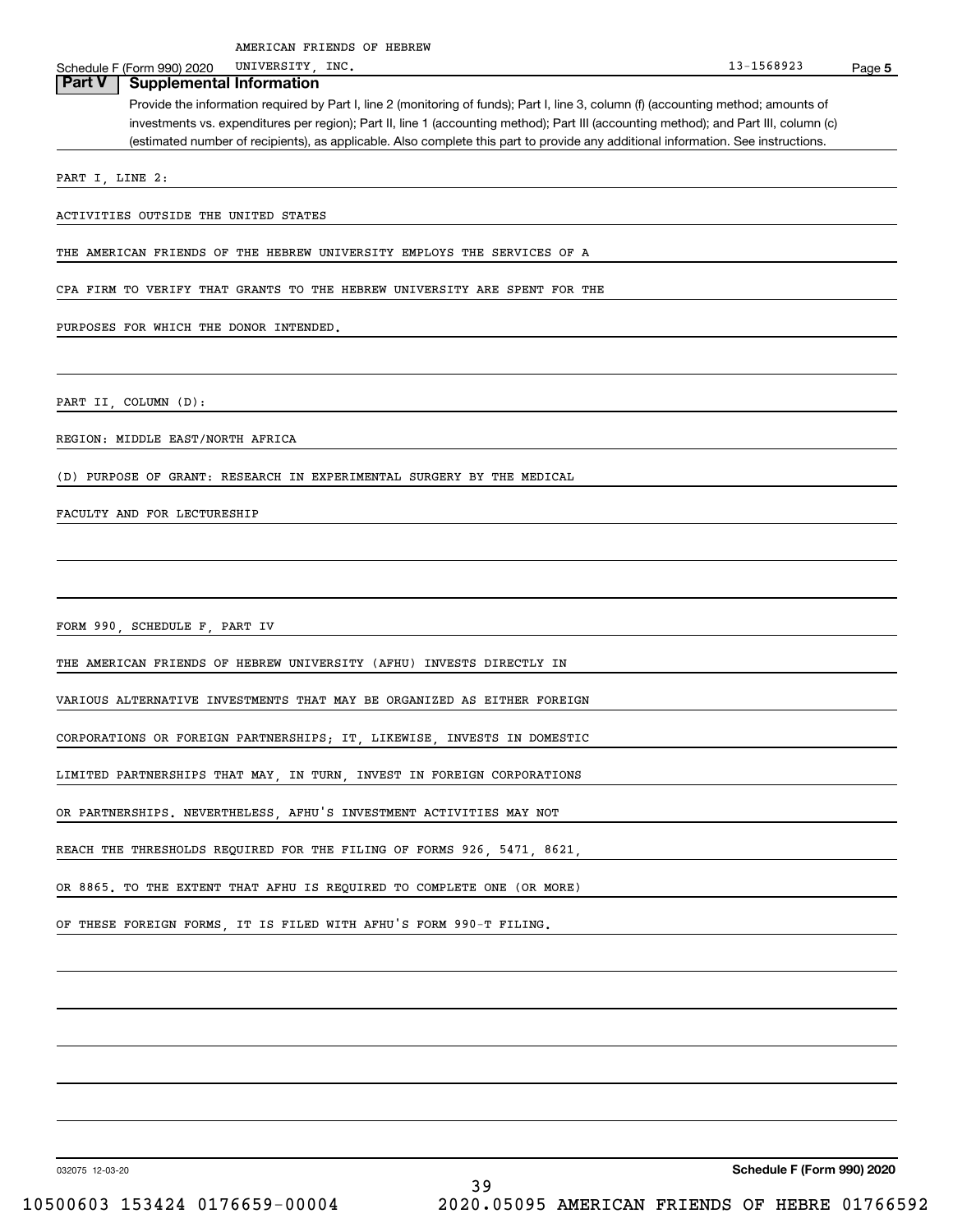| <b>SCHEDULE G</b>                                                                                              |                                                                                                                                                                                                                   | <b>Supplemental Information Regarding Fundraising or Gaming Activities</b>                                                                                                                                                                                                                                                                                                                |     |         |                                                                                  |                                                         | OMB No. 1545-0047                     |
|----------------------------------------------------------------------------------------------------------------|-------------------------------------------------------------------------------------------------------------------------------------------------------------------------------------------------------------------|-------------------------------------------------------------------------------------------------------------------------------------------------------------------------------------------------------------------------------------------------------------------------------------------------------------------------------------------------------------------------------------------|-----|---------|----------------------------------------------------------------------------------|---------------------------------------------------------|---------------------------------------|
| (Form 990 or 990-EZ)                                                                                           |                                                                                                                                                                                                                   | Complete if the organization answered "Yes" on Form 990, Part IV, line 17, 18, or 19, or if the<br>organization entered more than \$15,000 on Form 990-EZ, line 6a.                                                                                                                                                                                                                       |     |         |                                                                                  |                                                         |                                       |
| Department of the Treasury<br>Internal Revenue Service                                                         |                                                                                                                                                                                                                   | Attach to Form 990 or Form 990-EZ.<br>Go to www.irs.gov/Form990 for instructions and the latest information.                                                                                                                                                                                                                                                                              |     |         |                                                                                  |                                                         | <b>Open to Public</b><br>Inspection   |
| Name of the organization                                                                                       |                                                                                                                                                                                                                   | AMERICAN FRIENDS OF HEBREW                                                                                                                                                                                                                                                                                                                                                                |     |         |                                                                                  |                                                         | <b>Employer identification number</b> |
|                                                                                                                | UNIVERSITY, INC.                                                                                                                                                                                                  |                                                                                                                                                                                                                                                                                                                                                                                           |     |         |                                                                                  | 13-1568923                                              |                                       |
| Part I                                                                                                         | required to complete this part.                                                                                                                                                                                   | Fundraising Activities. Complete if the organization answered "Yes" on Form 990, Part IV, line 17. Form 990-EZ filers are not                                                                                                                                                                                                                                                             |     |         |                                                                                  |                                                         |                                       |
| X  <br>Mail solicitations<br>a<br>X<br>b<br>x<br>Phone solicitations<br>C<br>X<br>In-person solicitations<br>d | Internet and email solicitations                                                                                                                                                                                  | 1 Indicate whether the organization raised funds through any of the following activities. Check all that apply.<br>X<br>f<br>Special fundraising events<br>X<br>g                                                                                                                                                                                                                         |     |         | $e X$ Solicitation of non-government grants<br>Solicitation of government grants |                                                         |                                       |
| compensated at least \$5,000 by the organization.                                                              |                                                                                                                                                                                                                   | 2 a Did the organization have a written or oral agreement with any individual (including officers, directors, trustees, or<br>key employees listed in Form 990, Part VII) or entity in connection with professional fundraising services?<br><b>b</b> If "Yes," list the 10 highest paid individuals or entities (fundraisers) pursuant to agreements under which the fundraiser is to be |     |         |                                                                                  | $\sqrt{x}$ Yes                                          | No                                    |
| (i) Name and address of individual<br>or entity (fundraiser)                                                   | (v) Amount paid<br>(iii) Did<br>(iv) Gross receipts<br>fundraiser<br>to (or retained by)<br>(ii) Activity<br>have custody<br>fundraiser<br>from activity<br>or control of<br>contributions?<br>listed in col. (i) |                                                                                                                                                                                                                                                                                                                                                                                           |     |         |                                                                                  | (vi) Amount paid<br>to (or retained by)<br>organization |                                       |
| OBERLAND                                                                                                       |                                                                                                                                                                                                                   | DIRECT MAIL SERVICES                                                                                                                                                                                                                                                                                                                                                                      | Yes | No<br>x | 199,377.                                                                         | 140,490.                                                | 58,887.                               |
| NEAL P. MYERBERG                                                                                               |                                                                                                                                                                                                                   | PLANNED GIVING                                                                                                                                                                                                                                                                                                                                                                            |     | x       | 195,000.                                                                         | 90,000.                                                 | 105,000.                              |
|                                                                                                                |                                                                                                                                                                                                                   |                                                                                                                                                                                                                                                                                                                                                                                           |     |         |                                                                                  |                                                         |                                       |
|                                                                                                                |                                                                                                                                                                                                                   |                                                                                                                                                                                                                                                                                                                                                                                           |     |         |                                                                                  |                                                         |                                       |
|                                                                                                                |                                                                                                                                                                                                                   |                                                                                                                                                                                                                                                                                                                                                                                           |     |         |                                                                                  |                                                         |                                       |
|                                                                                                                |                                                                                                                                                                                                                   |                                                                                                                                                                                                                                                                                                                                                                                           |     |         |                                                                                  |                                                         |                                       |
|                                                                                                                |                                                                                                                                                                                                                   |                                                                                                                                                                                                                                                                                                                                                                                           |     |         |                                                                                  |                                                         |                                       |
|                                                                                                                |                                                                                                                                                                                                                   |                                                                                                                                                                                                                                                                                                                                                                                           |     |         |                                                                                  |                                                         |                                       |
|                                                                                                                |                                                                                                                                                                                                                   |                                                                                                                                                                                                                                                                                                                                                                                           |     |         |                                                                                  |                                                         |                                       |
|                                                                                                                |                                                                                                                                                                                                                   |                                                                                                                                                                                                                                                                                                                                                                                           |     |         |                                                                                  |                                                         |                                       |
| Total                                                                                                          |                                                                                                                                                                                                                   |                                                                                                                                                                                                                                                                                                                                                                                           |     |         | 394, 377.                                                                        | 230,490.                                                | 163,887.                              |
| or licensing.                                                                                                  |                                                                                                                                                                                                                   | 3 List all states in which the organization is registered or licensed to solicit contributions or has been notified it is exempt from registration                                                                                                                                                                                                                                        |     |         |                                                                                  |                                                         |                                       |

AL,AK,AR,CA,CO,CT,DC,FL,GA,HI,IL,KS,KY,ME,MD,MA,MI,MN,MS,NH,NJ,NM,NY,NC,ND

OH, OK, OR, PA, RI, SC, TN, UT, VA, WA, WV, WI

LHA For Paperwork Reduction Act Notice, see the Instructions for Form 990 or 990-EZ. Schedule G (Form 990 or 990-EZ) 2020

032081 11-25-20

40 10500603 153424 0176659-00004 2020.05095 AMERICAN FRIENDS OF HEBRE 01766592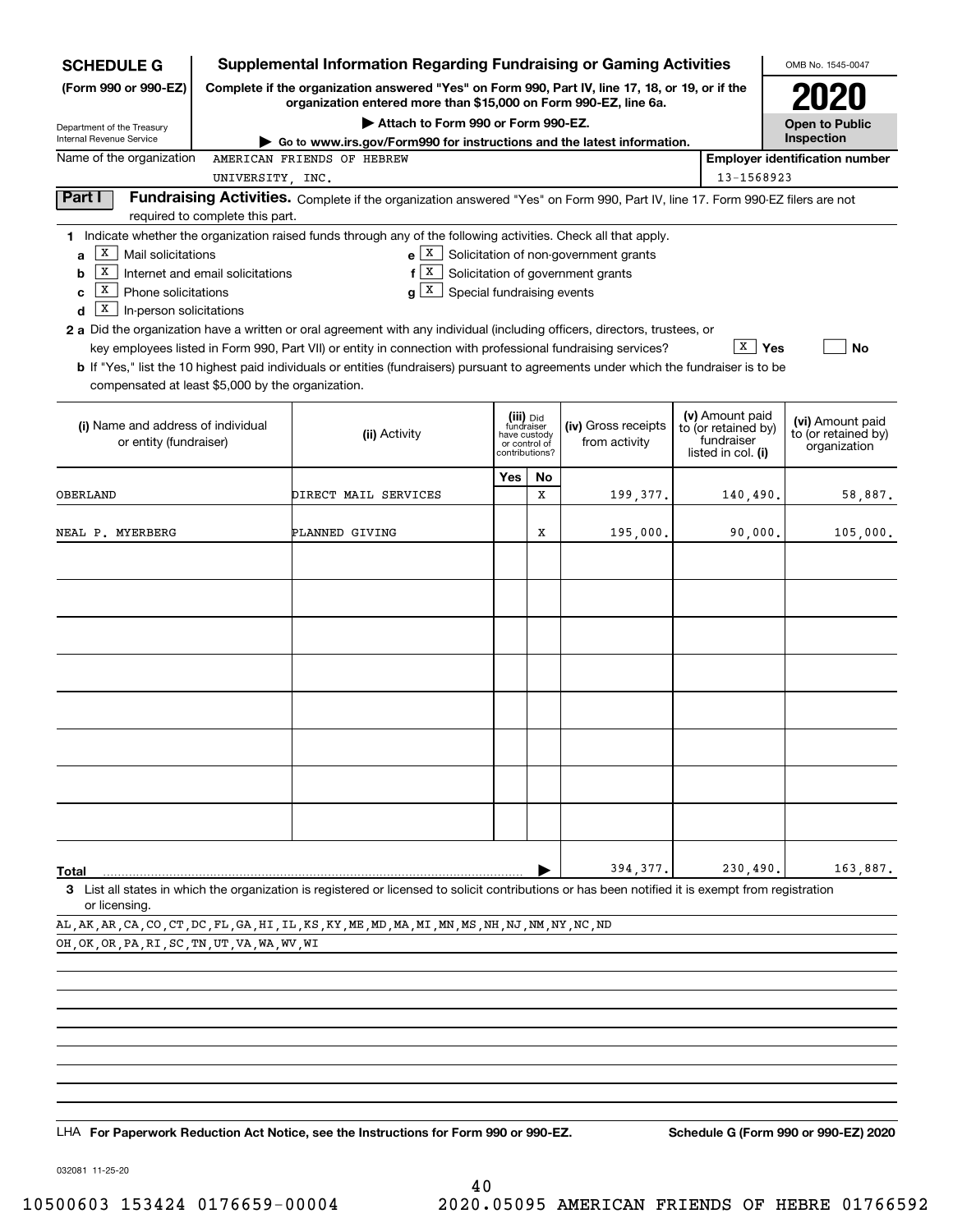Schedule G (Form 990 or 990-EZ) 2020 UNIVERSITY, INC. 13-1568923 Page **2Part II** | Fundraising Events. Complete if the organization answered "Yes" on Form 990, Part IV, line 18, or reported more than \$15,000 of fundraising event contributions and gross income on Form 990-EZ, lines 1 and 6b. List events with gross receipts greater than \$5,000. **(a)** Event #1  $\vert$  **(b)** Event #2 (c) Other events **(d)**  Total events FY21 SCOPUS AWARD (add col. **(a)** through GALA TORCH OF LEARN | 5 col. **(c)**) (event type) (event type) (total number) Revenue Revenue 849,448. 411,800. 184,000. 253,648. **1**Gross receipts ~~~~~~~~~~~~~~353,800. 184,000. 174,800. 712,600. **2** Less: Contributions ................................ 58,000. 78,848. 136,848. Gross income (line 1 minus line 2) **3**. . . . . . . . . . . . **4** Cash prizes \_\_\_\_\_\_\_\_\_\_\_\_\_\_\_\_\_\_\_\_\_\_\_\_\_\_\_\_\_\_\_\_ **5** Noncash prizes \_\_\_\_\_\_\_\_\_\_\_\_\_\_\_\_\_\_\_\_\_\_\_\_\_\_\_\_ Direct Expenses Direct Expense 52,514. 35,537. 88,051. **6**Rent/facility costs ~~~~~~~~~~~~44,989. 24,320. 69,309. **7**Food and beverages 95,323. 15,150. 36,680. 147,153. **8**Entertainment ~~~~~~~~~~~~~~ 64,629. 4,776. 143,127. 212,532. Other direct expenses ~~~~~~~~~~ **9**517,045.  $\blacktriangleright$ **10** Direct expense summary. Add lines 4 through 9 in column (d)  $-380,197.$ …… ▶ **11** Net income summary. Subtract line 10 from line 3, column (d)  $\sqrt{P}$ art III **Part III | Gaming.** Complete if the organization answered "Yes" on Form 990, Part IV, line 19, or reported more than \$15,000 on Form 990-EZ, line 6a. **(b)**  Pull tabs/instant **(d)**  Total gaming (add **(a)**  Revenue Bingo **Contract of Contract Contract Contract Contract Contract Contract Contract Contract Contract Contract Contract Contract Contract Contract Contract Contract Contract Contract Contract Contract Contract Contract Contr** Revenue bingo/progressive bingo col. **(a)** through col. **(c)**) Gross revenue **12** Cash prizes \_\_\_\_\_\_\_\_\_\_\_\_\_\_\_\_\_\_\_\_\_\_\_\_\_\_\_\_\_\_\_\_ Direct Expenses Direct Expenses **3**Noncash prizes **4**Rent/facility costs ~~~~~~~~~~~~**5**Other direct expenses  $\boxed{\Box}$  Yes \_\_\_\_\_\_\_ %  $\boxed{\Box}$  Yes \_\_\_\_\_\_\_ %  $\boxed{\Box}$  $\mathcal{L}^{\text{max}}$ %**Yes Yes Yes** % %  $\mathcal{L}^{\text{max}}$ **No6** Volunteer labor  $\ldots$   $\ldots$   $\ldots$   $\ldots$   $\ldots$   $\ldots$   $\ldots$   $\ldots$  **No No** Direct expense summary. Add lines 2 through 5 in column (d) **7**~~~~~~~~~~~~~~~~~~~~~~~~ | Net gaming income summary. Subtract line 7 from line 1, column (d) **8**…… ▶ **9**Enter the state(s) in which the organization conducts gaming activities: **Yes**  $\mathcal{L}^{\text{max}}$ **a**Is the organization licensed to conduct gaming activities in each of these states? ~~~~~~~~~~~~~~~~~~~~ **No b**If "No," explain: **Yes No 10a**Were any of the organization's gaming licenses revoked, suspended, or terminated during the tax year? **b** If "Yes," explain: 032082 11-25-20

**Schedule G (Form 990 or 990-EZ) 2020**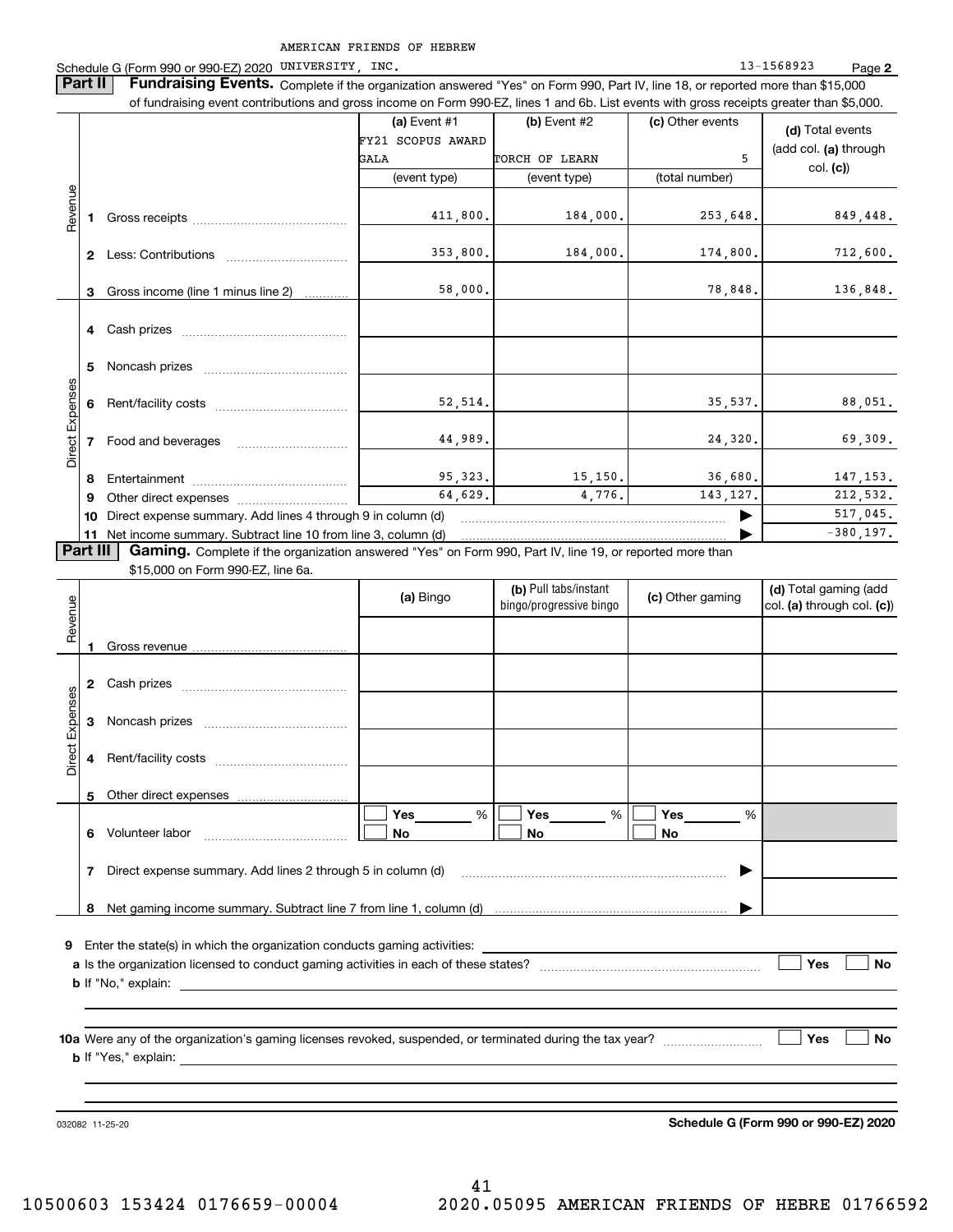| Schedule G (Form 990 or 990-EZ) 2020 UNIVERSITY, INC.                                                                                              | 13-1568923                           | Page 3    |
|----------------------------------------------------------------------------------------------------------------------------------------------------|--------------------------------------|-----------|
|                                                                                                                                                    | Yes                                  | <b>No</b> |
| 12 Is the organization a grantor, beneficiary or trustee of a trust, or a member of a partnership or other entity formed                           |                                      |           |
|                                                                                                                                                    | Yes                                  | No        |
| 13 Indicate the percentage of gaming activity conducted in:                                                                                        |                                      |           |
|                                                                                                                                                    | 13а                                  | %         |
|                                                                                                                                                    | 13 <sub>b</sub>                      | %         |
| 14 Enter the name and address of the person who prepares the organization's gaming/special events books and records:                               |                                      |           |
|                                                                                                                                                    |                                      |           |
|                                                                                                                                                    |                                      |           |
|                                                                                                                                                    |                                      |           |
|                                                                                                                                                    |                                      | No        |
|                                                                                                                                                    |                                      |           |
|                                                                                                                                                    |                                      |           |
| c If "Yes," enter name and address of the third party:                                                                                             |                                      |           |
| Name $\blacktriangleright$ $\bot$                                                                                                                  |                                      |           |
|                                                                                                                                                    |                                      |           |
|                                                                                                                                                    |                                      |           |
| Gaming manager information:<br>16.                                                                                                                 |                                      |           |
|                                                                                                                                                    |                                      |           |
| Name $\sum_{n=1}^{\infty}$                                                                                                                         |                                      |           |
| Gaming manager compensation > \$                                                                                                                   |                                      |           |
|                                                                                                                                                    |                                      |           |
|                                                                                                                                                    |                                      |           |
|                                                                                                                                                    |                                      |           |
|                                                                                                                                                    |                                      |           |
| Director/officer<br>Employee<br>Independent contractor                                                                                             |                                      |           |
|                                                                                                                                                    |                                      |           |
| 17 Mandatory distributions:                                                                                                                        |                                      |           |
| a Is the organization required under state law to make charitable distributions from the gaming proceeds to                                        |                                      |           |
| retain the state gaming license?                                                                                                                   | $\Box$ Yes                           | ⊟ No      |
| <b>b</b> Enter the amount of distributions required under state law to be distributed to other exempt organizations or spent in the                |                                      |           |
| organization's own exempt activities during the tax year $\triangleright$ \$                                                                       |                                      |           |
| Supplemental Information. Provide the explanations required by Part I, line 2b, columns (iii) and (v); and Part III, lines 9, 9b, 10b,<br> Part IV |                                      |           |
| 15b, 15c, 16, and 17b, as applicable. Also provide any additional information. See instructions.                                                   |                                      |           |
|                                                                                                                                                    |                                      |           |
|                                                                                                                                                    |                                      |           |
|                                                                                                                                                    |                                      |           |
|                                                                                                                                                    |                                      |           |
|                                                                                                                                                    |                                      |           |
|                                                                                                                                                    |                                      |           |
|                                                                                                                                                    |                                      |           |
|                                                                                                                                                    |                                      |           |
|                                                                                                                                                    |                                      |           |
|                                                                                                                                                    |                                      |           |
| 032083 11-25-20                                                                                                                                    | Schedule G (Form 990 or 990-EZ) 2020 |           |
| 42                                                                                                                                                 |                                      |           |

10500603 153424 0176659-00004 2020.05095 AMERICAN FRIENDS OF HEBRE 01766592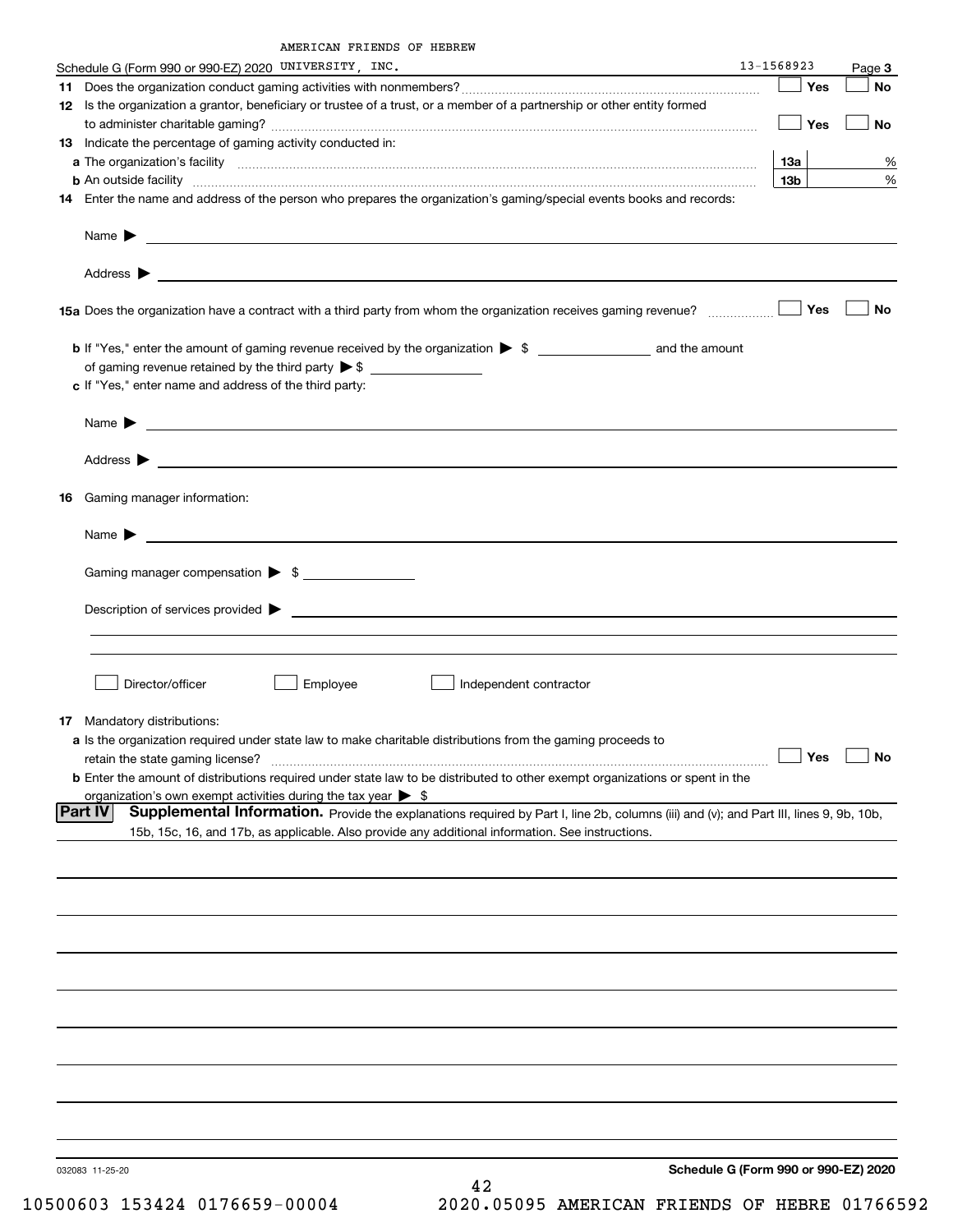|                   | AMERICAN FRIENDS OF HEBREW |  |  |
|-------------------|----------------------------|--|--|
| rm 990 or 990-EZ) | UNIVERSITY, INC.           |  |  |

| UNIVERSITY, INC.                                                                                           | $13 - 1568923$                  | Page 4 |
|------------------------------------------------------------------------------------------------------------|---------------------------------|--------|
| Schedule G (Form 990 or 990-EZ) UNIVERSITY, INC<br>Part IV Supplemental Information <sub>(continued)</sub> |                                 |        |
|                                                                                                            |                                 |        |
|                                                                                                            |                                 |        |
|                                                                                                            |                                 |        |
|                                                                                                            |                                 |        |
|                                                                                                            |                                 |        |
|                                                                                                            |                                 |        |
|                                                                                                            |                                 |        |
|                                                                                                            |                                 |        |
|                                                                                                            |                                 |        |
|                                                                                                            |                                 |        |
|                                                                                                            |                                 |        |
|                                                                                                            |                                 |        |
|                                                                                                            |                                 |        |
|                                                                                                            |                                 |        |
|                                                                                                            |                                 |        |
|                                                                                                            |                                 |        |
|                                                                                                            |                                 |        |
|                                                                                                            |                                 |        |
|                                                                                                            |                                 |        |
|                                                                                                            |                                 |        |
|                                                                                                            |                                 |        |
|                                                                                                            |                                 |        |
|                                                                                                            |                                 |        |
|                                                                                                            |                                 |        |
|                                                                                                            |                                 |        |
|                                                                                                            |                                 |        |
|                                                                                                            |                                 |        |
|                                                                                                            |                                 |        |
|                                                                                                            |                                 |        |
|                                                                                                            |                                 |        |
|                                                                                                            |                                 |        |
|                                                                                                            |                                 |        |
|                                                                                                            |                                 |        |
|                                                                                                            |                                 |        |
|                                                                                                            |                                 |        |
|                                                                                                            |                                 |        |
|                                                                                                            |                                 |        |
|                                                                                                            |                                 |        |
|                                                                                                            |                                 |        |
|                                                                                                            |                                 |        |
|                                                                                                            |                                 |        |
|                                                                                                            |                                 |        |
|                                                                                                            |                                 |        |
|                                                                                                            |                                 |        |
|                                                                                                            |                                 |        |
|                                                                                                            |                                 |        |
|                                                                                                            |                                 |        |
|                                                                                                            |                                 |        |
|                                                                                                            |                                 |        |
|                                                                                                            |                                 |        |
|                                                                                                            |                                 |        |
|                                                                                                            |                                 |        |
|                                                                                                            | Schedule G (Form 990 or 990-EZ) |        |

032084 04-01-20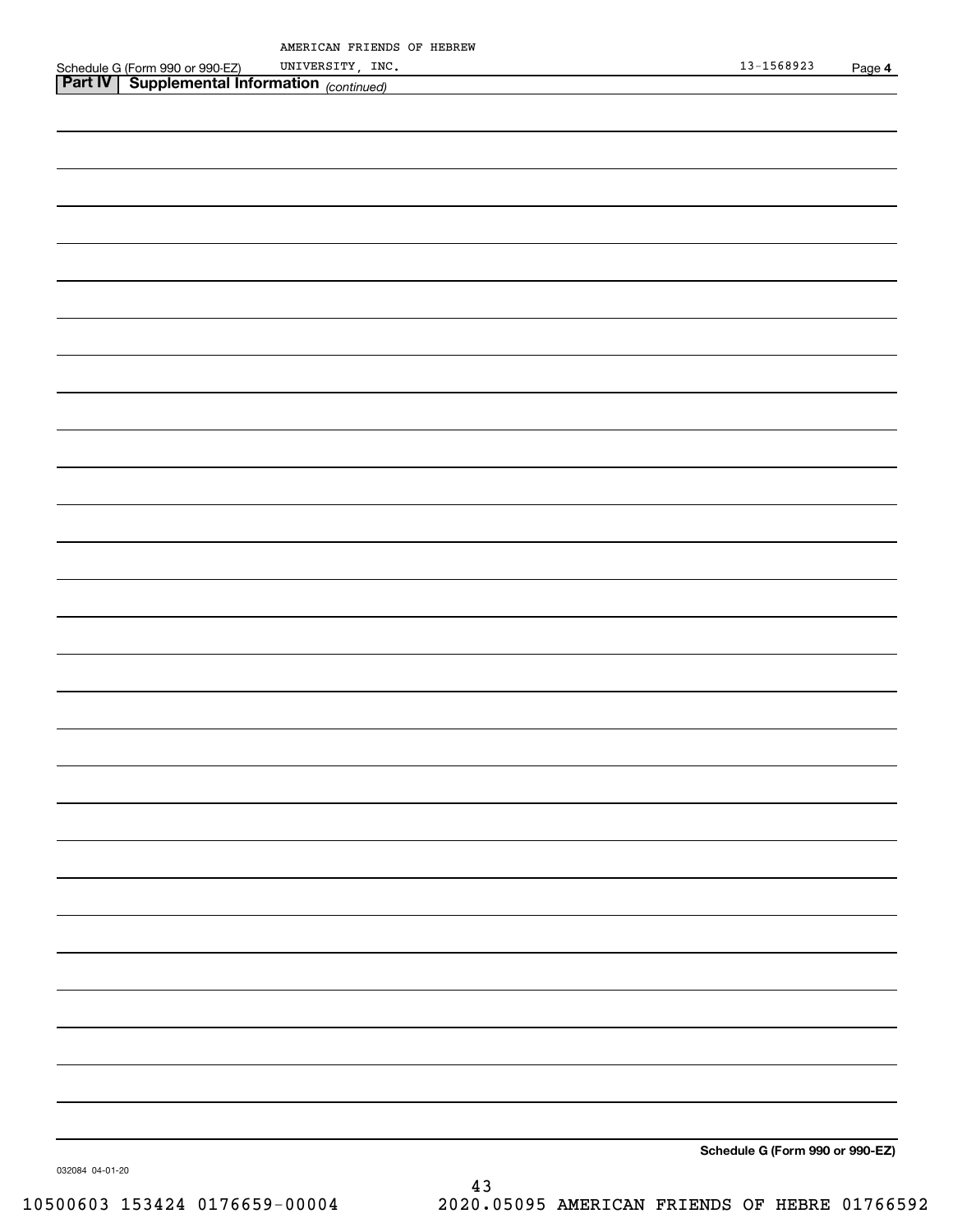| <b>SCHEDULE I</b><br>(Form 990)<br>Department of the Treasury                                                                                                                                                                                                                                                  |                          | OMB No. 1545-0047<br><b>Open to Public</b> |                                                       |                                         |                                                                |                                          |                                                                                                              |
|----------------------------------------------------------------------------------------------------------------------------------------------------------------------------------------------------------------------------------------------------------------------------------------------------------------|--------------------------|--------------------------------------------|-------------------------------------------------------|-----------------------------------------|----------------------------------------------------------------|------------------------------------------|--------------------------------------------------------------------------------------------------------------|
| Internal Revenue Service                                                                                                                                                                                                                                                                                       |                          |                                            | Go to www.irs.gov/Form990 for the latest information. |                                         |                                                                |                                          | Inspection                                                                                                   |
| AMERICAN FRIENDS OF HEBREW<br>Name of the organization<br>UNIVERSITY, INC.                                                                                                                                                                                                                                     |                          |                                            |                                                       |                                         |                                                                |                                          | <b>Employer identification number</b><br>13-1568923                                                          |
| Part I<br><b>General Information on Grants and Assistance</b>                                                                                                                                                                                                                                                  |                          |                                            |                                                       |                                         |                                                                |                                          |                                                                                                              |
| Does the organization maintain records to substantiate the amount of the grants or assistance, the grantees' eligibility for the grants or assistance, and the selection<br>1<br>Describe in Part IV the organization's procedures for monitoring the use of grant funds in the United States.<br>$\mathbf{2}$ |                          |                                            |                                                       |                                         |                                                                |                                          | $\boxed{\text{X}}$ Yes<br><b>No</b>                                                                          |
| Part II<br>Grants and Other Assistance to Domestic Organizations and Domestic Governments. Complete if the organization answered "Yes" on Form 990, Part IV, line 21, for any                                                                                                                                  |                          |                                            |                                                       |                                         |                                                                |                                          |                                                                                                              |
| recipient that received more than \$5,000. Part II can be duplicated if additional space is needed.<br>1 (a) Name and address of organization<br>or government                                                                                                                                                 | $(b)$ EIN                | (c) IRC section<br>(if applicable)         | (d) Amount of<br>cash grant                           | (e) Amount of<br>non-cash<br>assistance | (f) Method of<br>valuation (book,<br>FMV, appraisal,<br>other) | (g) Description of<br>noncash assistance | (h) Purpose of grant<br>or assistance                                                                        |
| BOSTON UNIVERSITY SCHOOL OF<br>MEDICINE - 715 ALBANY STREET<br>BOSTON, MA 02118                                                                                                                                                                                                                                | 94-2539545 $501(C)(3)$   |                                            | 39,679.                                               | 0.                                      |                                                                |                                          | STUDENT EXCHANGE PROGRAM<br><b>BETWEEN HADASSAH &amp; BOSTON</b><br>UNIVERSITY.<br>MORTON AMSTERDAM CHAIR IN |
| HADASSAH MEDICAL RELIEF<br>ASSOCIATION - 40 WALL STREET - NEW<br>YORK, NY 10005                                                                                                                                                                                                                                | 13-6110872 $501(C)(3)$   |                                            | 29,405.                                               | $\mathbf{0}$ .                          |                                                                |                                          | PERIODONTAL PROSTHESIS IN<br>THE SCHOOL OF DENTAL<br>MEDICINE.                                               |
| AMERICAN SOCIETY FOR TECHNION<br>ISRAEL INSTITUTE - 55 EAST 59TH<br>STREET 14TH FLOOR - NEW YORK NY<br>10022                                                                                                                                                                                                   | $13 - 0434195$ 501(C)(3) |                                            | 15,959.                                               | $\mathbf{0}$ .                          |                                                                |                                          | ALEXANDER & MARGARET<br>EHRENSTEIN MEMORIAL                                                                  |
|                                                                                                                                                                                                                                                                                                                |                          |                                            |                                                       |                                         |                                                                |                                          |                                                                                                              |
|                                                                                                                                                                                                                                                                                                                |                          |                                            |                                                       |                                         |                                                                |                                          |                                                                                                              |
|                                                                                                                                                                                                                                                                                                                |                          |                                            |                                                       |                                         |                                                                |                                          |                                                                                                              |
| Enter total number of section 501(c)(3) and government organizations listed in the line 1 table<br>2                                                                                                                                                                                                           |                          |                                            |                                                       |                                         |                                                                |                                          | 3.<br>▶                                                                                                      |
| Enter total number of other organizations listed in the line 1 table<br>3                                                                                                                                                                                                                                      |                          |                                            |                                                       |                                         |                                                                |                                          |                                                                                                              |

**For Paperwork Reduction Act Notice, see the Instructions for Form 990. Schedule I (Form 990) 2020** LHA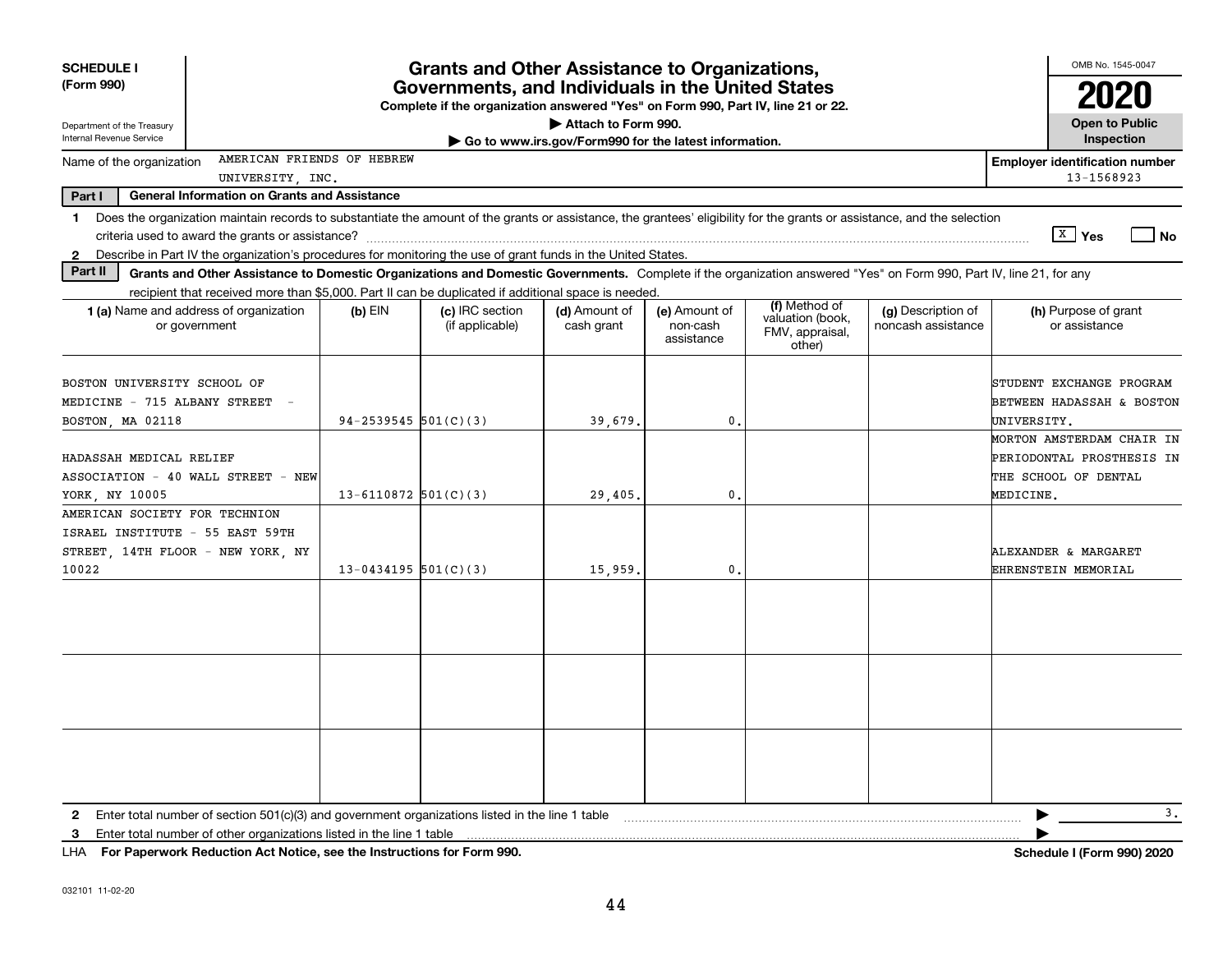Schedule I (Form 990) 2020 UNIVERSITY, INC. Noticed that the set of the set of the set of the set of the set of the set of the set of the set of the set of the set of the set of the set of the set of the set of the set of

UNIVERSITY, INC.

**2**

**Part III** | Grants and Other Assistance to Domestic Individuals. Complete if the organization answered "Yes" on Form 990, Part IV, line 22. Part III can be duplicated if additional space is needed.

| (a) Type of grant or assistance | (b) Number of<br>recipients | (c) Amount of<br>cash grant | (d) Amount of non-<br>cash assistance | (e) Method of valuation<br>(book, FMV, appraisal, other) | (f) Description of noncash assistance |
|---------------------------------|-----------------------------|-----------------------------|---------------------------------------|----------------------------------------------------------|---------------------------------------|
|                                 |                             |                             |                                       |                                                          |                                       |
|                                 |                             |                             |                                       |                                                          |                                       |
|                                 |                             |                             |                                       |                                                          |                                       |
|                                 |                             |                             |                                       |                                                          |                                       |
|                                 |                             |                             |                                       |                                                          |                                       |
|                                 |                             |                             |                                       |                                                          |                                       |
|                                 |                             |                             |                                       |                                                          |                                       |
|                                 |                             |                             |                                       |                                                          |                                       |
|                                 |                             |                             |                                       |                                                          |                                       |
|                                 |                             |                             |                                       |                                                          |                                       |

Part IV | Supplemental Information. Provide the information required in Part I, line 2; Part III, column (b); and any other additional information.

PART I, LINE 2:

GRANT MONITORING PROCEDURES

GRANTS MADE WITHIN THE UNITED STATES ARE LIMITED TO 501(C)(3) ORGANIZATIONS

THAT ARE ACTIVE IN FULFILLING THE CHARITABLE PURPOSES OF THE AMERICAN

FRIENDS OF HEBREW UNIVERSITY. GRANTS ARE MADE TO SELECT CHARITIES THAT

UNDERTAKE PROGRAMMATIC ACTIVITIES SUPPORTING AFHU AND THUS NO FURTHER

MONITORING OF THE GRANTS IS REQUIRED AFTER ISSUANCE.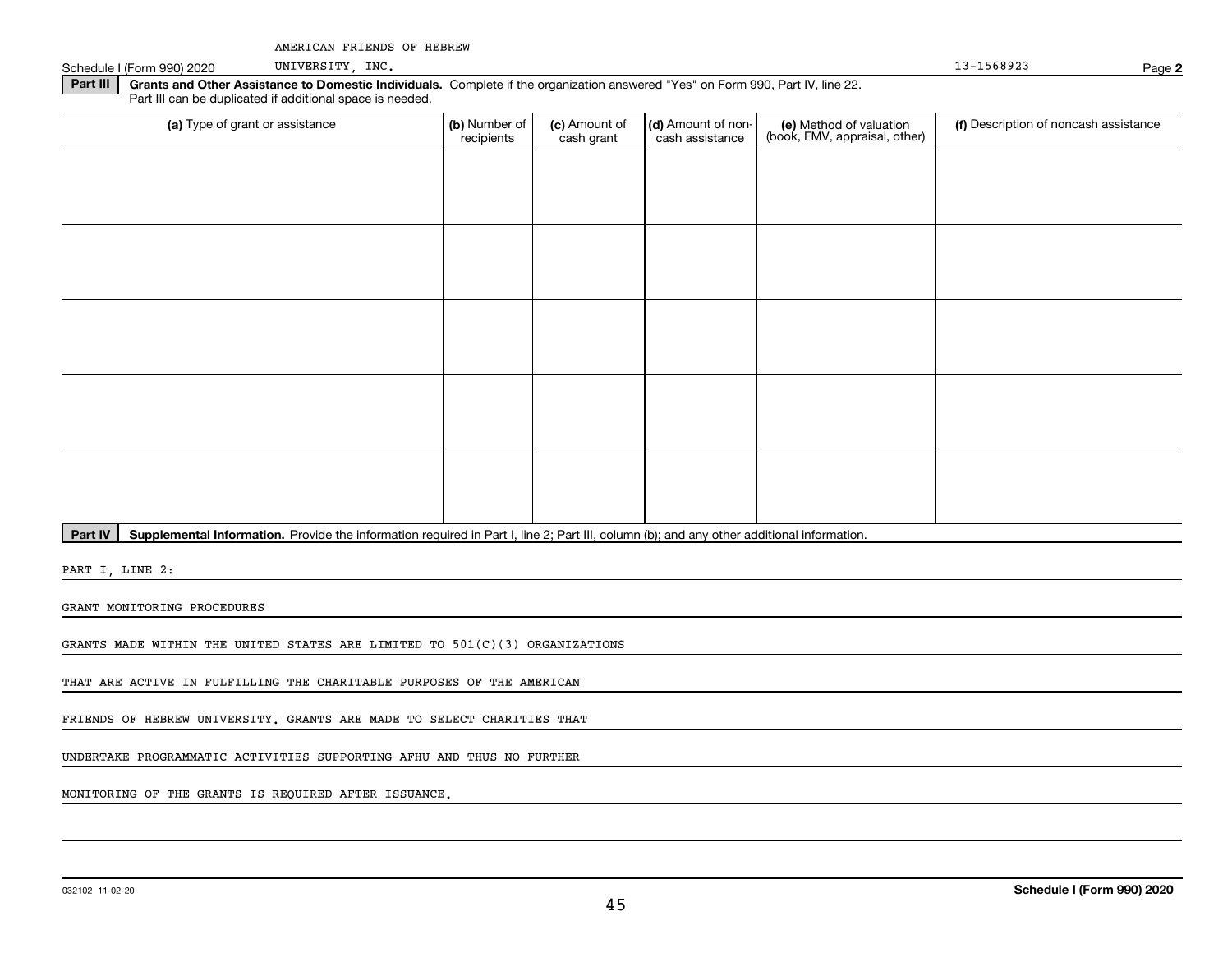|   | <b>SCHEDULE J</b>                                                                                                | <b>Compensation Information</b>                                                                                        |  | OMB No. 1545-0047                     |                   |    |  |  |  |
|---|------------------------------------------------------------------------------------------------------------------|------------------------------------------------------------------------------------------------------------------------|--|---------------------------------------|-------------------|----|--|--|--|
|   | (Form 990)                                                                                                       | For certain Officers, Directors, Trustees, Key Employees, and Highest                                                  |  |                                       |                   |    |  |  |  |
|   |                                                                                                                  | <b>Compensated Employees</b><br>Complete if the organization answered "Yes" on Form 990, Part IV, line 23.             |  | 2020                                  |                   |    |  |  |  |
|   | Department of the Treasury                                                                                       | Attach to Form 990.                                                                                                    |  | <b>Open to Public</b>                 |                   |    |  |  |  |
|   | Internal Revenue Service                                                                                         | $\blacktriangleright$ Go to www.irs.gov/Form990 for instructions and the latest information.                           |  |                                       | <b>Inspection</b> |    |  |  |  |
|   | Name of the organization                                                                                         | AMERICAN FRIENDS OF HEBREW                                                                                             |  | <b>Employer identification number</b> |                   |    |  |  |  |
|   |                                                                                                                  | UNIVERSITY, INC.                                                                                                       |  | 13-1568923                            |                   |    |  |  |  |
|   | Part I                                                                                                           | <b>Questions Regarding Compensation</b>                                                                                |  |                                       |                   |    |  |  |  |
|   |                                                                                                                  |                                                                                                                        |  |                                       | <b>Yes</b>        | No |  |  |  |
|   |                                                                                                                  | Check the appropriate box(es) if the organization provided any of the following to or for a person listed on Form 990, |  |                                       |                   |    |  |  |  |
|   |                                                                                                                  | Part VII, Section A, line 1a. Complete Part III to provide any relevant information regarding these items.             |  |                                       |                   |    |  |  |  |
|   | First-class or charter travel                                                                                    | Housing allowance or residence for personal use                                                                        |  |                                       |                   |    |  |  |  |
|   | Travel for companions                                                                                            | Payments for business use of personal residence                                                                        |  |                                       |                   |    |  |  |  |
|   | x                                                                                                                | Tax indemnification and gross-up payments<br>Health or social club dues or initiation fees                             |  |                                       |                   |    |  |  |  |
|   |                                                                                                                  | Discretionary spending account<br>Personal services (such as maid, chauffeur, chef)                                    |  |                                       |                   |    |  |  |  |
|   |                                                                                                                  |                                                                                                                        |  |                                       |                   |    |  |  |  |
|   |                                                                                                                  | <b>b</b> If any of the boxes on line 1a are checked, did the organization follow a written policy regarding payment or |  | 1b                                    |                   | Х  |  |  |  |
|   | Did the organization require substantiation prior to reimbursing or allowing expenses incurred by all directors, |                                                                                                                        |  |                                       |                   |    |  |  |  |
| 2 |                                                                                                                  |                                                                                                                        |  |                                       |                   |    |  |  |  |
|   |                                                                                                                  |                                                                                                                        |  | $\mathbf{2}$                          | X                 |    |  |  |  |
| З |                                                                                                                  | Indicate which, if any, of the following the organization used to establish the compensation of the organization's     |  |                                       |                   |    |  |  |  |
|   |                                                                                                                  | CEO/Executive Director. Check all that apply. Do not check any boxes for methods used by a related organization to     |  |                                       |                   |    |  |  |  |
|   |                                                                                                                  | establish compensation of the CEO/Executive Director, but explain in Part III.                                         |  |                                       |                   |    |  |  |  |
|   | X  <br>Compensation committee                                                                                    | Written employment contract                                                                                            |  |                                       |                   |    |  |  |  |
|   |                                                                                                                  | Compensation survey or study<br>Independent compensation consultant                                                    |  |                                       |                   |    |  |  |  |
|   | $X$ Form 990 of other organizations                                                                              | Approval by the board or compensation committee                                                                        |  |                                       |                   |    |  |  |  |
|   |                                                                                                                  |                                                                                                                        |  |                                       |                   |    |  |  |  |
| 4 |                                                                                                                  | During the year, did any person listed on Form 990, Part VII, Section A, line 1a, with respect to the filing           |  |                                       |                   |    |  |  |  |
|   | organization or a related organization:                                                                          |                                                                                                                        |  |                                       |                   |    |  |  |  |
| а |                                                                                                                  | Receive a severance payment or change-of-control payment?                                                              |  | 4a                                    |                   | Х  |  |  |  |
| b |                                                                                                                  | Participate in or receive payment from a supplemental nonqualified retirement plan?                                    |  | 4b                                    | x                 |    |  |  |  |
| с |                                                                                                                  | Participate in or receive payment from an equity-based compensation arrangement?                                       |  | 4с                                    |                   | X  |  |  |  |
|   |                                                                                                                  | If "Yes" to any of lines 4a-c, list the persons and provide the applicable amounts for each item in Part III.          |  |                                       |                   |    |  |  |  |
|   |                                                                                                                  |                                                                                                                        |  |                                       |                   |    |  |  |  |
|   |                                                                                                                  | Only section 501(c)(3), 501(c)(4), and 501(c)(29) organizations must complete lines 5-9.                               |  |                                       |                   |    |  |  |  |
|   |                                                                                                                  | For persons listed on Form 990, Part VII, Section A, line 1a, did the organization pay or accrue any compensation      |  |                                       |                   |    |  |  |  |
|   | contingent on the revenues of:                                                                                   |                                                                                                                        |  |                                       |                   |    |  |  |  |
|   |                                                                                                                  |                                                                                                                        |  | 5a                                    |                   | х  |  |  |  |
|   |                                                                                                                  |                                                                                                                        |  | 5b                                    |                   | х  |  |  |  |
|   |                                                                                                                  | If "Yes" on line 5a or 5b, describe in Part III.                                                                       |  |                                       |                   |    |  |  |  |
| 6 |                                                                                                                  | For persons listed on Form 990, Part VII, Section A, line 1a, did the organization pay or accrue any compensation      |  |                                       |                   |    |  |  |  |
|   | contingent on the net earnings of:                                                                               |                                                                                                                        |  |                                       |                   |    |  |  |  |
|   |                                                                                                                  |                                                                                                                        |  | 6a                                    |                   | х  |  |  |  |
|   |                                                                                                                  |                                                                                                                        |  | 6b                                    |                   | x  |  |  |  |
|   |                                                                                                                  | If "Yes" on line 6a or 6b, describe in Part III.                                                                       |  |                                       |                   |    |  |  |  |
|   |                                                                                                                  | 7 For persons listed on Form 990, Part VII, Section A, line 1a, did the organization provide any nonfixed payments     |  |                                       |                   |    |  |  |  |
|   |                                                                                                                  |                                                                                                                        |  | 7                                     |                   | х  |  |  |  |
| 8 |                                                                                                                  | Were any amounts reported on Form 990, Part VII, paid or accrued pursuant to a contract that was subject to the        |  |                                       |                   |    |  |  |  |
|   |                                                                                                                  | initial contract exception described in Regulations section 53.4958-4(a)(3)? If "Yes," describe in Part III            |  | 8                                     |                   | х  |  |  |  |
| 9 |                                                                                                                  | If "Yes" on line 8, did the organization also follow the rebuttable presumption procedure described in                 |  |                                       |                   |    |  |  |  |
|   |                                                                                                                  |                                                                                                                        |  | 9                                     |                   |    |  |  |  |
|   |                                                                                                                  | LHA For Paperwork Reduction Act Notice, see the Instructions for Form 990.                                             |  | Schedule J (Form 990) 2020            |                   |    |  |  |  |

032111 12-07-20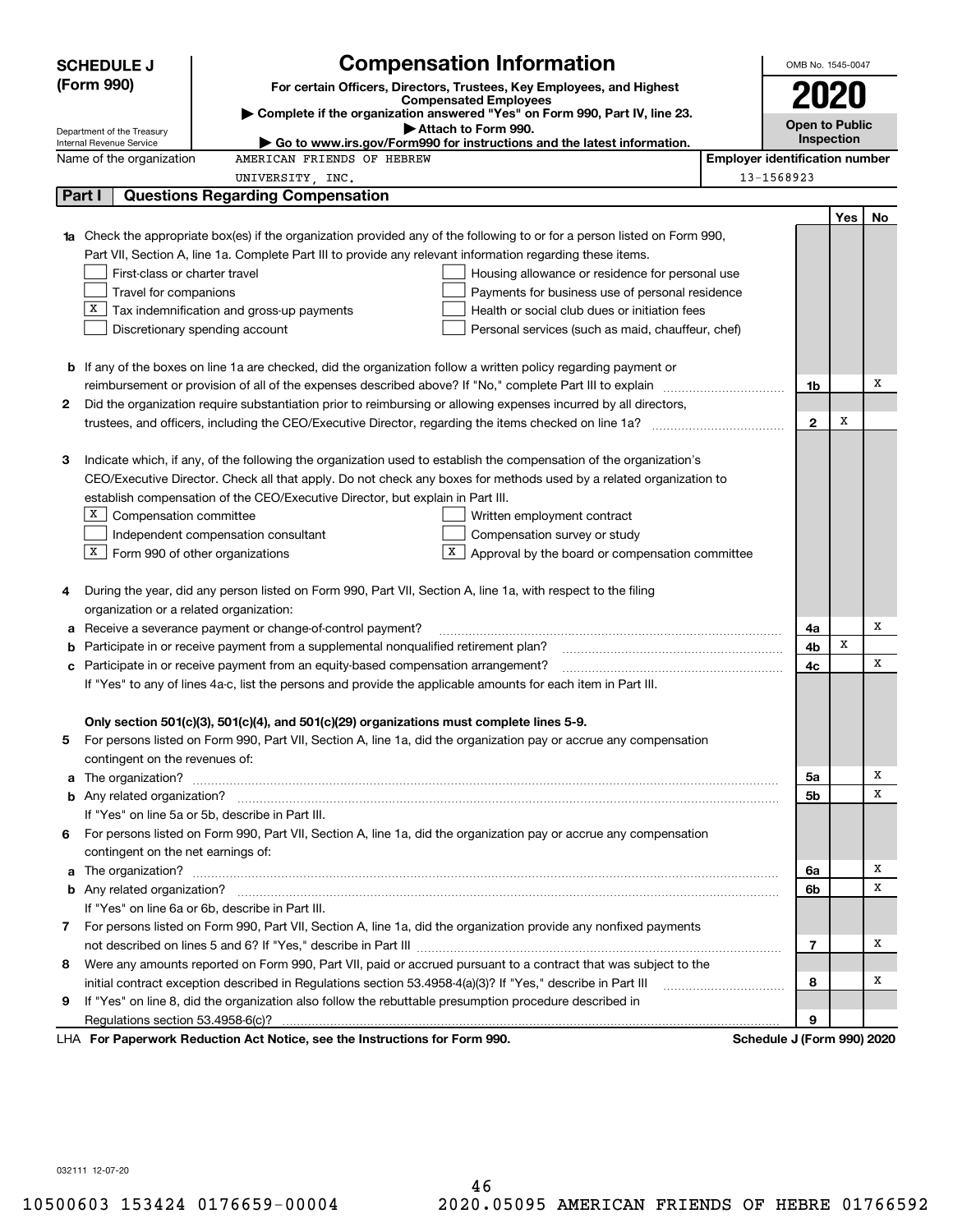UNIVERSITY, INC.

13-1568923

**2**

# **Part II Officers, Directors, Trustees, Key Employees, and Highest Compensated Employees.**  Schedule J (Form 990) 2020 Page Use duplicate copies if additional space is needed.

For each individual whose compensation must be reported on Schedule J, report compensation from the organization on row (i) and from related organizations, described in the instructions, on row (ii). Do not list any individuals that aren't listed on Form 990, Part VII.

**Note:**  The sum of columns (B)(i)-(iii) for each listed individual must equal the total amount of Form 990, Part VII, Section A, line 1a, applicable column (D) and (E) amounts for that individual.

|                                |       |                          | (B) Breakdown of W-2 and/or 1099-MISC compensation |                                           | (C) Retirement and<br>other deferred | (D) Nontaxable<br>benefits | (E) Total of columns<br>$(B)(i)-(D)$ | (F) Compensation<br>in column (B)         |  |
|--------------------------------|-------|--------------------------|----------------------------------------------------|-------------------------------------------|--------------------------------------|----------------------------|--------------------------------------|-------------------------------------------|--|
| (A) Name and Title             |       | (i) Base<br>compensation | (ii) Bonus &<br>incentive<br>compensation          | (iii) Other<br>reportable<br>compensation | compensation                         |                            |                                      | reported as deferred<br>on prior Form 990 |  |
| BETH MCCOY<br>(1)              | (i)   | 585,482.                 | $\mathbf{0}$ .                                     | 13,248.                                   | 38,475                               | 37,298.                    | 674,503.                             | $\mathbf 0$ .                             |  |
| CHIEF EXECUTIVE OFFICER        | (ii)  | $\mathbf{0}$ .           | $\mathbf{0}$ .                                     | $\mathbf{0}$ .                            | $\mathbf{0}$ .                       | $\mathbf{0}$ .             | $\mathbf{0}$ .                       | $\mathfrak o$ .                           |  |
| SUZANNE PONSOT<br>(2)          | (i)   | 311,870,                 | $\mathbf{0}$ .                                     | $\mathbf 0$ .                             | 25,650                               | 22,296.                    | 359,816                              | $\mathfrak o$ .                           |  |
| EXECUTIVE DIRECTOR - NY REGION | (ii)  | $\mathbf{0}$ .           | $\mathbf{0}$ .                                     | $\mathbf{0}$ .                            | 0                                    | $\mathbf{0}$ .             | $\mathbf{0}$ .                       | $\mathfrak o$ .                           |  |
| ELISSA FISHMAN<br>(3)          | (i)   | 298,746.                 | $\mathbf{0}$ .                                     | $\mathbf{0}$ .                            | 12,825                               | 30,675                     | 342,246                              | $\mathfrak o$ .                           |  |
| CHIEF FINANCIAL OFFICER        | (i)   | 0.                       | $\mathbf{0}$ .                                     | $\mathbf{0}$ .                            | 0                                    | $\mathbf{0}$ .             | 0.                                   | $\mathbf 0$ .                             |  |
| MONICA LOEBL<br>(4)            | (i)   | 299, 345.                | $\mathbf{0}$ .                                     | $\mathbf{0}$ .                            | 25,650                               | 14,554                     | 339,549                              | $\mathbf 0$ .                             |  |
| NAT'L DIRECTOR OF DEVELOPMENT  | (i)   | $\mathbf{0}$ .           | $\mathbf{0}$ .                                     | $\mathbf{0}$ .                            | $\mathbf{0}$                         | $\mathbf{0}$ .             | $\mathbf{0}$ .                       | $\mathfrak o$ .                           |  |
| SHERI KAUFER<br>(5)            | (i)   | 270, 353.                | $\mathbf 0$ .                                      | $\mathbf{0}$ .                            | 27,606                               | 19,622                     | 317,581                              | $\mathbf 0$ .                             |  |
| EXECUTIVE DIR - WESTERN REGION | (ii)  | $\mathbf 0$ .            | $\mathbf 0$ .                                      | $\mathbf{0}$ .                            | $\mathbf{0}$ .                       | $\mathbf{0}$               | $\mathbf{0}$ .                       | $\mathfrak o$ .                           |  |
| EILEEN HUME<br>(6)             | (i)   | 253,636.                 | $\mathbf{0}$ .                                     | $\mathbf 0$ .                             | 11,935                               | 33,266.                    | 298,837                              | $\mathfrak o$ .                           |  |
| CHIEF MARKETING OFFICER        | (ii)  | $\mathbf 0$ .            | $\mathbf{0}$ .                                     | $\mathbf{0}$ .                            | 0                                    | $\mathbf{0}$               | $\mathbf{0}$ .                       | 0.                                        |  |
| <b>GLENNYS HUHN</b><br>(7)     | (i)   | 232,178.                 | $\mathbf 0$ .                                      | $\mathbf{0}$ .                            | 21,321                               | 2,502                      | 256,001                              | $\mathbf 0$ .                             |  |
| CHIEF HUMAN RESOURCES OFFICER  | (ii)  | $\mathbf{0}$ .           | $\mathbf{0}$ .                                     | $\mathbf{0}$ .                            | $\mathbf{0}$ .                       | $\mathbf{0}$ .             | $\mathbf{0}$                         | 0.                                        |  |
| JUDITH SHENKMAN<br>(8)         | (i)   | 205,953.                 | 0.                                                 | 0.                                        | 19,177.                              | 29,239.                    | 254,369                              | 0.                                        |  |
| EXECUTIVE DIR-MIDWEST REGION   | (ii)  | $\mathbf{0}$ .           | 0.                                                 | $\mathbf{0}$ .                            | $\mathbf{0}$ .                       | 0.                         | 0.                                   | $\mathbf 0$ .                             |  |
|                                | (i)   |                          |                                                    |                                           |                                      |                            |                                      |                                           |  |
|                                | (ii)  |                          |                                                    |                                           |                                      |                            |                                      |                                           |  |
|                                | (i)   |                          |                                                    |                                           |                                      |                            |                                      |                                           |  |
|                                | (ii)  |                          |                                                    |                                           |                                      |                            |                                      |                                           |  |
|                                | (i)   |                          |                                                    |                                           |                                      |                            |                                      |                                           |  |
|                                | (ii)  |                          |                                                    |                                           |                                      |                            |                                      |                                           |  |
|                                | (i)   |                          |                                                    |                                           |                                      |                            |                                      |                                           |  |
|                                | (ii)  |                          |                                                    |                                           |                                      |                            |                                      |                                           |  |
|                                | (i)   |                          |                                                    |                                           |                                      |                            |                                      |                                           |  |
|                                | (iii) |                          |                                                    |                                           |                                      |                            |                                      |                                           |  |
|                                | (i)   |                          |                                                    |                                           |                                      |                            |                                      |                                           |  |
|                                | (i)   |                          |                                                    |                                           |                                      |                            |                                      |                                           |  |
|                                | (i)   |                          |                                                    |                                           |                                      |                            |                                      |                                           |  |
|                                | (ii)  |                          |                                                    |                                           |                                      |                            |                                      |                                           |  |
|                                | (i)   |                          |                                                    |                                           |                                      |                            |                                      |                                           |  |
|                                | (ii)  |                          |                                                    |                                           |                                      |                            |                                      |                                           |  |

**Schedule J (Form 990) 2020**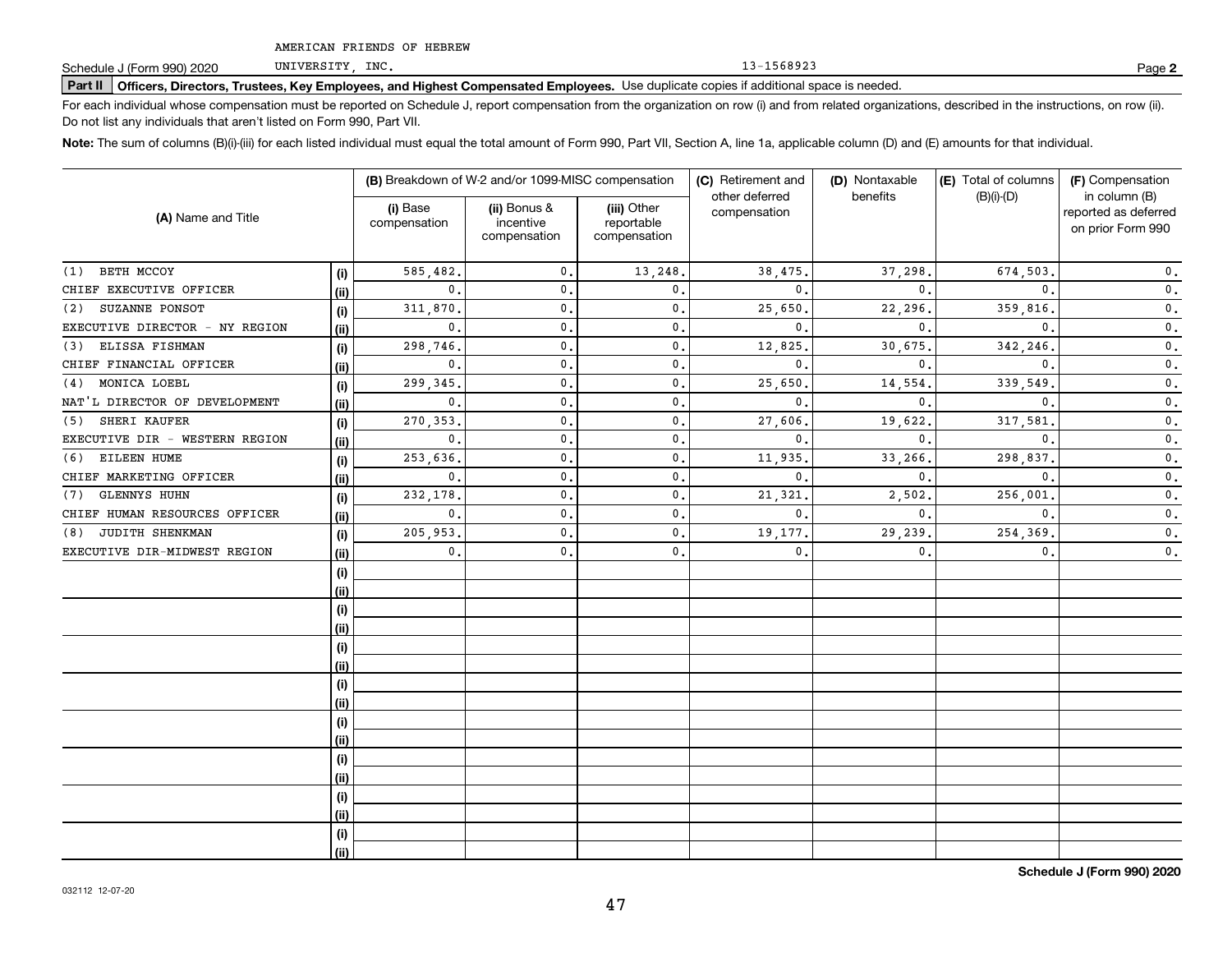**3**

### **Part III Supplemental Information**

Schedule J (Form 990) 2020 UNIVERSITY, INC.<br>Part III Supplemental Information<br>Provide the information, explanation, or descriptions required for Part I, lines 1a, 1b, 3, 4a, 4b, 4c, 5a, 5b, 6a, 6b, 7, and 8, and for Part I

PART I, LINE 1A:

THE CHIEF EXECUTIVE OFFICER, BETH MCCOY, RECEIVED A TAX GROSS-UP IN

CALENDAR YEAR 2020. THE AMOUNT IS INCLUDED ON HER FORM W-2 AND DISCLOSED ON

### THIS RETURN AS OTHER REPORTABLE COMPENSATION.

CHIEF EXECUTIVE OFFICER, BETH MCCOY, PARTICIPATES IN AFHU'S SECTION 457(F)

PLAN. THERE WAS NO CONTRIBUTION INTO MS. MCCOY'S SECTION 457(F) PLAN IN

CALENDAR YEAR 2020.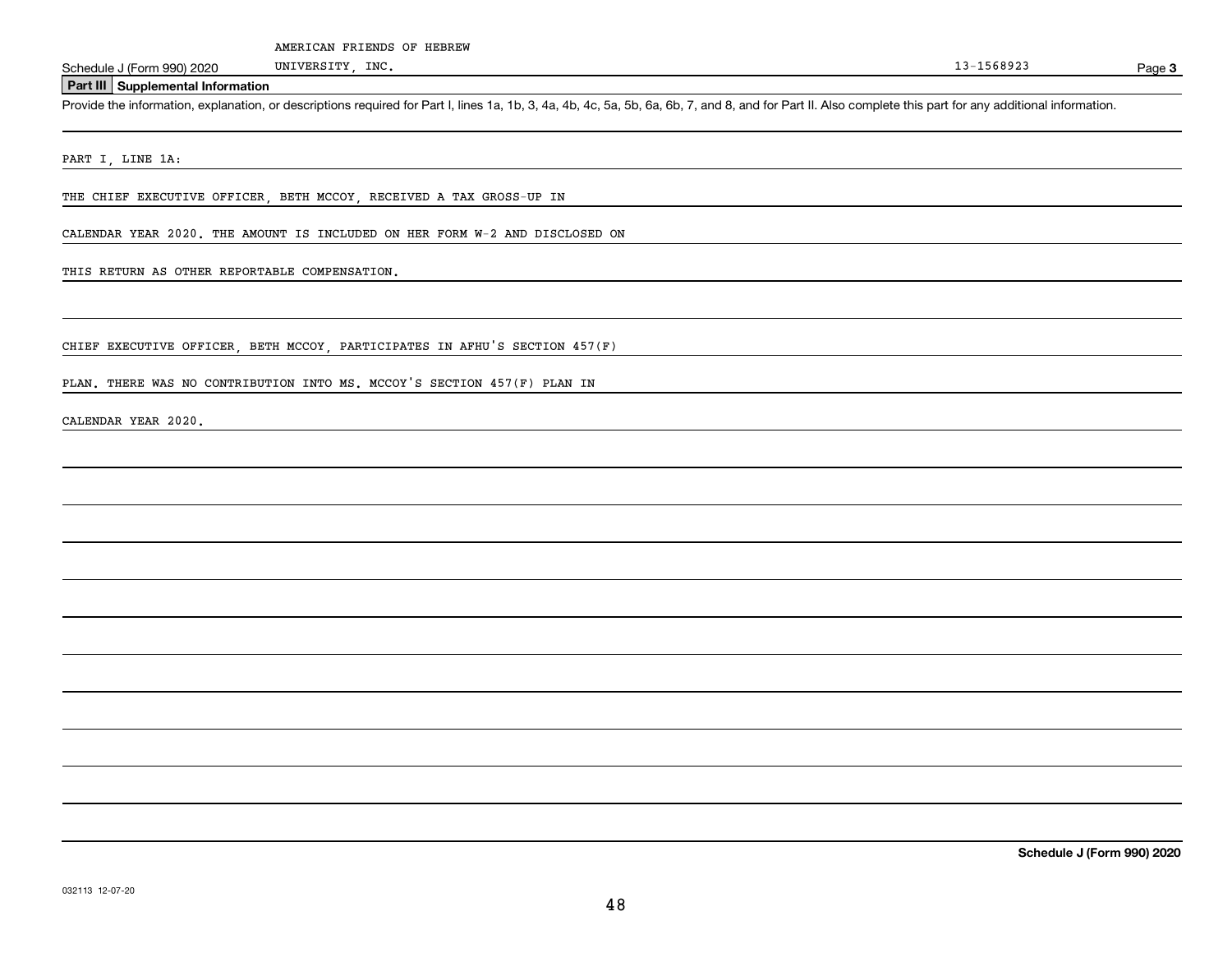| <b>SCHEDULE L</b>                                                                                             |                                                                                                                                    | <b>Transactions With Interested Persons</b>                              |                |                                    |                                                                                               |     |                          |                                                     | OMB No. 1545-0047     |     |                                      |
|---------------------------------------------------------------------------------------------------------------|------------------------------------------------------------------------------------------------------------------------------------|--------------------------------------------------------------------------|----------------|------------------------------------|-----------------------------------------------------------------------------------------------|-----|--------------------------|-----------------------------------------------------|-----------------------|-----|--------------------------------------|
| (Form 990 or 990-EZ)                                                                                          |                                                                                                                                    | 28b, or 28c, or Form 990-EZ, Part V, line 38a or 40b.                    |                |                                    | Complete if the organization answered "Yes" on Form 990, Part IV, line 25a, 25b, 26, 27, 28a, |     |                          |                                                     |                       |     |                                      |
| Department of the Treasury                                                                                    |                                                                                                                                    |                                                                          |                | Attach to Form 990 or Form 990-EZ. |                                                                                               |     |                          |                                                     | <b>Open To Public</b> |     |                                      |
| Internal Revenue Service                                                                                      |                                                                                                                                    | ► Go to www.irs.gov/Form990 for instructions and the latest information. |                |                                    |                                                                                               |     |                          |                                                     | Inspection            |     |                                      |
| Name of the organization                                                                                      |                                                                                                                                    | AMERICAN FRIENDS OF HEBREW                                               |                |                                    |                                                                                               |     |                          | <b>Employer identification number</b><br>13-1568923 |                       |     |                                      |
| Part I                                                                                                        | UNIVERSITY, INC.<br>Excess Benefit Transactions (section 501(c)(3), section 501(c)(4), and section 501(c)(29) organizations only). |                                                                          |                |                                    |                                                                                               |     |                          |                                                     |                       |     |                                      |
|                                                                                                               | Complete if the organization answered "Yes" on Form 990, Part IV, line 25a or 25b, or Form 990-EZ, Part V, line 40b.               |                                                                          |                |                                    |                                                                                               |     |                          |                                                     |                       |     |                                      |
| 1.                                                                                                            |                                                                                                                                    | (b) Relationship between disqualified                                    |                |                                    |                                                                                               |     |                          |                                                     |                       |     | (d) Corrected?                       |
| (a) Name of disqualified person                                                                               |                                                                                                                                    | person and organization                                                  |                |                                    | (c) Description of transaction                                                                |     |                          |                                                     |                       | Yes | No.                                  |
|                                                                                                               |                                                                                                                                    |                                                                          |                |                                    |                                                                                               |     |                          |                                                     |                       |     |                                      |
|                                                                                                               |                                                                                                                                    |                                                                          |                |                                    |                                                                                               |     |                          |                                                     |                       |     |                                      |
|                                                                                                               |                                                                                                                                    |                                                                          |                |                                    |                                                                                               |     |                          |                                                     |                       |     |                                      |
|                                                                                                               |                                                                                                                                    |                                                                          |                |                                    |                                                                                               |     |                          |                                                     |                       |     |                                      |
|                                                                                                               |                                                                                                                                    |                                                                          |                |                                    |                                                                                               |     |                          |                                                     |                       |     |                                      |
| 2 Enter the amount of tax incurred by the organization managers or disqualified persons during the year under |                                                                                                                                    |                                                                          |                |                                    |                                                                                               |     |                          |                                                     |                       |     |                                      |
| section 4958                                                                                                  |                                                                                                                                    |                                                                          |                |                                    |                                                                                               |     |                          | $\triangleright$ \$                                 |                       |     |                                      |
|                                                                                                               |                                                                                                                                    |                                                                          |                |                                    |                                                                                               |     | $\blacktriangleright$ \$ |                                                     |                       |     |                                      |
|                                                                                                               |                                                                                                                                    |                                                                          |                |                                    |                                                                                               |     |                          |                                                     |                       |     |                                      |
| Part II                                                                                                       | Loans to and/or From Interested Persons.                                                                                           |                                                                          |                |                                    |                                                                                               |     |                          |                                                     |                       |     |                                      |
|                                                                                                               | Complete if the organization answered "Yes" on Form 990-EZ, Part V, line 38a or Form 990, Part IV, line 26; or if the organization |                                                                          |                |                                    |                                                                                               |     |                          |                                                     |                       |     |                                      |
|                                                                                                               | reported an amount on Form 990, Part X, line 5, 6, or 22.                                                                          |                                                                          | (d) Loan to or |                                    |                                                                                               |     |                          | (h) Approved                                        |                       |     |                                      |
| (a) Name of<br>interested person                                                                              | (b) Relationship<br>with organization                                                                                              | (c) Purpose<br>of loan                                                   | from the       | (e) Original<br>principal amount   | (f) Balance due                                                                               |     | $(g)$ In<br>default?     | by board or                                         |                       |     | (i) Written<br>agreement?            |
|                                                                                                               |                                                                                                                                    |                                                                          | organization?  |                                    |                                                                                               | Yes |                          | committee?                                          | No                    | Yes |                                      |
|                                                                                                               |                                                                                                                                    |                                                                          | To From        |                                    |                                                                                               |     | No.                      | Yes                                                 |                       |     | No.                                  |
|                                                                                                               |                                                                                                                                    |                                                                          |                |                                    |                                                                                               |     |                          |                                                     |                       |     |                                      |
|                                                                                                               |                                                                                                                                    |                                                                          |                |                                    |                                                                                               |     |                          |                                                     |                       |     |                                      |
|                                                                                                               |                                                                                                                                    |                                                                          |                |                                    |                                                                                               |     |                          |                                                     |                       |     |                                      |
|                                                                                                               |                                                                                                                                    |                                                                          |                |                                    |                                                                                               |     |                          |                                                     |                       |     |                                      |
|                                                                                                               |                                                                                                                                    |                                                                          |                |                                    |                                                                                               |     |                          |                                                     |                       |     |                                      |
|                                                                                                               |                                                                                                                                    |                                                                          |                |                                    |                                                                                               |     |                          |                                                     |                       |     |                                      |
|                                                                                                               |                                                                                                                                    |                                                                          |                |                                    |                                                                                               |     |                          |                                                     |                       |     |                                      |
|                                                                                                               |                                                                                                                                    |                                                                          |                |                                    |                                                                                               |     |                          |                                                     |                       |     |                                      |
| Total                                                                                                         |                                                                                                                                    |                                                                          |                | \$                                 |                                                                                               |     |                          |                                                     |                       |     |                                      |
| Part III                                                                                                      | <b>Grants or Assistance Benefiting Interested Persons.</b>                                                                         |                                                                          |                |                                    |                                                                                               |     |                          |                                                     |                       |     |                                      |
|                                                                                                               | Complete if the organization answered "Yes" on Form 990, Part IV, line 27.                                                         |                                                                          |                |                                    |                                                                                               |     |                          |                                                     |                       |     |                                      |
| (a) Name of interested person                                                                                 |                                                                                                                                    | (b) Relationship between                                                 |                | (c) Amount of                      | (d) Type of                                                                                   |     |                          |                                                     | (e) Purpose of        |     |                                      |
|                                                                                                               |                                                                                                                                    | interested person and                                                    |                | assistance                         | assistance                                                                                    |     |                          |                                                     | assistance            |     |                                      |
|                                                                                                               |                                                                                                                                    | the organization                                                         |                |                                    |                                                                                               |     |                          |                                                     |                       |     |                                      |
|                                                                                                               |                                                                                                                                    |                                                                          |                |                                    |                                                                                               |     |                          |                                                     |                       |     |                                      |
|                                                                                                               |                                                                                                                                    |                                                                          |                |                                    |                                                                                               |     |                          |                                                     |                       |     |                                      |
|                                                                                                               |                                                                                                                                    |                                                                          |                |                                    |                                                                                               |     |                          |                                                     |                       |     |                                      |
|                                                                                                               |                                                                                                                                    |                                                                          |                |                                    |                                                                                               |     |                          |                                                     |                       |     |                                      |
|                                                                                                               |                                                                                                                                    |                                                                          |                |                                    |                                                                                               |     |                          |                                                     |                       |     |                                      |
|                                                                                                               |                                                                                                                                    |                                                                          |                |                                    |                                                                                               |     |                          |                                                     |                       |     |                                      |
|                                                                                                               |                                                                                                                                    |                                                                          |                |                                    |                                                                                               |     |                          |                                                     |                       |     |                                      |
|                                                                                                               |                                                                                                                                    |                                                                          |                |                                    |                                                                                               |     |                          |                                                     |                       |     |                                      |
|                                                                                                               |                                                                                                                                    |                                                                          |                |                                    |                                                                                               |     |                          |                                                     |                       |     |                                      |
| LHA For Paperwork Reduction Act Notice, see the Instructions for Form 990 or 990-EZ.                          |                                                                                                                                    |                                                                          |                |                                    |                                                                                               |     |                          |                                                     |                       |     | Schedule L (Form 990 or 990-EZ) 2020 |

032131 12-09-20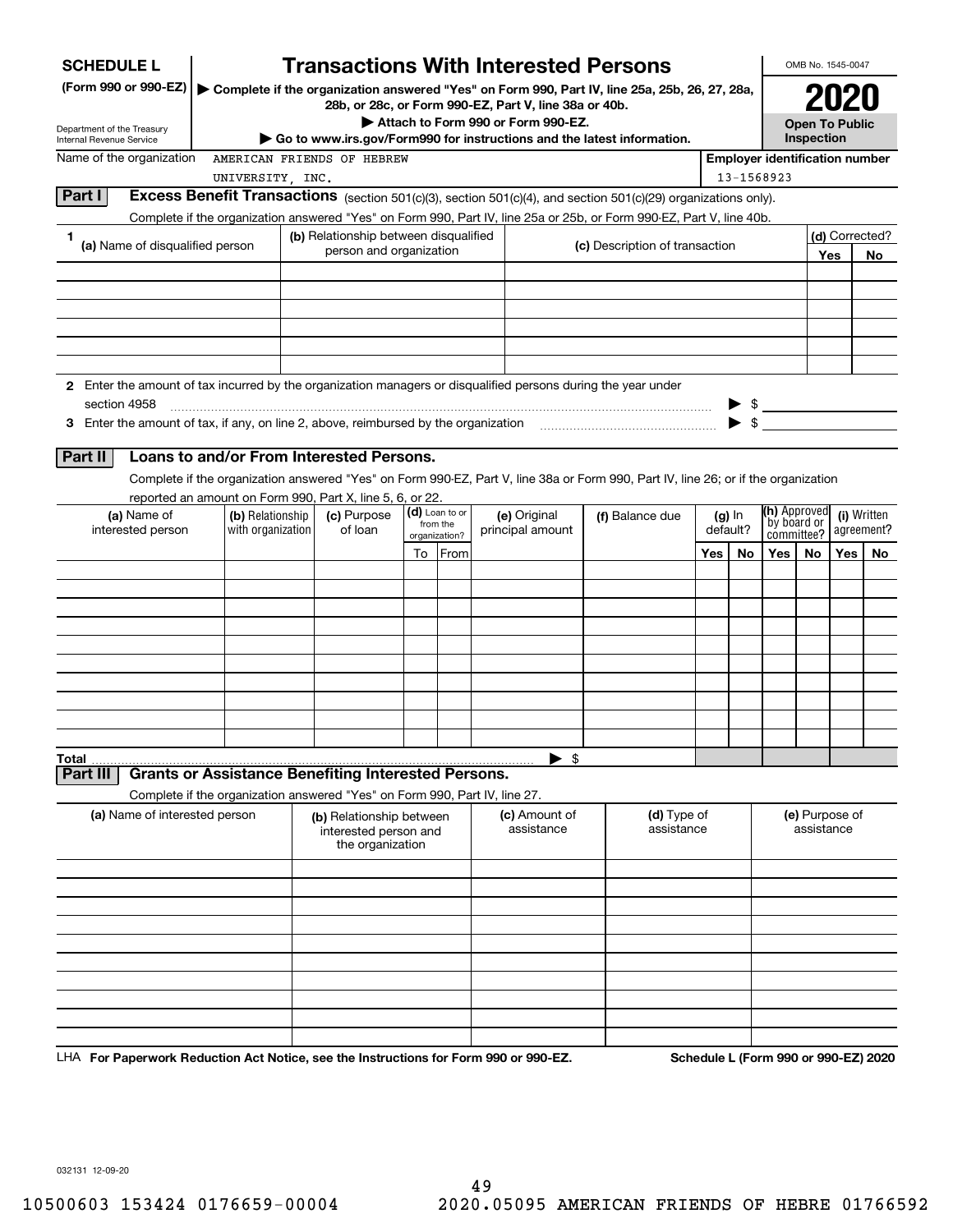Schedule L (Form 990 or 990-EZ) 2020 UNIVERSITY, INC. 13-1568923 Page

### **Part IV** Business Transactions Involving Interested Persons.

Complete if the organization answered "Yes" on Form 990, Part IV, line 28a, 28b, or 28c.

| Yes<br>No<br>36.908. INV MGMT<br>x<br><b>BOARD MEMBER</b><br>__ | (a) Name of interested person | (b) Relationship between interested<br>person and the organization | (c) Amount of<br>transaction | (d) Description of<br>transaction | (e) Sharing of<br>organization's<br>revenues? |  |  |
|-----------------------------------------------------------------|-------------------------------|--------------------------------------------------------------------|------------------------------|-----------------------------------|-----------------------------------------------|--|--|
|                                                                 |                               |                                                                    |                              |                                   |                                               |  |  |
|                                                                 | MICHAEL KURTZ                 |                                                                    |                              |                                   |                                               |  |  |
|                                                                 |                               |                                                                    |                              |                                   |                                               |  |  |
|                                                                 |                               |                                                                    |                              |                                   |                                               |  |  |
|                                                                 |                               |                                                                    |                              |                                   |                                               |  |  |
|                                                                 |                               |                                                                    |                              |                                   |                                               |  |  |
|                                                                 |                               |                                                                    |                              |                                   |                                               |  |  |
|                                                                 |                               |                                                                    |                              |                                   |                                               |  |  |
|                                                                 |                               |                                                                    |                              |                                   |                                               |  |  |
|                                                                 |                               |                                                                    |                              |                                   |                                               |  |  |
|                                                                 |                               |                                                                    |                              |                                   |                                               |  |  |

### **Part V Supplemental Information.**

Provide additional information for responses to questions on Schedule L (see instructions).

SCHEDULE L, PART VI

AFHU HOLDS AN INVESTMENT IN UPPER LEFT WEALTH MANAGEMENT, WITH AN

APPROXIMATE FMV OF \$13,740,933 WHICH IS UNDER THE CONTROL OF A FAMILY

MEMBER OF BOARD MEMBER, MICHAEL KURTZ. AFHU PAID THE FIRM \$36,908 IN

INVESTMENT MANAGEMENT FEES IN THE FISCAL YEAR ENDING SEPTEMBER 30,

2021.

**Schedule L (Form 990 or 990-EZ) 2020**

032132 12-09-20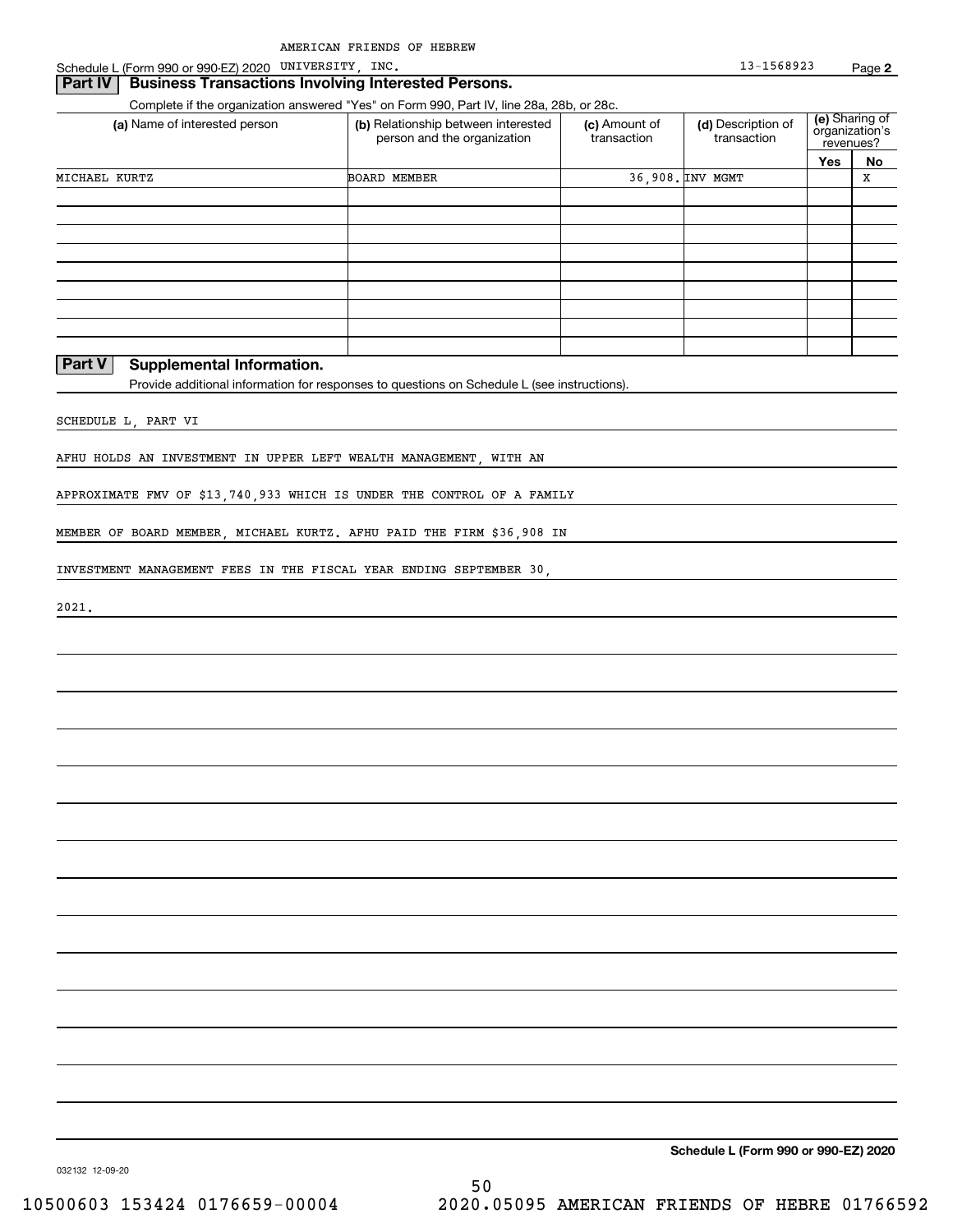### **SCHEDULE M (Form 990)**

# **Noncash Contributions**

OMB No. 1545-0047

| Department of the Treasury |
|----------------------------|
| Internal Revenue Service   |

**Complete if the organizations answered "Yes" on Form 990, Part IV, lines 29 or 30.** <sup>J</sup>**2020 Attach to Form 990.** J

**Open to Public Inspection**

Name of the organization

 **Go to www.irs.gov/Form990 for instructions and the latest information.** J

AMERICAN FRIENDS OF HEBREW

**Employer identification number** 13-1568923

| UNIVERSITY INC. |  |
|-----------------|--|
|                 |  |

| Part I | <b>Types of Property</b>                                                                                                                                                                                                                                |                               |                                      |                                                                                                      |                                                              |            |     |    |
|--------|---------------------------------------------------------------------------------------------------------------------------------------------------------------------------------------------------------------------------------------------------------|-------------------------------|--------------------------------------|------------------------------------------------------------------------------------------------------|--------------------------------------------------------------|------------|-----|----|
|        |                                                                                                                                                                                                                                                         | (a)<br>Check if<br>applicable | (b)<br>Number of<br>contributions or | (c)<br>Noncash contribution<br>amounts reported on<br>items contributed Form 990, Part VIII, line 1g | (d)<br>Method of determining<br>noncash contribution amounts |            |     |    |
| 1.     |                                                                                                                                                                                                                                                         |                               |                                      |                                                                                                      |                                                              |            |     |    |
| 2      |                                                                                                                                                                                                                                                         |                               |                                      |                                                                                                      |                                                              |            |     |    |
| З      | Art - Fractional interests                                                                                                                                                                                                                              |                               |                                      |                                                                                                      |                                                              |            |     |    |
| 4      | Books and publications                                                                                                                                                                                                                                  |                               |                                      |                                                                                                      |                                                              |            |     |    |
| 5      | Clothing and household goods                                                                                                                                                                                                                            |                               |                                      |                                                                                                      |                                                              |            |     |    |
| 6      |                                                                                                                                                                                                                                                         |                               |                                      |                                                                                                      |                                                              |            |     |    |
| 7      |                                                                                                                                                                                                                                                         |                               |                                      |                                                                                                      |                                                              |            |     |    |
| 8      |                                                                                                                                                                                                                                                         |                               |                                      |                                                                                                      |                                                              |            |     |    |
| 9      | Securities - Publicly traded                                                                                                                                                                                                                            | x                             | 34                                   |                                                                                                      | 3,128,470. COST OR SALE PRICE                                |            |     |    |
| 10     | Securities - Closely held stock                                                                                                                                                                                                                         |                               |                                      |                                                                                                      |                                                              |            |     |    |
| 11     | Securities - Partnership, LLC, or                                                                                                                                                                                                                       |                               |                                      |                                                                                                      |                                                              |            |     |    |
|        | trust interests                                                                                                                                                                                                                                         |                               |                                      |                                                                                                      |                                                              |            |     |    |
| 12     |                                                                                                                                                                                                                                                         |                               |                                      |                                                                                                      |                                                              |            |     |    |
| 13     | Qualified conservation contribution -                                                                                                                                                                                                                   |                               |                                      |                                                                                                      |                                                              |            |     |    |
|        | Historic structures                                                                                                                                                                                                                                     |                               |                                      |                                                                                                      |                                                              |            |     |    |
| 14     | Qualified conservation contribution - Other                                                                                                                                                                                                             |                               |                                      |                                                                                                      |                                                              |            |     |    |
| 15     | Real estate - Residential                                                                                                                                                                                                                               |                               |                                      |                                                                                                      |                                                              |            |     |    |
| 16     |                                                                                                                                                                                                                                                         |                               |                                      |                                                                                                      |                                                              |            |     |    |
| 17     |                                                                                                                                                                                                                                                         |                               |                                      |                                                                                                      |                                                              |            |     |    |
| 18     |                                                                                                                                                                                                                                                         |                               |                                      |                                                                                                      |                                                              |            |     |    |
| 19     |                                                                                                                                                                                                                                                         |                               |                                      |                                                                                                      |                                                              |            |     |    |
| 20     | Drugs and medical supplies                                                                                                                                                                                                                              |                               |                                      |                                                                                                      |                                                              |            |     |    |
| 21     |                                                                                                                                                                                                                                                         |                               |                                      |                                                                                                      |                                                              |            |     |    |
| 22     |                                                                                                                                                                                                                                                         |                               |                                      |                                                                                                      |                                                              |            |     |    |
| 23     |                                                                                                                                                                                                                                                         |                               |                                      |                                                                                                      |                                                              |            |     |    |
| 24     |                                                                                                                                                                                                                                                         |                               |                                      |                                                                                                      |                                                              |            |     |    |
| 25     | STATE OF ISRA<br>Other $\blacktriangleright$                                                                                                                                                                                                            | x                             | 3                                    |                                                                                                      | 6,200. COST OR SALE PRICE                                    |            |     |    |
| 26     | Other<br>$\overline{\phantom{a}}$                                                                                                                                                                                                                       |                               |                                      |                                                                                                      |                                                              |            |     |    |
| 27     | Other<br>▸                                                                                                                                                                                                                                              |                               |                                      |                                                                                                      |                                                              |            |     |    |
| 28     | Other                                                                                                                                                                                                                                                   |                               |                                      |                                                                                                      |                                                              |            |     |    |
| 29     | Number of Forms 8283 received by the organization during the tax year for contributions                                                                                                                                                                 |                               |                                      |                                                                                                      |                                                              |            |     |    |
|        | for which the organization completed Form 8283, Part V, Donee Acknowledgement                                                                                                                                                                           |                               |                                      | 29                                                                                                   |                                                              |            |     |    |
|        |                                                                                                                                                                                                                                                         |                               |                                      |                                                                                                      |                                                              |            | Yes | No |
|        | 30a During the year, did the organization receive by contribution any property reported in Part I, lines 1 through 28, that it<br>must hold for at least three years from the date of the initial contribution, and which isn't required to be used for |                               |                                      |                                                                                                      |                                                              |            |     |    |
|        |                                                                                                                                                                                                                                                         |                               |                                      |                                                                                                      |                                                              |            |     | х  |
|        | exempt purposes for the entire holding period?<br><b>b</b> If "Yes," describe the arrangement in Part II.                                                                                                                                               |                               |                                      |                                                                                                      |                                                              | <b>30a</b> |     |    |
| 31     | Does the organization have a gift acceptance policy that requires the review of any nonstandard contributions?                                                                                                                                          |                               |                                      |                                                                                                      |                                                              | 31         | Х   |    |
|        | 32a Does the organization hire or use third parties or related organizations to solicit, process, or sell noncash                                                                                                                                       |                               |                                      |                                                                                                      | .                                                            |            |     |    |
|        | contributions?                                                                                                                                                                                                                                          |                               |                                      |                                                                                                      |                                                              | 32a        | Х   |    |
|        | <b>b</b> If "Yes," describe in Part II.                                                                                                                                                                                                                 |                               |                                      |                                                                                                      |                                                              |            |     |    |
|        |                                                                                                                                                                                                                                                         |                               |                                      |                                                                                                      |                                                              |            |     |    |

**33**If the organization didn't report an amount in column (c) for a type of property for which column (a) is checked, describe in Part II.

**For Paperwork Reduction Act Notice, see the Instructions for Form 990. Schedule M (Form 990) 2020** LHA

032141 11-23-20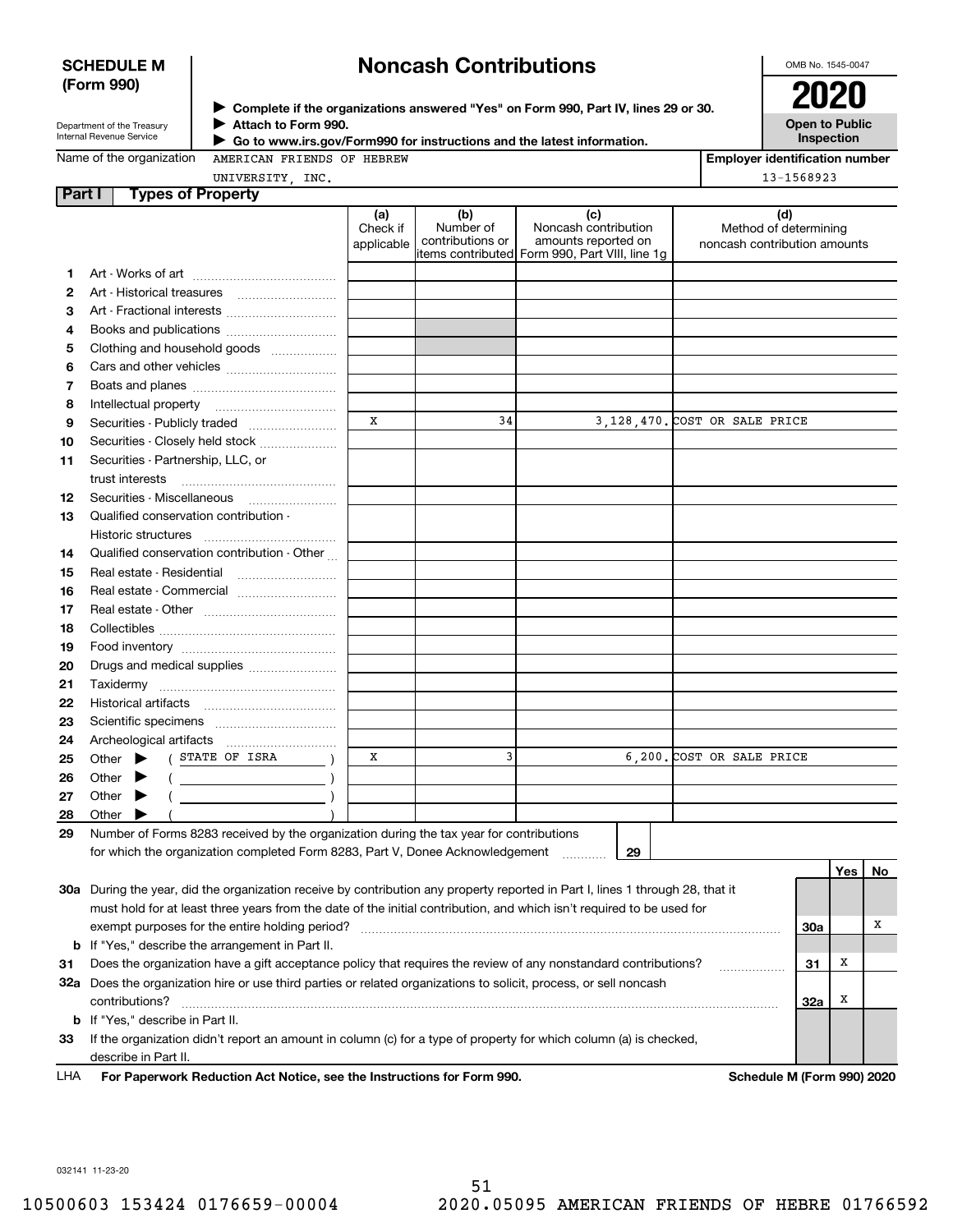UNIVERSITY,

Schedule M (Form 990) 2020 UNIVERSITY, INC.<br>**Part II** Supplemental Information. Provide the information required by Part I. lines 30b. 32b. and 33. and whether the c Part II | Supplemental Information. Provide the information required by Part I, lines 30b, 32b, and 33, and whether the organization is reporting in Part I, column (b), the number of contributions, the number of items received, or a combination of both. Also complete this part for any additional information.

FORM 990, SCHEDULE M, LINE 32(A)

TO THE EXTENT THAT AFHU RECEIVES NONCASH CONTRIBUTIONS OF MARKETABLE

SECURITIES, THE ORGANIZATION'S INVESTMENT CUSTODIAN IS TASKED WITH

DISPOSING OF THOSE SECURITIES.

**Schedule M (Form 990) 2020**

032142 11-23-20

52 10500603 153424 0176659-00004 2020.05095 AMERICAN FRIENDS OF HEBRE 01766592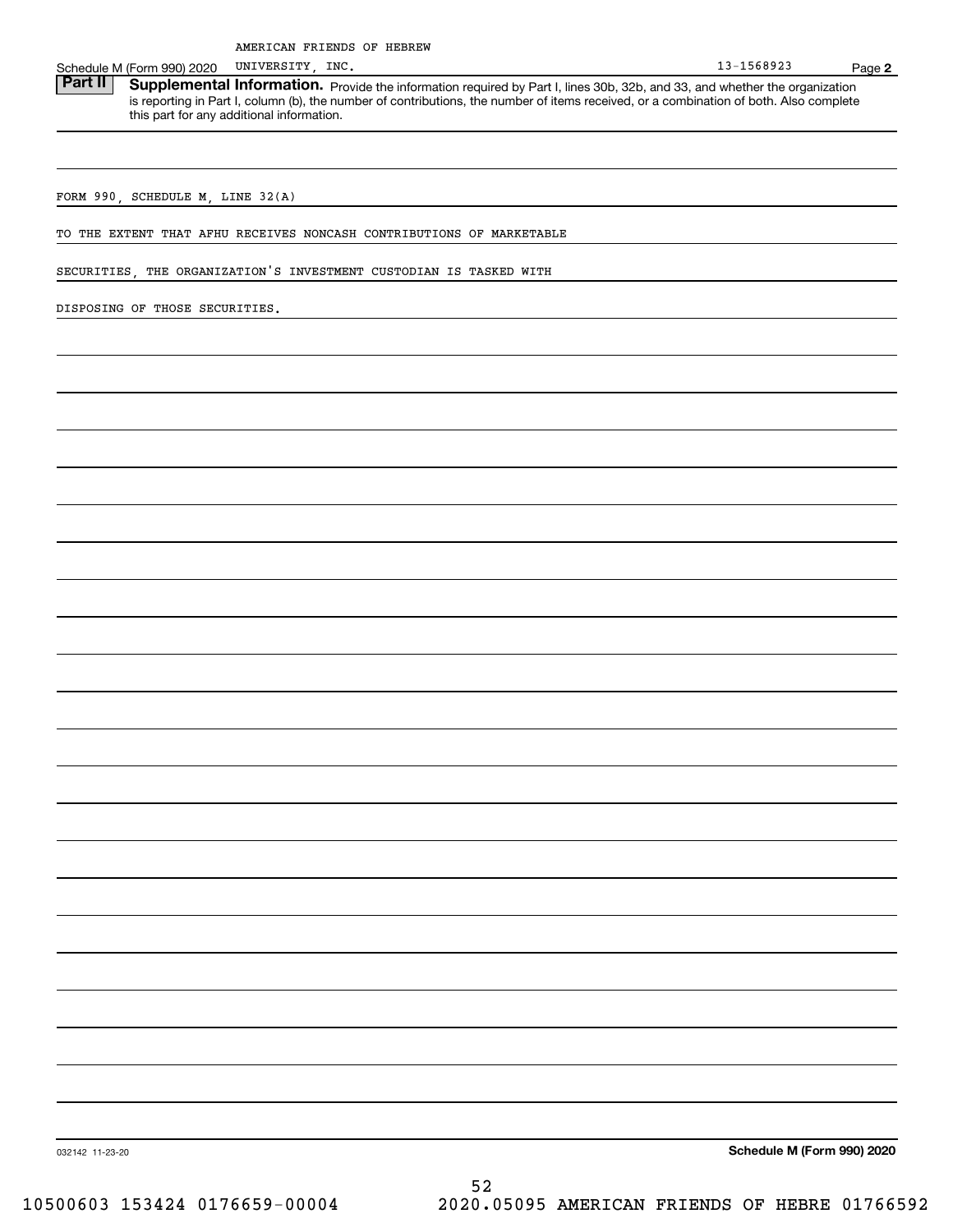**(Form 990 or 990-EZ)**

Department of the Treasury Internal Revenue Service Name of the organization

## **SCHEDULE O Supplemental Information to Form 990 or 990-EZ**

**Complete to provide information for responses to specific questions on Form 990 or 990-EZ or to provide any additional information. | Attach to Form 990 or 990-EZ. | Go to www.irs.gov/Form990 for the latest information.**



**Employer identification number** UNIVERSITY INC. 13-1568923

GENERAL EXPLANATORY STATEMENT REGARDING THE COVID-19 IMPACT ON

THE ORGANIZATION

THE COVID-19 PANDEMIC, WHOSE EFFECTS FIRST BECAME KNOWN IN JANUARY

2020, HAS CAUSED ECONOMIC INTERRUPTIONS THROUGH MANDATED AND VOLUNTARY

AMERICAN FRIENDS OF HEBREW

CLOSINGS OF BUSINESSES AND ORGANIZATIONS THROUGHOUT THE UNITED STATES.

THE EXTENT OF THE IMPACT OF COVID-19 ON THE ORGANIZATION'S OPERATIONAL

AND FINANCIAL PERFORMANCE WILL DEPEND ON CERTAIN DEVELOPMENTS

INCLUDING THE DURATION AND SPREAD OF THE OUTBREAK AND ITS IMPACT ON THE

ORGANIZATION'S DONORS, EMPLOYEES, AND VENDORS, ALL OF WHICH AT PRESENT

CANNOT BE DETERMINED.

TO MITIGATE THE DEVASTATING ECONOMIC EFFECTS OF THE PANDEMIC, AFHU

PARTICIPATED IN THE SMALL BUSINESS ADMINISTRATION'S PAYCHECK PROTECTION

PROGRAM AND RECEIVED A FORGIVABLE LOAN IN THE AMOUNT OF \$1,035,000.

THIS LOAN WAS FORGIVEN IN DECEMBER OF 2020 AND IS RECORDED IN THIS FORM

990 AS GOVERNMENTAL GRANT REVENUE IN FORM 990, PART VIII, LINE 1(E).

IN ADDITION, AFHU PARTICIPATED IN THE SECOND ROUND OF PPP FUNDING IN

MARCH OF 2021 AND RECEIVED A FORGIVABLE LOAN OF \$1,200,000. THIS LOAN

WAS FORGIVEN IN NOVEMBER OF 2021 AND SHALL BE REPORTED AS GOVERNMENTAL

GRANT REVENUE ON NEXT YEAR'S FORM 990.

FORM 990, PART III, LINE 1 - ORGANIZATION'S MISSION

AMERICAN FRIENDS OF THE HEBREW UNIVERSITY (AFHU) IS A NATIONAL,

NOT-FOR-PROFIT ORGANIZATION IN SUPPORT OF THE HEBREW UNIVERSITY OF

JERUSALEM, ISRAEL'S FOREMOST CENTER OF HIGHER EDUCATION AND RESEARCH.

032211 11-20-20 LHA For Paperwork Reduction Act Notice, see the Instructions for Form 990 or 990-EZ. Schedule O (Form 990 or 990-EZ) 2020 53

10500603 153424 0176659-00004 2020.05095 AMERICAN FRIENDS OF HEBRE 01766592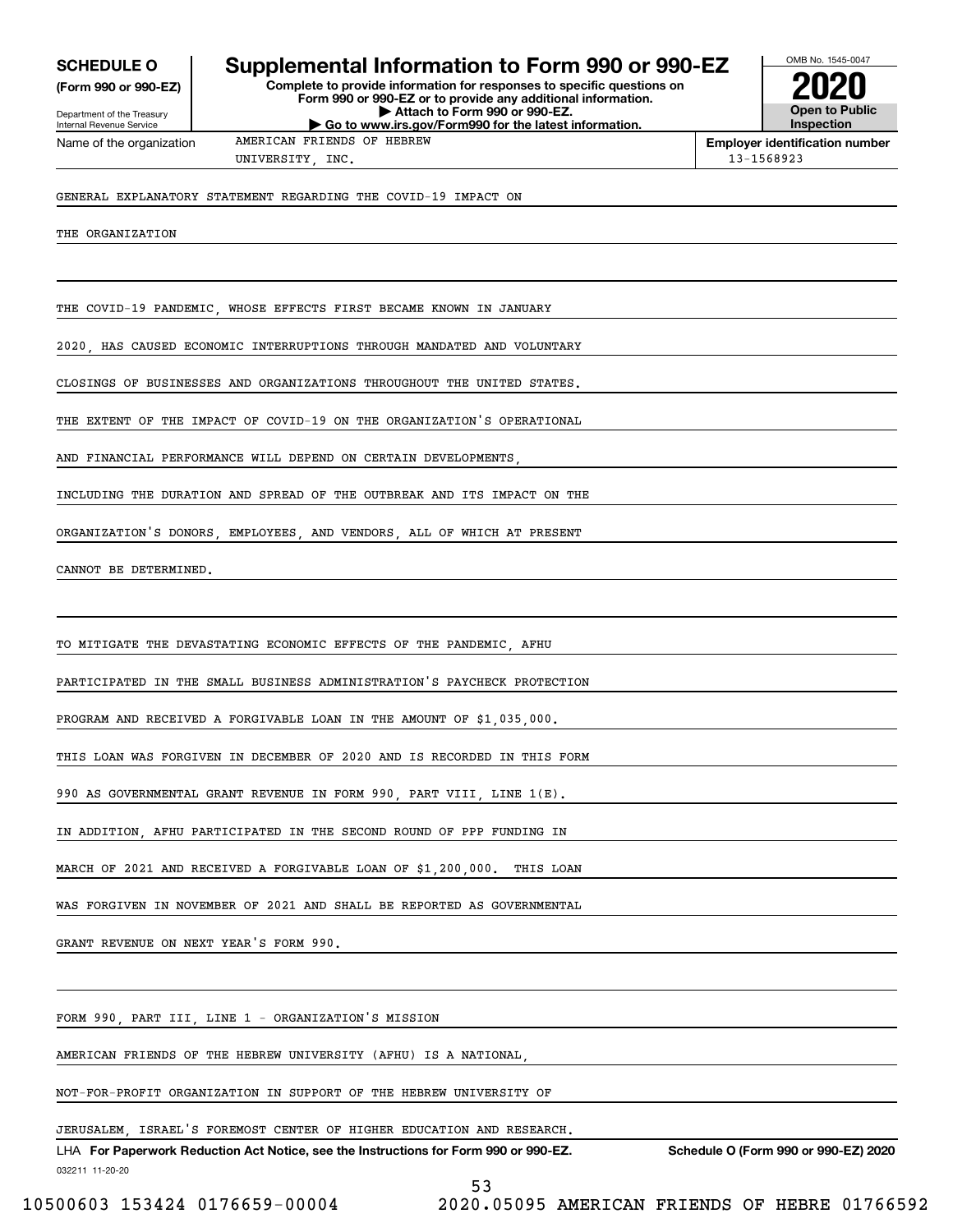| AMERICAN FRIENDS OF HEBREW<br>Name of the organization<br>UNIVERSITY, INC.                           | <b>Employer identification number</b><br>13-1568923 |
|------------------------------------------------------------------------------------------------------|-----------------------------------------------------|
| FORGING A MEANINGFUL PARTNERSHIP BETWEEN AMERICA AND THE PEOPLE OF                                   |                                                     |
| ISRAEL AFHU HELPS TO ENSURE THE NATION'S WELL BEING BY NURTURING                                     |                                                     |
| ISRAEL'S GREATEST ASSET: THE INTELLECTUAL STRENGTH OF ITS PEOPLE.                                    |                                                     |
| AFHU'S CULTURAL AND EDUCATIONAL PROGRAMS ATTRACT PEOPLE FROM ALL WALKS                               |                                                     |
| OF LIFE, INCLUDING THE HEBREW UNIVERSITY AND ROTHBERG INTERNATIONAL                                  |                                                     |
| SCHOOL ALUMNI, AMERICAN SCHOLARS AND SCIENTISTS, AND THE GENERAL U.S.                                |                                                     |
| PUBLIC. THESE PROGRAMS, AS WELL AS AFHU MISSIONS TO ISRAEL AND THE                                   |                                                     |
| HEBREW UNIVERSITY, PROMOTE GREATER UNDERSTANDING OF THE UNIVERSITY'S                                 |                                                     |
| CONTRIBUTIONS IN FIELDS RANGING FROM TECHNOLOGY, MEDICINE AND LAW TO                                 |                                                     |
| AGRICULTURE, PUBLIC POLICY AND JEWISH STUDIES. FOUNDED BY THE AMERICAN                               |                                                     |
| PHILANTHROPIST, FELIX M. WARBURG IN 1925, AFHU HAS BEEN A CENTRAL FORCE                              |                                                     |
| IN HEBREW UNIVERSITY'S RISE TO INTERNATIONAL PROMINENCE.                                             |                                                     |
|                                                                                                      |                                                     |
| TODAY, AFHU IS PART OF AN INTERNATIONAL SOCIETY OF FRIENDS                                           |                                                     |
| ORGANIZATIONS SPANNING MORE THAN 25 COUNTRIES. THE SUPPORT OF DONORS                                 |                                                     |
| ENABLES AMERICAN FRIENDS OF THE HEBREW UNIVERSITY TO PROVIDE FUNDING TO                              |                                                     |
| HEBREW UNIVERSITY TO RECRUIT AND RETAIN OUTSTANDING FACULTY, BUILD                                   |                                                     |
| TEACHING AND RESEARCH FACILITIES, PROVIDE STUDENT SCHOLARSHIPS, ADVANCE                              |                                                     |
| RESEARCH AND FURTHER REGIONAL AND INTERNATIONAL PEACE AND PLURALISM.                                 |                                                     |
|                                                                                                      |                                                     |
|                                                                                                      |                                                     |
| FORM 990, PART VI, SECTION A, LINE 2:<br><u> 1989 - Johann Stoff, amerikansk politiker (d. 1989)</u> |                                                     |
| ROBERTA BOGEN, DIRECTOR AND STANLEY M. BOGEN, DIRECTOR HAVE A FAMILY                                 |                                                     |
| RELATIONSHIP.                                                                                        |                                                     |
|                                                                                                      |                                                     |
| JANE FEINSTEIN, DIRECTOR AND PETER FEINSTEIN, DIRECTOR HAVE A FAMILY                                 |                                                     |
| RELATIONSHIP.                                                                                        |                                                     |
|                                                                                                      |                                                     |
| 032212 11-20-20<br>54                                                                                | Schedule O (Form 990 or 990-EZ) 2020                |

Schedule O (Form 990 or 990-EZ) 2020

**2**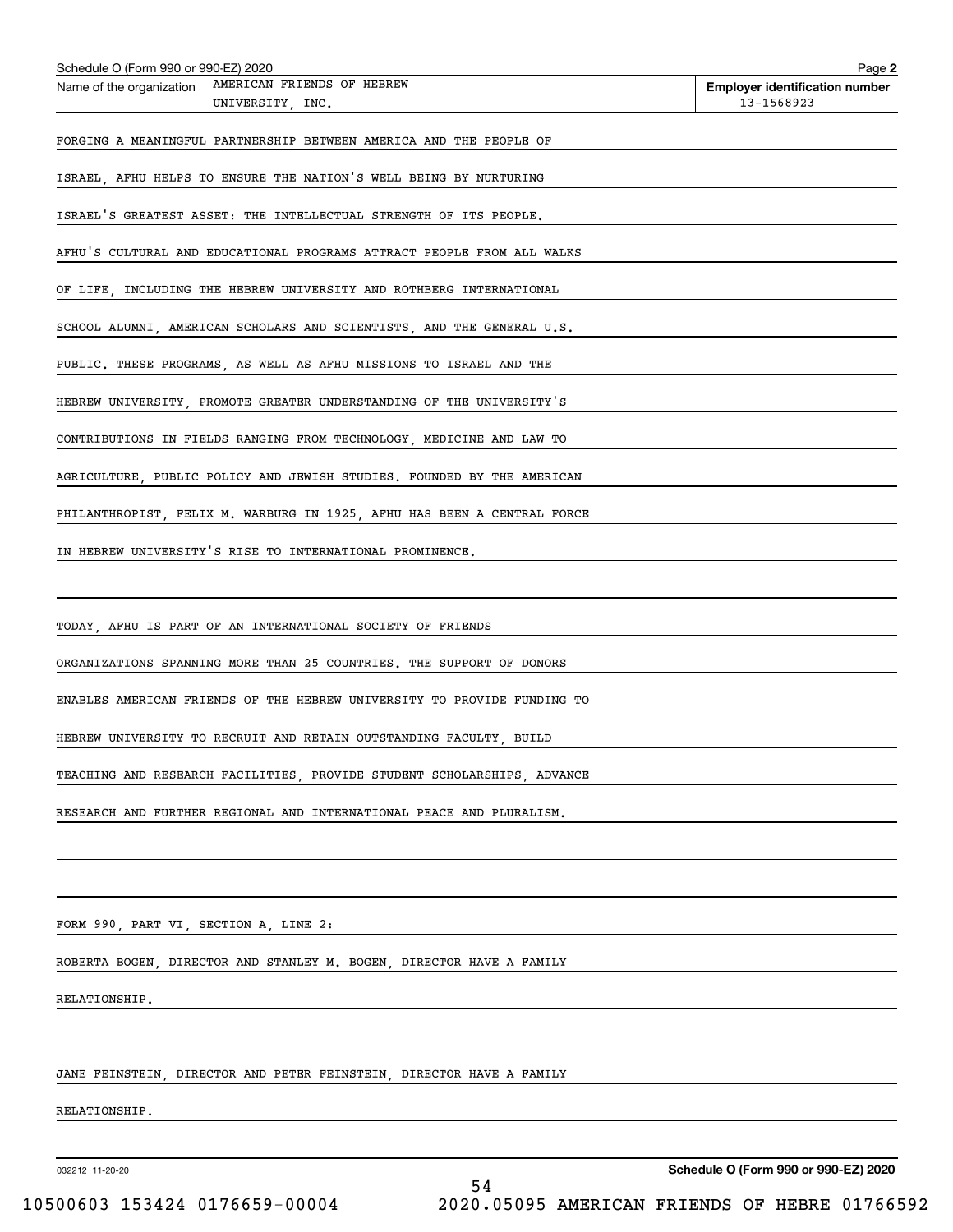| Schedule O (Form 990 or 990-EZ) 2020 | Page 2                                              |                                       |
|--------------------------------------|-----------------------------------------------------|---------------------------------------|
|                                      | Name of the organization AMERICAN FRIENDS OF HEBREW | <b>Employer identification number</b> |
|                                      | UNIVERSITY INC.                                     | 13-1568923                            |
|                                      |                                                     |                                       |

KEN STEIN, VICE PRESIDENT AND ERIC STEIN, PRESIDENT OF THE SAN FRANCISCO

REGIONAL BOARD HAVE A FAMILY RELATIONSHIP.

FORM 990, PART VI, SECTION B, LINE 11B:

990 REVIEW PROCESS

THE ORGANIZATION'S FORM 990 WAS PREPARED BY A NATIONAL ACCOUNTING FIRM IN

CONJUNCTION WITH THE ORGANIZATION'S FINANCE DEPARTMENT. IN APRIL OF 2022,

THE ORGANIZATION'S OUTSIDE ACCOUNTING FIRM PRESENTED THE FORM 990 TO THE

AUDIT COMMITTEE OF THE BOARD OF DIRECTORS TO ENABLE THEM TO FULFILL THEIR

DUE DILIGENCE AND OVERSIGHT RESPONSIBILITIES. ONCE APPROVED FOR FILING BY

THE AUDIT COMMITTEE, THE FORM 990 IS MADE AVAILABLE TO THE ENTIRE BOARD OF

DIRECTORS PRIOR TO ITS FILING WITH THE INTERNAL REVENUE SERVICE.

FORM 990, PART VI, SECTION B, LINE 12C:

CONFLICT OF INTEREST POLICY MONITORING AND ENFORCEMENT

EACH OFFICER, DIRECTOR, TRUSTEE AND KEY EMPLOYEE OF THE ORGANIZATION IS

REQUIRED TO ANNUALLY DISCLOSE ANY CONFLICTS OF INTEREST THAT ARISE BY

VIRTUE OF THEIR EMPLOYMENT, BOARD SERVICE, OR POSITION WITH THE

ORGANIZATION. THE ORGANIZATION MONITORS COMPLIANCE WITH ITS CONFLICT OF

INTEREST POLICY THROUGH AN ANNUAL QUESTIONNAIRE/DISCLOSURE STATEMENT THAT

IS DISTRIBUTED TO THESE INDIVIDUALS. THE PRESIDENT HAS THE AUTHORITY TO

MONITOR THE CONFLICTS OF INTEREST QUESTIONNAIRES AND REPORT THE FINDINGS TO

THE BOARD OF DIRECTORS. CONFLICTS, WHEN THEY ARISE, ARE INVESTIGATED

IMMEDIATELY.

FORM 990, PART VI, SECTION B, LINE 15:

PROCESS FOR DETERMINING COMPENSATION

ALL BONUS/SALARY RECOMMENDATIONS FOR THE CHIEF EXECUTIVE OFFICER ARE

032212 11-20-20

**Schedule O (Form 990 or 990-EZ) 2020**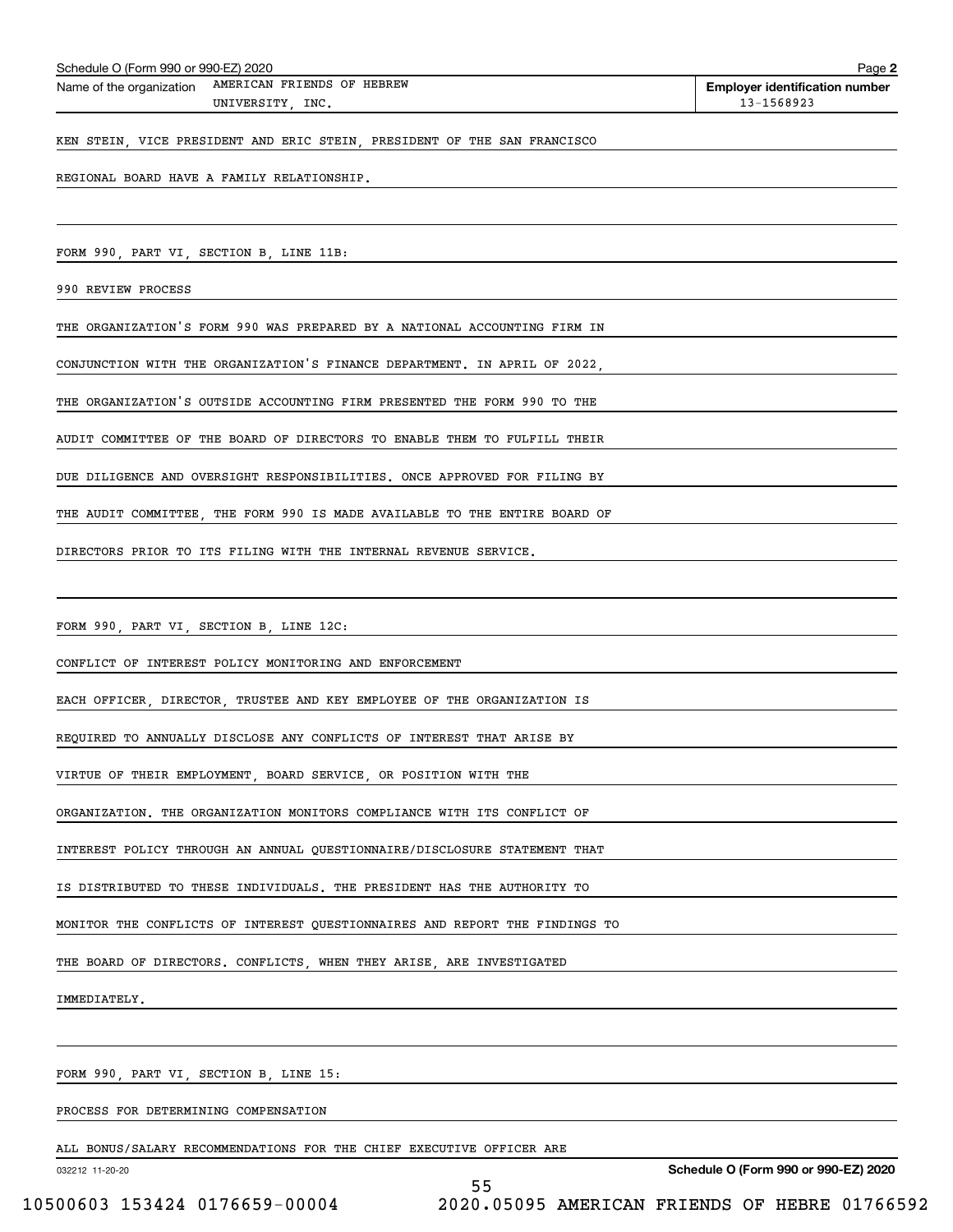| Schedule O (Form 990 or 990-EZ) 2020                                                               | Page 2                                              |
|----------------------------------------------------------------------------------------------------|-----------------------------------------------------|
| AMERICAN FRIENDS OF HEBREW<br>Name of the organization<br>UNIVERSITY, INC.                         | <b>Employer identification number</b><br>13-1568923 |
| DETERMINED BY THE COMPENSATION COMMITTEE WHICH IS COMPRISED OF THE                                 |                                                     |
| PRESIDENT, TREASURER AND CHAIRMAN OF THE BOARD. THE COMPENSATION COMMITTEE                         |                                                     |
| THEN MAKES A RECOMMENDATION TO THE EXECUTIVE COMMITTEE FOR APPROVAL. THE                           |                                                     |
| EXECUTIVE COMMITTEE IS COMPRISED OF THE ABOVE-MENTIONED 3 BOARD MEMBERS AND                        |                                                     |
| AN ADDITIONAL 17 BOARD MEMBERS. THE FINAL APPROVAL RESTS WITH THE EXECUTIVE                        |                                                     |
| COMMITTEE. ALL BONUS/SALARY RECOMMENDATIONS FOR ALL OTHER OFFICERS AND KEY                         |                                                     |
| EMPLOYEES ARE MADE BY THE CHIEF EXECUTIVE OFFICER TO THE COMPENSATION                              |                                                     |
| COMMITTEE, WHO ULTIMATELY MAKES A RECOMMENDATION TO THE EXECUTIVE                                  |                                                     |
| COMMITTEE. THE FINAL APPROVAL RESTS WITH THE EXECUTIVE COMMITTEE.                                  |                                                     |
|                                                                                                    |                                                     |
| FORM 990, PART VI, LINE 17, LIST OF STATES RECEIVING COPY OF FORM 990:                             |                                                     |
| AL, AK, AR, CA, CO, CT, DC, FL, GA, HI, IL, KS, KY, ME, MD, MA, MI, MN, MS, NH, NJ, NM, NY, NC, ND |                                                     |
| OH, OK, OR, PA, RI, SC, TN, UT, VA, WA, WV, WI                                                     |                                                     |
|                                                                                                    |                                                     |
| FORM 990, PART VI, SECTION C, LINE 19:                                                             |                                                     |
| DISCLOSURE OF DOCUMENTS                                                                            |                                                     |
| THE ORGANIZATION MAKES ITS FORM 990 AVAILABLE TO THE PUBLIC BY RETAINING A                         |                                                     |
| COPY AT ITS PLACE OF BUSINESS. THE FORM 990 IS LIKEWISE PUBLISHED ON THE                           |                                                     |
| INTERNET AT WWW.GUIDESTAR.ORG AND ON THE ORGANIZATION'S WEBSITE,                                   |                                                     |
| WWW.AFHU.ORG. THE ORGANIZATION'S FINANCIAL STATEMENTS GOVERNING                                    |                                                     |
| DOCUMENTS AND CONFLICT OF INTEREST POLICY WILL BE MADE AVAILABLE UPON                              |                                                     |
| REQUEST. THE AUDITED FINANCIAL STATEMENTS ARE ALSO AVAILABLE ON THE                                |                                                     |
| ORGANIZATION'S WEBSITE.                                                                            |                                                     |
|                                                                                                    |                                                     |
| FORM 990, PART VII - BOARD RELATIONSHIPS                                                           |                                                     |
| AFHU HOLDS MARKETABLE SECURITIES WITH AN APPROXIMATE VALUE OF                                      |                                                     |

\$2,862,681 IN A NON-POOLED ENDOWMENT FUND WHICH IS UNDER THE CONTROL OF

THE DONOR AND BOARD MEMBER STANLEY BOGEN.

032212 11-20-20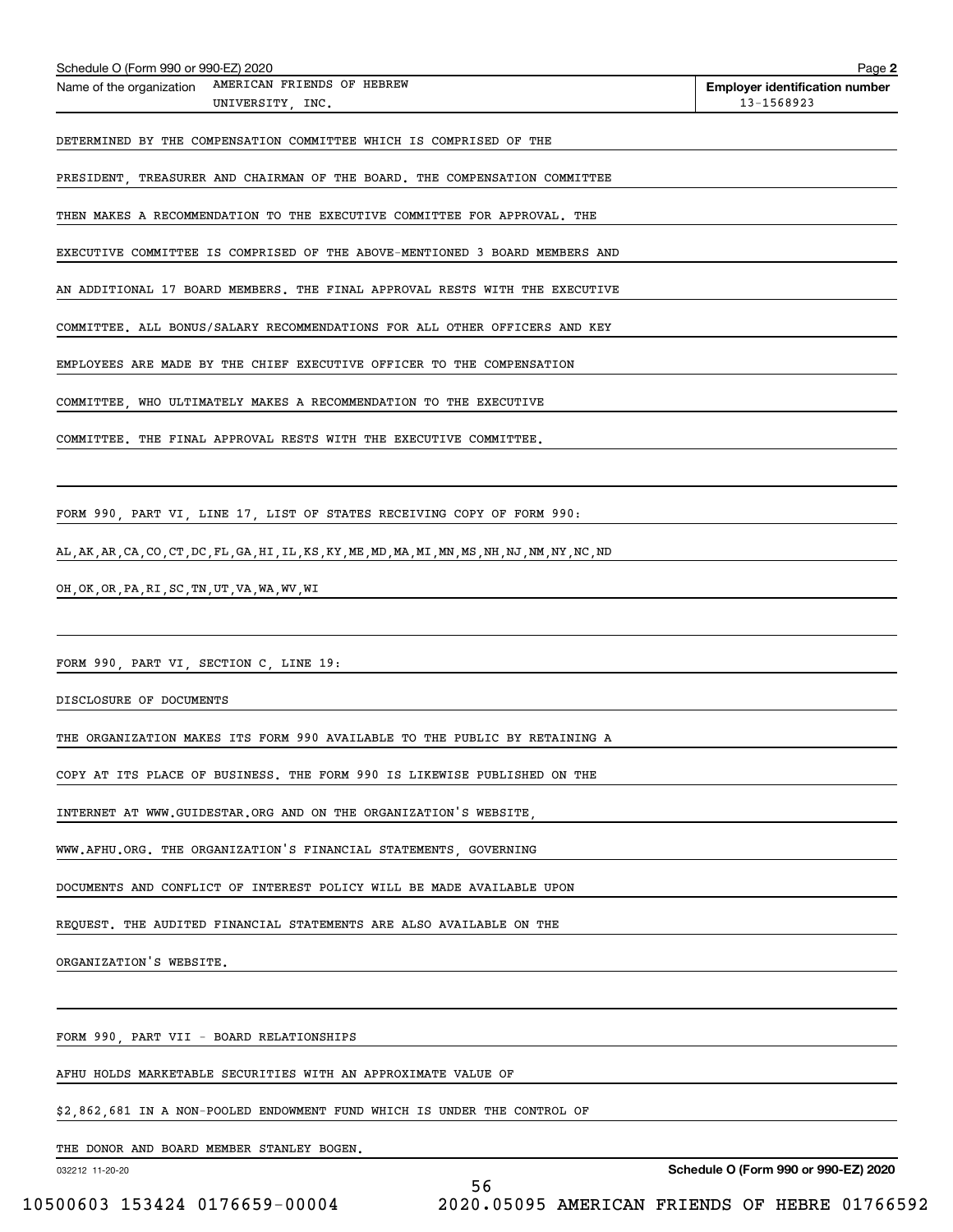| Schedule O (Form 990 or 990-EZ) 2020<br>Name of the organization AMERICAN FRIENDS OF HEBREW | Page 2<br><b>Employer identification number</b> |
|---------------------------------------------------------------------------------------------|-------------------------------------------------|
| UNIVERSITY, INC.                                                                            | 13-1568923                                      |
| AFHU DOES NOT PAY ANY INVESTMENT MANAGEMENT FEES TO MR. BOGEN'S                             |                                                 |
| INVESTMENT FIRM; ACCORDINGLY THIS TRANSACTION DOES NOT NEED TO BE                           |                                                 |
| DISCLOSED ON FORM 990, SCHEDULE L. IN THE INTERESTS OF FULL DISCLOSURE,                     |                                                 |
| AFHU IS REPORTING THIS RELATIONSHIP ON ITS FORM 990.                                        |                                                 |
|                                                                                             |                                                 |
| FORM 990, PART XI, LINE 9, CHANGES IN NET ASSETS:                                           |                                                 |
| CHANGE IN VALUE OF SPLIT-INTEREST AGREEMENT                                                 | 3,061,053.                                      |
| CHANGES IN ASSETS OF TRUSTS AND OTHER SPLIT-INTEREST AGREEMENTS                             |                                                 |
| HELD BY OTHERS<br><u> 1989 - Johann John Stone, markin sanadi bashkar (</u>                 | 1,997,098.                                      |
| PENSION RELATED EXPENSES OTHER THAN NET PERIOD PENSION COST 44,119.                         |                                                 |
| CHANGE IN VALUE OF BENEFICIAL INTEREST IN TRUST HELD BY                                     |                                                 |
| <b>OTHERS</b>                                                                               | $-233,438.$                                     |
| ROUNDING<br><u> 1989 - Johann Barn, amerikansk politiker (d. 1989)</u>                      | 250. $\qquad \qquad$                            |
| TOTAL TO FORM 990, PART XI, LINE 9 4,869,082.                                               |                                                 |
|                                                                                             |                                                 |
|                                                                                             |                                                 |
|                                                                                             |                                                 |
|                                                                                             |                                                 |
|                                                                                             |                                                 |
|                                                                                             |                                                 |
|                                                                                             |                                                 |
|                                                                                             |                                                 |
|                                                                                             |                                                 |
|                                                                                             |                                                 |
|                                                                                             |                                                 |
|                                                                                             |                                                 |
|                                                                                             |                                                 |
| 032212 11-20-20                                                                             | Schedule O (Form 990 or 990-EZ) 2020            |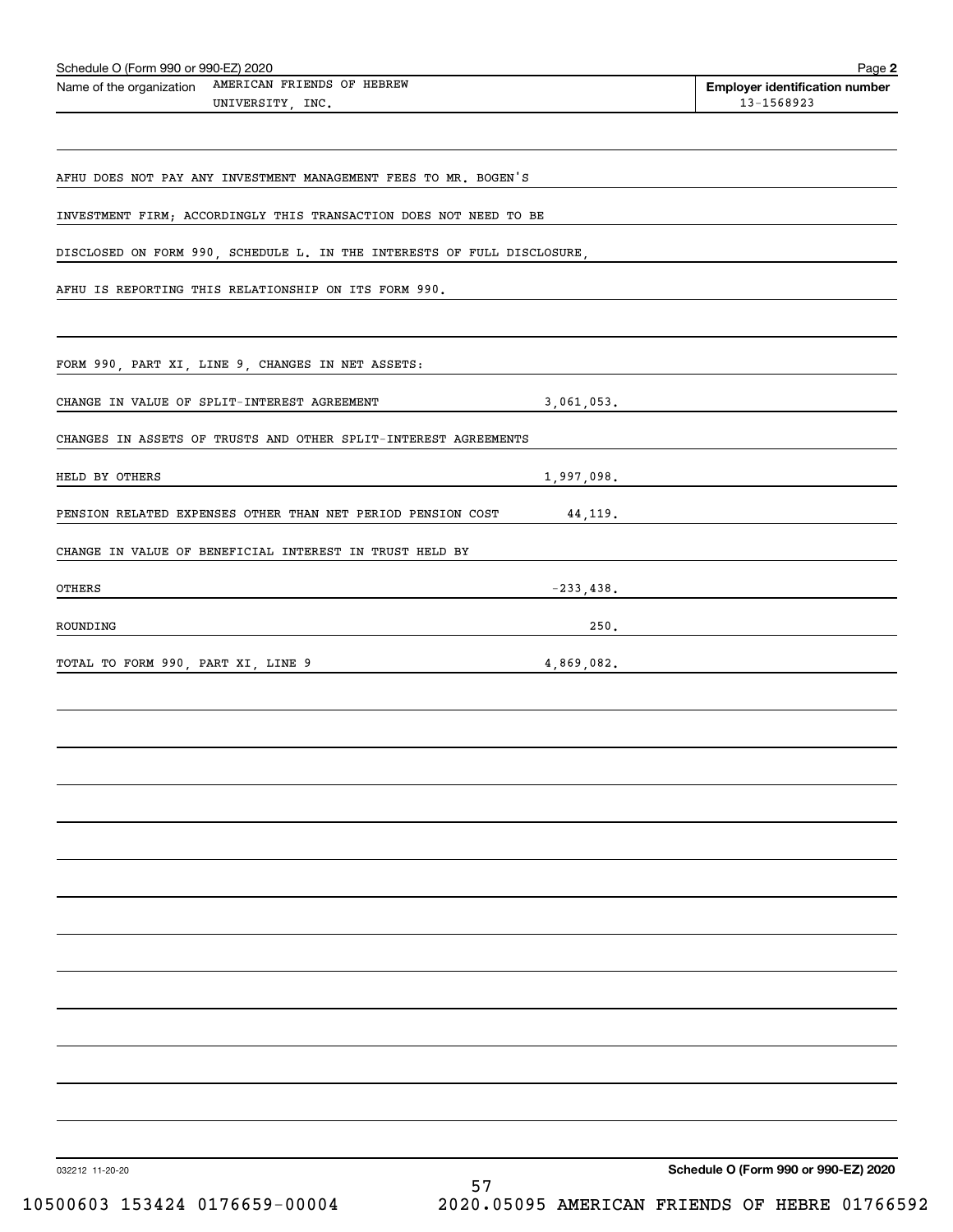|                                                        |                                                                                                                                                                                                                    |                                                                                                                                                                                    |                                                     |                                      |                                             |      |                                                     | OMB No. 1545-0047                   |                                                      |  |  |
|--------------------------------------------------------|--------------------------------------------------------------------------------------------------------------------------------------------------------------------------------------------------------------------|------------------------------------------------------------------------------------------------------------------------------------------------------------------------------------|-----------------------------------------------------|--------------------------------------|---------------------------------------------|------|-----------------------------------------------------|-------------------------------------|------------------------------------------------------|--|--|
| <b>SCHEDULE R</b><br>(Form 990)                        |                                                                                                                                                                                                                    | <b>Related Organizations and Unrelated Partnerships</b><br>> Complete if the organization answered "Yes" on Form 990, Part IV, line 33, 34, 35b, 36, or 37.<br>Attach to Form 990. |                                                     |                                      |                                             |      |                                                     |                                     |                                                      |  |  |
| Department of the Treasury<br>Internal Revenue Service |                                                                                                                                                                                                                    | Go to www.irs.gov/Form990 for instructions and the latest information.                                                                                                             |                                                     |                                      |                                             |      |                                                     | <b>Open to Public</b><br>Inspection |                                                      |  |  |
| Name of the organization                               | AMERICAN FRIENDS OF HEBREW<br>UNIVERSITY, INC.                                                                                                                                                                     |                                                                                                                                                                                    |                                                     |                                      |                                             |      | <b>Employer identification number</b><br>13-1568923 |                                     |                                                      |  |  |
| Part I                                                 | Identification of Disregarded Entities. Complete if the organization answered "Yes" on Form 990, Part IV, line 33.                                                                                                 |                                                                                                                                                                                    |                                                     |                                      |                                             |      |                                                     |                                     |                                                      |  |  |
|                                                        | (a)                                                                                                                                                                                                                | (b)                                                                                                                                                                                | (c)                                                 | (d)                                  | (e)                                         |      |                                                     | (f)                                 |                                                      |  |  |
|                                                        | Name, address, and EIN (if applicable)<br>of disregarded entity                                                                                                                                                    | Primary activity                                                                                                                                                                   | Legal domicile (state or<br>foreign country)        | Total income                         | End-of-year assets                          |      |                                                     | Direct controlling<br>entity        |                                                      |  |  |
|                                                        |                                                                                                                                                                                                                    |                                                                                                                                                                                    |                                                     |                                      |                                             |      |                                                     |                                     |                                                      |  |  |
|                                                        |                                                                                                                                                                                                                    |                                                                                                                                                                                    |                                                     |                                      |                                             |      |                                                     |                                     |                                                      |  |  |
|                                                        |                                                                                                                                                                                                                    |                                                                                                                                                                                    |                                                     |                                      |                                             |      |                                                     |                                     |                                                      |  |  |
|                                                        |                                                                                                                                                                                                                    |                                                                                                                                                                                    |                                                     |                                      |                                             |      |                                                     |                                     |                                                      |  |  |
| Part II                                                | Identification of Related Tax-Exempt Organizations. Complete if the organization answered "Yes" on Form 990, Part IV, line 34, because it had one or more related tax-exempt<br>organizations during the tax year. |                                                                                                                                                                                    |                                                     |                                      |                                             |      |                                                     |                                     |                                                      |  |  |
|                                                        | (a)<br>Name, address, and EIN<br>of related organization                                                                                                                                                           | (b)<br>Primary activity                                                                                                                                                            | (c)<br>Legal domicile (state or<br>foreign country) | (d)<br><b>Exempt Code</b><br>section | (e)<br>Public charity<br>status (if section |      | (f)<br>Direct controlling<br>entity                 |                                     | $(g)$<br>Section 512(b)(13)<br>controlled<br>entity? |  |  |
|                                                        |                                                                                                                                                                                                                    |                                                                                                                                                                                    |                                                     |                                      | 501(c)(3)                                   |      |                                                     | Yes                                 | No.                                                  |  |  |
|                                                        | AFHU CHARITABLE COMMON FUND - 13-3525587                                                                                                                                                                           |                                                                                                                                                                                    |                                                     |                                      |                                             |      |                                                     |                                     |                                                      |  |  |
| ONE BATTERY PARK PLAZA                                 |                                                                                                                                                                                                                    |                                                                                                                                                                                    |                                                     |                                      |                                             |      |                                                     |                                     |                                                      |  |  |
| NEW YORK, NY 10004                                     |                                                                                                                                                                                                                    | DONOR ADVISED                                                                                                                                                                      | NEW YORK                                            | 501(C)(3)                            | <b>PRIVATE FDN</b>                          | AFHU |                                                     | х                                   |                                                      |  |  |
|                                                        | HEBREW UNIVERSITY OF JERUSALEM - 23-7285905                                                                                                                                                                        |                                                                                                                                                                                    |                                                     |                                      |                                             |      |                                                     |                                     |                                                      |  |  |
| MT SCOPUS CAMPUS                                       |                                                                                                                                                                                                                    |                                                                                                                                                                                    |                                                     |                                      |                                             |      |                                                     |                                     |                                                      |  |  |
| JERUSALEM, ISRAEL                                      | 91905                                                                                                                                                                                                              | <b>EDUCATION</b>                                                                                                                                                                   | ISRAEL                                              | 501(C)(3)                            | SCHOOL                                      | N/A  |                                                     |                                     | X                                                    |  |  |
|                                                        |                                                                                                                                                                                                                    |                                                                                                                                                                                    |                                                     |                                      |                                             |      |                                                     |                                     |                                                      |  |  |

**For Paperwork Reduction Act Notice, see the Instructions for Form 990. Schedule R (Form 990) 2020**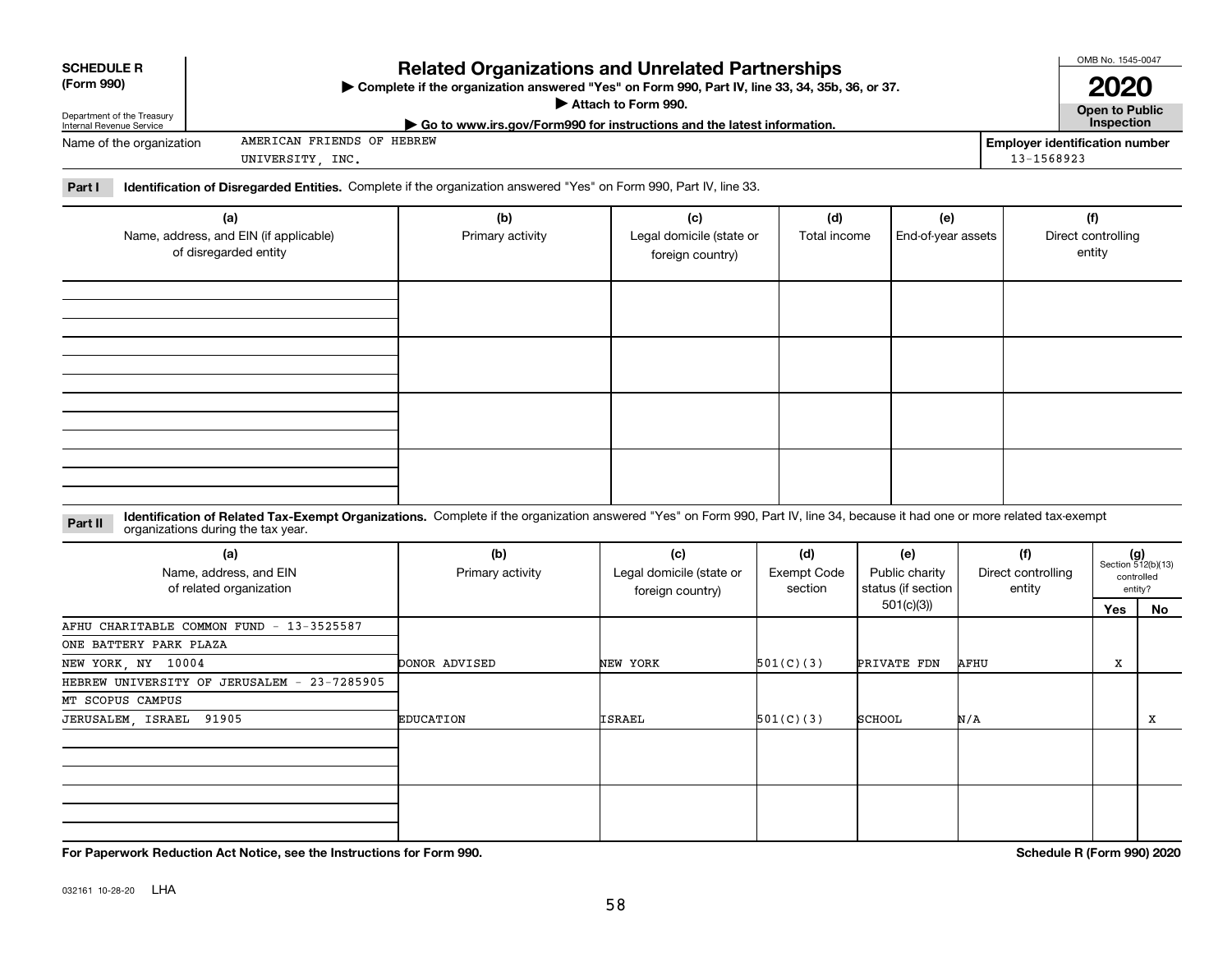Schedule R (Form 990) 2020 PUNIVERSITY, INC. And the state of the state of the state of the state of the state of the state of the state of the state of the state of the state of the state of the state of the state of the UNIVERSITY, INC.

**2**

**Identification of Related Organizations Taxable as a Partnership.** Complete if the organization answered "Yes" on Form 990, Part IV, line 34, because it had one or more related **Part III** organizations treated as a partnership during the tax year.

| (a)                                               | (b)              | (c)                                       | (d)                          | (e)                                                                                       | (f)                      | (g) |  | (h)      | (i) | (j) | (k) |                         |                                            |                                                                                |  |                                                         |
|---------------------------------------------------|------------------|-------------------------------------------|------------------------------|-------------------------------------------------------------------------------------------|--------------------------|-----|--|----------|-----|-----|-----|-------------------------|--------------------------------------------|--------------------------------------------------------------------------------|--|---------------------------------------------------------|
| Name, address, and EIN<br>of related organization | Primary activity | Legal<br>domicile<br>(state or<br>foreign | Direct controlling<br>entity | Predominant income<br>related, unrelated,<br>excluded from tax under<br>sections 512-514) | Share of total<br>income |     |  |          |     |     |     | Share of<br>end-of-year | Disproportionate<br>allocations?<br>assets | Code V-UBI<br>amount in box<br>20 of Schedule<br>K-1 (Form 1065) <b>Yes No</b> |  | General or Percentage<br>managing ownership<br>partner? |
|                                                   |                  | country)                                  |                              |                                                                                           |                          |     |  | Yes   No |     |     |     |                         |                                            |                                                                                |  |                                                         |
|                                                   |                  |                                           |                              |                                                                                           |                          |     |  |          |     |     |     |                         |                                            |                                                                                |  |                                                         |
|                                                   |                  |                                           |                              |                                                                                           |                          |     |  |          |     |     |     |                         |                                            |                                                                                |  |                                                         |
|                                                   |                  |                                           |                              |                                                                                           |                          |     |  |          |     |     |     |                         |                                            |                                                                                |  |                                                         |
|                                                   |                  |                                           |                              |                                                                                           |                          |     |  |          |     |     |     |                         |                                            |                                                                                |  |                                                         |
|                                                   |                  |                                           |                              |                                                                                           |                          |     |  |          |     |     |     |                         |                                            |                                                                                |  |                                                         |
|                                                   |                  |                                           |                              |                                                                                           |                          |     |  |          |     |     |     |                         |                                            |                                                                                |  |                                                         |
|                                                   |                  |                                           |                              |                                                                                           |                          |     |  |          |     |     |     |                         |                                            |                                                                                |  |                                                         |
|                                                   |                  |                                           |                              |                                                                                           |                          |     |  |          |     |     |     |                         |                                            |                                                                                |  |                                                         |
|                                                   |                  |                                           |                              |                                                                                           |                          |     |  |          |     |     |     |                         |                                            |                                                                                |  |                                                         |
|                                                   |                  |                                           |                              |                                                                                           |                          |     |  |          |     |     |     |                         |                                            |                                                                                |  |                                                         |
|                                                   |                  |                                           |                              |                                                                                           |                          |     |  |          |     |     |     |                         |                                            |                                                                                |  |                                                         |
|                                                   |                  |                                           |                              |                                                                                           |                          |     |  |          |     |     |     |                         |                                            |                                                                                |  |                                                         |
|                                                   |                  |                                           |                              |                                                                                           |                          |     |  |          |     |     |     |                         |                                            |                                                                                |  |                                                         |
|                                                   |                  |                                           |                              |                                                                                           |                          |     |  |          |     |     |     |                         |                                            |                                                                                |  |                                                         |
|                                                   |                  |                                           |                              |                                                                                           |                          |     |  |          |     |     |     |                         |                                            |                                                                                |  |                                                         |
|                                                   |                  |                                           |                              |                                                                                           |                          |     |  |          |     |     |     |                         |                                            |                                                                                |  |                                                         |

**Identification of Related Organizations Taxable as a Corporation or Trust.** Complete if the organization answered "Yes" on Form 990, Part IV, line 34, because it had one or more related **Part IV** organizations treated as a corporation or trust during the tax year.

| (a)<br>Name, address, and EIN<br>of related organization | (b)<br>Primary activity | (c)<br>Legal domicile<br>(state or<br>foreign | (d)<br>Direct controlling<br>entity | (e)<br>Type of entity<br>(C corp, S corp,<br>or trust) | (f)<br>Share of total<br>income | (g)<br>Share of<br>end-of-year<br>assets | (h)<br>Percentage<br>ownership |   | $(i)$ Section<br>512(b)(13)<br>controlled<br>entity? |
|----------------------------------------------------------|-------------------------|-----------------------------------------------|-------------------------------------|--------------------------------------------------------|---------------------------------|------------------------------------------|--------------------------------|---|------------------------------------------------------|
|                                                          |                         | country)                                      |                                     |                                                        |                                 |                                          |                                |   | Yes No                                               |
|                                                          |                         |                                               |                                     |                                                        |                                 |                                          |                                |   |                                                      |
| CHARITABLE REMAINDER ANNUITY TRUST (6)                   | INVESTMENT              |                                               | AFHU                                |                                                        |                                 |                                          | $100$ <sup>8</sup>             | x |                                                      |
|                                                          |                         |                                               |                                     |                                                        |                                 |                                          |                                |   |                                                      |
| CHARITABLE REMAINDER UNITRUST (13)                       | INVESTMENT              |                                               | AFHU                                |                                                        |                                 |                                          | $100$ <sup>8</sup>             | x |                                                      |
|                                                          |                         |                                               |                                     |                                                        |                                 |                                          |                                |   |                                                      |
|                                                          |                         |                                               |                                     |                                                        |                                 |                                          |                                |   |                                                      |
|                                                          |                         |                                               |                                     |                                                        |                                 |                                          |                                |   |                                                      |
|                                                          |                         |                                               |                                     |                                                        |                                 |                                          |                                |   |                                                      |
|                                                          |                         |                                               |                                     |                                                        |                                 |                                          |                                |   |                                                      |
|                                                          |                         |                                               |                                     |                                                        |                                 |                                          |                                |   |                                                      |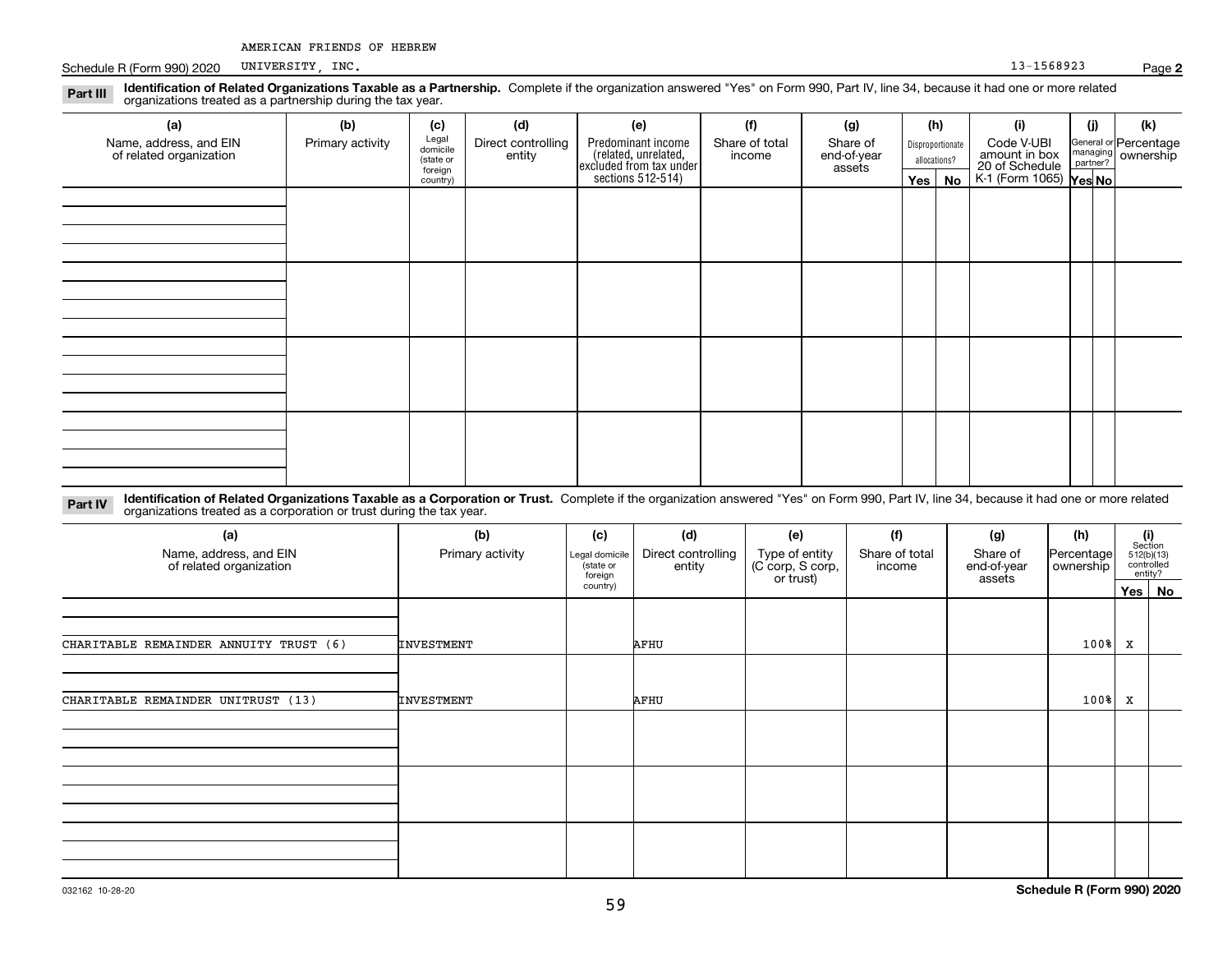Schedule R (Form 990) 2020 UNIVERSITY, INC. 2001 2002 13-1568923 UNIVERSITY, INC.

| <b>Part V</b> | Transactions With Related Organizations. Complete if the organization answered "Yes" on Form 990, Part IV, line 34, 35b, or 36.                                                                                                |                |   |              |  |  |
|---------------|--------------------------------------------------------------------------------------------------------------------------------------------------------------------------------------------------------------------------------|----------------|---|--------------|--|--|
|               | Note: Complete line 1 if any entity is listed in Parts II, III, or IV of this schedule.                                                                                                                                        |                |   |              |  |  |
|               | During the tax year, did the organization engage in any of the following transactions with one or more related organizations listed in Parts II-IV?                                                                            |                |   |              |  |  |
|               |                                                                                                                                                                                                                                | 1a             |   | x            |  |  |
|               | <b>b</b> Gift, grant, or capital contribution to related organization(s)                                                                                                                                                       | 1 <sub>b</sub> |   | X            |  |  |
|               | c Gift, grant, or capital contribution from related organization(s)                                                                                                                                                            | 1c             |   | x            |  |  |
|               |                                                                                                                                                                                                                                | 1d             |   | x            |  |  |
|               |                                                                                                                                                                                                                                | 1e             |   | x            |  |  |
|               |                                                                                                                                                                                                                                |                |   |              |  |  |
|               | Dividends from related organization(s) www.andron.com/www.andron.com/www.andron.com/www.andron.com/www.andron.com/www.andron.com/www.andron.com/www.andron.com/www.andron.com/www.andron.com/www.andron.com/www.andron.com/www | 1f             |   | X            |  |  |
| $\alpha$      |                                                                                                                                                                                                                                | 1a             |   | X            |  |  |
|               | h Purchase of assets from related organization(s) manufactured and content to the content of the content of the content of the content of the content of the content of the content of the content of the content of the conte | 1 <sub>h</sub> |   | x            |  |  |
|               |                                                                                                                                                                                                                                | 1i.            |   | x            |  |  |
|               | Lease of facilities, equipment, or other assets to related organization(s) [11] manufaction manufaction in the manufaction (s) [11] manufaction (s) manufaction (s) and manufaction (s) and manufaction (s) and manufaction (s | 11             |   | X            |  |  |
|               |                                                                                                                                                                                                                                |                |   |              |  |  |
|               |                                                                                                                                                                                                                                | 1k             |   | x            |  |  |
|               | Performance of services or membership or fundraising solicitations for related organization(s)                                                                                                                                 | 11             | X |              |  |  |
|               |                                                                                                                                                                                                                                | 1 <sub>m</sub> |   | $\mathbf{x}$ |  |  |
|               |                                                                                                                                                                                                                                | 1n             | X |              |  |  |
|               |                                                                                                                                                                                                                                | 1o             | X |              |  |  |
|               |                                                                                                                                                                                                                                |                |   |              |  |  |
|               |                                                                                                                                                                                                                                | 1p             | X |              |  |  |
|               |                                                                                                                                                                                                                                | 1α             |   | x            |  |  |
|               |                                                                                                                                                                                                                                |                |   |              |  |  |
|               | Other transfer of cash or property to related organization(s)                                                                                                                                                                  | 1r             |   | х            |  |  |
|               |                                                                                                                                                                                                                                | 1s             |   | X            |  |  |
|               | If the answer to any of the above is "Yes," see the instructions for information on who must complete this line, including covered relationships and transaction thresholds.                                                   |                |   |              |  |  |

| (a)<br>Name of related organization | (b)<br>Transaction<br>type (a-s) | (c)<br>Amount involved | (d)<br>Method of determining amount involved |
|-------------------------------------|----------------------------------|------------------------|----------------------------------------------|
| (1)                                 |                                  |                        |                                              |
| (2)                                 |                                  |                        |                                              |
| (3)                                 |                                  |                        |                                              |
| (4)                                 |                                  |                        |                                              |
| (5)                                 |                                  |                        |                                              |
| (6)                                 |                                  |                        |                                              |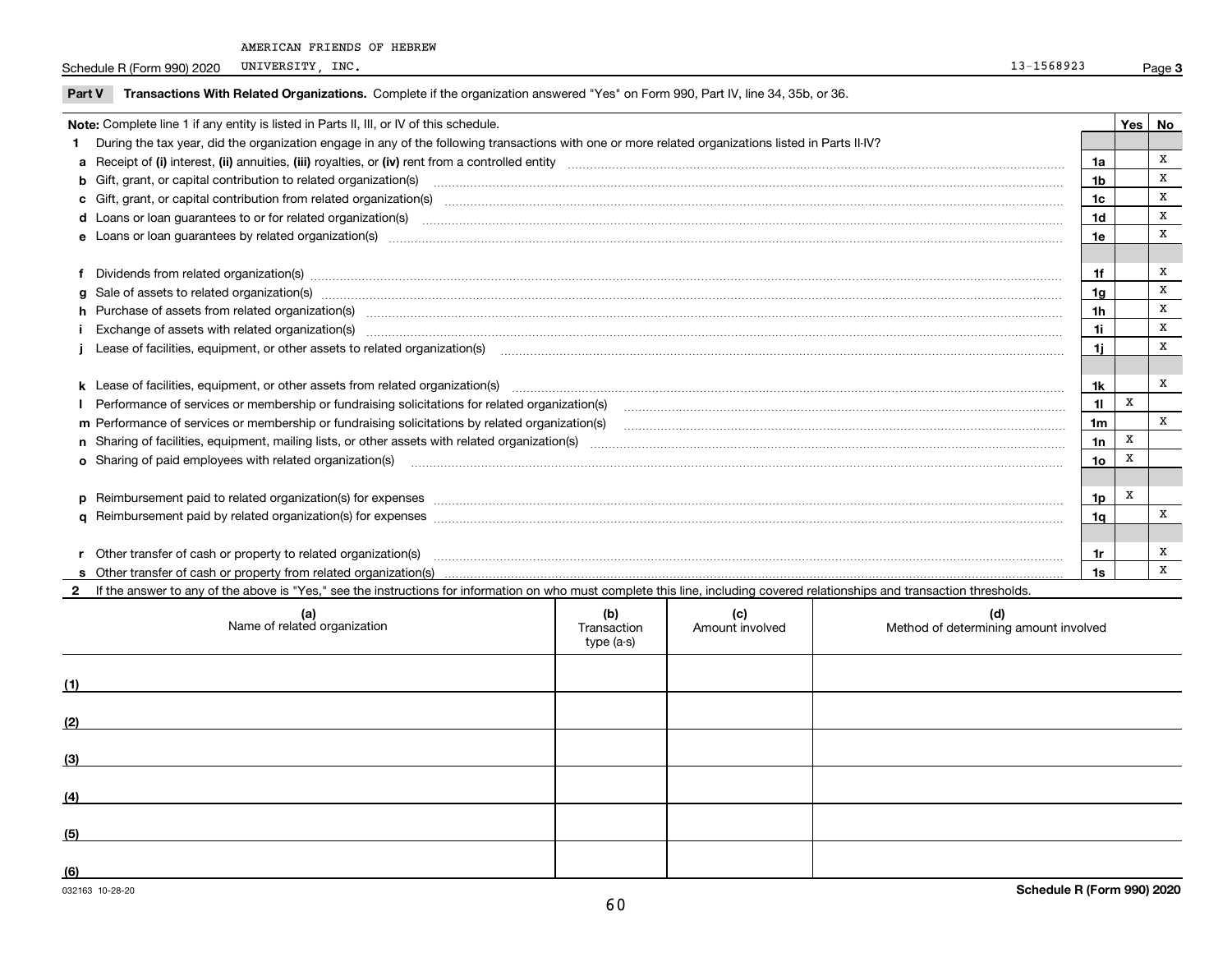Schedule R (Form 990) 2020 UNIVERSITY, INC. 2001 2020 UNIVERSITY, INC. UNIVERSITY, INC.

### **Part VI Unrelated Organizations Taxable as a Partnership. Complete if the organization answered "Yes" on Form 990, Part IV, line 37.**

Provide the following information for each entity taxed as a partnership through which the organization conducted more than five percent of its activities (measured by total assets or gross revenue) that was not a related organization. See instructions regarding exclusion for certain investment partnerships.

| (a)<br>Name, address, and EIN<br>of entity | ໍ່ວ່<br>(b)<br>Primary activity | (c)<br>Legal domicile<br>(state or foreign<br>country) | (d)<br>Predominant income<br>(related, unrelated,<br>excluded from tax under<br>sections 512-514) | (e)<br>Are all<br>partners sec.<br>$501(c)(3)$<br>orgs.?<br>Yes No | (f)<br>Share of<br>total<br>income | (g)<br>Share of<br>end-of-year<br>assets | (h)<br>Dispropor-<br>tionate<br>allocations?<br>Yes No | (i)<br>Code V-UBI<br>amount in box 20 managing<br>of Schedule K-1<br>(Form 1065)<br>$\overline{Yes}$ No | (i)<br>Yes No | (k) |
|--------------------------------------------|---------------------------------|--------------------------------------------------------|---------------------------------------------------------------------------------------------------|--------------------------------------------------------------------|------------------------------------|------------------------------------------|--------------------------------------------------------|---------------------------------------------------------------------------------------------------------|---------------|-----|
|                                            |                                 |                                                        |                                                                                                   |                                                                    |                                    |                                          |                                                        |                                                                                                         |               |     |
|                                            |                                 |                                                        |                                                                                                   |                                                                    |                                    |                                          |                                                        |                                                                                                         |               |     |
|                                            |                                 |                                                        |                                                                                                   |                                                                    |                                    |                                          |                                                        |                                                                                                         |               |     |
|                                            |                                 |                                                        |                                                                                                   |                                                                    |                                    |                                          |                                                        |                                                                                                         |               |     |
|                                            |                                 |                                                        |                                                                                                   |                                                                    |                                    |                                          |                                                        |                                                                                                         |               |     |
|                                            |                                 |                                                        |                                                                                                   |                                                                    |                                    |                                          |                                                        |                                                                                                         |               |     |
|                                            |                                 |                                                        |                                                                                                   |                                                                    |                                    |                                          |                                                        |                                                                                                         |               |     |
|                                            |                                 |                                                        |                                                                                                   |                                                                    |                                    |                                          |                                                        |                                                                                                         |               |     |

**Schedule R (Form 990) 2020**